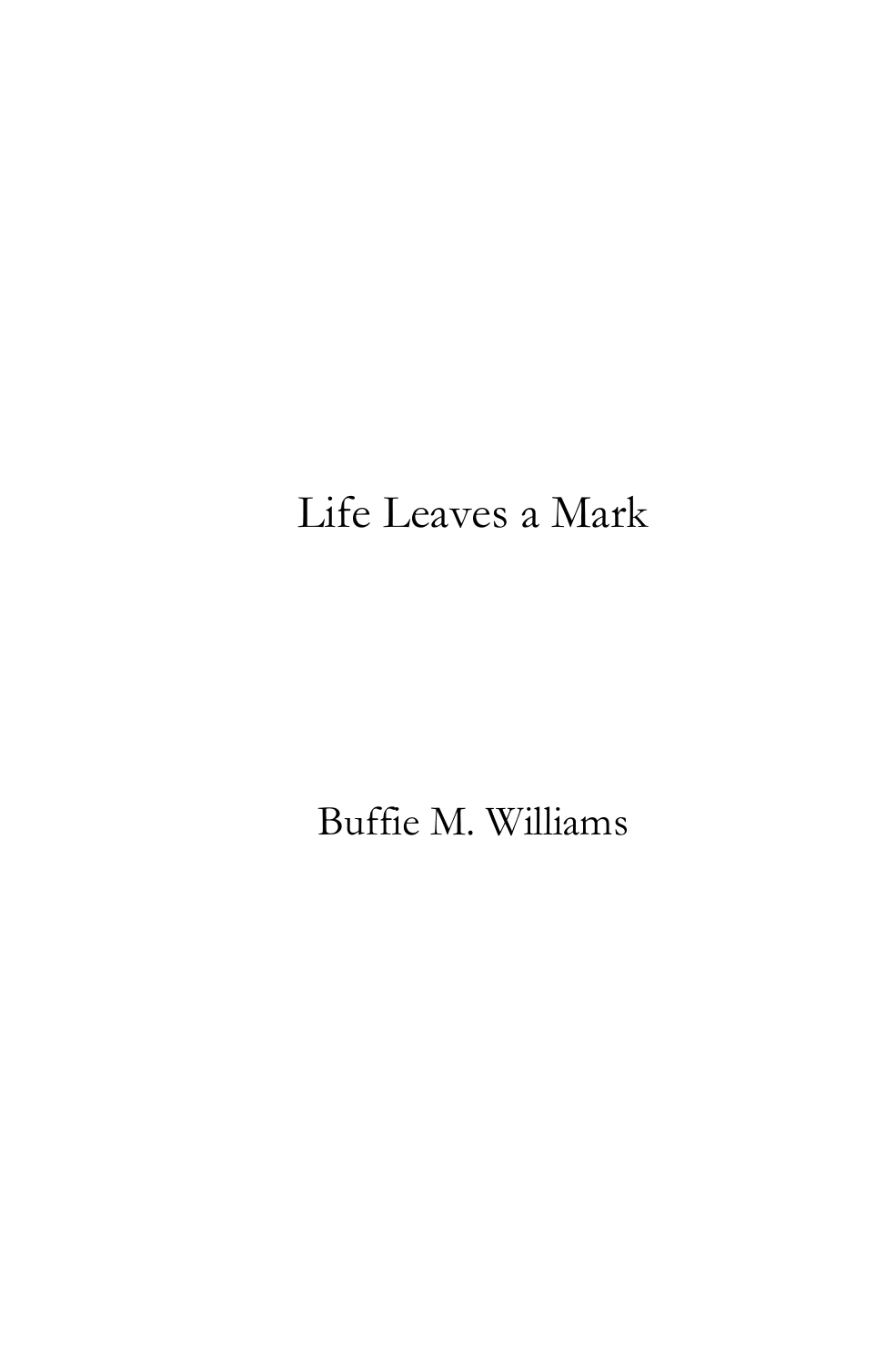Copyright © 2012 Buffie M. Williams

All rights reserved.

ISBN: 979-8-482450-04-8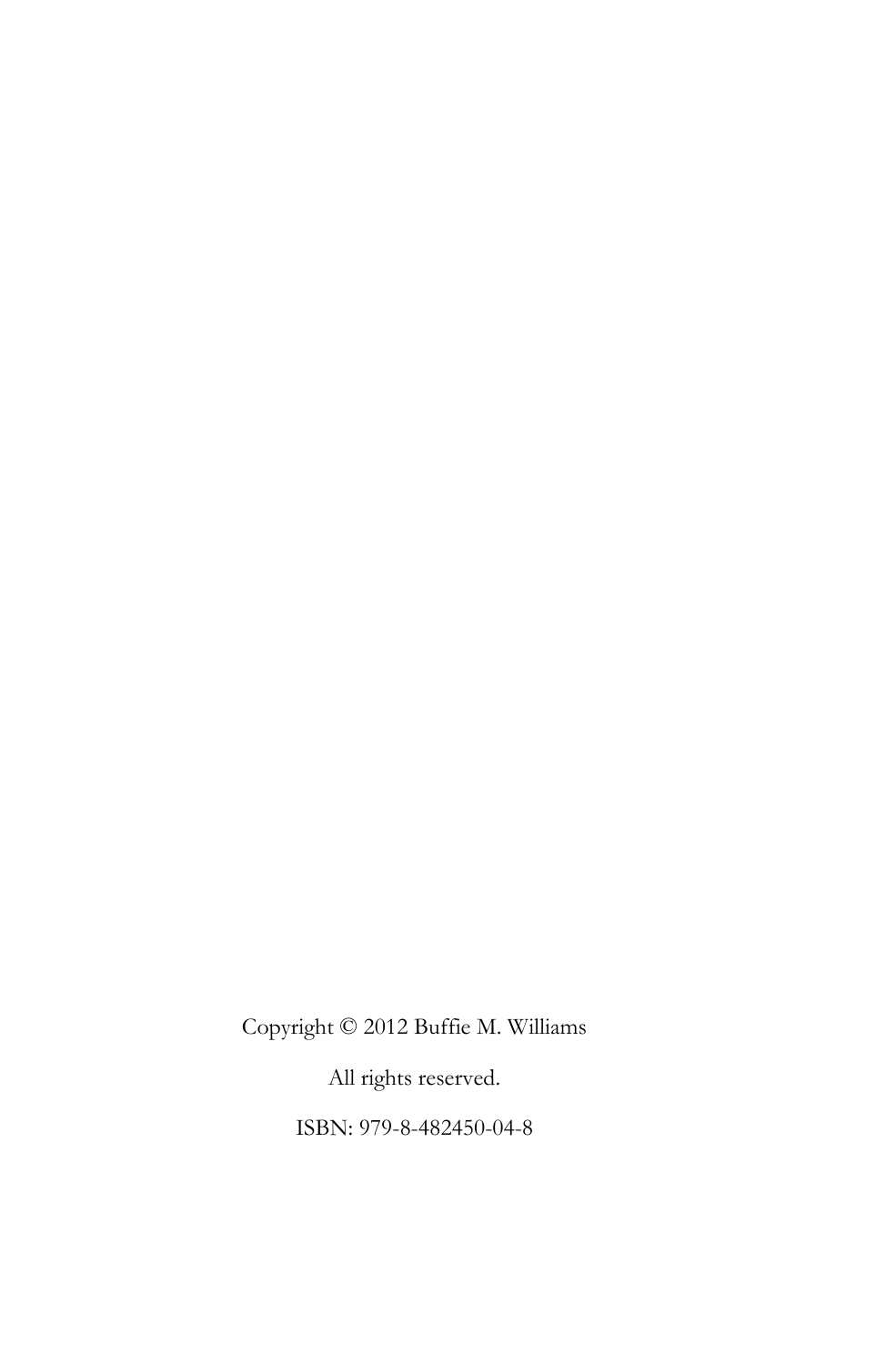### DEDICATION

This book is dedicated to my children Bree and Jordan and, my biological and acquired extended family. To my grandchildren in heaven, I have never forgotten you and my granddaughter Arpi Jane who is the fullest extension of myself. You have all grown and shaped me to be able to nurture others. It is in these times that we must be honest enough to acknowledge our past missteps, nurture who we are and grow into the best version of ourselves. I love you all.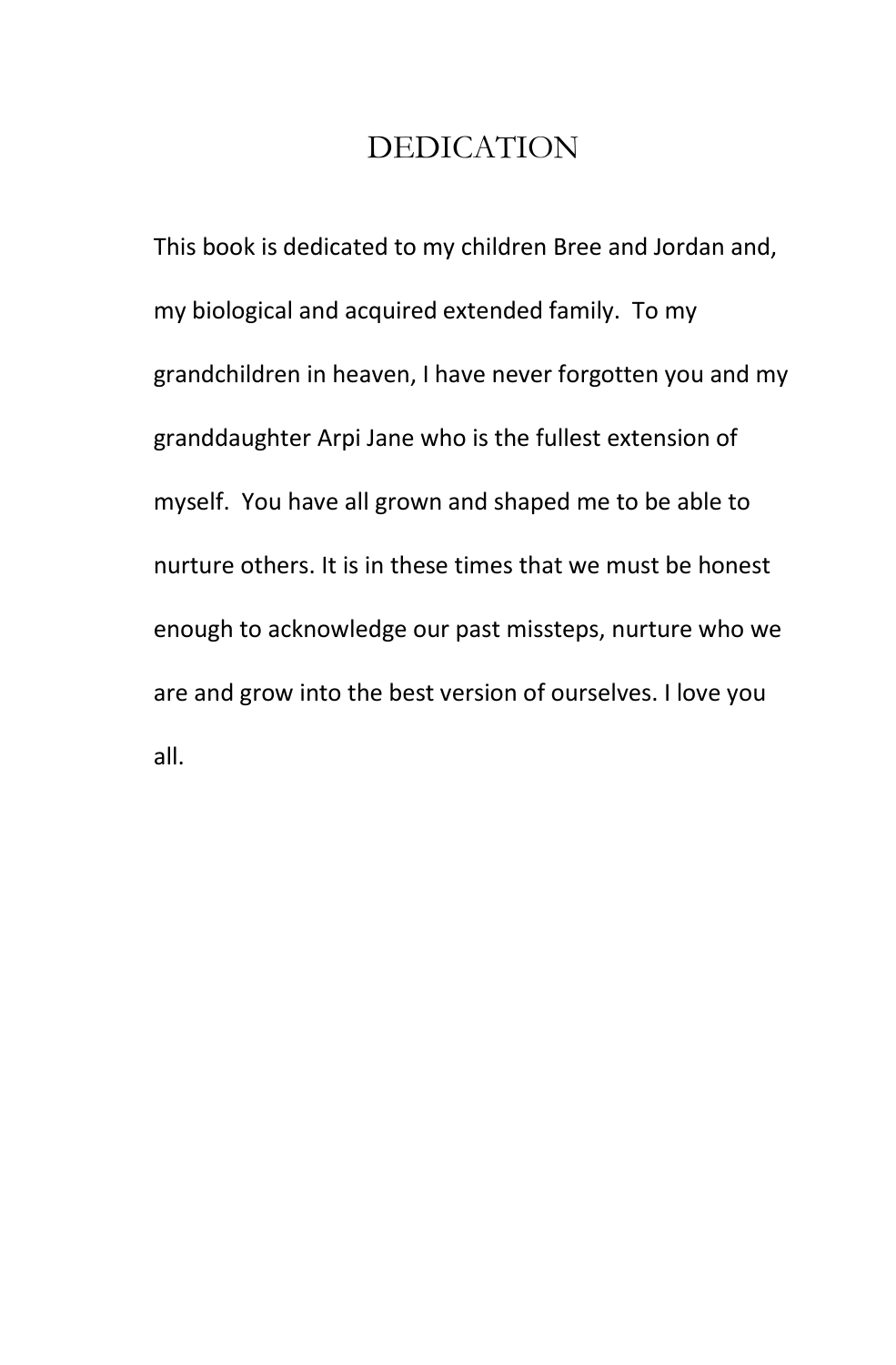Life Leaves a Mark

Buffie M. Williams

\_\_\_\_\_\_\_\_\_\_

Philippians 3

13 Brethren, I count not myself to have apprehended: but this one thing I do, forgetting those things which are behind, and reaching forth unto those things which are before,

14 I press toward the mark for the prize of the high calling of God in Christ Jesus.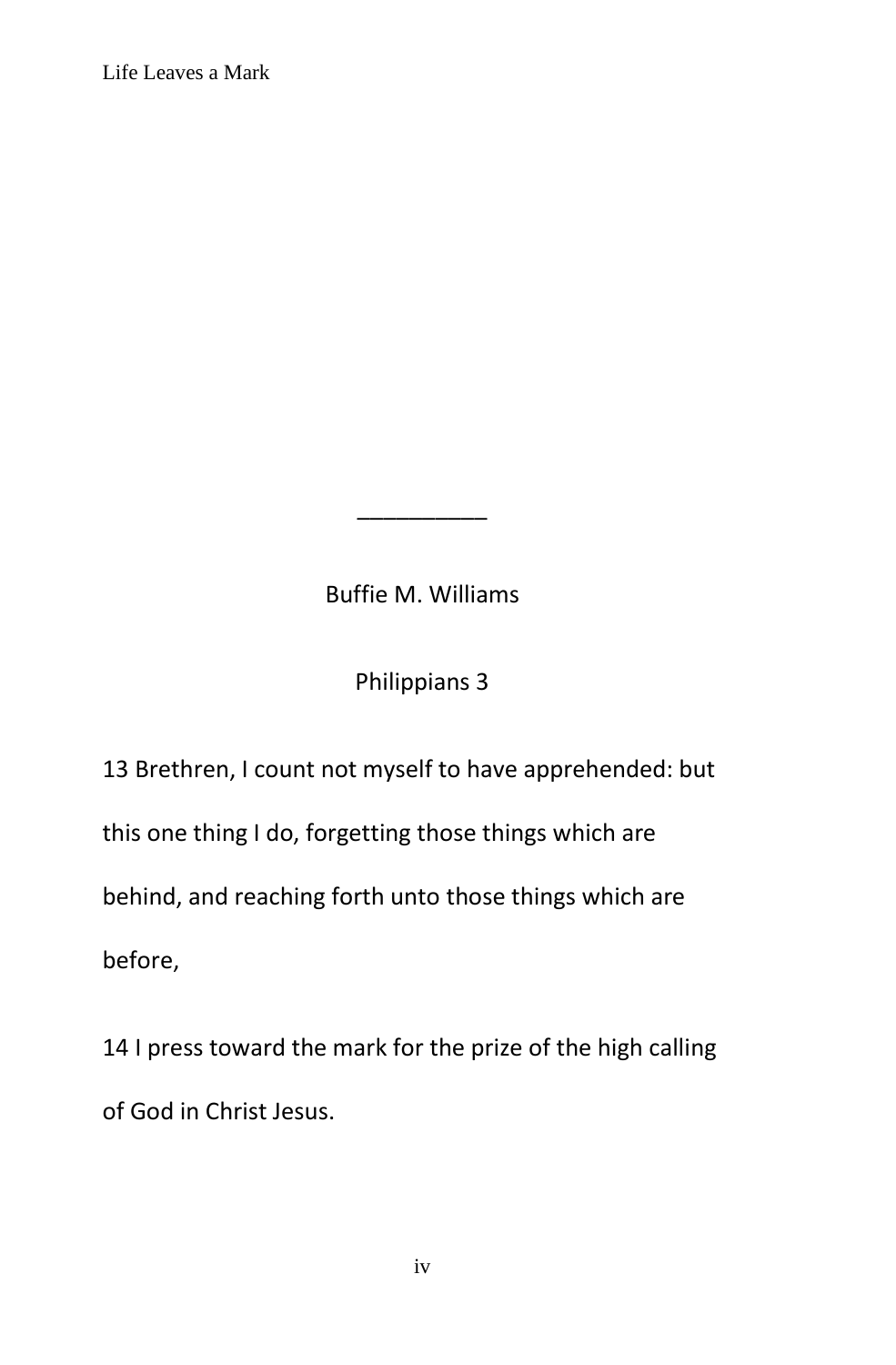## **CONTENTS**

|                | Acknowledgments          | $\mathbf{i}$ |
|----------------|--------------------------|--------------|
| 1              | Prologue                 | Pg. 1        |
| $\overline{2}$ | Baba                     | Pg. 2        |
| 3              | Growing up               | Pg. $8$      |
| 4              | Coming up                | Pg. 13       |
| 5              | Vibrations of water      | Pg. 18       |
| 6              | Prayer for understanding | Pg. $20$     |
| 7              | Surreptitious way        | Pg. 26       |
| 8              | Weekly Pie Reflection    | Pg. 28       |
| 9              | My way                   | Pg. 33       |
| 10             | Once we are reborn       | Pg. $50$     |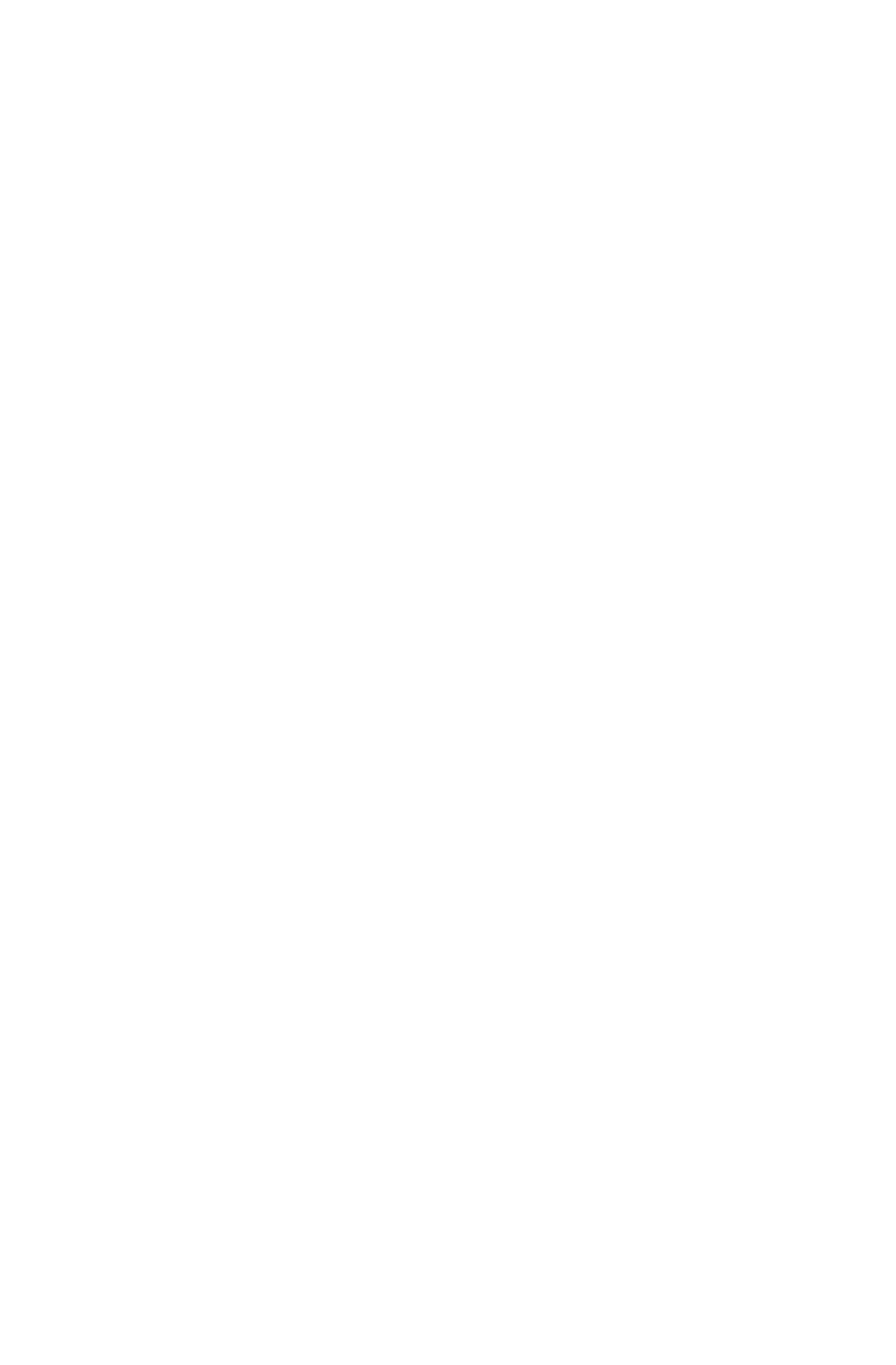### ACKNOWLEDGMENTS

I remember I came into Ms. Buffie's office when she was employed at Troy University. I was hysterical, and she introduced me to meditation. I've never met a person with such a tranquil spirit. She is my soul mother as she has taken me and my daughters in as a part of her family; she's also my mentor. I've seen all aspects of her life spiritual, personal, and professional. And she is exceptional in all ways. She always seemed to handle herself well but, after her trip to (I think Israel, I forgot the name of the place) she's transcended. Something was different about her but on a level of perfection. Her business excelled; her spiritual life excelled as well. She is what I aspire to be like in every aspect, because she is the epitome of a phenomenal woman.

#### **Jennifer Davis Writer / Author, Atlanta, GA**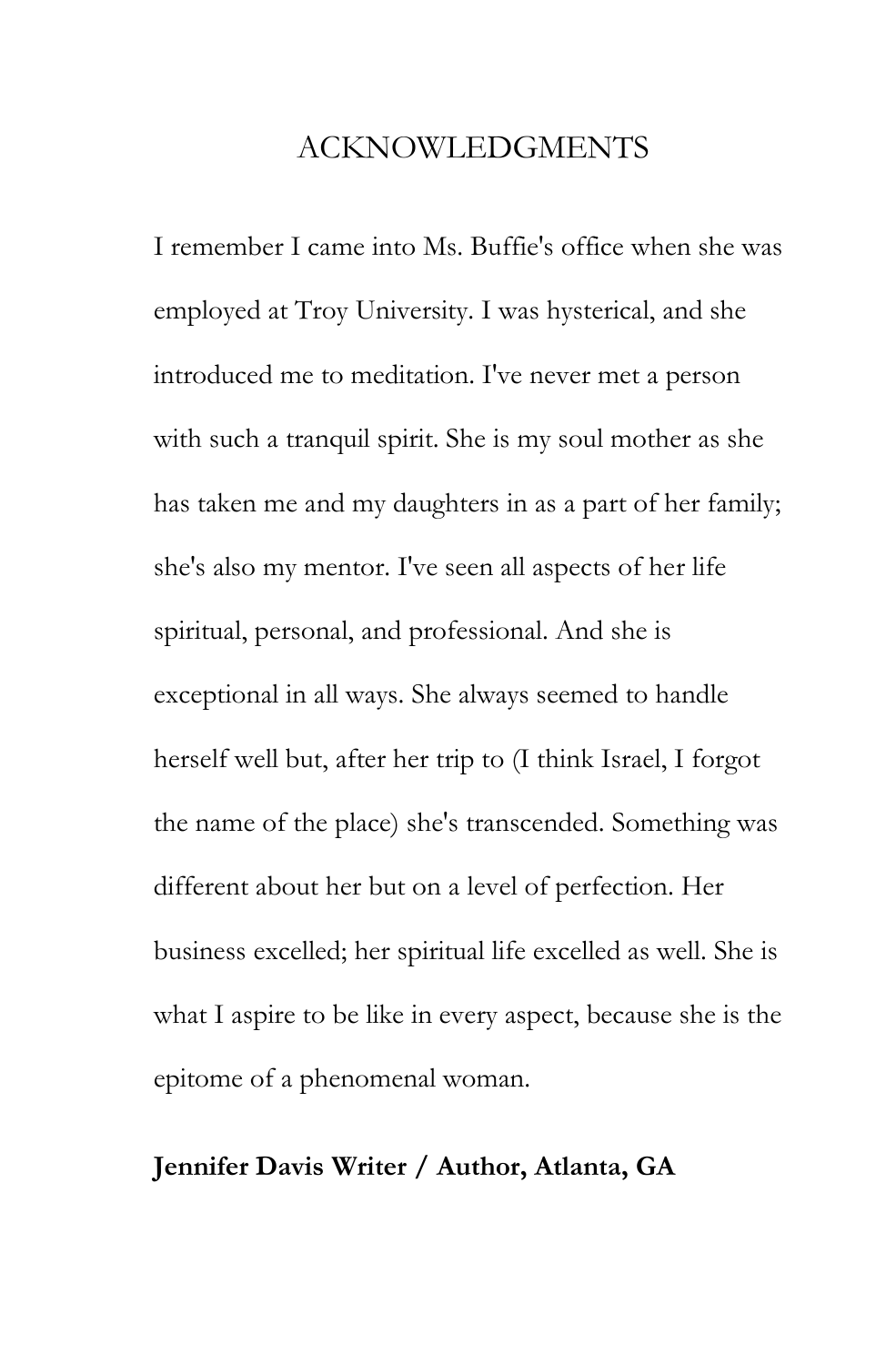Life Leaves a Mark

Your personal transformation is remarkable. As a leader you must always evaluate whether or not you are doing what is best for the people that you are leading. I admire your ability to evaluate your situation and determine that you were not were God wanted you to be and acted upon it. You are a testimony of faith persistence and true inspiration. You made your inside universe become the outside for others to benefit from.

#### **Dr. Drake Dudley Dentist / Memphis, TN**

I was so excited about my very first yoga experience and even more excited that the beloved Buffie Williams would be my instructor. I had so much tension in my body and thoughts racing through my head. As I walked into the room, the smell of the aromatherapy, the dimmed lights, and the soft music overwhelmed my racing thoughts. As she led the session, her soft voice and guidance through the poses made me unaware of the tension in my body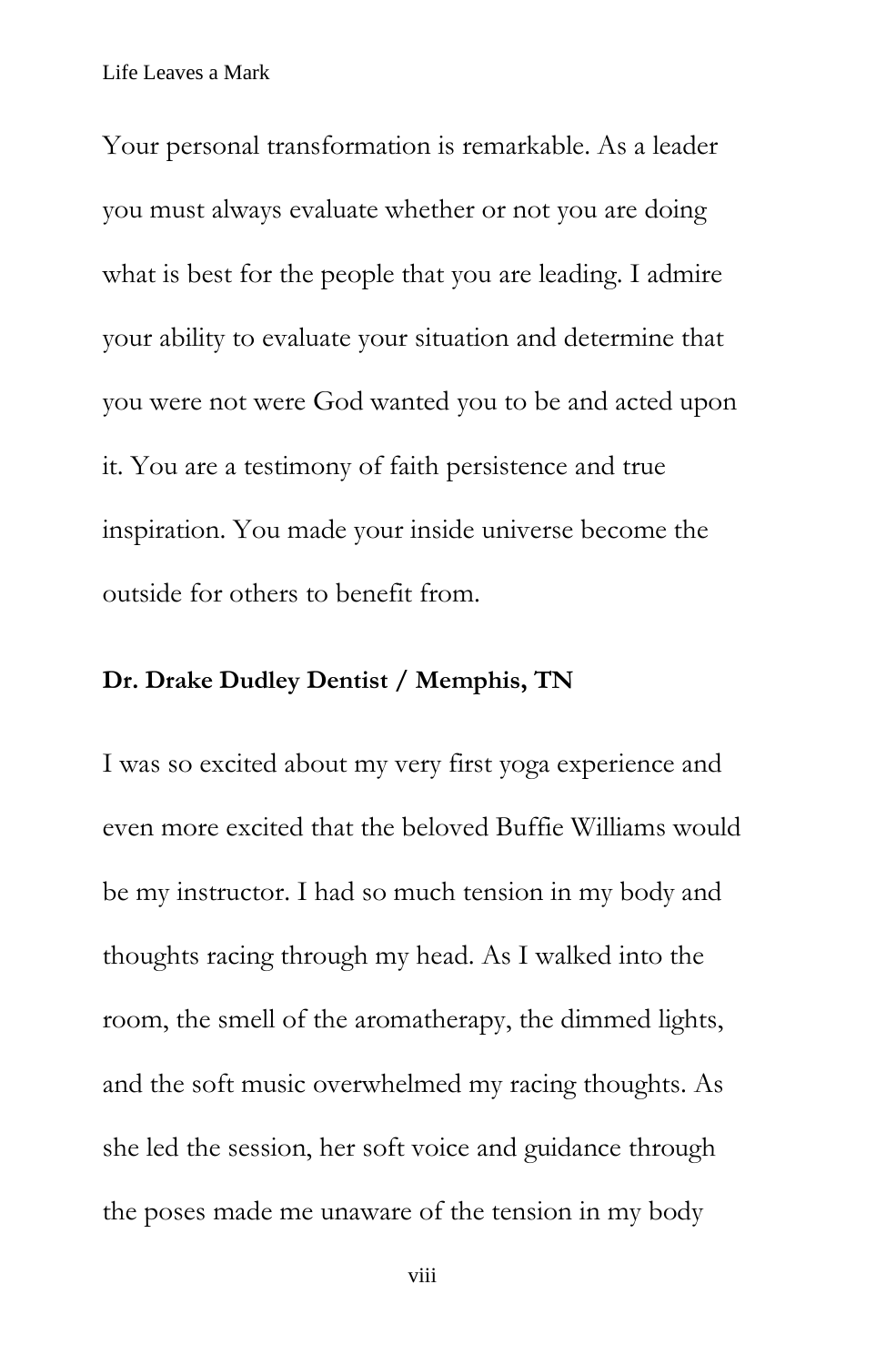and brought my mind to a standstill. I could really hear my heart beating like she had mentioned. I felt as if someone had guided me through a complete body and mind transformation by the end of the session. That end result was familiar to me as I had experienced numerous counseling sessions with Mrs. Williams as well. Successfully completing nursing school, life's challenges, being a single parent, and depression were the major issues that Mrs. Williams helped me through. I could not have chosen a better person to be my counselor. Her holistic techniques make her one of a kind.

#### **-La'Keveya Jones Registered nurse, Troy, AL**

I pride myself on saying I'm living a life of purpose, on purpose. It is my personal quote on describing where I'm at today; however, when I think of my yesterday's one key player comes to mind. Buffie M. Williams! Just the mention of that person and my heart begins to glow, a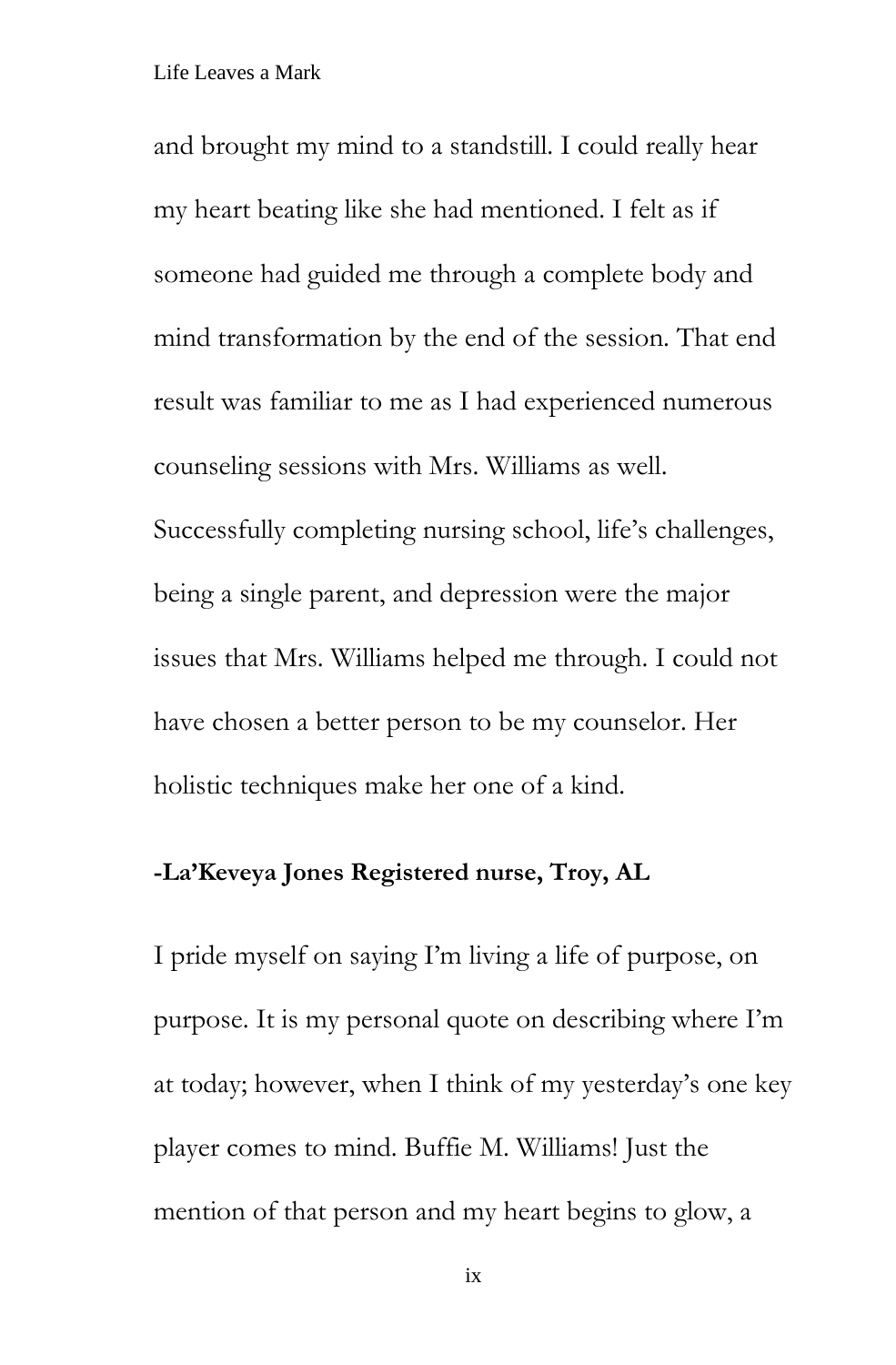smile illuminates from my heart all the way to my face, and gratefulness consumes me to know that I made a forever friend who has impacted my life forever in so many ways. Who would have thought a little girl from fast paced Miami, Florida would end up find herself in Alabama thanks to a covert angel on a mission to impact lives by resetting mental states, exploring the impossibilities, and finding our personal keys to our salvation. This is a complete understatement to relationship with Buffie and the impact that she has had on my life.

I first came in contact with B. Marie/ Buffie Williams when I was a student in college. Buffie had such a strong presence of professionalism that I admire and respected. Whether it was the way she graced a room with her presence and all heads would turn not only for her beauty but also her wit, or the way she would handle tense

x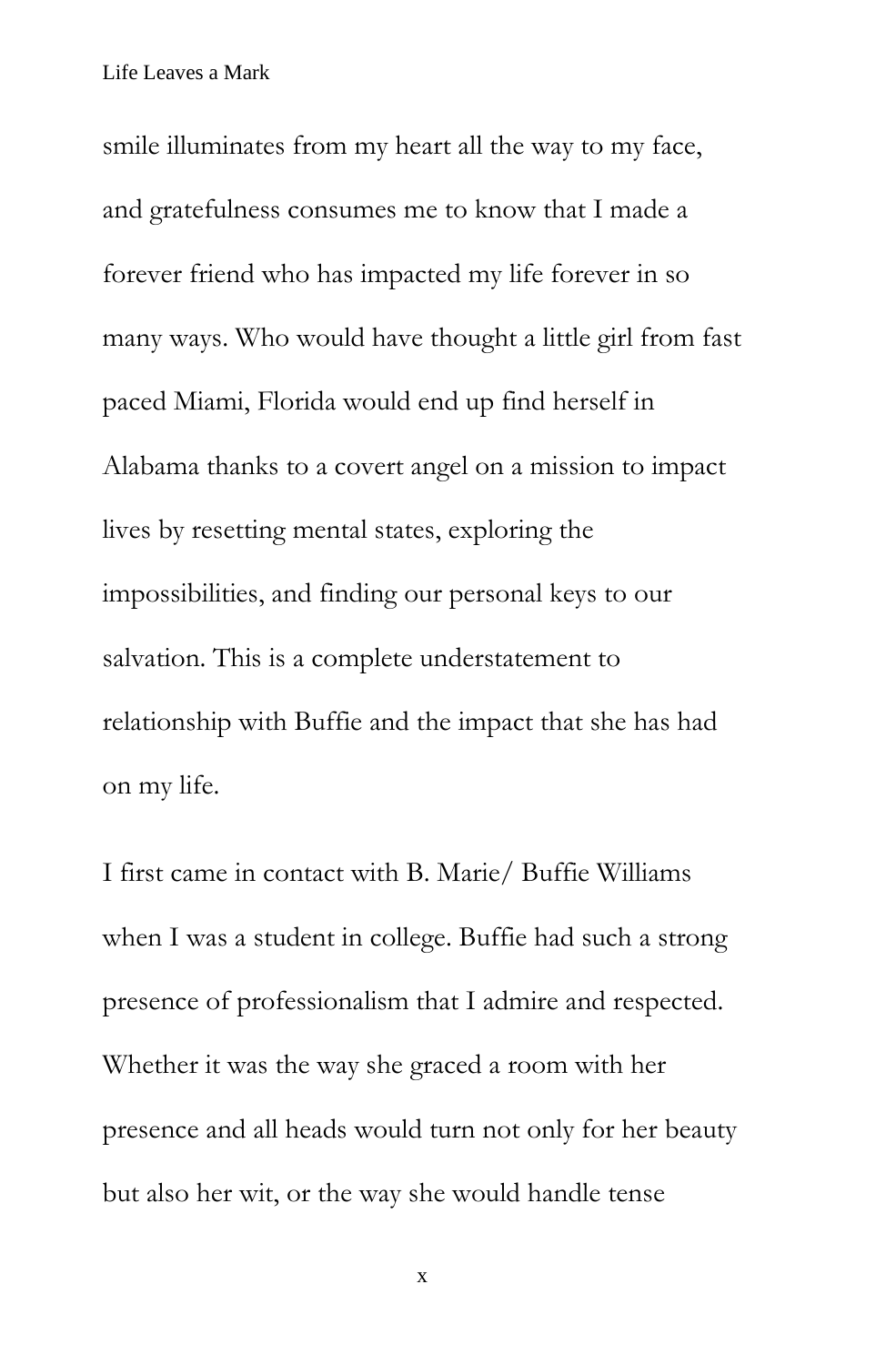situations of conflict with grace and conviction. Anybody who wanted to be somebody of importance wanted to be in relation with B. Marie. All of her many attributes made me want to be in fellowship with her since I was preparing myself for the world. Through time, work, and sisterly fellowship she became more than just my boss but also a trusted friend.

Many times, in one's journey to finding themselves there is a disconnect to reality and the end result one would desire. Buffie has had front row seats to some of the darkest times in my life. I can say with full confidence that Buffie was my tether to sanity. To say that Buffie was my tether is an understatement, but it's the truth. Buffie equipped me with tools that I still use to this day like; yoga, deep meditation/prayer, and sitting in silence. Many of the tools she instilled in me were already planted in me; however, she showed me how to implement them in my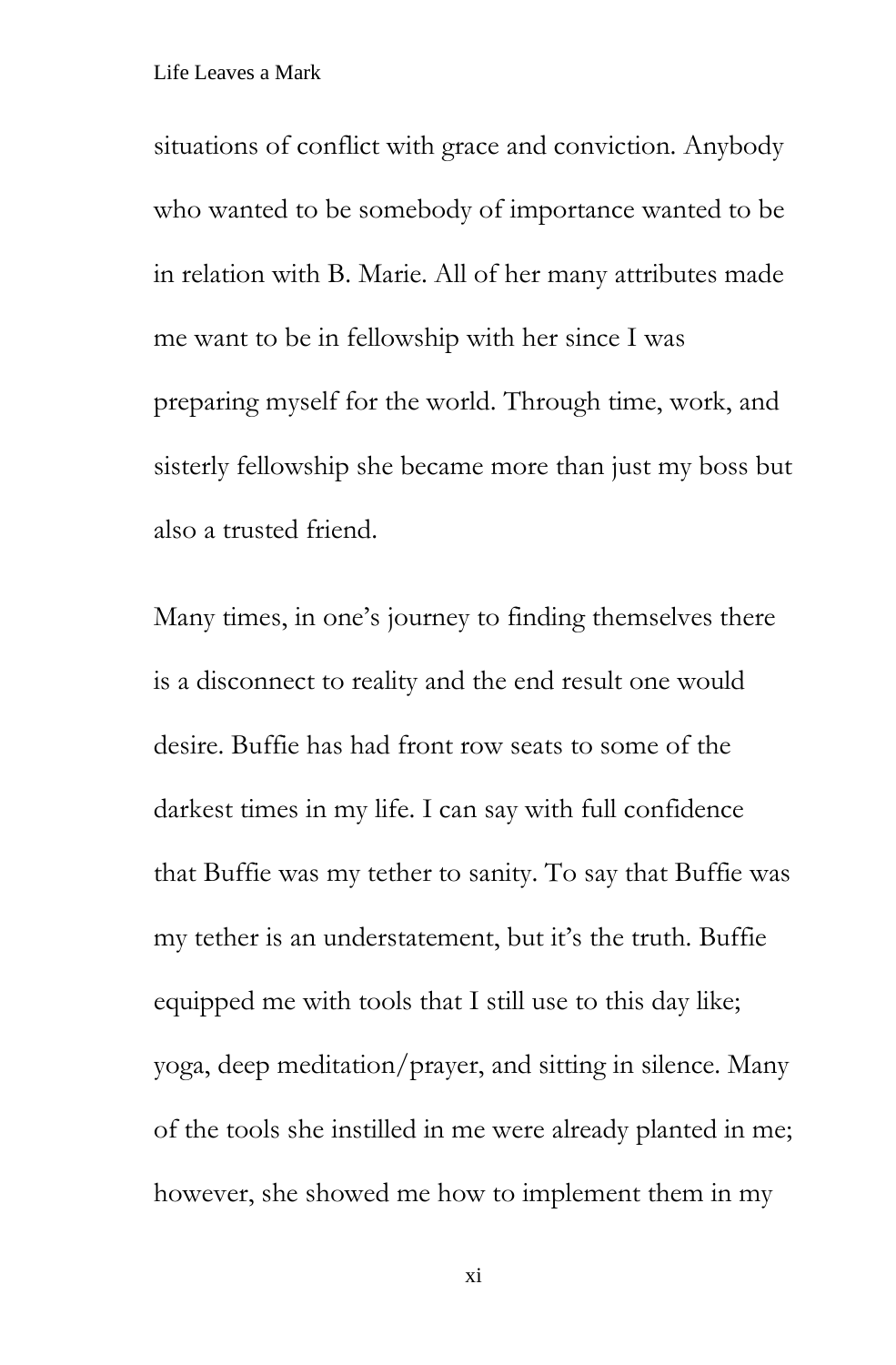life at a time where I barely knew how to live a life that was a true reflection of me.

The overall impact of Buffie in my life is that of a spiritual guide pushing me closer to my greatness. I often refer to her as a modern Harriet Tubman with her lantern guiding lost, enslaved, and oppressed souls to the north. Instead of physical freedom she offers the ultimate light of love, happiness, acceptance, and peace. To know this beautiful soul is to truly have an encounter with God and to make a vow to pick up our own lanterns and guide others to their north as well.

#### **Kristien Sherman Airline Stewardess, Fairburn, GA**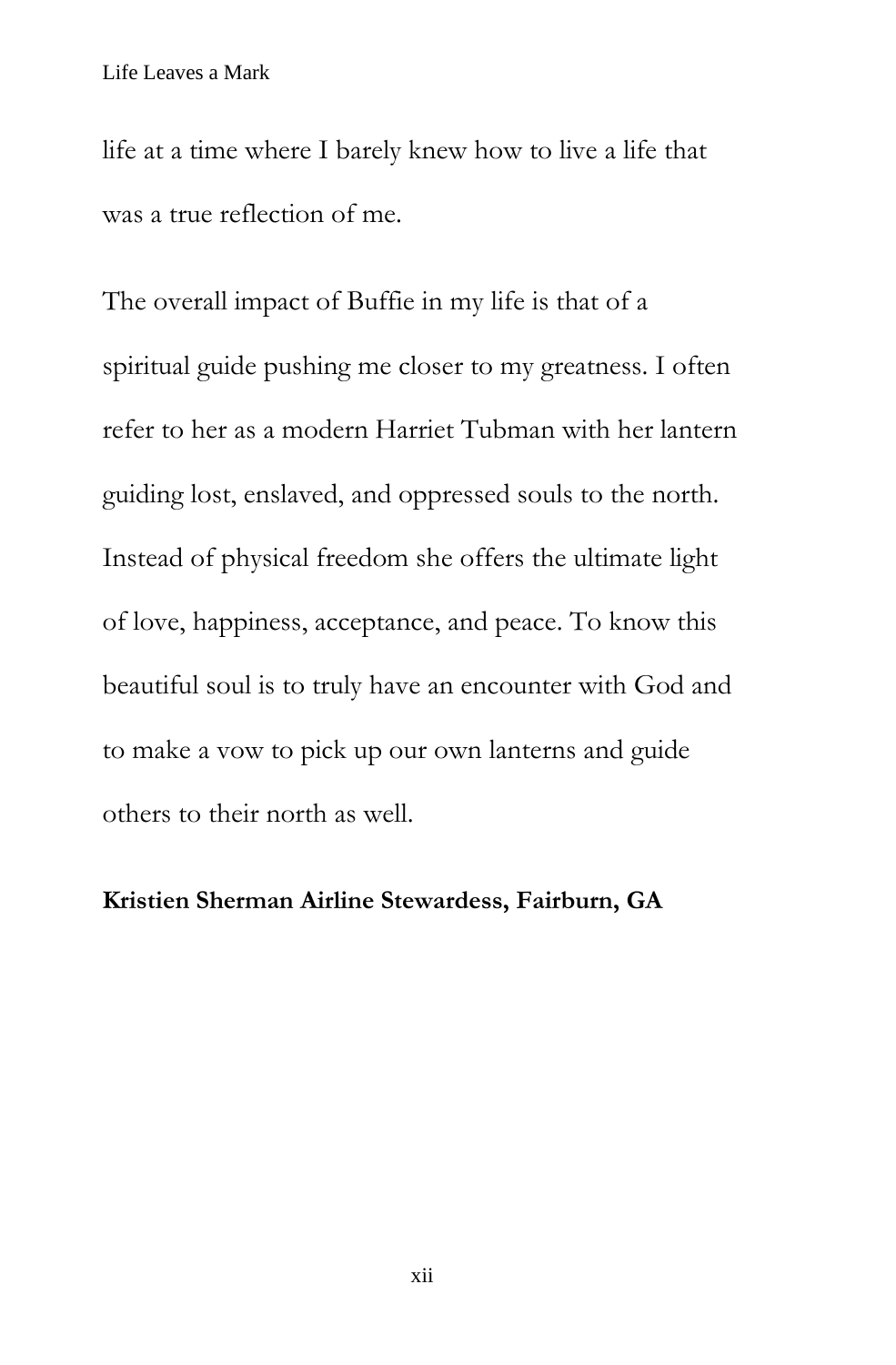I have watched my mother struggle by having a child early. She had my grandmother to help when she was pregnant, but she still had a hard time. She had to put school on hold for me. Then she got married and had my brother, with that came a divorce. She is now married again but I am very proud of my mother. She has always provided for me and my brother no matter how much work she has to do or what she has to sacrifice. She is also very big on church, she has always been helpful with the church by being a mission officer, children choir director, second women Sunday school teacher. She always fills in where she is needed and does her part. She helps the most people that she can by providing what she can. She does a lot of community service and visits the elderly regularly and also the sick. She does all of this with two children, a husband, and a very needy 8-hour job at Troy University. She is trying to complete school by

xiii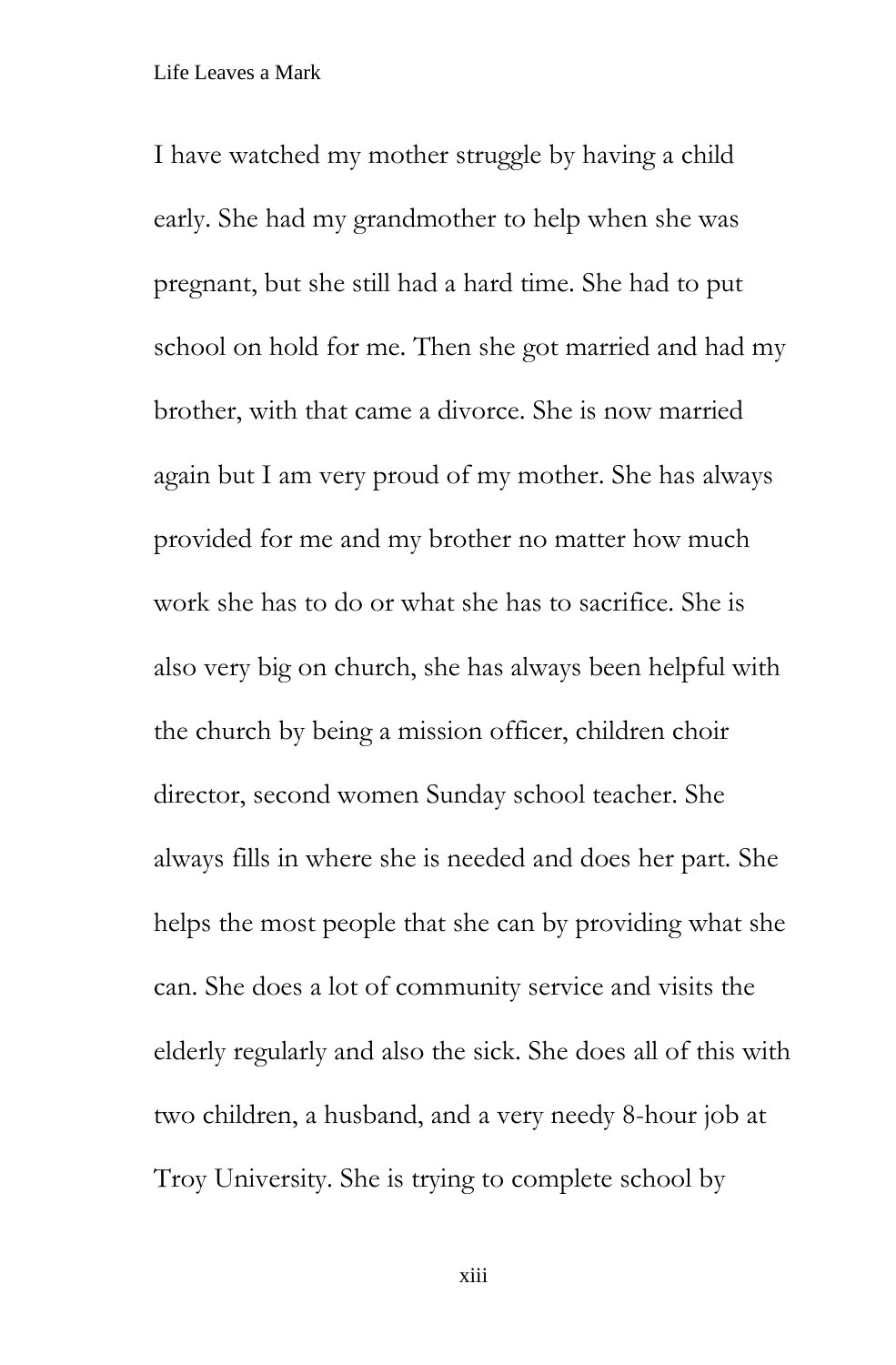getting her doctorate at this moment. I admire her very much because even though she had many struggles and setbacks she still strives to be the best mother and is still aiming high and for her overall goals.

# **Amazing mother—Xavia Bree Alloway Writer / Author, Troy, AL**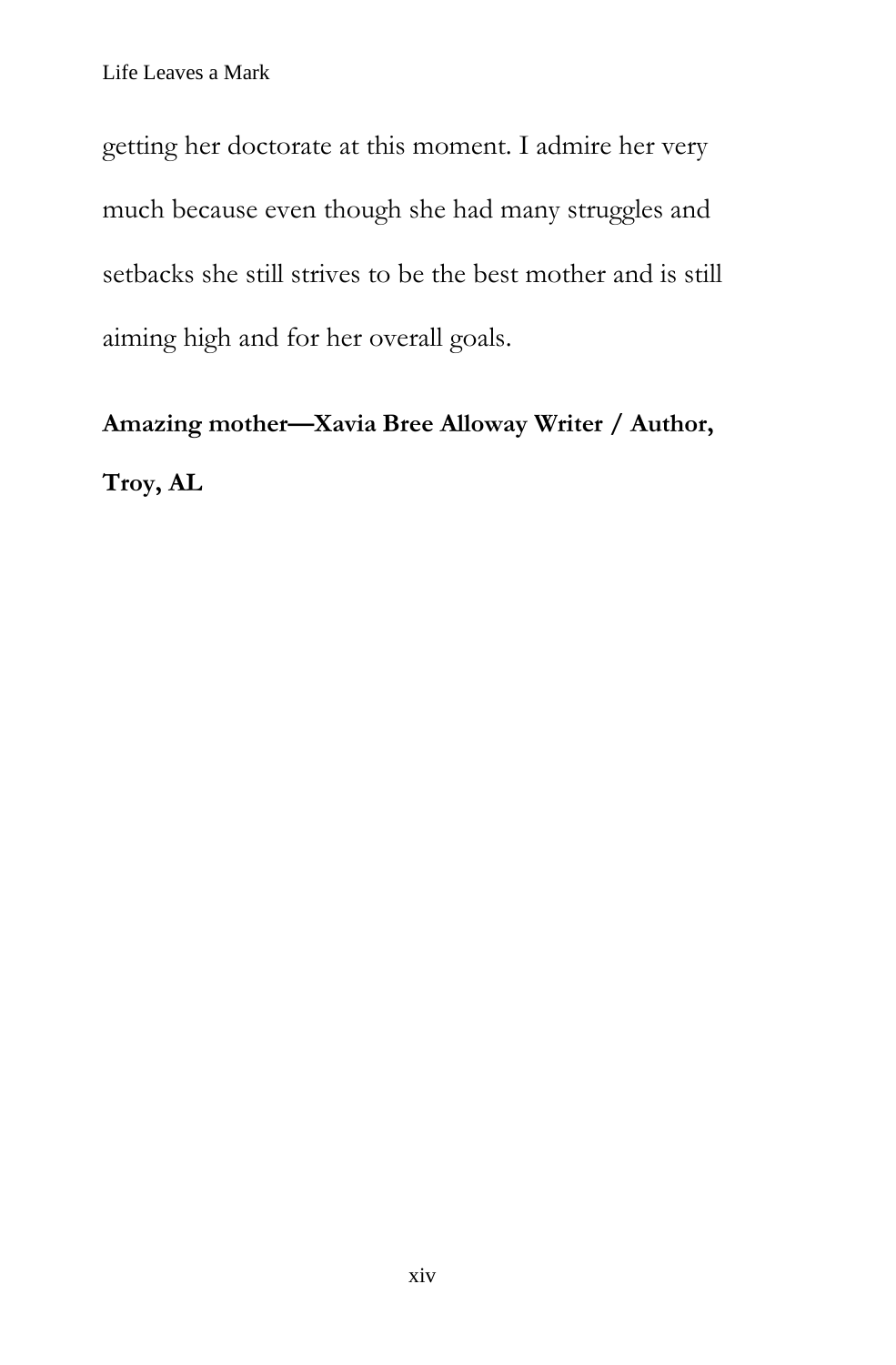Life Leaves a Mark

PRESENTED TO

BY

\_\_\_\_\_\_\_\_\_\_\_\_\_\_\_\_\_\_\_\_\_\_\_\_\_\_\_\_

**OCCASION** 

\_\_\_\_\_\_\_\_\_\_\_\_\_\_\_\_\_\_\_\_\_\_\_\_\_\_\_\_

"If you don't feed your love it will die" - Thich Nhat Hanh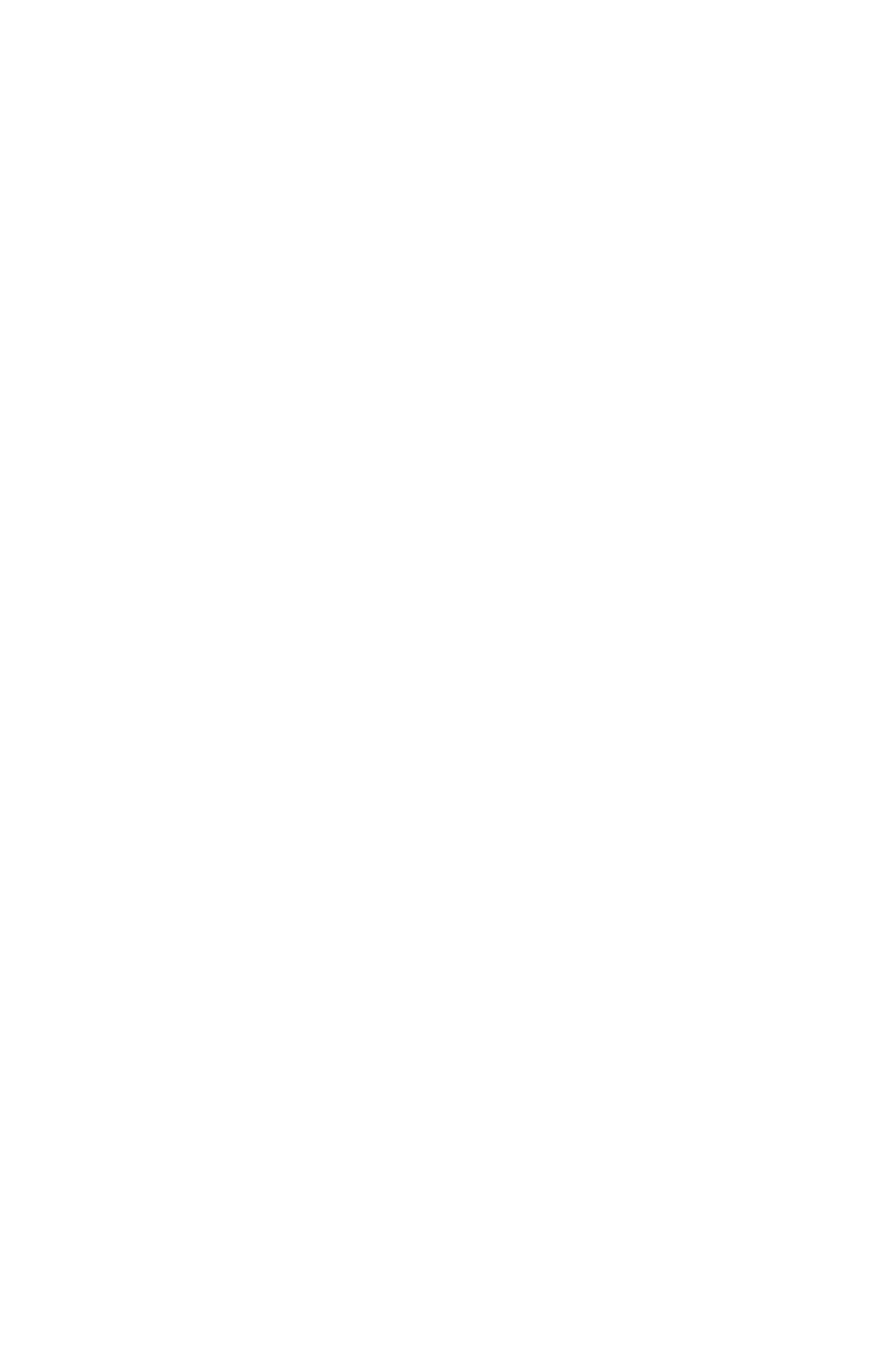#### Prologue

This is a fiction-memoir journey through eras of my life past and present. It also includes other stories that describe various fictional characters lives. Any similarities to real life are purely my recollection of the events.

This is an effort to be a full expression to my life and ways in which I feel life could possibly be better. I am by no means a guru, but I am an enlightened one. This is my life purpose and goal. Completing this memoir, brings me closure to my journeys beginning. I am a spiritual warrior here to learn from my experiences through logic and creativity on a higher mental plane. I have found that I enjoy spending time alone with God and my thoughts but, I do thoroughly enjoy the company of others portraying an extrovert. I have learned that striving for perfection in life and life experiences itself is far different. I have discovered that I have come to promote peace, happiness, and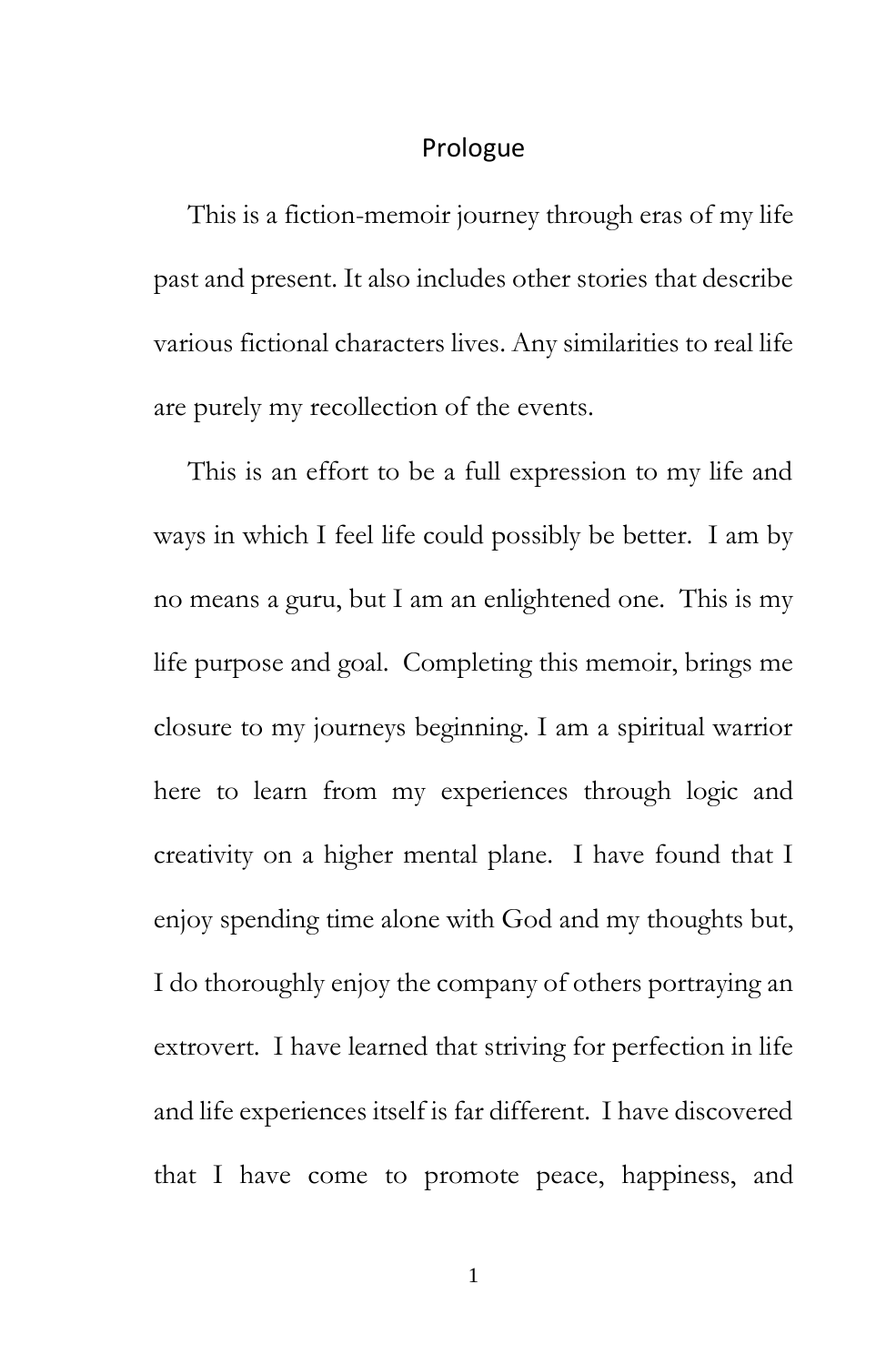harmony. I tend to be a sensitive soul even though I seem to have a tough exterior. I have a love for the arts, music and poetry which sprang up from my early influences in the arts. Spiritually I have been found to have a strong connection with my intuition and have found that the more I acknowledge the presence of the spirit within me the louder the echo. With that since of knowing, I can offer a sense of support for others, and I am hoping that by reading this memoir it will aid you on your journey to determine what is the undercurrent of your hurt and pain as well. Home is where the heart is, and I want to welcome you to my home. My heart has room for you all. Life leaves a mark. #AWAKEN.

Buffie M. Williams

 $\overline{2}$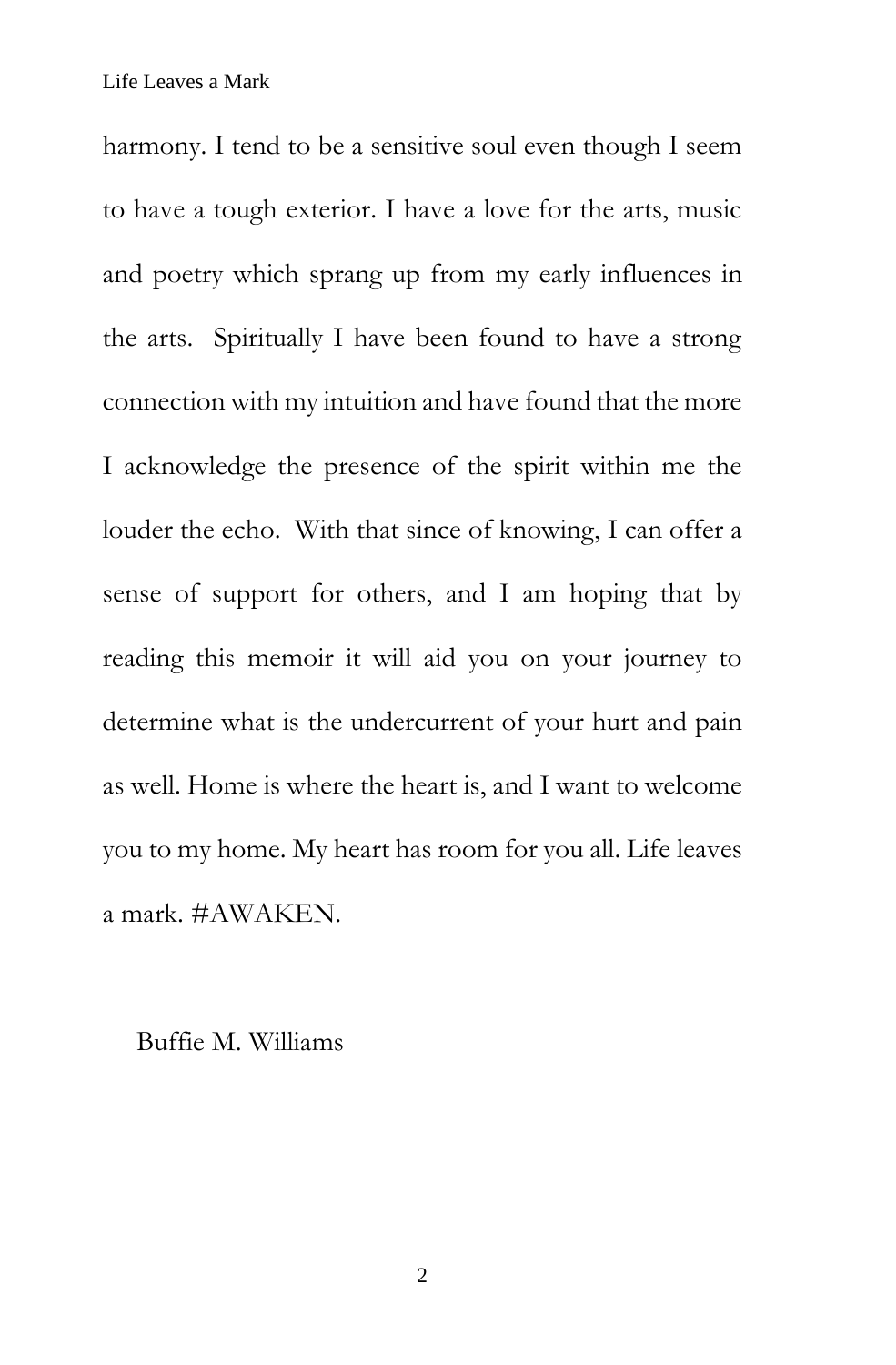#### BABA

Our viewpoint in life is often limited and colored with the life experiences we have endured. In the Southern African American culture, we share a collective purpose that is driven by the experiences of our ancestors. Growing up in south Alabama could be tricky at times. Trying to figure out what store to stop at or where to stop to eat lunch on a lazy Saturday afternoon there was always an underlying internal dialogue. I am sure that in other parts of the world people had similar quiet kept secrets. That only by living there could you begin to articulate the angst that creep up in your soul when you felt that your presence was unwanted. BaBa had an interesting perspective on life. Somewhat different indeed from my experiences as a child. There was nothing particularly striking about BaBa's and my story, except I am not afraid to share it. My life experiences although significant and indelible for me, may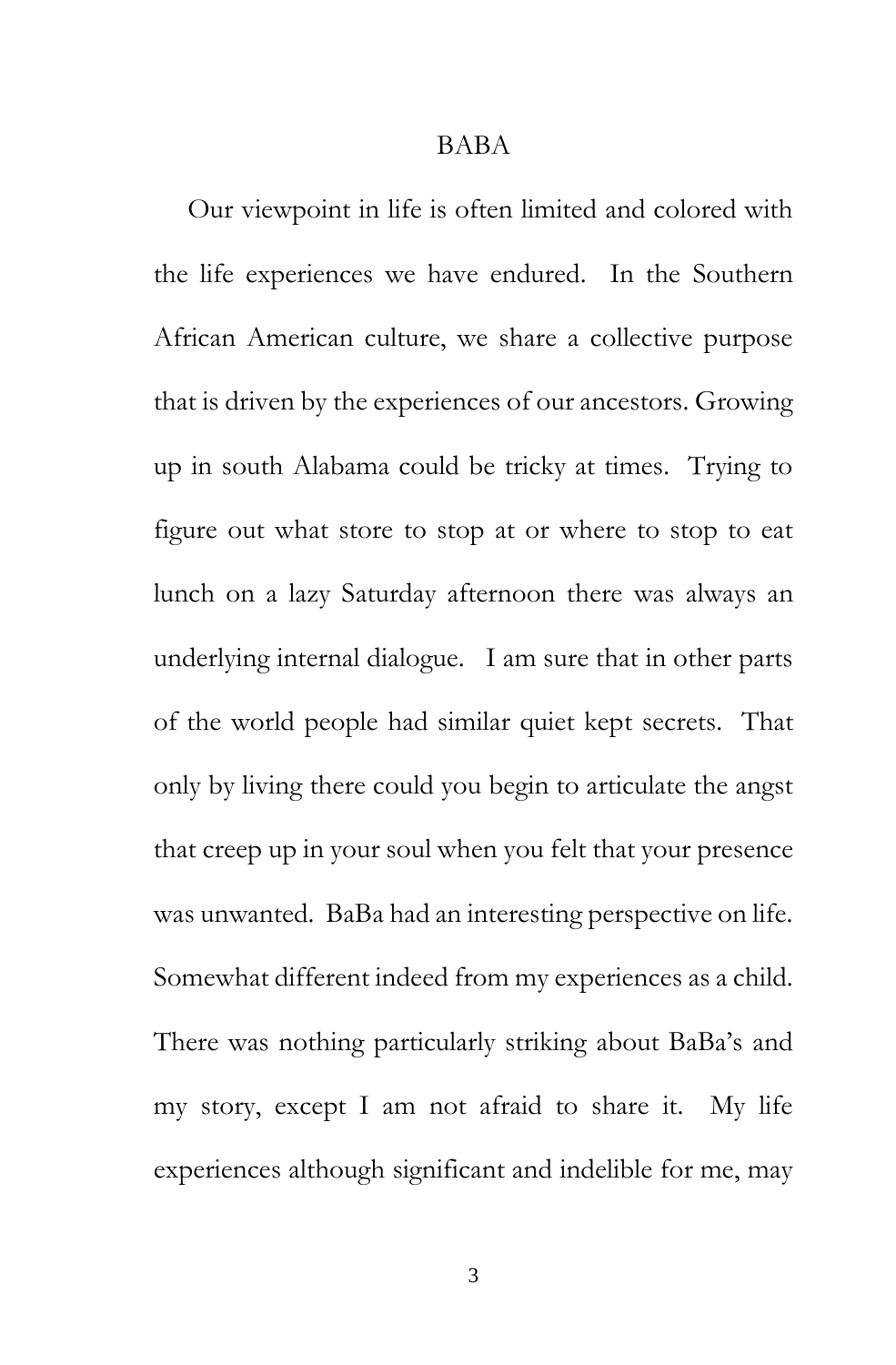only be fleeting pastimes or thoughts for you, of an uneventful nature.

Hear BaBa's story of the south as she experienced it.

Sitting talking to my 89-year-old aunt she reminded me of days when even before my parents contemplated bringing me into the world God provided for them in the most beautiful ways. She reminded us that "thought we had it bad, but those were the best days of her life". She reflected on making con pons (pronounced corn pones) over an open fire in the fireplace of and old three-room house. Or if your family was privileged enough a potbellied stove, in a cast iron fry filled with grease. Slowly dipping her spoon in the grease pouring it over the pons with it slowing drizzling down, frying the outside as it cooked and baked from the heat from the inside out. "They mostly cooked them when company came over," she softly recalled. "It reminded me of the times when my own

4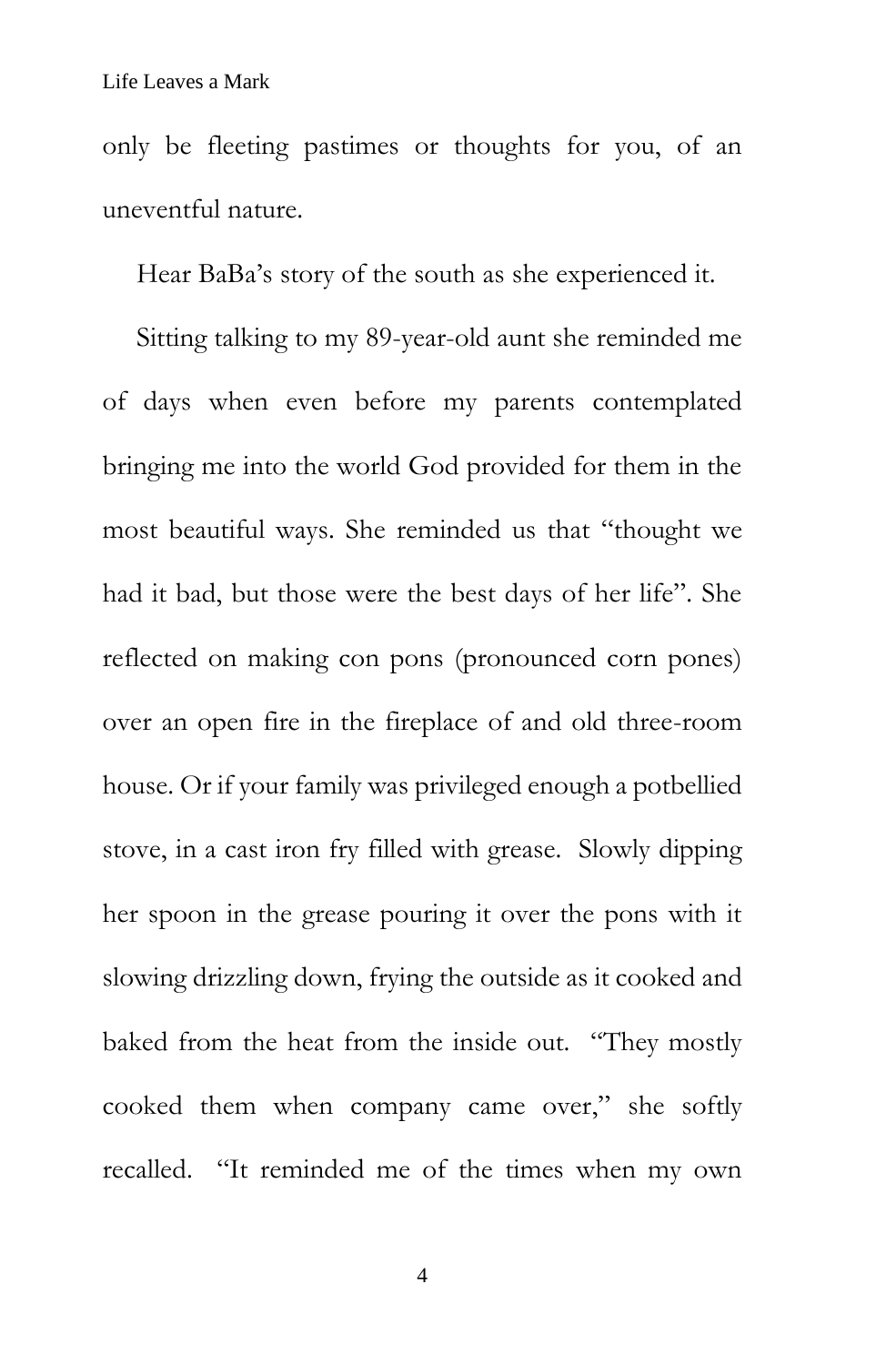mother would use a similar method to cook one of the family members' their favorite dish. She would put those delicious water cornbread drops in the garden-grown turnips that my father had tilled and nurtured until full maturity for the family. Church members and neighbors to savor them as well. Eating a few for Sunday dinner and then cooking the rest to be put up in the freezer for entertaining guests and family at a much later date. Saving up little by little like squirrels all year long for the winter. Harvesting and canning was just a way of life for us. Always looking to the future and preparing for hard times because we knew that the time would inevitably come. The turnips greens, it was something about them that made them extra special. I could never figure out if it was the love, the meat grease or bacon grease ...lol. We could take  $\frac{1}{2}$  cup of water and flour or meal and make what we called hoecakes and cornbread patties with syrup or the liqueur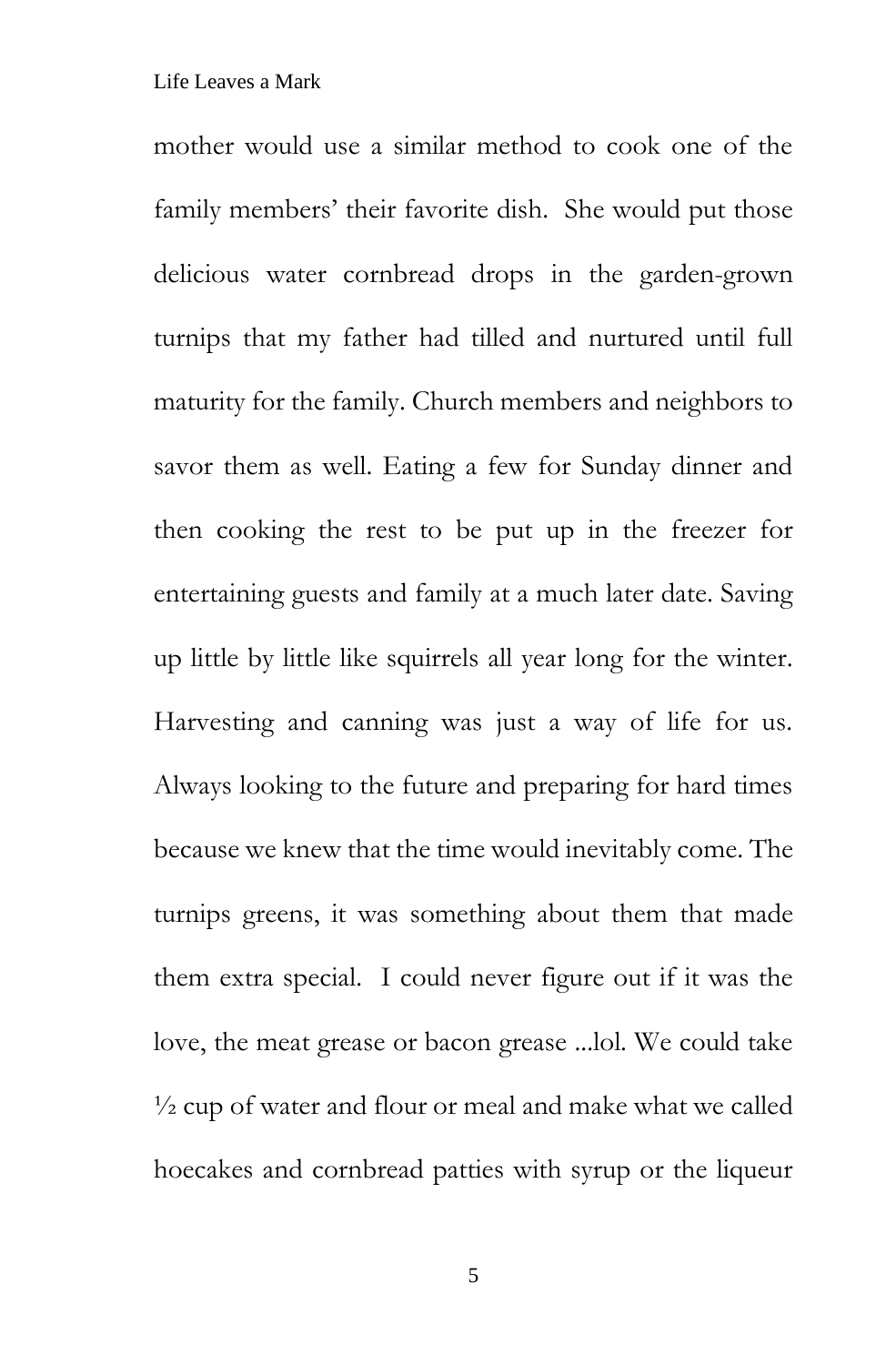off of any vegetable and make a meal. Back then lard could be multipurpose. Grease for your hair or your legs. Boy, we sure have come a long way from charging groceries at the corner store until payday.

Driving along the backroads of Alabama along county road 11 or 8 (some say Willie Nelson lives out this way) dirt roads in the distance, three room houses that people still live in, seems that the world is not that much different from how it used to be. I often wonder about the past lives of those I never got a chance to meet. I stopped along one of these old county roads one day just curious about an old cemetery that caught my eye each time I passed calling me wanting to teach or tell me something of its past. As I got out of my car a calm wind caressed my back as to say welcome it's so good that you finally had the time to stop by. Before I knew it, I welcomed it. Whatever it was into my spirit and soul. I was guided to the furthest graves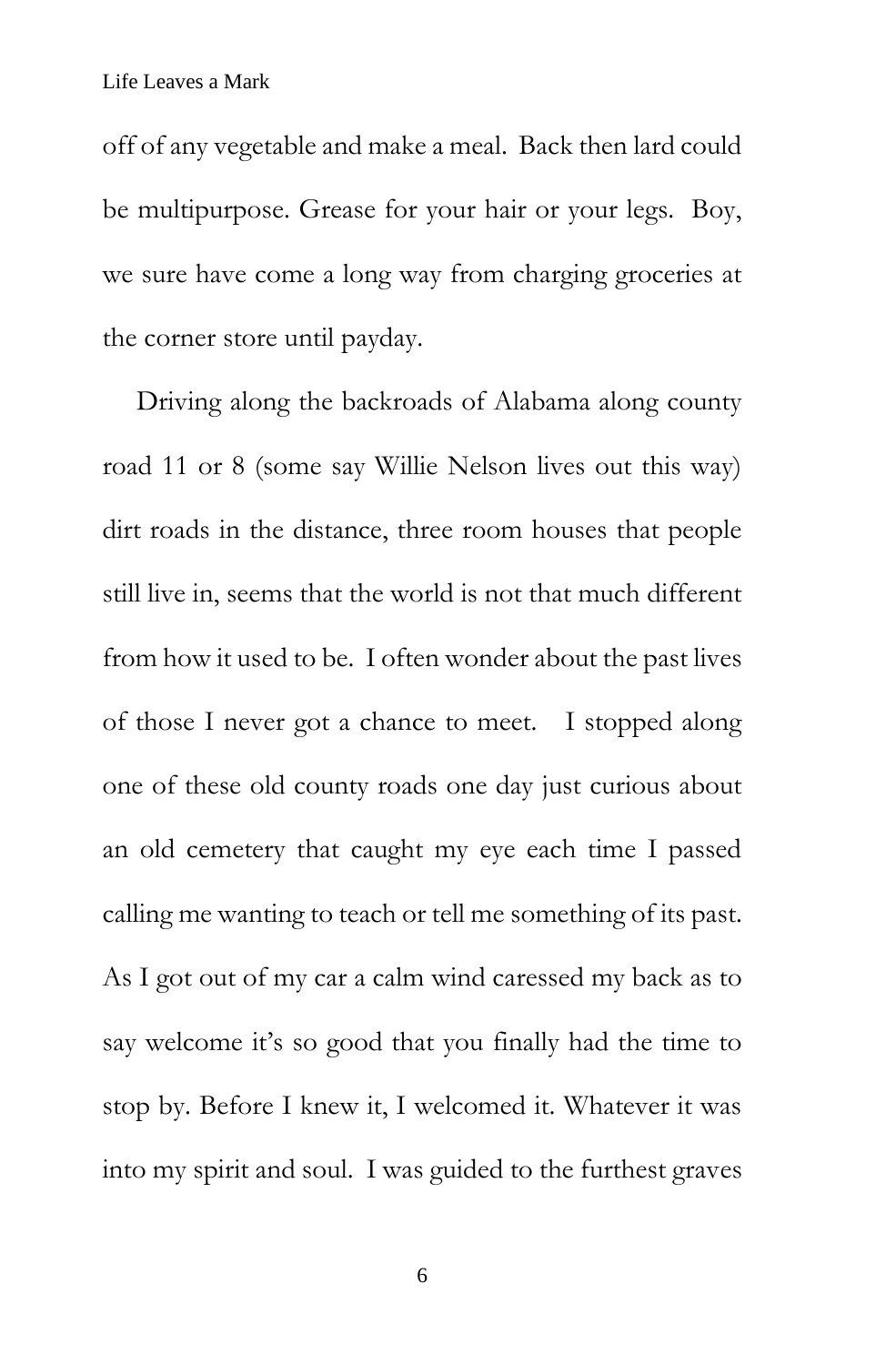toward the back-right part of the old cemetery, one of the things that stood out to me most was that most of the headstones read "Jane Doe the wife of John Doe" I got the since that a woman was defined by who she was joined to and vice versa. It may not seem like much but to me it was meaningful. I had just had a long conversation with my mother about the fact that, I wasn't sure that marriage was not all it was "Cracked-up-to-be", not a the happily ever after. Her comment to me was "you haven't had a good one" "No" I quickly replied. At that point I was on my third marriage and even though I was the one to say I no longer want this, the previous times, reflecting back maybe they didn't want it either. I thought that maybe it was a lesson I had not yet learned or was this even the path I should take, marriage. I wasn't sure, but I still had a longing desire in me to be a wife and to be loved. Loved like I had seen in my grandparents for over 40 or so years,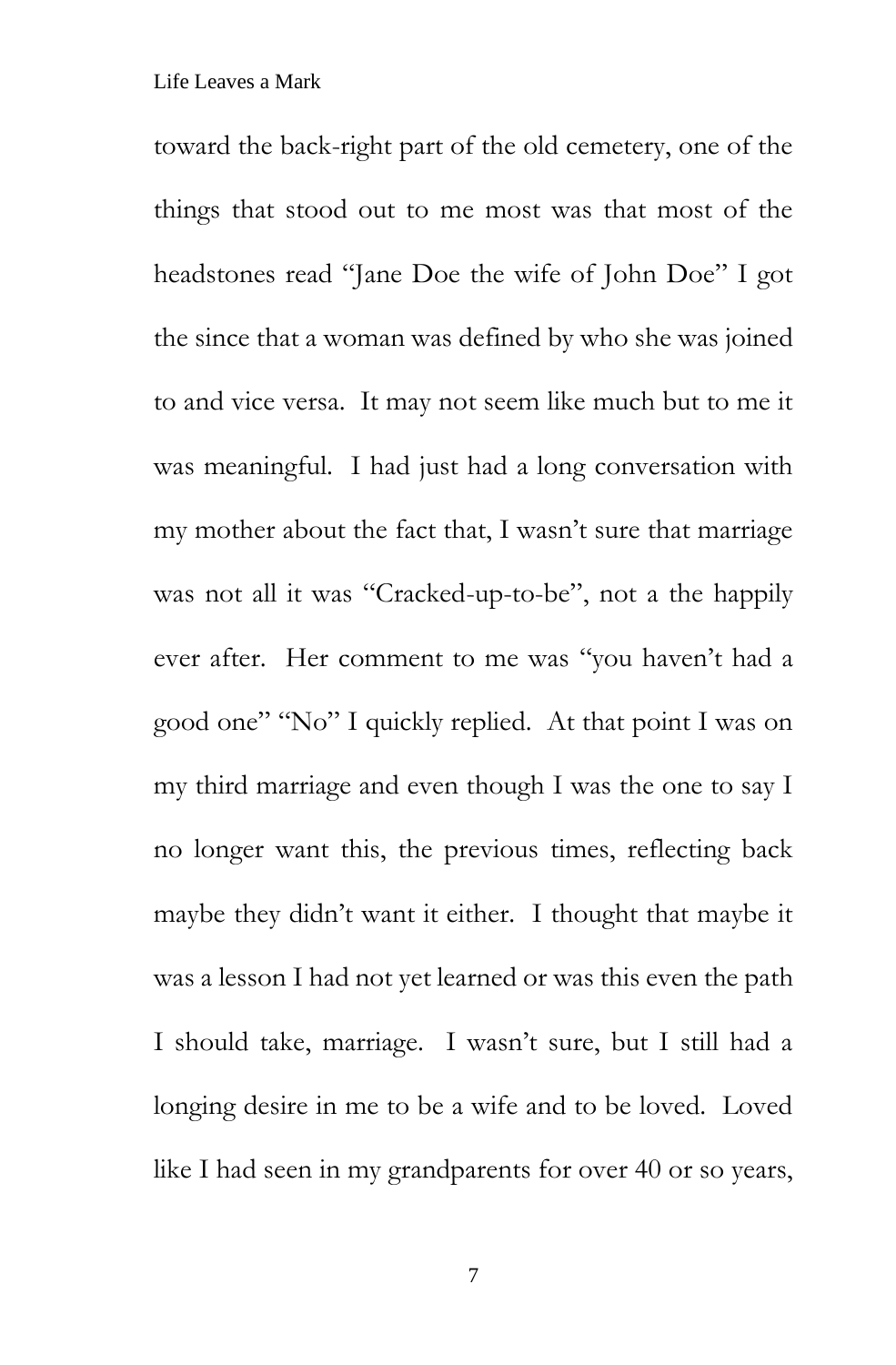loved like my parents for over 55 years. It saddens me. I thought that I had failed myself, my kids, my parents, my family and most of all God. It was a torment that nudged me almost every day. I never even thought I lived the life I wanted. I didn't feel that I was truly loved the way I wanted to be even by myself. So, I vowed that day I would pay more attention to me. I had been in personal reflection most of my life. Which is why it surprised me that I was in this position to begin with. Baffled at the all-consuming thought of does the marriage have meaning, so I went on with my day still feeling compelled to do something different. Make some change in my life. As I returned back to my car driving along the backroads rolling over massive potholes and patchwork of asphalt on almost every county road. One of the most obvious things and saddest is that the more minorities living on the road the more potholes and patchwork. Almost an indicator to say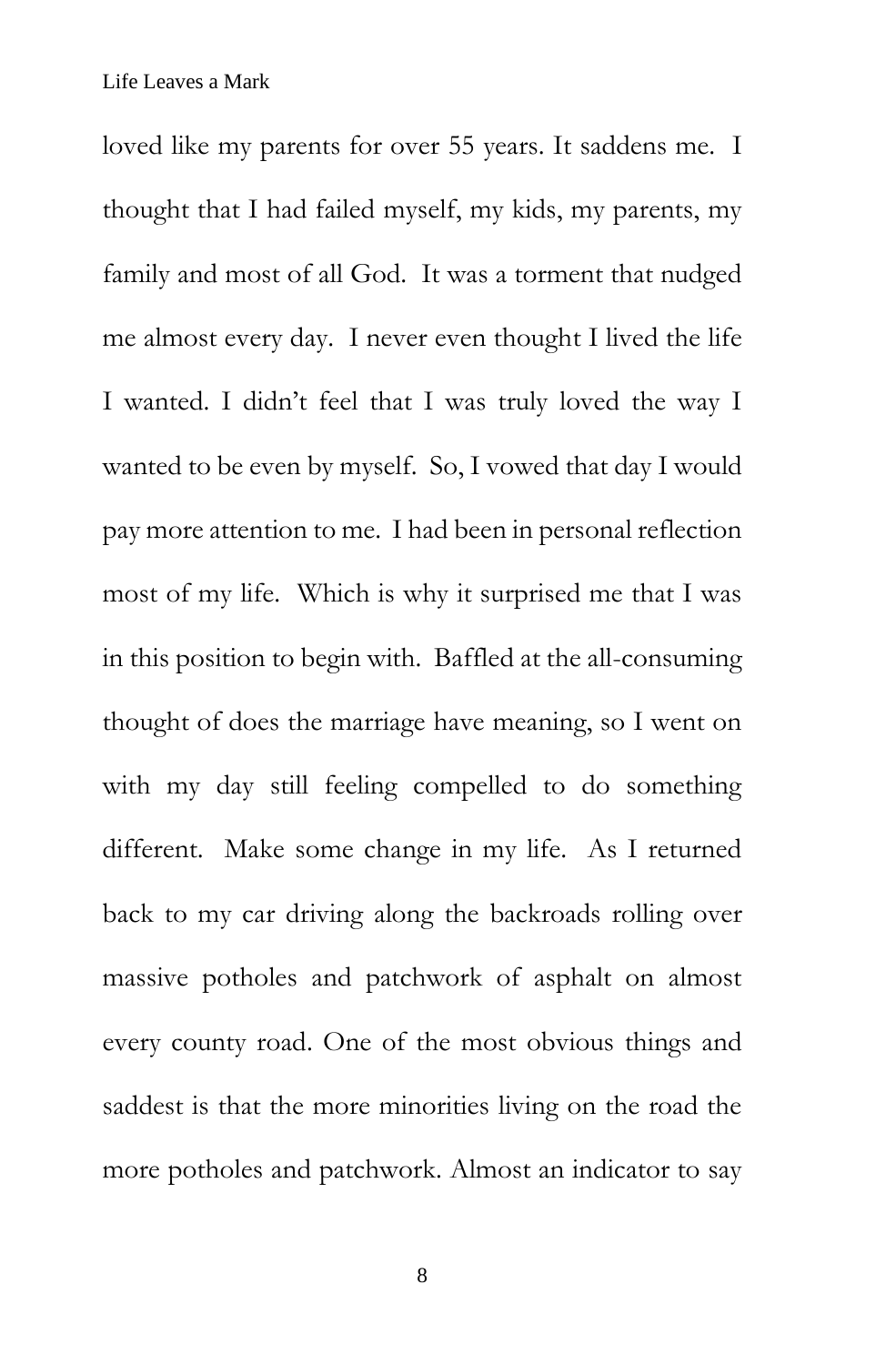minorities live here and it seems as though no one cares or even considers repair until whites start to migrate from the city to the county. Uncaring politicians it seems. Those roads I remember coming up as a kid were dirt roads that the school buses would often get stuck on or have to do a kind of dancing maneuver on wheels to get us to school an hour and a half away. To a school where in the early years during elementary years served hot grits, fresh eggs and your choice of sausage or bacon with whole milk and juice in cartons. Yes, a full course breakfast. The south was a different world back then.

Home remedies in the south was commonplace. I am not sure if it was one of the few cultural things we brought over from Africa or out of necessity for healthcare. Emotional and physical.

Auntie was the type of person who would "hack-up" any residue of unwanted or lost past thoughts of

9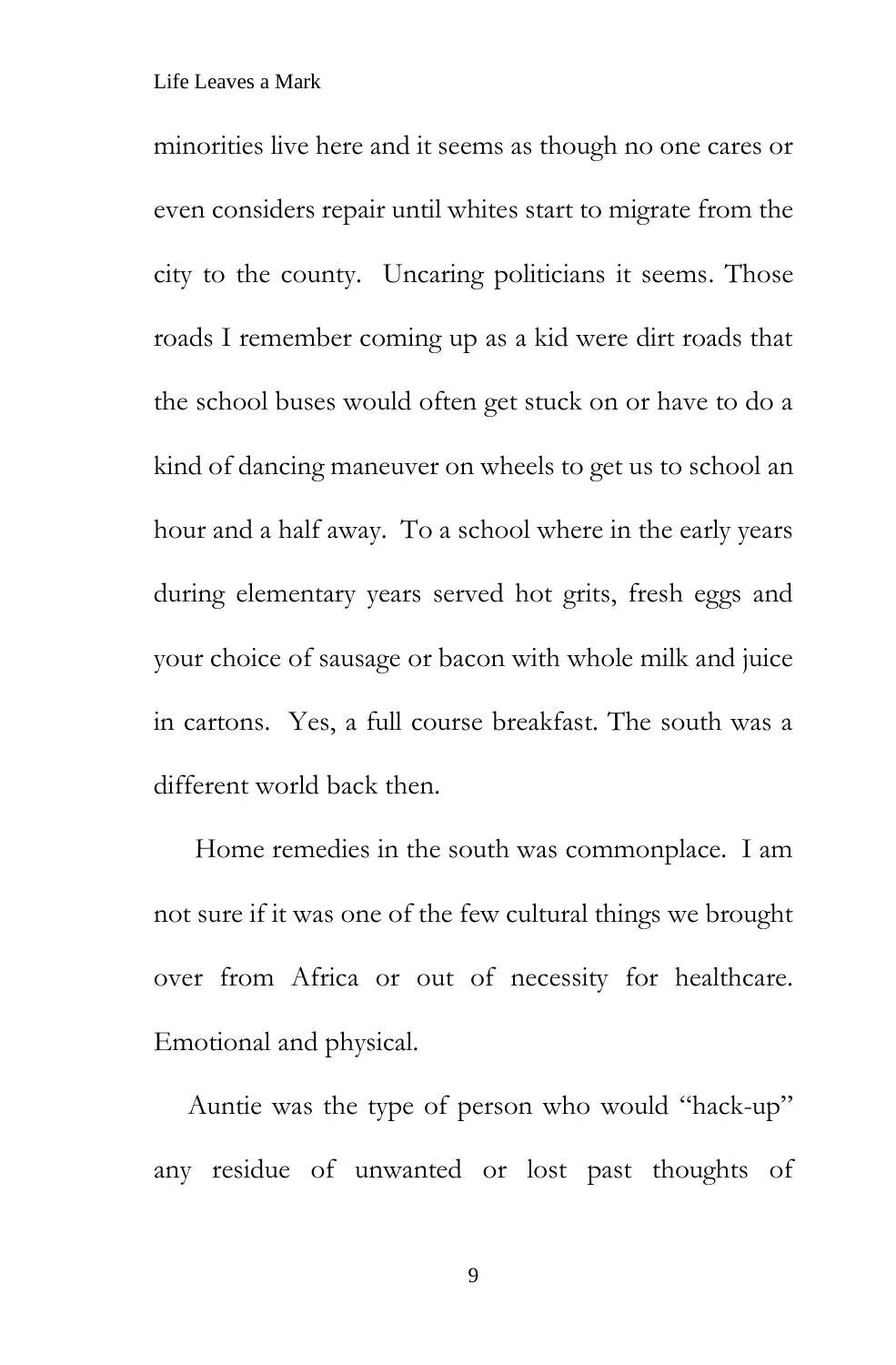experiences or bad spirits she felt were trying to enter her body at any given time. A tall medium brown woman with freckles from some ancestral connection long forgotten. She towered over me. She had to be at least 6' 3. She would also take a swig, as she called it, of homebrewed moonshine, whiskey, or wine to clear the toxins in her throat from the night's sleep. My uncle who we fondly called "Unc" was the type of man who would hack-up residue of poison toxin he called them; Early in the morning after a deep night's sleep and sniff astringent alcohol in his nostrils to kill any bacteria that was lingering in the air. Which made them the perfect odd couple. They were able to keep their, somewhat, strange quirks within their close-knit circle. He was the total opposite of auntie in height. He stood only about 5' 3, short for the guys in our family, but he was my uncle by marriage. It was rumored that he would often walk around naked in their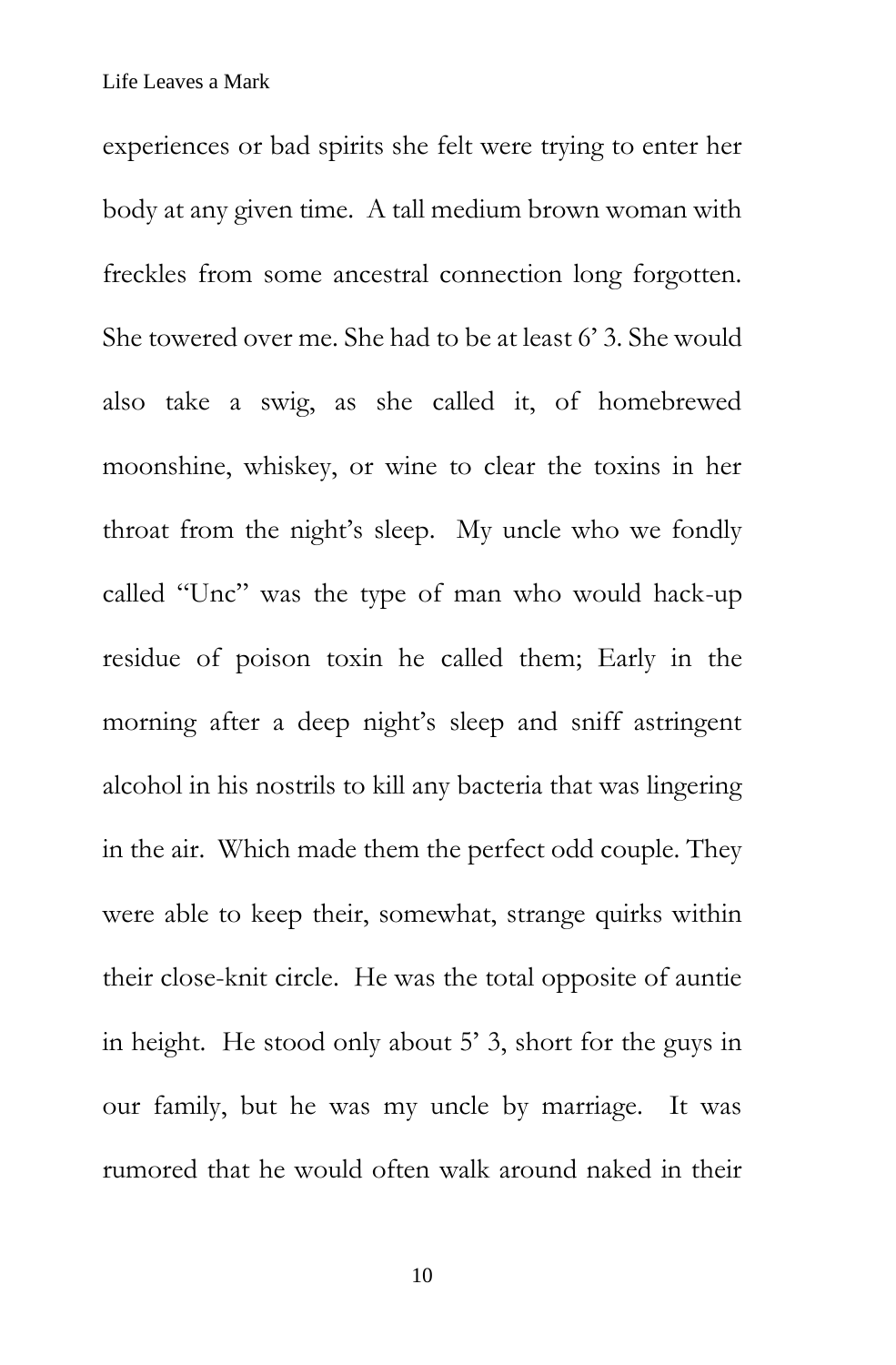yard protected by a wooden panel privacy fence he would always comment when neighbors, or family would question him about it, "Is this my yard?" "Okay then stay on your side of the fence." Which made sense to me, but not to others. That was just Unc and I respected him for that.

Home remedies were much better than the cattle herding of patients in mental health. Watching companies, no matter how good, not giving enough support to the therapist and health care workers who try their best to give their patients the best. Work life balance is essential, as well." America seems to be bursting at the seams on every level. We must find a way, to find peace and solace one by one, household by household in order to find comfort. We may need to take a page from their history book.

To get a quality healthcare provider, you would have to drive at least an hour and a half not to mention the extra

11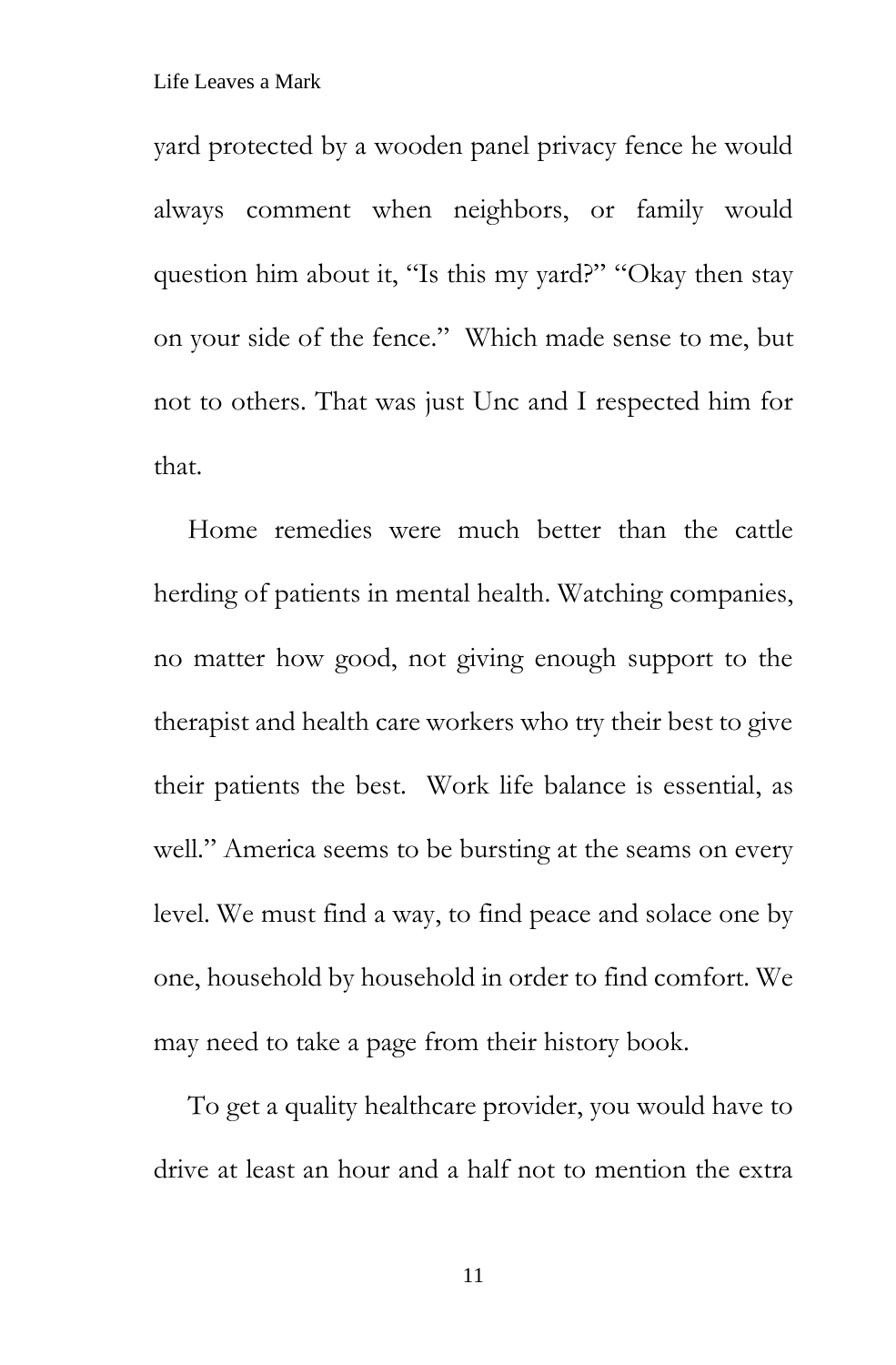expenses like the cost of getting there, taking off work, missing pay, having the co-pay or health insurance coverage. My grandfather who had lost one of his lungs to cancer after about six months after his youngest child graduated high school was living in what we now call the family house, tied to heir property like most in the south, needed an ambulance late one evening and as my mother recalled the last words she heard as he requested to be transported to the ER in Montgomery, Alabama. Being told by the ambulance driver you have to go to the one in Troy due to some policy, Grandpa quoted "And they say this is a free country." He would not live to see another day in that home, and we lost one of the greatest patriarchs of our times. Those words still haunted my mother still at the age of 76. It was sad, disheartening to think even though we have made tremendous strides in America, rural communities still suffered in ways others could never bear.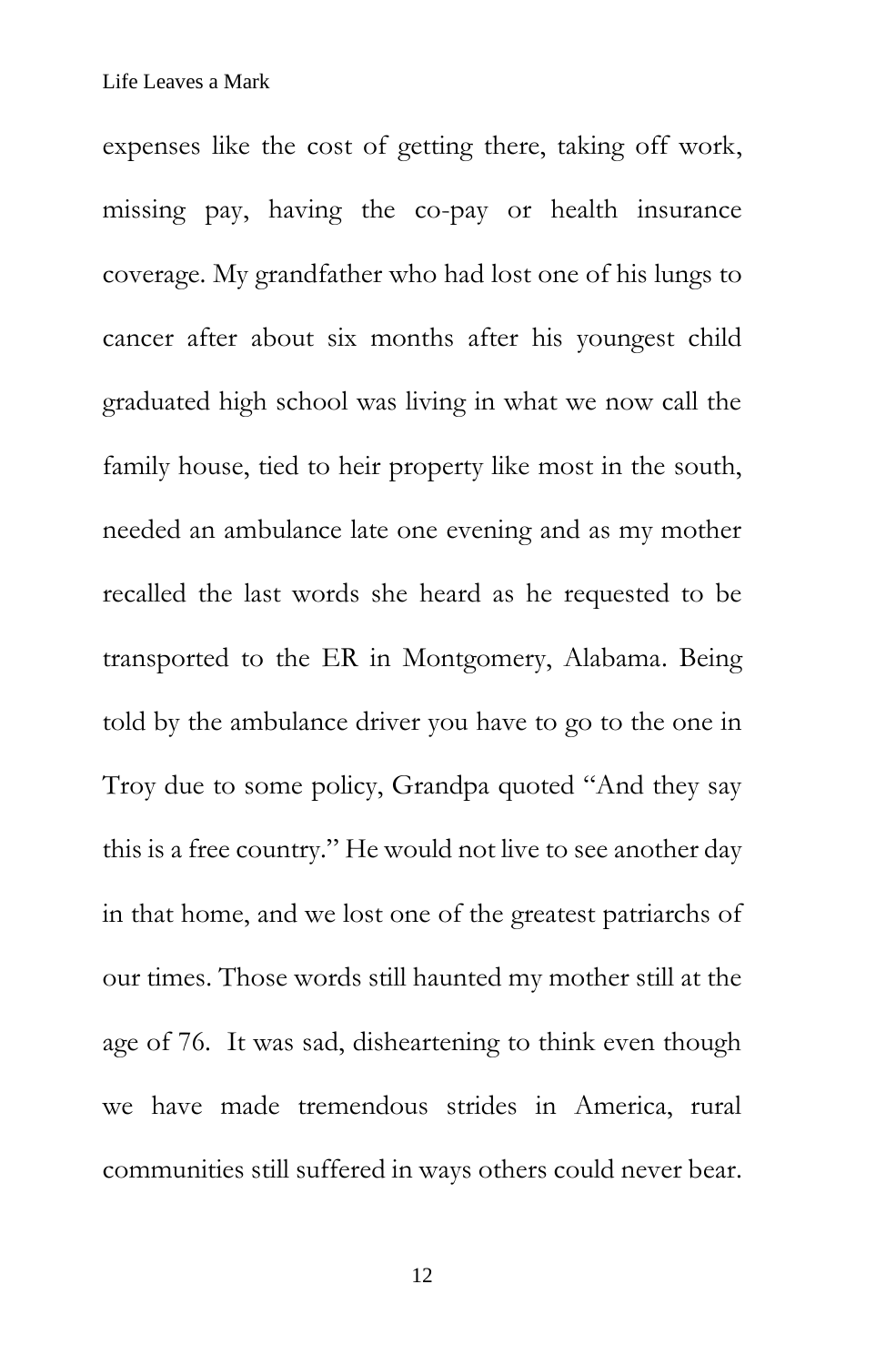At that time, I had a faint desire to live for a better tomorrow. Other times not…. After a major surgery I had most nights tossed and turned in my bed restlessly. Most mornings just before the red hue of the dawn began to rise, I would have this thought to myself as if it was the first time each day "Oh yeah" ... After about the fourth or fifth time I had tossed trying to get my pillow ready for a good night's sleep. Then I felt it. The pain was debilitating and annoyed me, it inconvenienced me. My new normal was getting frustrating and the doctors didn't seem to care. Just one of those things you have to get used to. I sighed again and again, knowing that would take more effort and money than I had to figure out what my issue really was. So, I just keep it moving along as usual thinking some people have it much worse.

My story wasn't at all unique. Access to quality healthcare in my community was the running joke of the

13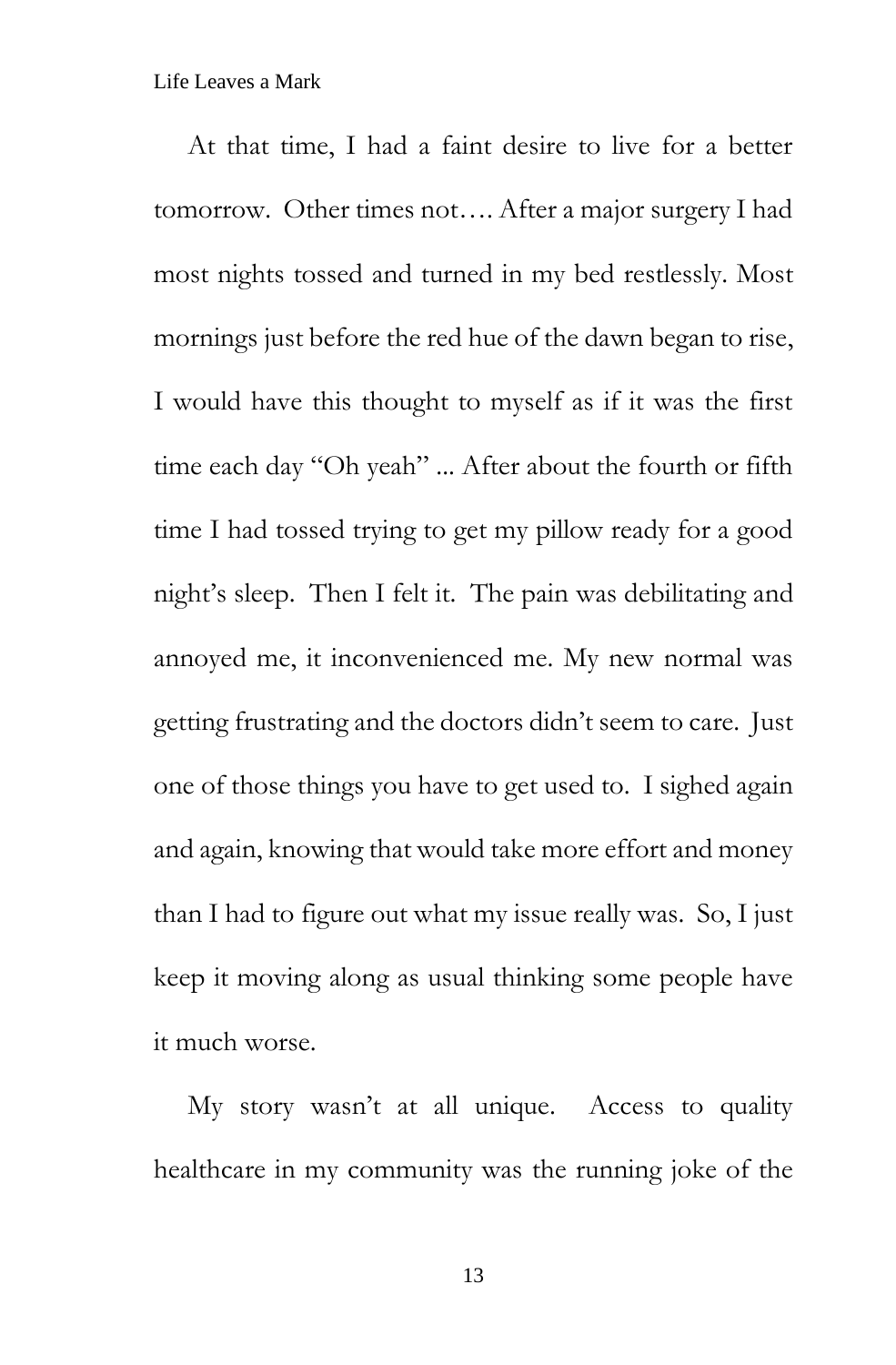town. Residents were afraid of going to the local hospital for fear that they may was well have been at home and left to die. Rather than encounter incompetent workers at the local emergency room "The Edge of Death" we called it. Life leaves a mark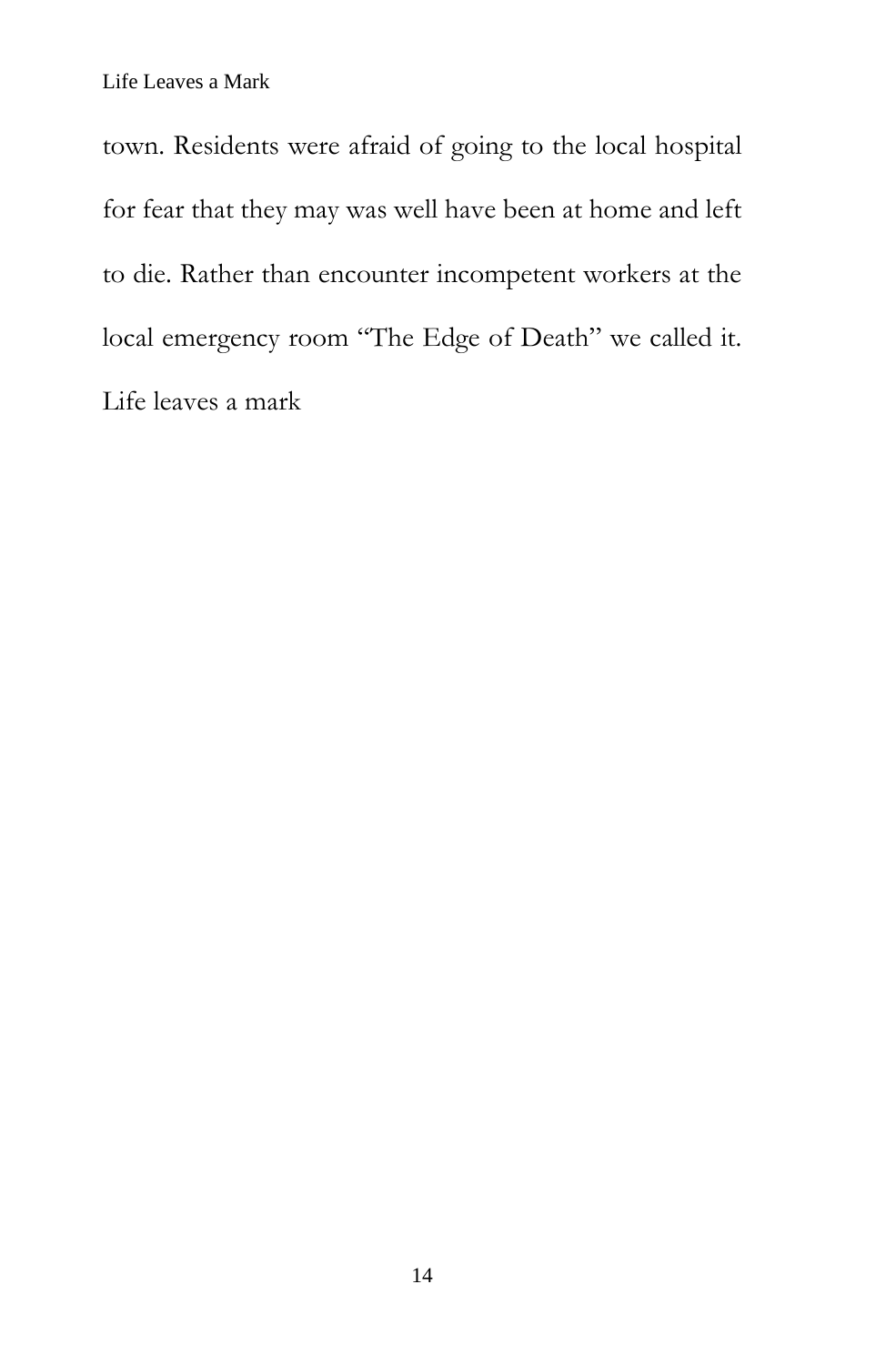#### GROWING UP

Growing up everyone had a home garden and the lawns although not perfectly manicured, had a beautiful array of flower beds that brought joy to your heart and practical purposes for the environment. Each lawn creating the perfect habitat for us to enjoy its beauty, the bees to feast and pollinate the vegetable gardens. Water and bugs for the birds that passed through on their morning journey to more beautiful lawns scattered across the countryside. Some yards were only dirt yard that they would rake each week to move any debris that cluttered it.

Back then, families were farmers by necessity and by nature. It was what we knew. It was what we did for survival. Almost everything we ate was grown by our fathers and grandfathers or a neighbor down the street. It was a common occurrence for us to trade vegetables and freshly killed deer, squirrel, possum, raccoon, chicken or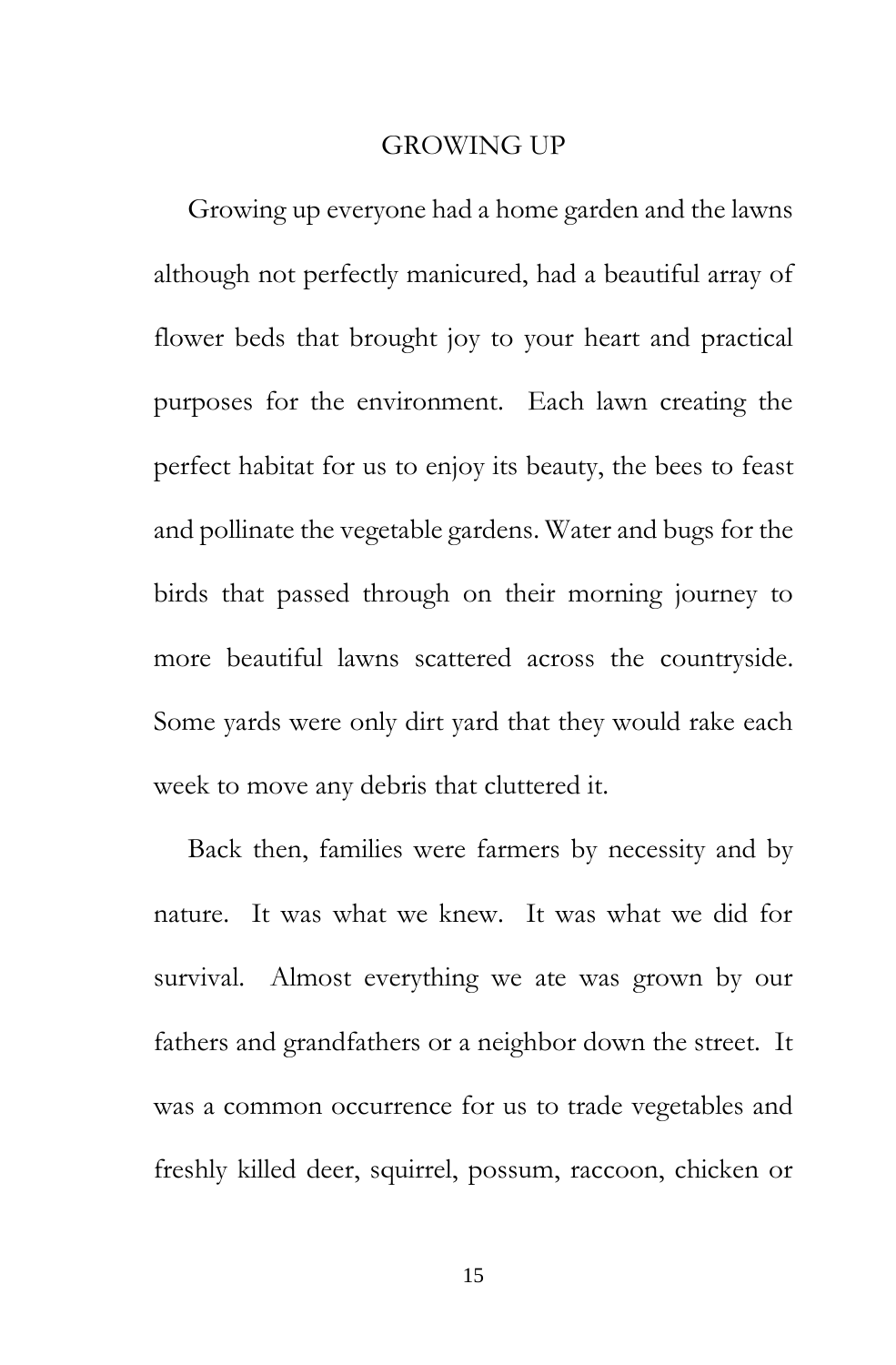hog.

Hog killing days were especially eventful. All the neighborhood men would gather on a cool Saturday morning to slaughter a hog, gut him, make sausage, divide the meat and cook fresh crackling over a log fire outside in a black cast iron pot. That was my favorite. Over the years I lost my desire for fresh meat, fresh vegetables and the patience it took to gather the eggs for baking a homemade three-layer cake. I am glad I have these experiences to fall back on. They have given me a sense of comfort since I have come to the realization that now I am one of the working poor searching for a better way of life.

I have found peace and solitude with it. Being poor. Because it is only in the material sense. It used to be a source of distress and pain. Everyday portraying the image of what others perceived I had become but my reality was yes, I had accomplished the educational goals, dreams and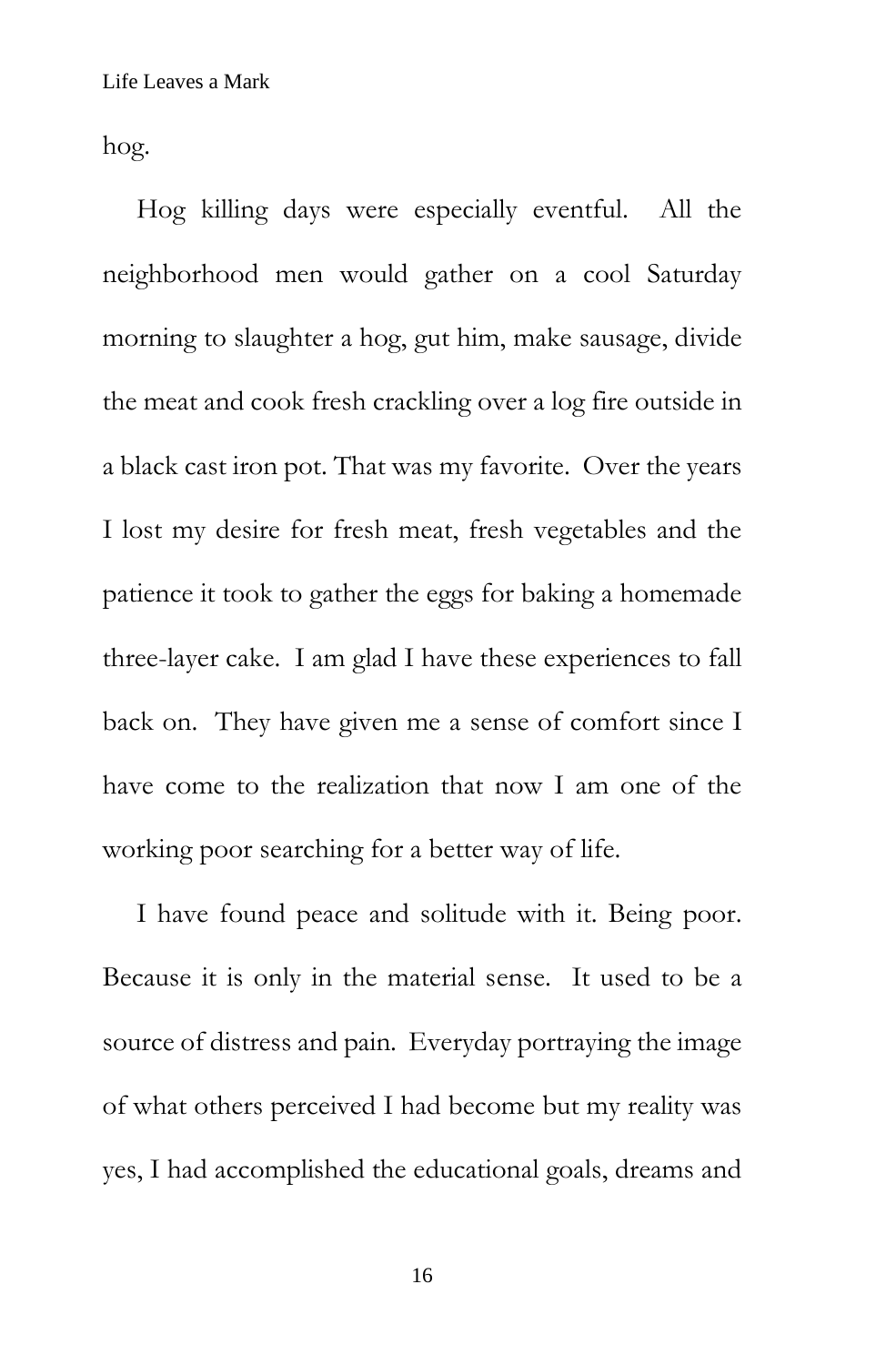desires my ancestors hoped for me, but it was not a sustaining lifestyle due to school loan debt and the desire to provide more for my children. I was indeed in a worse place than I had grown up in. My aunt was right "we thought we had it bad, but it turns out that was when we had everything we needed", including the right perspective and priorities in life, faith, family, and community then everything else. Those where the times I miss most.

Sharing cups of sugar, flour, milk, or even an egg or two was a common occurrence in those times. We did what we had to do to make it from one day to the next. So maybe God allowed some of this suffering, and sacrifice to teach us that we all survive, live and thrive through each other even if it was symbolized by a bunch of collard greens.

This life was far from the life I had been living. My soul had become detached, and I could feel the tug each time I did anything contrary to where my soul and heart desired

17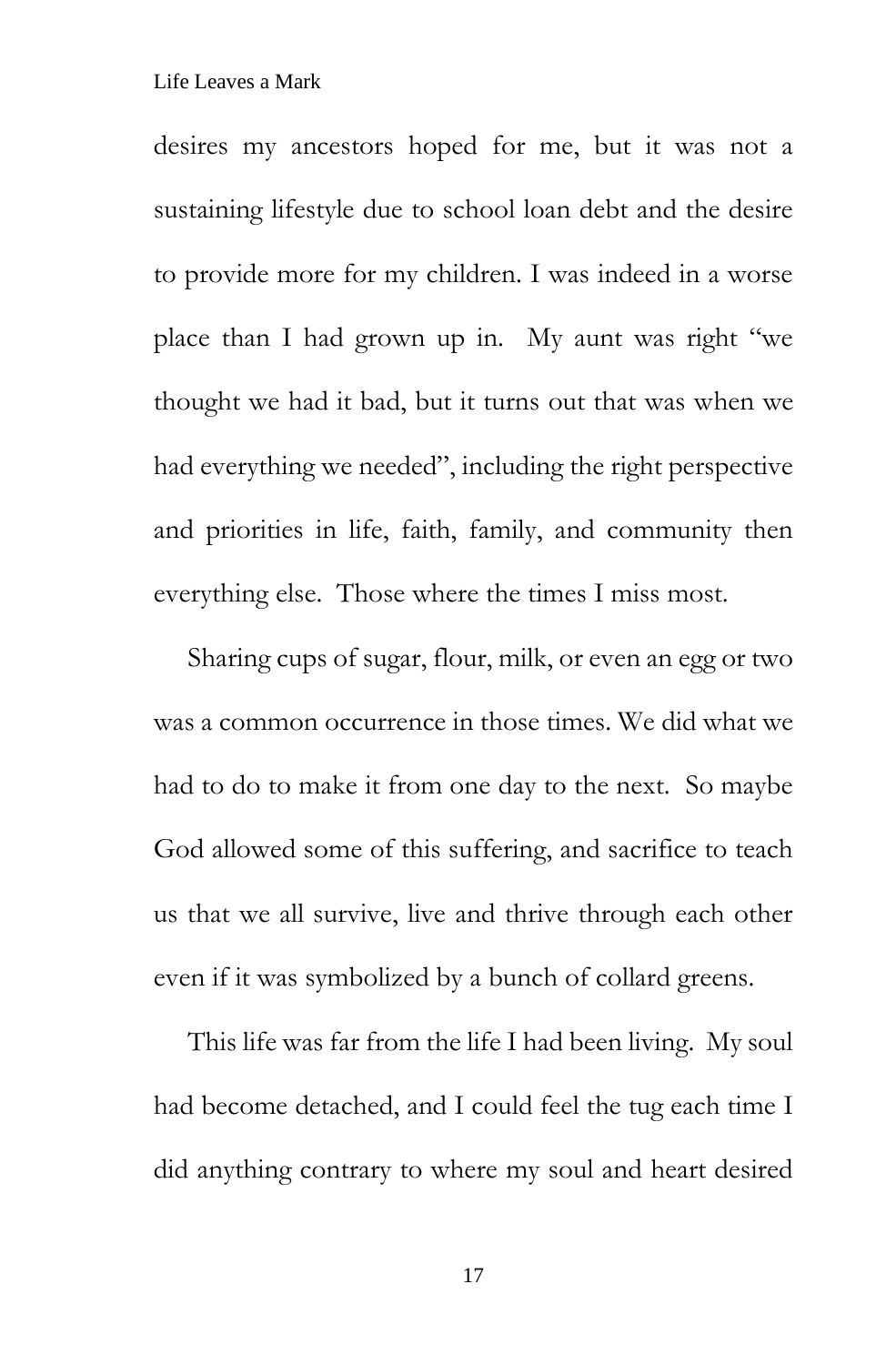to be.

As kids we would play for hours in treehouses. Now for us this was simply finding a tree that we could climb into on our own and claim it as our own. No, lumber or assembly required, just God's creations. Playing house in the trees calling each other on imaginary phones and we would talk for what seemed like hours or until we could see the clouds swooning and swaying across the sky with the sun neatly tucked away and nestled in setting for the day. Or someone's mom calling their name and as it rode on the wind. It echoed lingering on the wind and finally settling in our ears. We would all sprint down from our tree homes and make a mad dash for our houses to enjoy a homecooked meal around the dinner table. We always knew what it was because most weeks everyone's home had the same menu—Monday's meatloaf, green beans and mashed potatoes. Tuesday's liver which I hated with a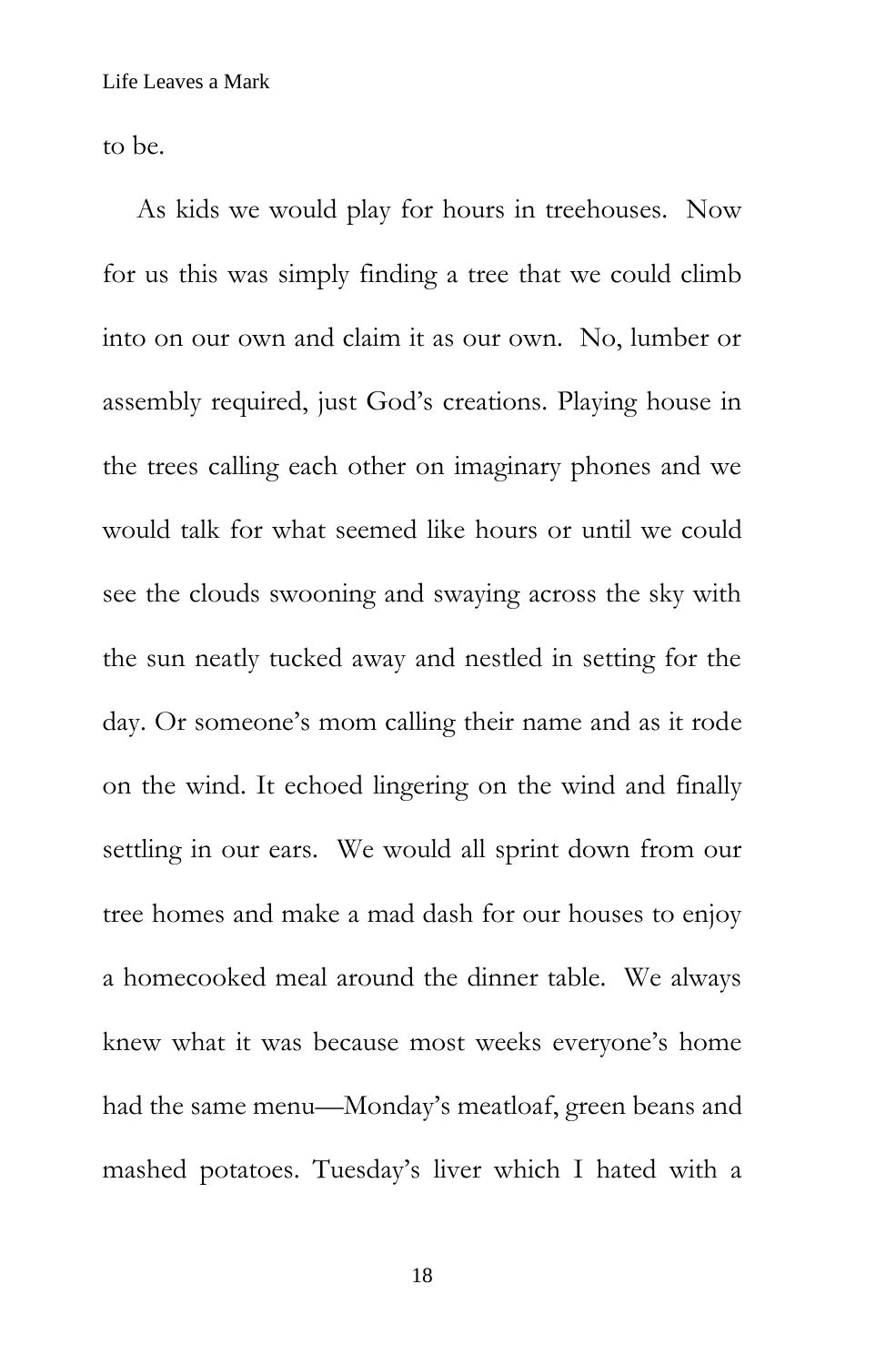passion, white rice and gravy. Wednesday's spaghetti, English peas and corn. Thursday's pork chops or Salisbury steak which I hated as much as I did liver. Fridays were special if your parents got paid, we would have fast food. Saturday's, we had turkey or ham sandwiches and chips or a tomato sandwich with mayo, salt and pepper or syrup sandwiches. But my favorite was a butter sandwich. Artery clogging but so delicious. Sundays were special and we all looked forward to fried chicken, potato salad, field peas, homemade cake or cobbler with freshly picked berries and tea that had been left outside while we were at church to brew the sun. Nothing better than sun kissed sweet tea.

Playing church on the steps leading to my parents' outdoor access basement was one of the highlights of my childhood. My paternal grandmother, who lived with us, and I shared a room with would often let me borrow her crystal triple string necklace BaBa my aunt bought for her.

19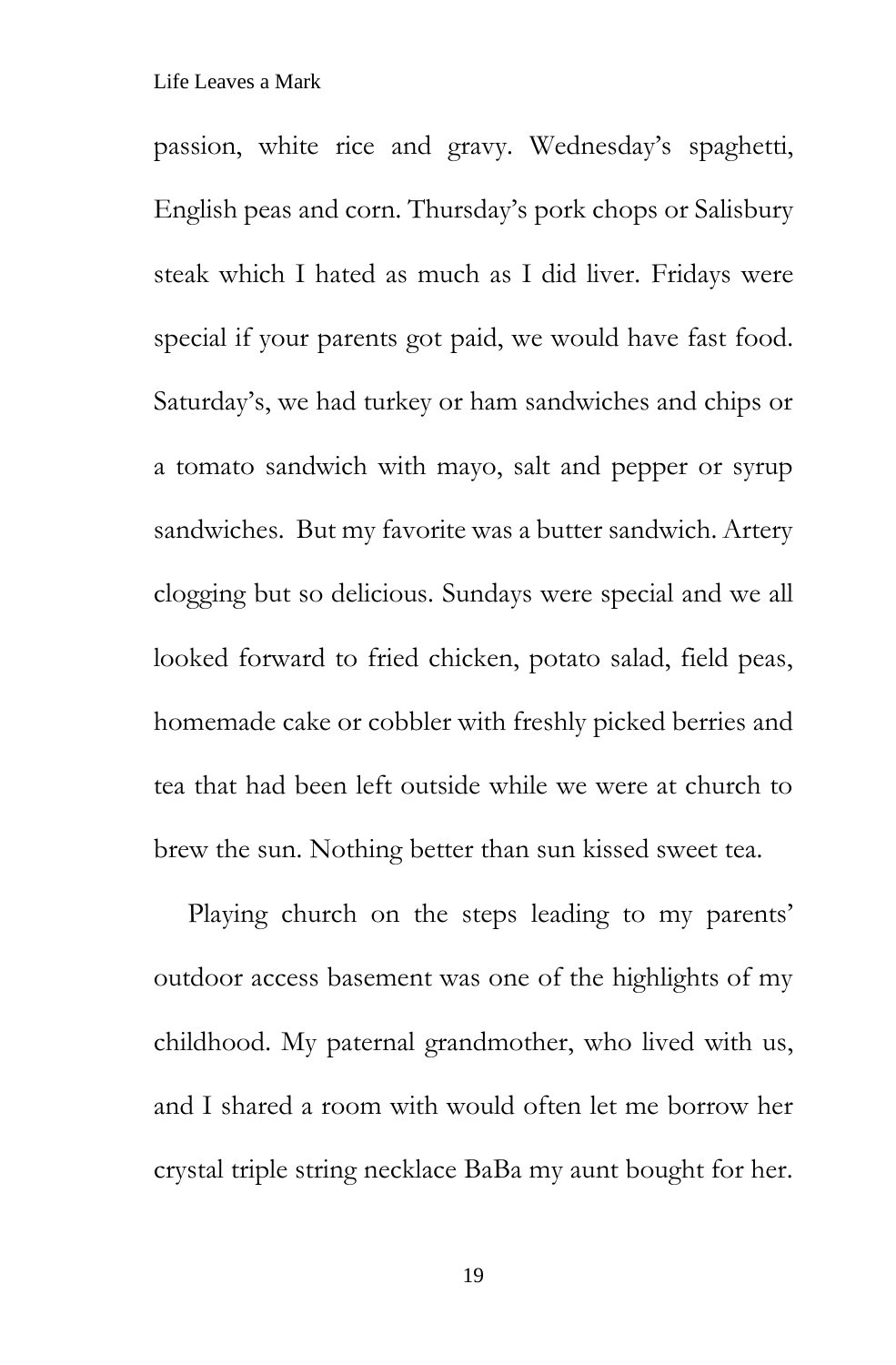As the sun would hit the crystals beads a rainbow reflection would light up the steps walls just as we were breaking into song singing old hymns. Or sometimes I would play driving to the church in the old car in the front yard, that had long since stop running. It reminded me of the promise of a better tomorrow and my old church. Then it was just the second of the churches our ancestors had after slavery. One small white wooden framed building that if you were ushering standing at the entry door you could feel the breeze blow through the cracks. In the summer it was sweltering hot. Big meetings sermons, church fans waving and box fans in the windows to keep us all cool. The floors as I remember were pretty level and we used gas heaters after they removed the potbellied stove. Eventually they added a kitchen and restrooms and tore down the outhouses. After church services was another highlight, communal dinner. Children would be running around, and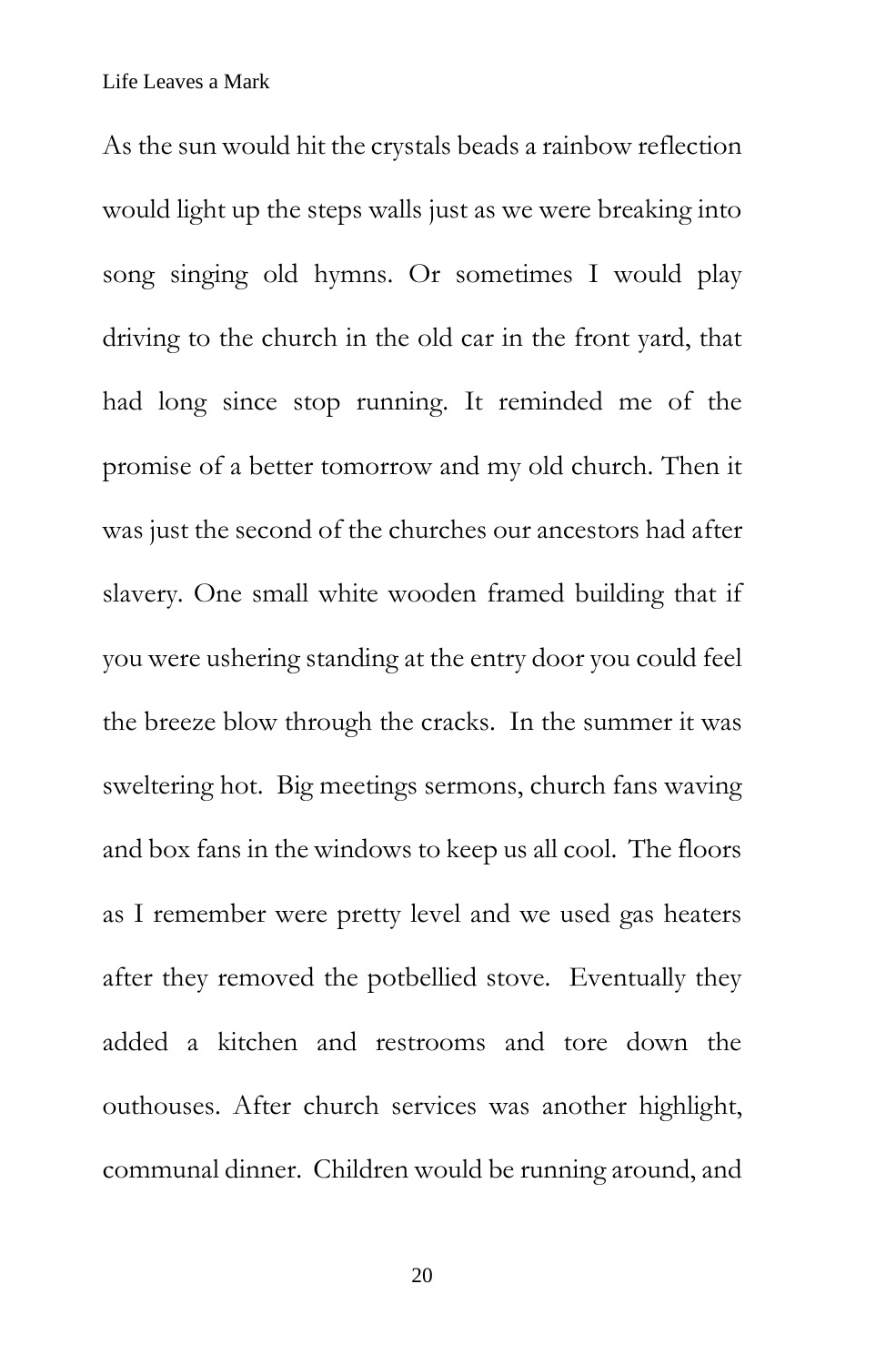all the ladies of the church would be bringing out the old chicken boxes stuffed with any and all the soul food you could imagine. Back then we ate outside on long picnic tables with matching benches after church on special Sunday's. Long picnic table/bench, snow cones, whiskey on the back of old trucks, down the dirt road some ways of course and handmade dresses. My mom was a great seamstress. She would make my Easter dresses by hand each year, along with a matching purse with a ribbon for a draw string to keep it closed. Whether it was out of necessity or choices they were all beautiful and appreciated.

Thinking of those days reminds me of my maternal grandfather who was a sharecropper and memories of watermelons and grandma baking tea cakes. Sunday dinners with the pastor after church some Sundays. Grandma smelling like Avon Odyssey. She was a fair skinned lady with reddish gold hair, and she stood about 5'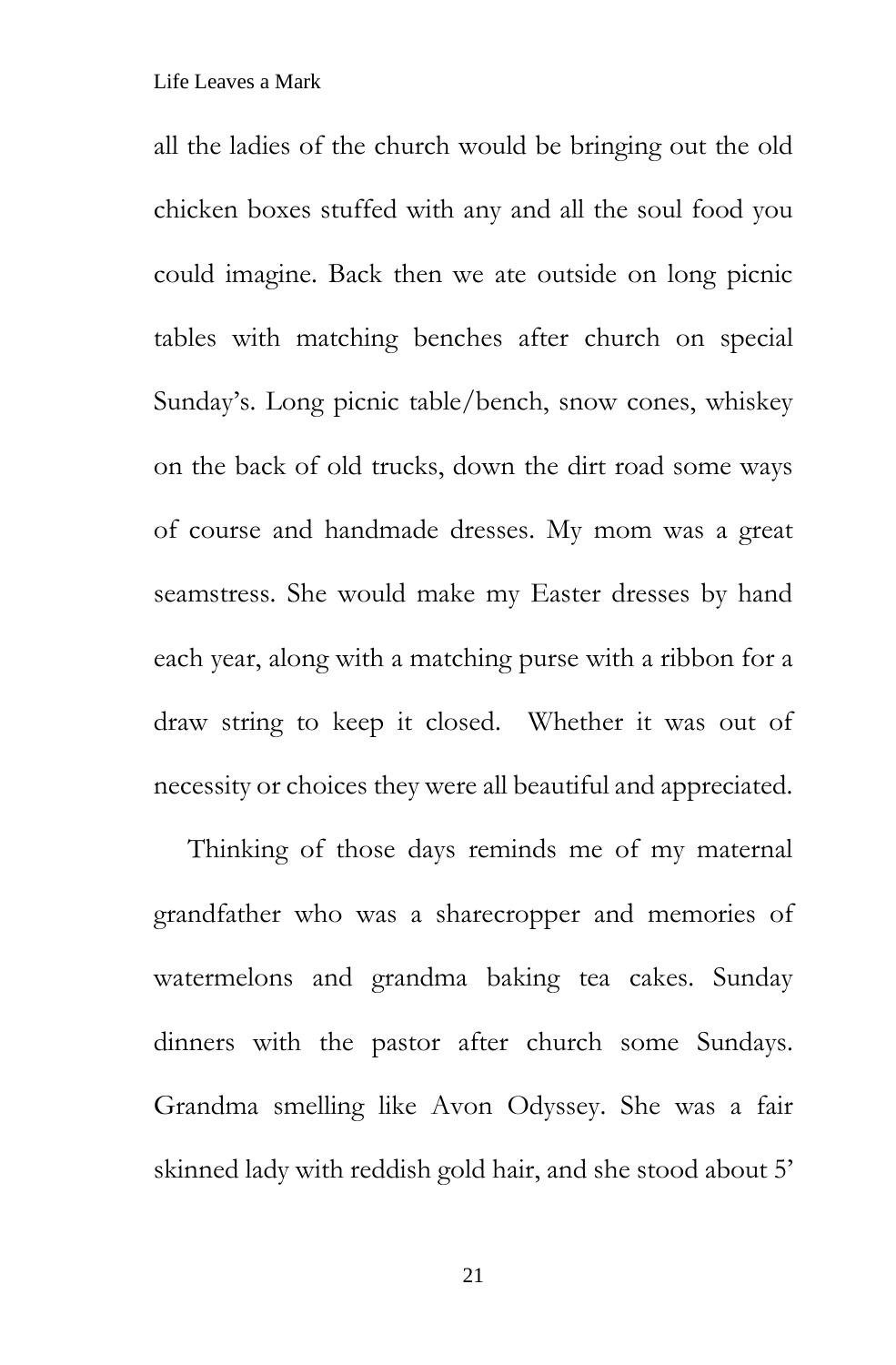5 and for most of her life she was plus-size as we would call her these days. Seems as though now people would rather see you die trying to lose ten pounds than accept you for who you are at ten pounds overweight. Don't get me wrong I know health is important, but I can remember a time when we respected and accepted, big mammas' as they call them, for growing old gracefully with gray hair, 20 pounds overweight, limping with a cane and we adored her for it all. We know she had sacrificed and supported her husband, raised her kids, worked hard and never complained. She worshipped and treated everyone with kindness and respect for who they were as a person on the inside and we showed that same respect to others.

Sharecropping was just in my opinion another form of oppression, but somehow my maternal grandfather turned it into an asset. Later becoming a school bus driver and purchasing enough land to build a four-bedroom two bath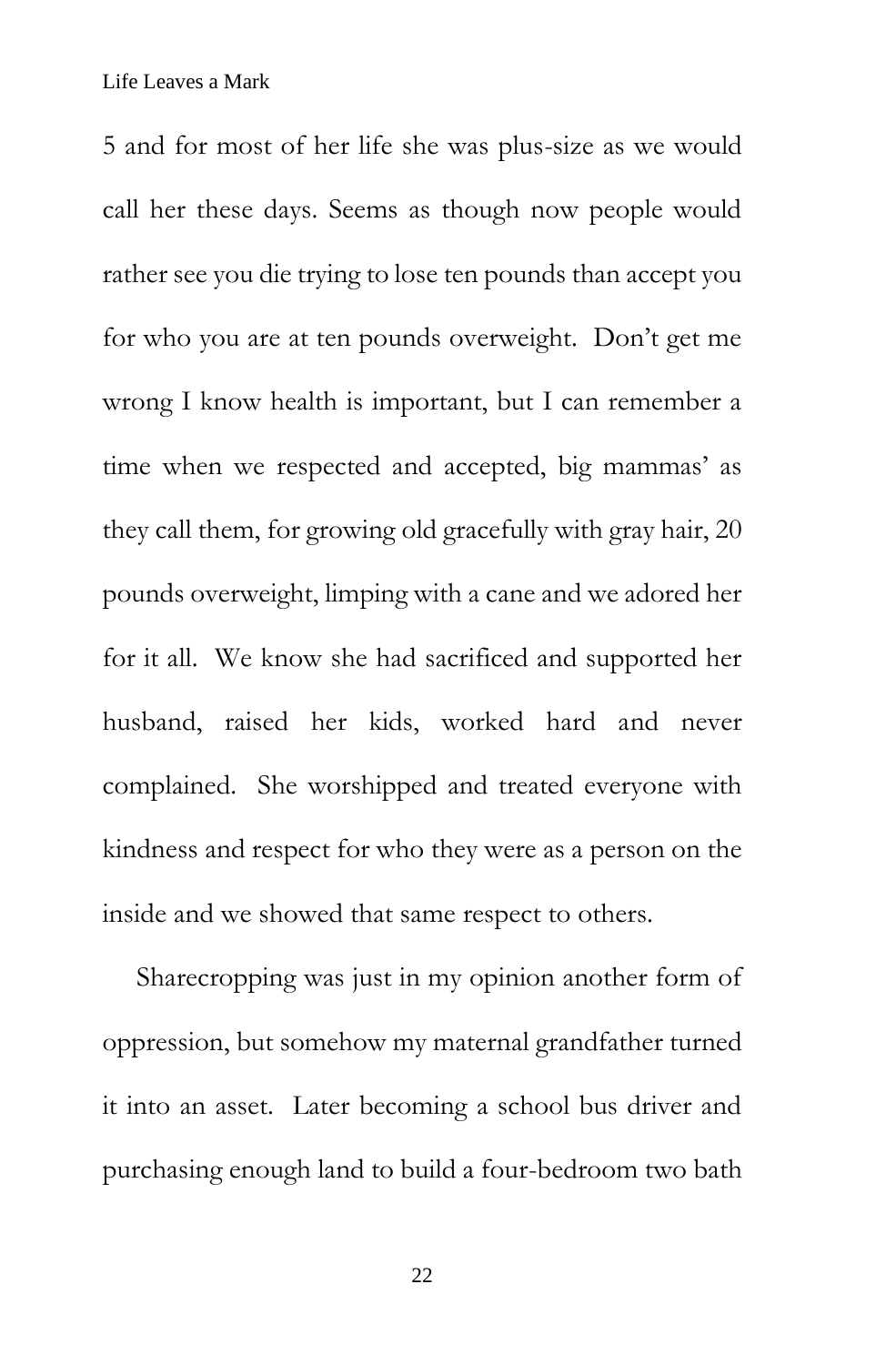house. Which was phenomenal to me and provided each of his eight surviving kids with an acre of land. How did he acquire land? I may never know. Back then parents would sacrifice all of themselves just to give future generations a leg up. The historical backdrop of sharecropping has always been a mix of appreciation for what it taught us about caring for each other and the land of God. And also, a distain for the oppression and bondage of mind it created.

Now I have gotten to an age where it pains me to get out of the bed. Also, not staying away from home long because I didn't know if I would find a place to rest or lay down to rest my aching knees or legs. I weep myself to sleep most nights thinking of what I have become and how much worst it must have been for Baba and my grandparents. It makes my heart ache. Now we are at a time of asking our smart speakers to play whatever our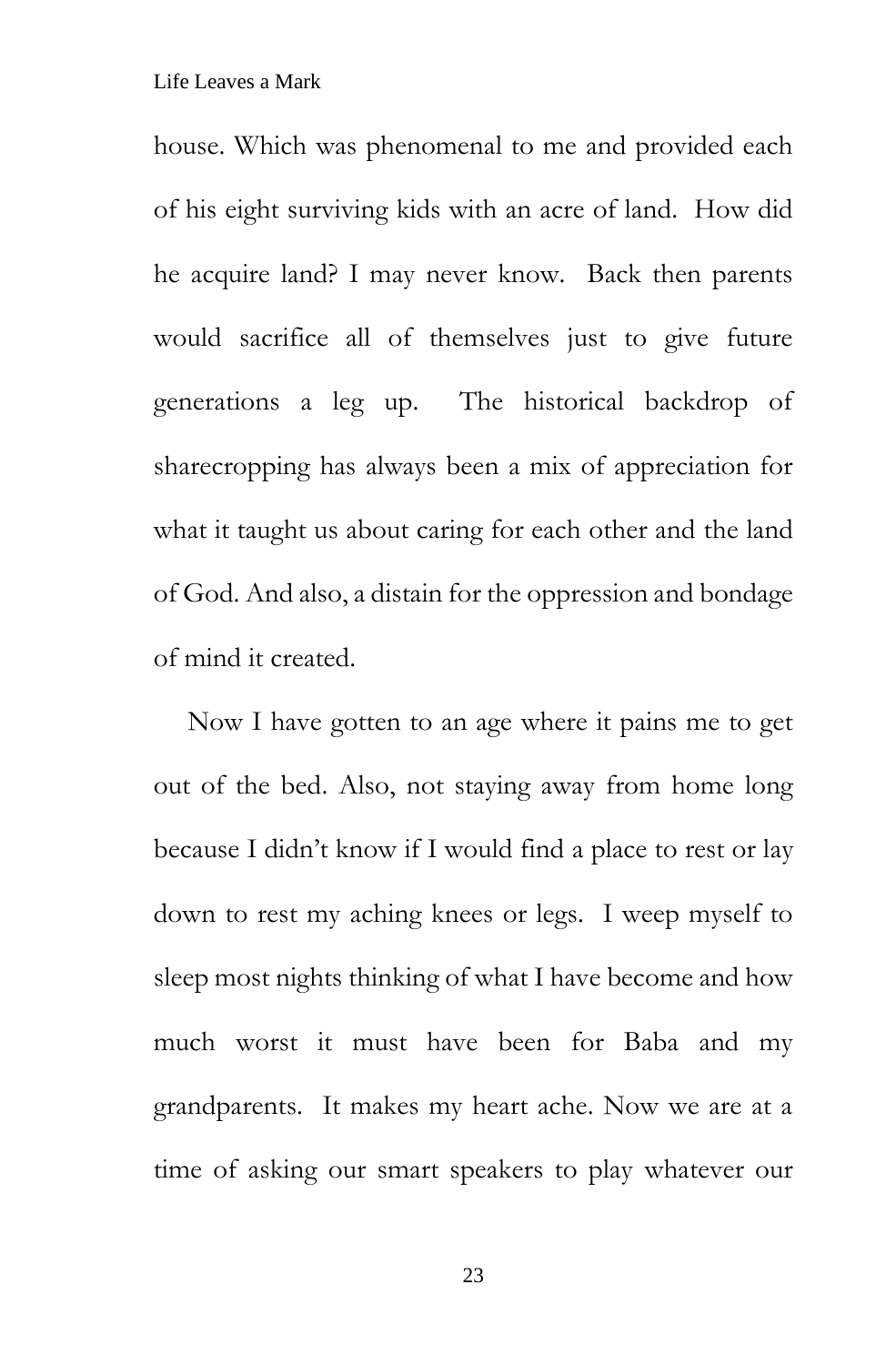minds can phantom or conjure.

Most days now when people approach me about church or religion, I direct them to a seeker friendly station Faith Radio 89.1 with I thank a Montgomery commentator and the inspiring message of Adolph Coors IV on CD at "Focus on the Family.com" segment. Life leaves a mark.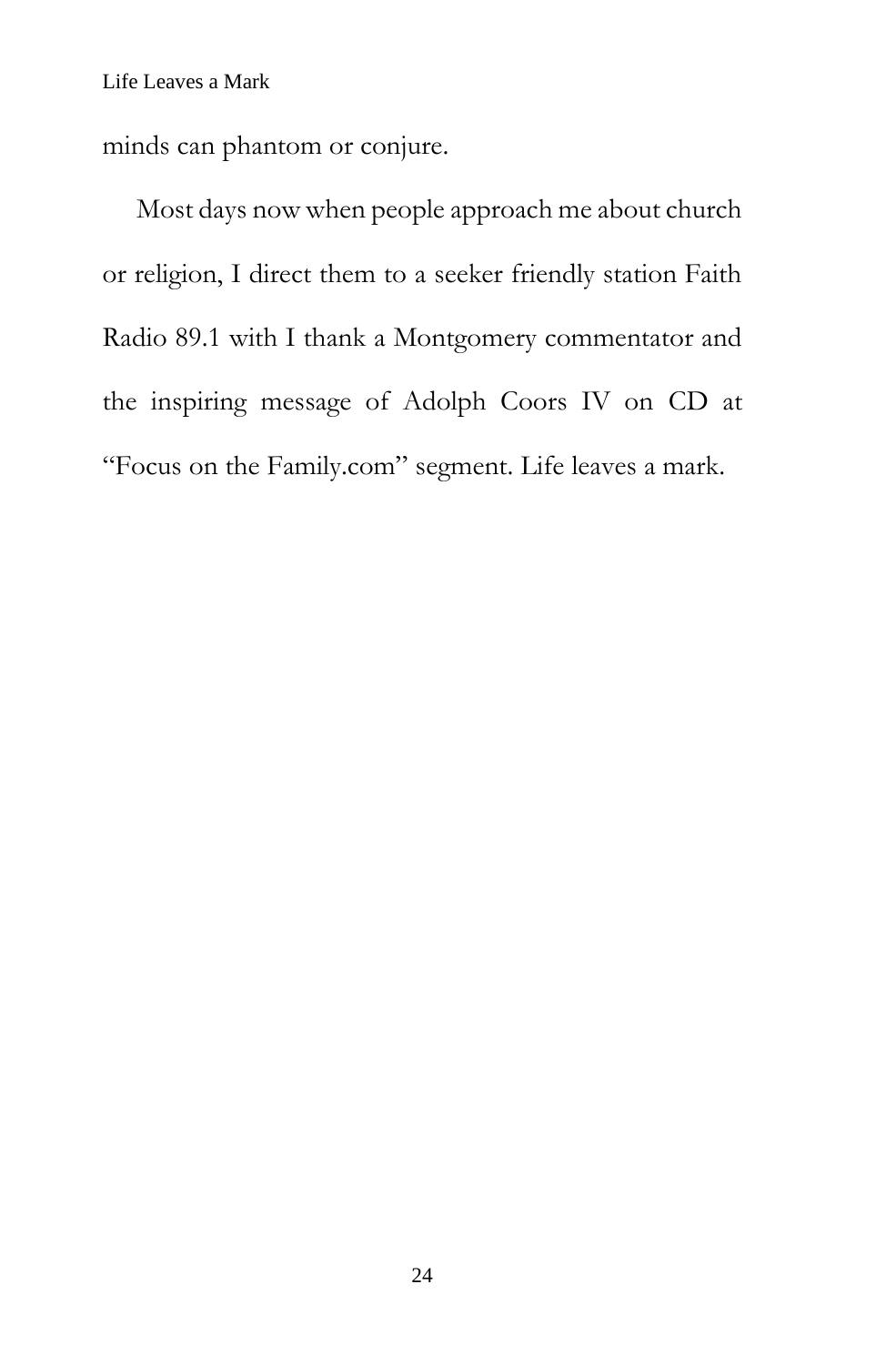## COMING UP

We should all have the freedom to learn and experience life in our own unique way. Due in part to an innate feeling inside me and due to the way, I feel I was not even given an opportunity to express myself and excel educationally. I agree with the philosophy of unschooling and self-directed education. Where a student is able to explore the curious nature and playfulness through sociability and information access digital or otherwise. Instead of a system of imposed schooling through reward and punishment.

I can remember days as a child when my dad would come home from his day job as a civilian worker at Maxwell Air Force Base in Montgomery, Alabama and then leaving out to go "pulp wooding" that is hauling lumber for the city folks, after work. After having gotten up at 4:00 a.m. in the morning so that he could drop off one of my brothers, Kenneth at his plant job, (at I think it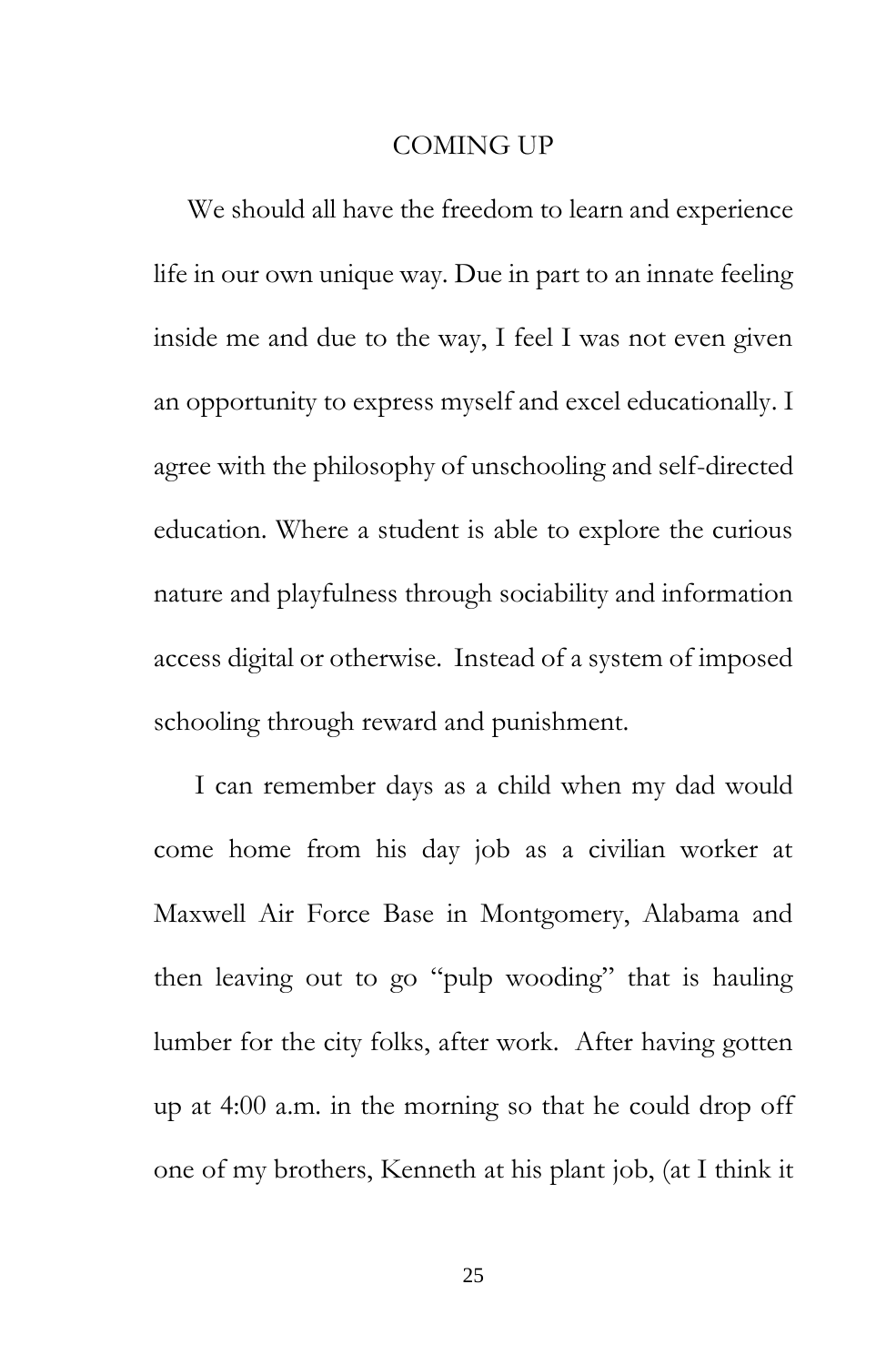was a mayonnaise company) in Montgomery. My other brother Curtis at his job where he would repair air conditioners, old stoves, washer and dryers for a then black owned second-hand store. Then drop me off at Trenholm State Community College.

I never imagined I would find myself in a similar situation as my dad many years later. I had started working a second job, not my first time doing so but at this stage in my life, around the age when my dad was pulp wooding it hit me, I was repeating a cycle, to ensure we, my husband and I would hold on to our home. Which we had built about six years before on land my parents had worked so hard to keep passing down to me someday. Each evening as I dragged myself to bed with tears in my eyes from the knee and shoulder joint pain, from a long day's work before, and the sorrow of being black in America, even though we have more opportunities than most countries,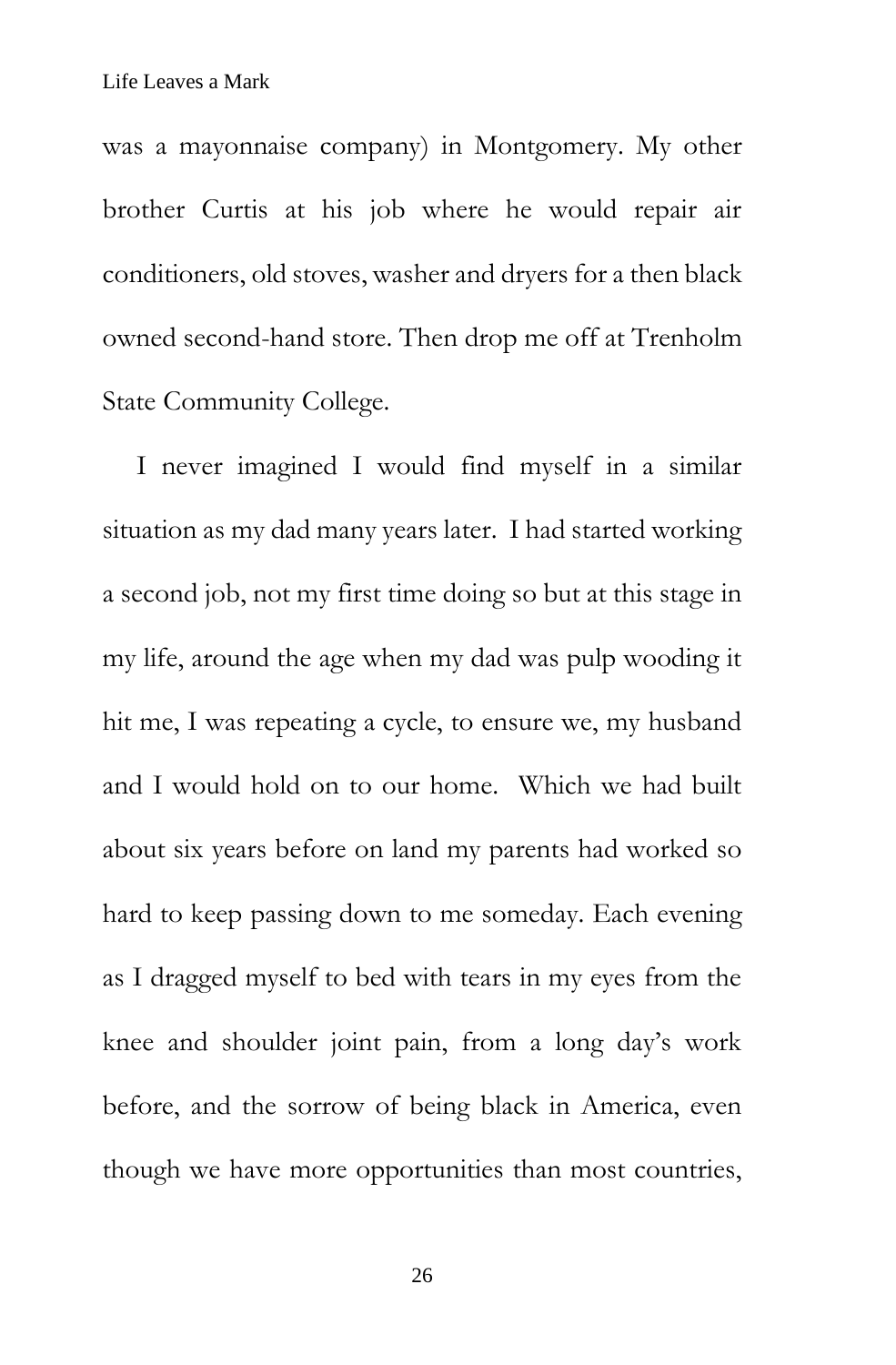was a to heavy and hard burden to bear. I would often pray the sincerest prayer for God to allow me to rest with him for all eternity and never let me go at night. But to my dismay each morning I woke up to the same knowing that the sparing of my life was not for me but the glory to our father who said in the kindness way as only he can within my heart, "Buffie you still have more work to do." And with that I lived to see and work another day. I realized that I had been living in a constant tense state. Until one day someone showed me a Tyler Perry play, they had purchased bootleg off the streets. I laughed, and I cried, and I laughed and thought "laughter to heal the soul." No thinking required. Thank you, Tyler, for giving us the comic relief we all needed.

People fishing beside the roadways for Saturday evening dinner. Keeping their cane poles in the back seat of their cars with the back window down just enough to let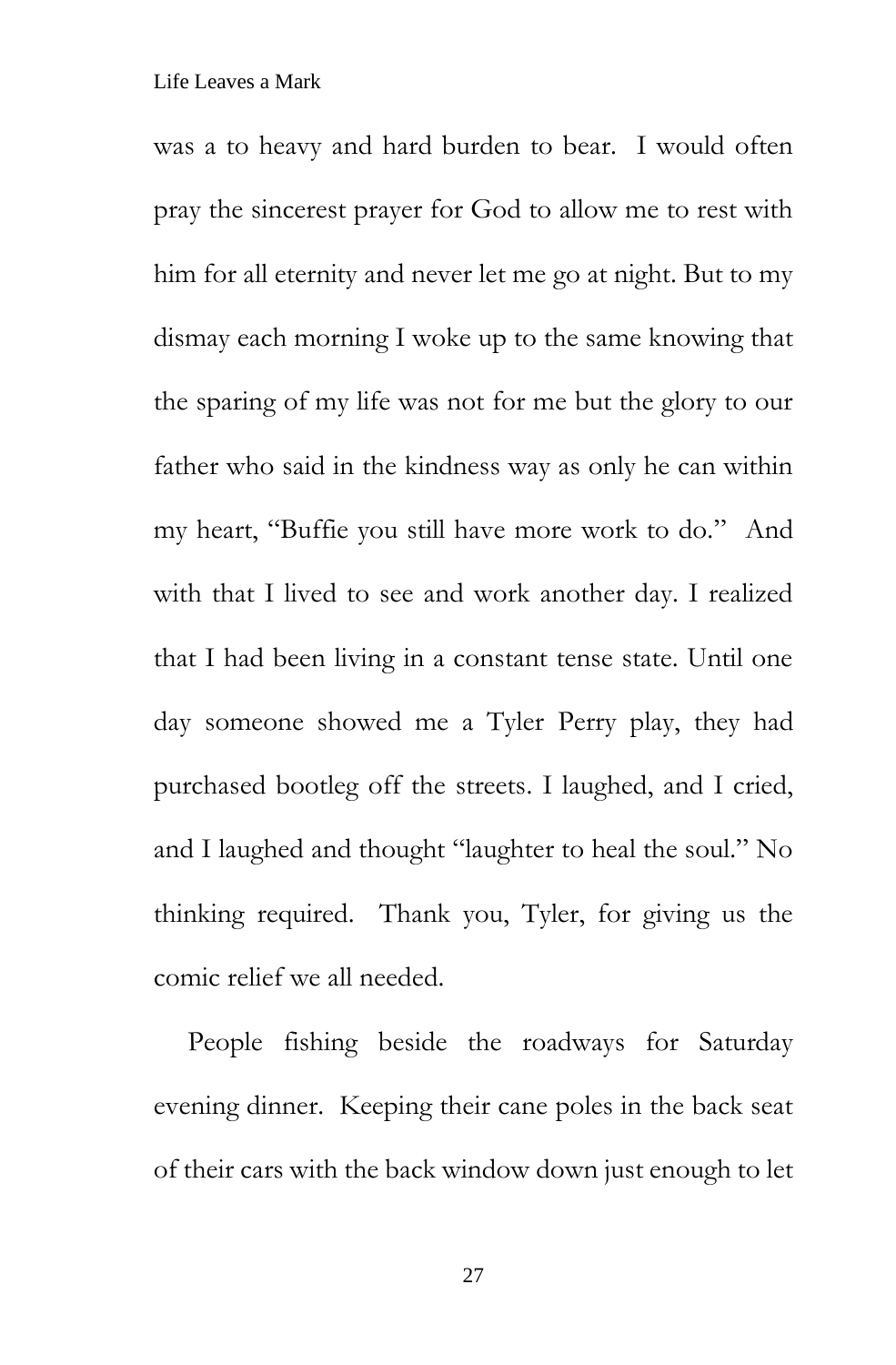the pole to wobble, bounce and wave in the wind as they search for the perfect fishing hole underneath a county rickety wooden bridge. With cups of bait dug up from the muddy yard after a hard rain and a five-gallon-bucket to keep any catch of the day in the floorboard of the back seat. Those were the days.

Each neighborhood had its own little village as I like to call them. There was a sea of different homes some trailers, homes with a room where a bathroom should be like my grandma's. They usually consisted of an area that one relative had purchased and then included all of their sisters and brothers in on the deal and each child would then get their plot of land. So, each immediate group lived near their immediate clan or family. And usually there was a community store that had everything from oil for your car, to honey buns, to penny candy. Penny bags of candy were my favorite. I would bum a dollar or two off my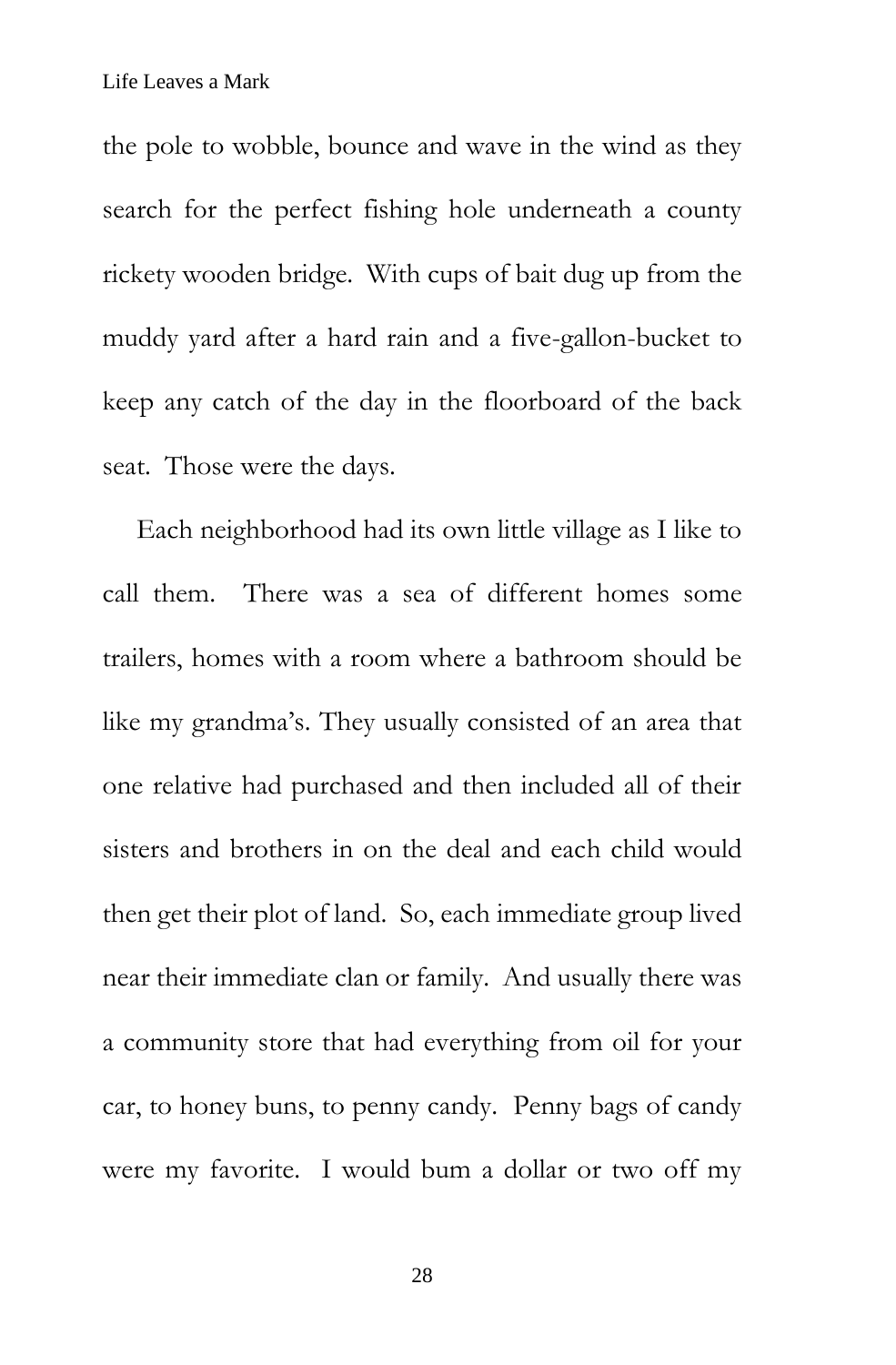parents and would get on the bus the next morning still beaming because I had at least 75 pieces left to enjoy. Back then the bus drivers knew your parents because school would employ local people. Most of them had permission to get a switch to threaten to spank your butt if you dared to talk back or start trouble on the bus. They would politely put the bus in park upon your arrival home telling your parents, so you could get a second tongue thrashing or spanking when you got home.

On the weekend's kids, young adults, cousins and neighbors would gather together and play various games like dominos, spades or even the dozens, joking on each other -- It was also most a custom greeting and sparring of intellectual whit. The dozens was fun to watch and even more exciting to participate in. It seemed because they were always ready and fully loaded the insults that were meant to level the playing field or display who was the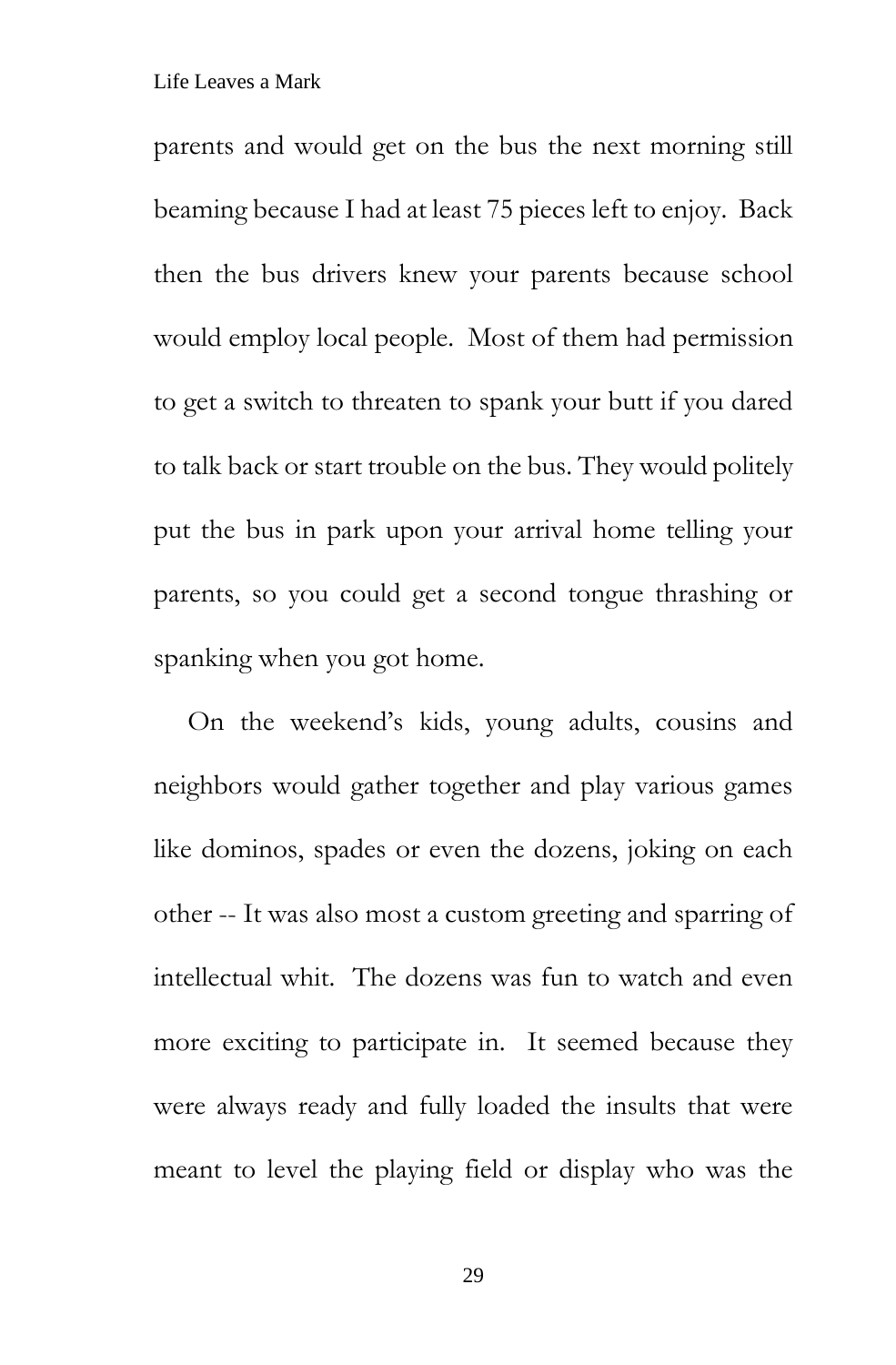alpha dog of the day. "Who was tha man? It was fun. All of this would be followed by a friendly game of basketball, softball or baseball depending on what season we were in.

Living in my parents' house back then was fun and interesting. I had been rooming with my paternal grandmother since the age of about two, so my parents say, my brothers shared a room, and my mom and dad's room was in the room where the dining room was supposed to be. My parents would host house parties where I would have the privilege of playing DJ and switching out the Brooke Benton, Sam Cooke, Marvin Gay and Al Green 8 tracks. I loved when their friends came to the house. They had one friend that looked so much like Smokey Robinson I would go into a deep gaze every time he came around. Later I would find myself as a preteen or teenager in the middle of the floor listening to my boombox, making mixed tapes from the radio. Waiting on the top 10 or 20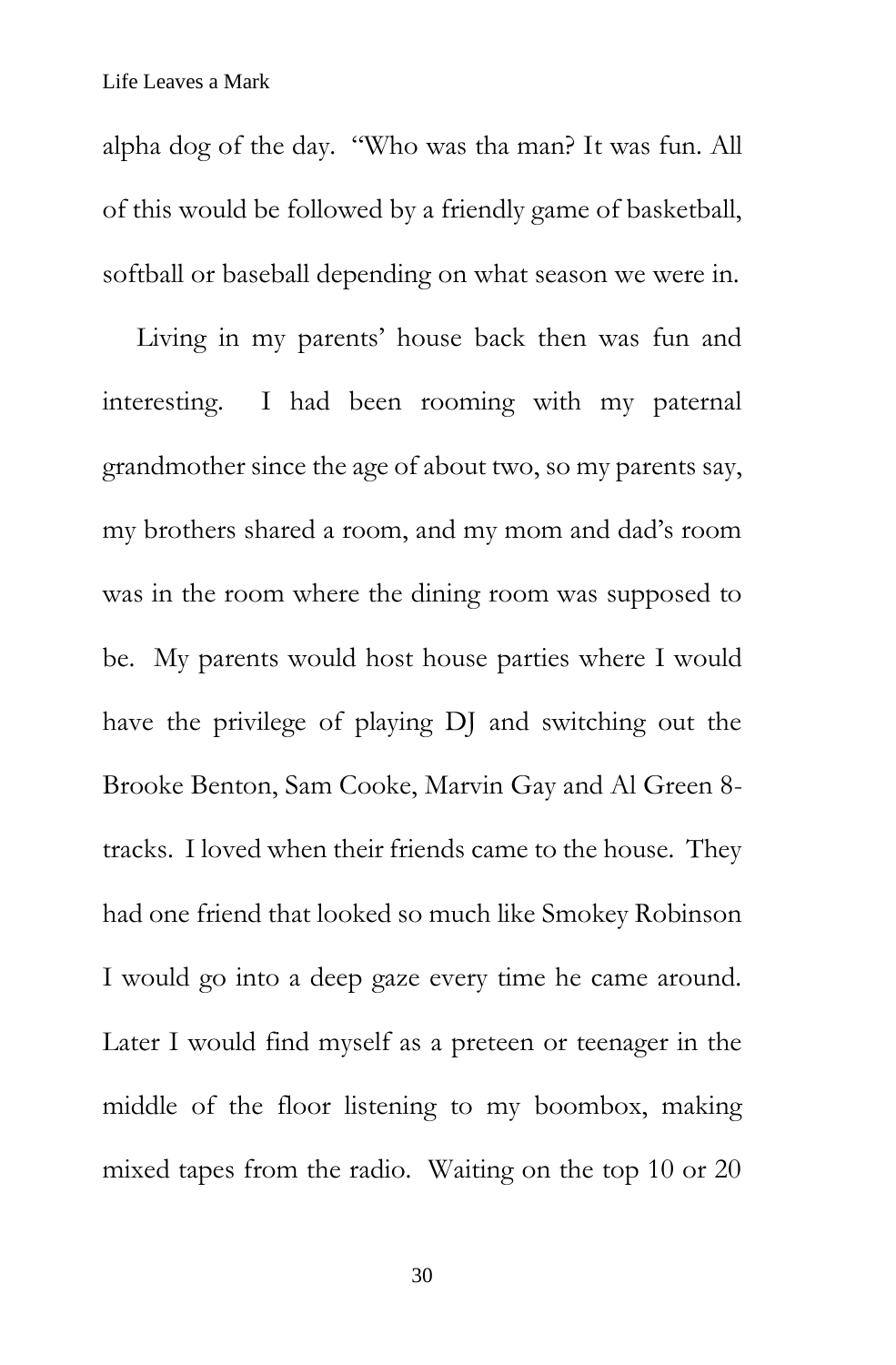on the charts or Mid-night grooves on HOT 105.7. You had to time it just right, so you could press record just after the announcer finished setting the song up and press the pause button just be for the commercials. It was a tricky game of cat and mouse, but I had perfected my mixing skills during the house parties at home and from my brother Curtis who ended up being one of the best DJs in town. Especially when it came to Blues music, until he became a deacon at the church and then it was back to the radio.

Most of my parents' friends where truth tellers. I don't know if it was who they truly were or if it was the fact, they had just left the bootlegger's house. Either way we all need truth tellers in your life— I have a mastermind group to help keep me grounded but back-in-the-day truth tellers were everywhere. My personal choice of natural connections with a truth teller was my husband. Because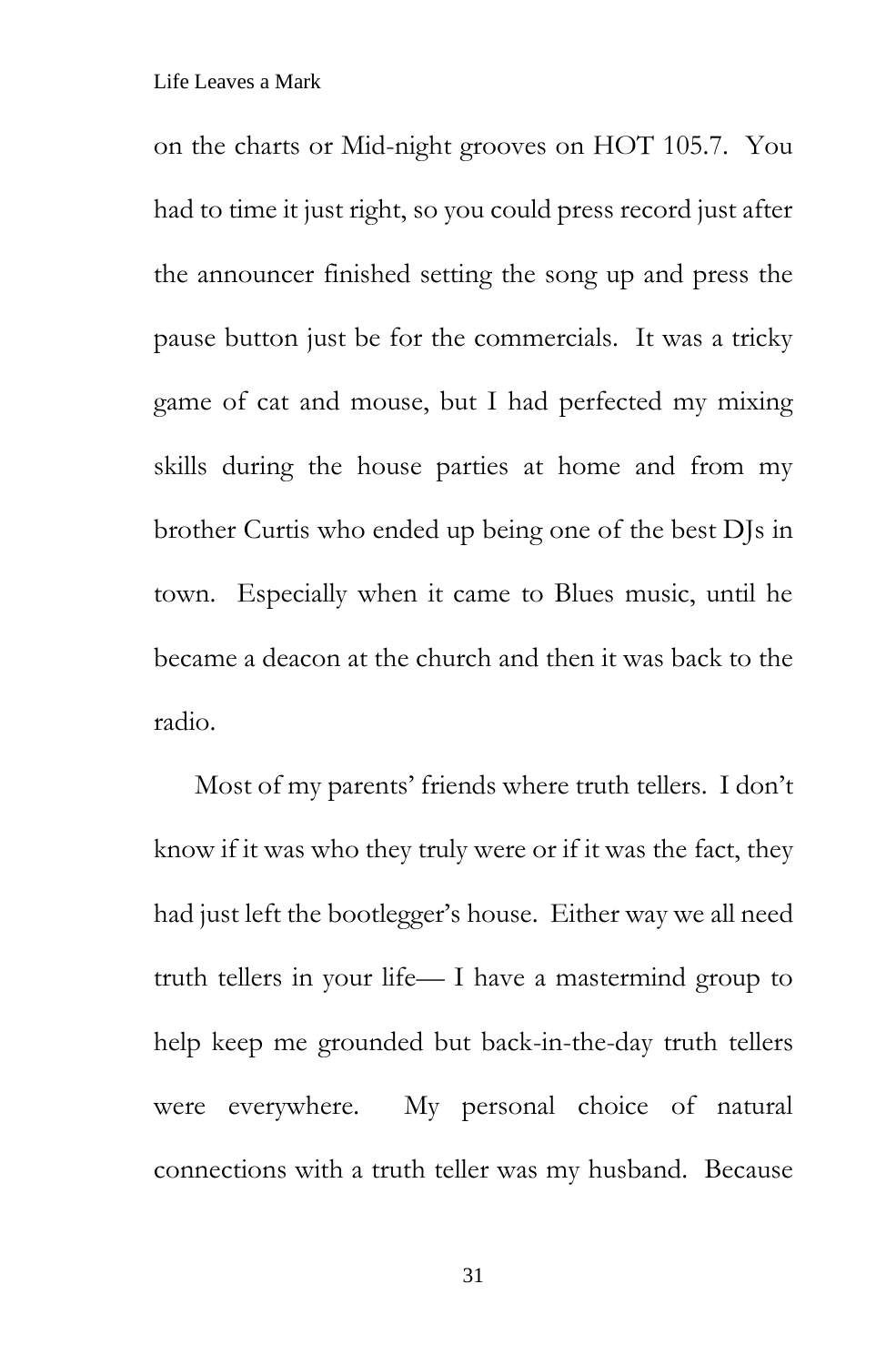living up to expectations of what others wanted for me almost costed me my life. I preferred to live up to truth not expectations. That is why I love Tyler Perry. He taught us, and by us, I mean blacks, how to laugh again. Laugh at ourselves, laugh at our difference and our similarities as a native tribe with the same root values at a time when we needed it most. The country feels so divide from my small perspective of the world. I find myself feeling knots in my stomach when I would see a confederate flag or a police officer. The preoccupation with what if they just decide today is my day to be harassed. Don't get me wrong I know I have not done anything wrong, but my anxiety level goes up each time I see and officer in uniform, and that saddens me for the state of the world and the future.

When I was younger my dad took me to democratic party meetings which I am sure contributed to my black power attitude as a kid and I was involved in the NAACP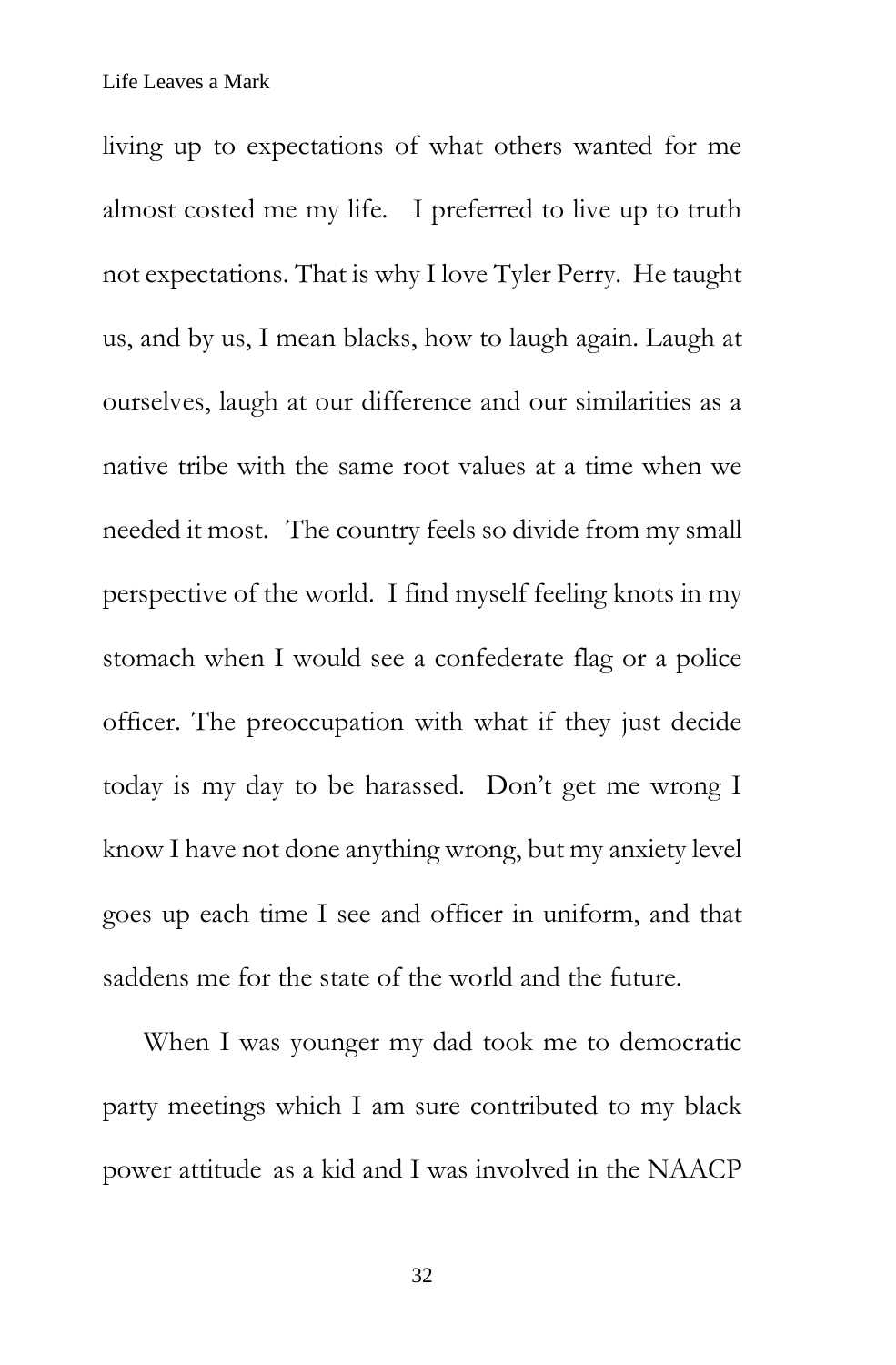as a youth. All of which gave me a deep appreciation for my family, my community and my nation. In small towns, we often hear rumors whether true or not of mysterious death and hangings of African American males in Alabama, Mississippi and all around the south, but it is kept hush, hush because of the perpetuation of hate that causes a lower middle-class woman like me to fear being caught on the streets alone in my own neighborhood. A neighborhood I grew up in, fought for, worked to make positive changes in but still I fear when my children or I go out at night what may happen. I believe in the humanity and kindness of people. Yes, there are those who have done unspeakable evil things in this life, but I still insist that love flows throughout the universe, and I try to remind myself of it every day. Love is a powerful equalizer that brings with it peace and light and with that I live with the hope of a better day.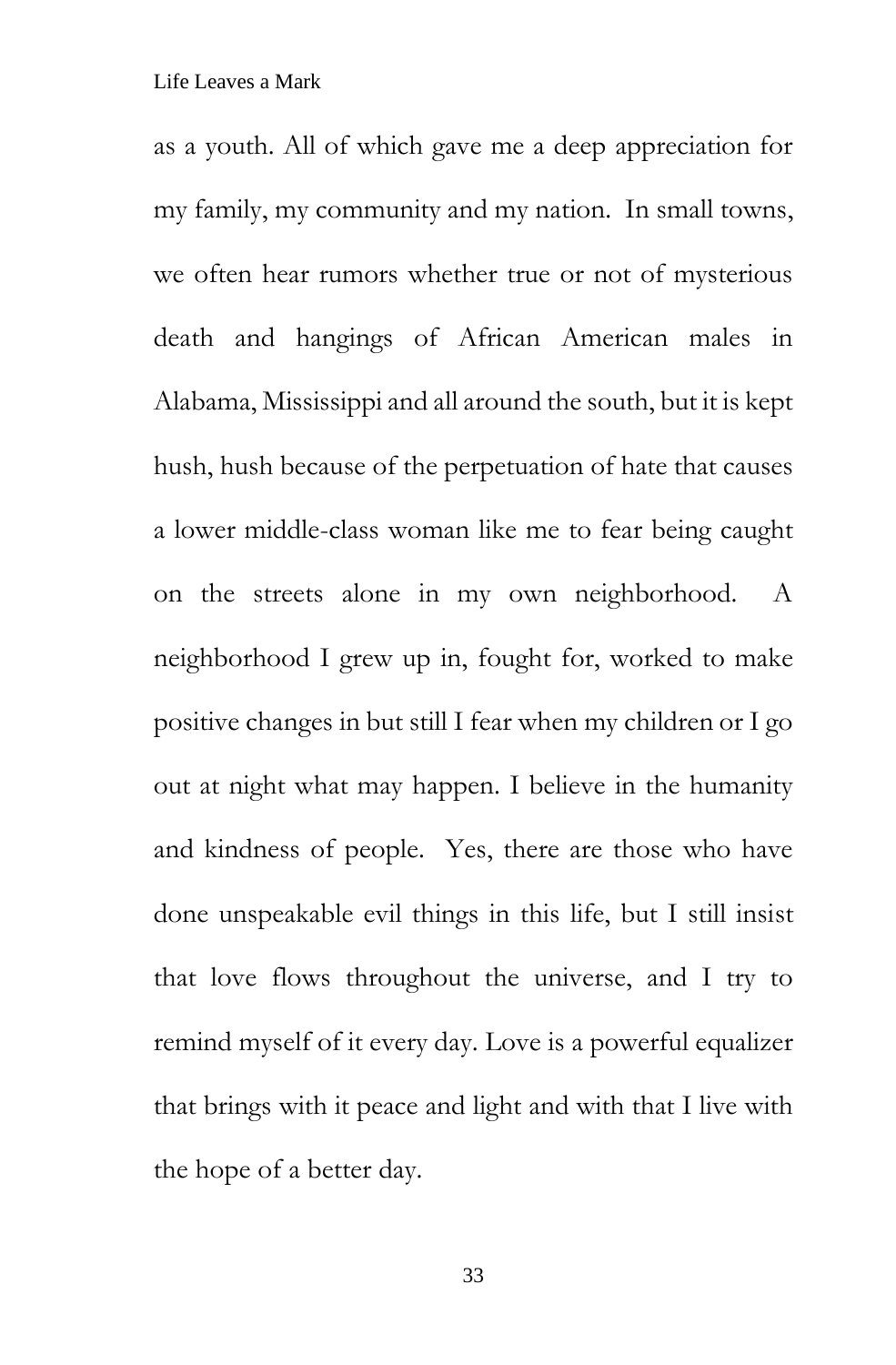Because of my exposure to all of these efforts, although I consider myself a shy introvert, I am very vocal and very visible in my community and action. Or so I tell myself. Life leaves a mark.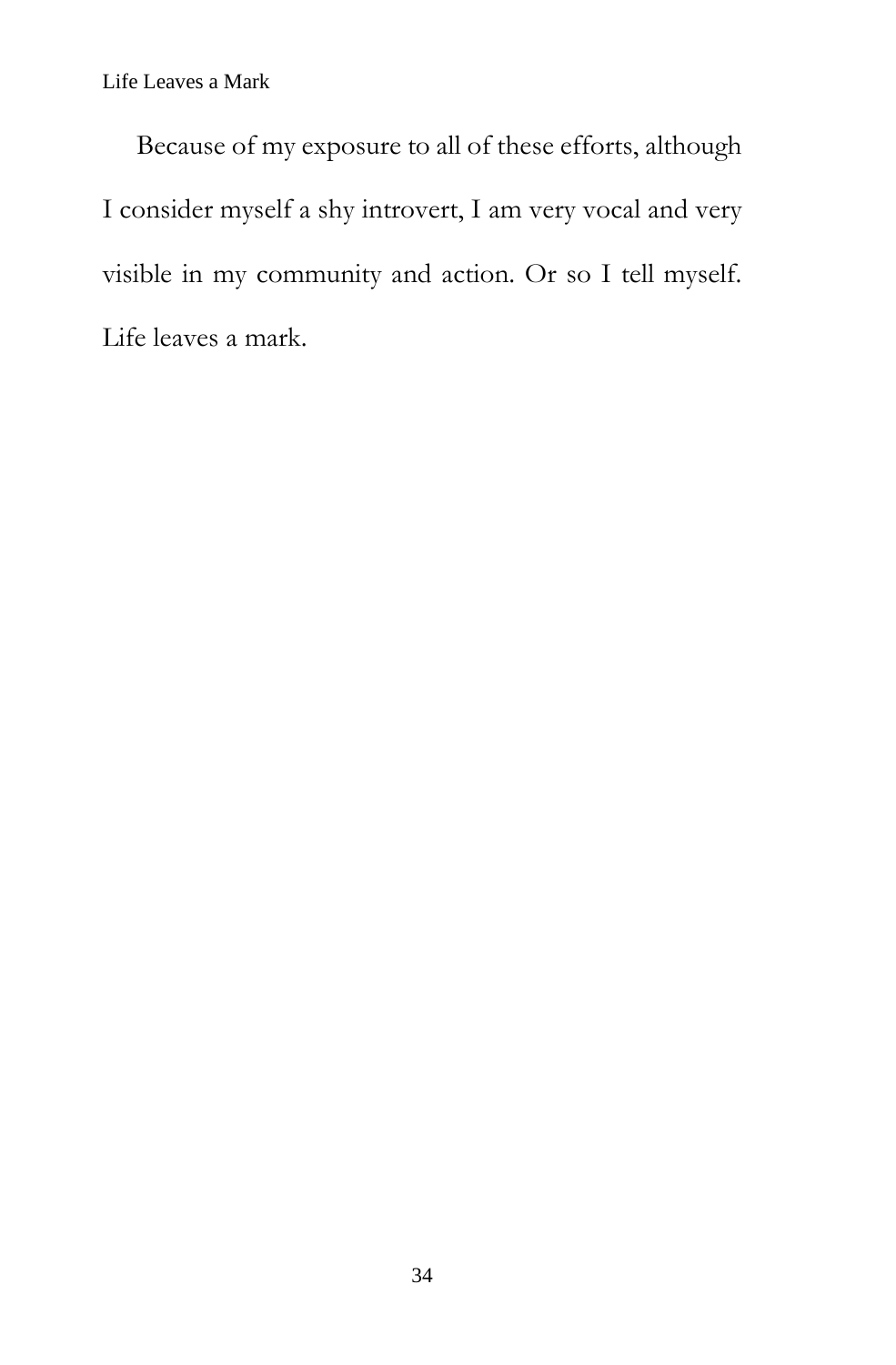## VIBRATIONS OF WATER

We must grieve the pain that once was our nourishment like fresh milk from a mother's breast. Birth is sometimes difficult but worth the pains and difficulty of the beautiful and sometimes still born ideas of the soul. But yet they are still loved just the same and valuable for the journey ahead. Sometimes the protracted experience of it all makes you wonder if all the pleasure you experienced in the past was truly worth the sacrifice of the pain of letting it go. Freeing the energy, you have that has swelled up inside you. Sometimes it takes a lifetime for a woman to understand that the energy that she has succumb to has been birthed in misery or regret. But still the hopes, and the possibilities of birthing light and love wins each time. In the hopes that the misery and pain that was birthed in her could somehow be healed in the process and the pain would end forever and the light and love would last for an eternity.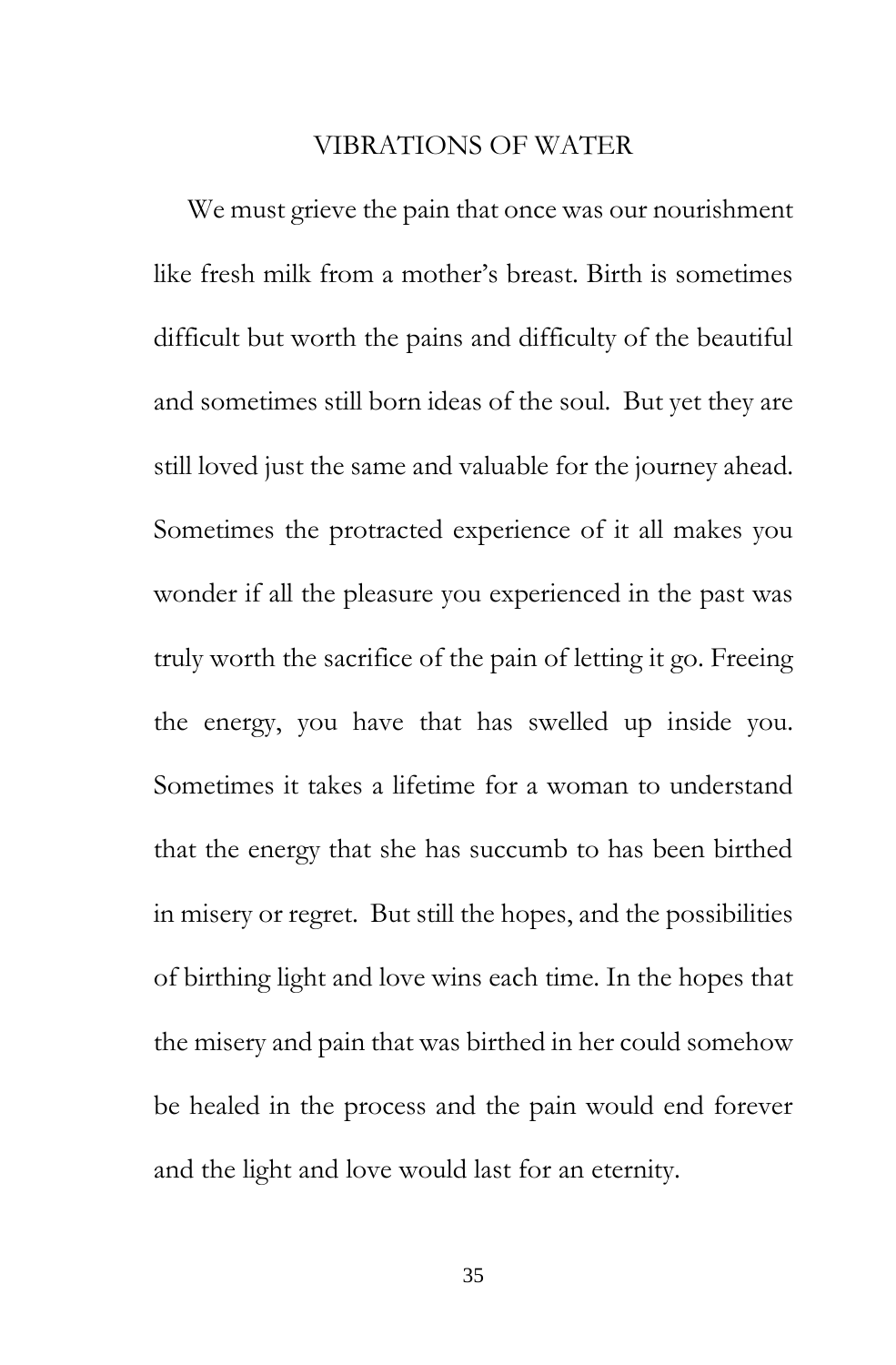Then almost as easily as the pain leaves her and hope rushes in. She wonders to herself how will she be able to sustain, nourish and feed this love for she has only but for a brief time now of its existence but all the while clinging to it because she knows it is the cure for all things.

All pain, all suffering, all injustice, all heartbreak whether it be physical, mental or emotional is especially nourishing for the soul. For it is their where awareness abides. The cure for what ails us.

For the pains of the others who have not been able to pass on the fullness of their pain have been driven to hysteria for generations. Driven mad by the hate, lies, pain and suffering trapped in her womb, the womb of her soul unable to find a tangible place to release it and being surrounded by people who can easily identify it but no resolution for her visible and manifesting hysteria. Pain of watching the glimmer leave my son's eyes was one of the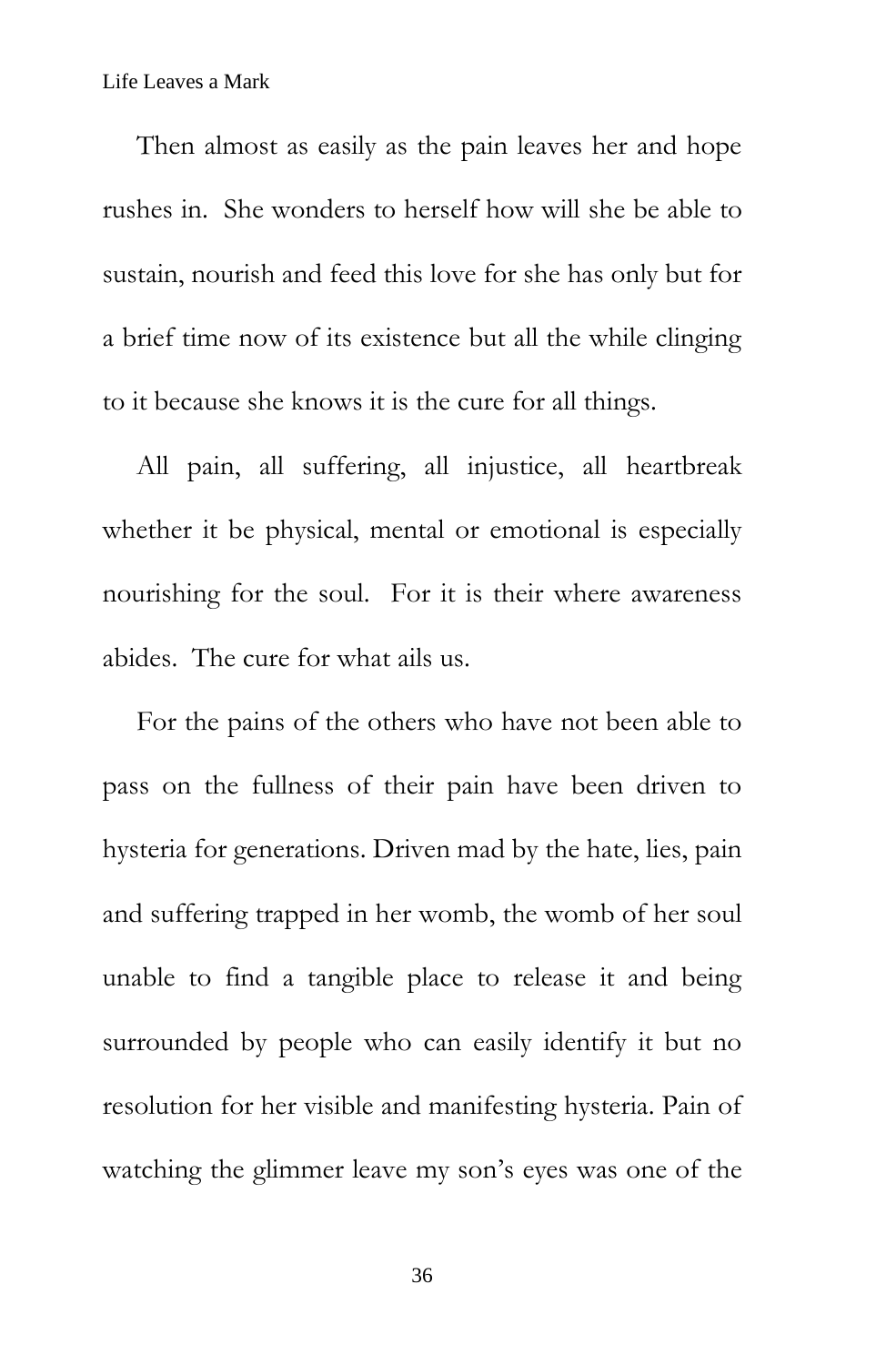hardest moments for me as a mother. Vibration, Vibration. Not everyone operates on the same vibration. Some call it chemistry, but when you encounter it is powerful. The most powerful thing of it all is not to succumb to it but resist it, which is the most powerful thing, failing to resist the vibration of your soul's desire long enough to realize what the universe is telling you can be detrimental. All vibrations are not meant to be sexual although the feel and the allure of the attraction is similar in nature. The vibration is so powerful it stimulates all the cells of your natural body and the infinite nature of you should be. You must search within yourself to understand what the meaning behind what you have naturally become drawn to. It may be for reflection or healing. Unavoidably. Certainly. You will learn the lesson. Life leaves a mark.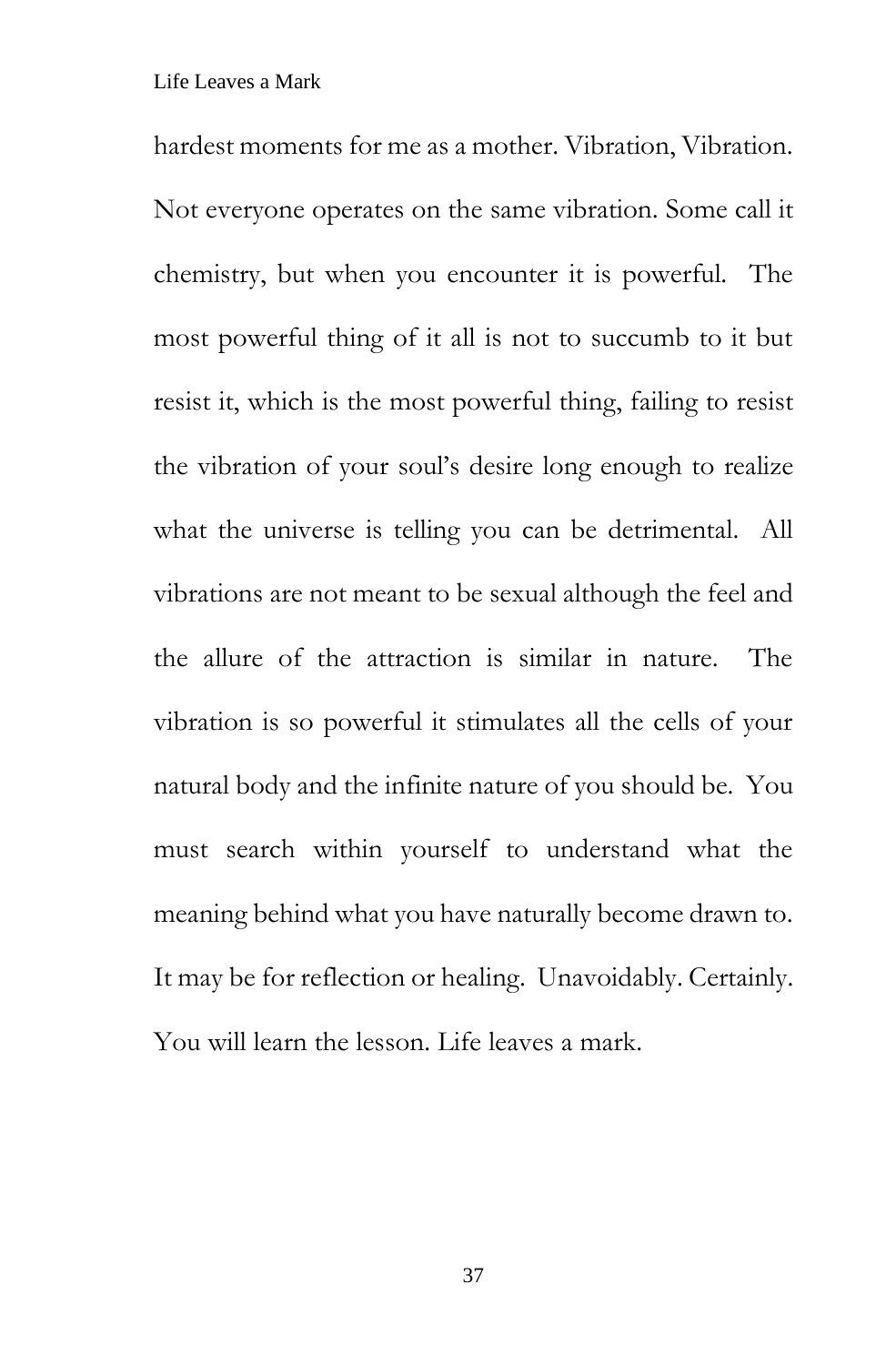## PRAYER FOR UNDERSTANDING

My parents and grandparents never told me I had to go to college it just felt like an expectation that lingered in me. I was fortunate enough to be one of the many children in our neighborhood to participate in a head start program growing up. Over fifty years ago, President Lyndon B. Johnson created the program to help meet the socioeconomic need of preschool-aged children from lowincome backgrounds. This was designed to meet their emotional, social, health, nutritional and psychological needs. The program began in 1965 as a part of the War on Poverty. Nearly half of the nation's children were under the age of 12 and the government felt a need to, as the history book quoted "throw a lifeline to the impoverished community."

I am sure my parents never fathomed that I would one day work and ultimately be the program director over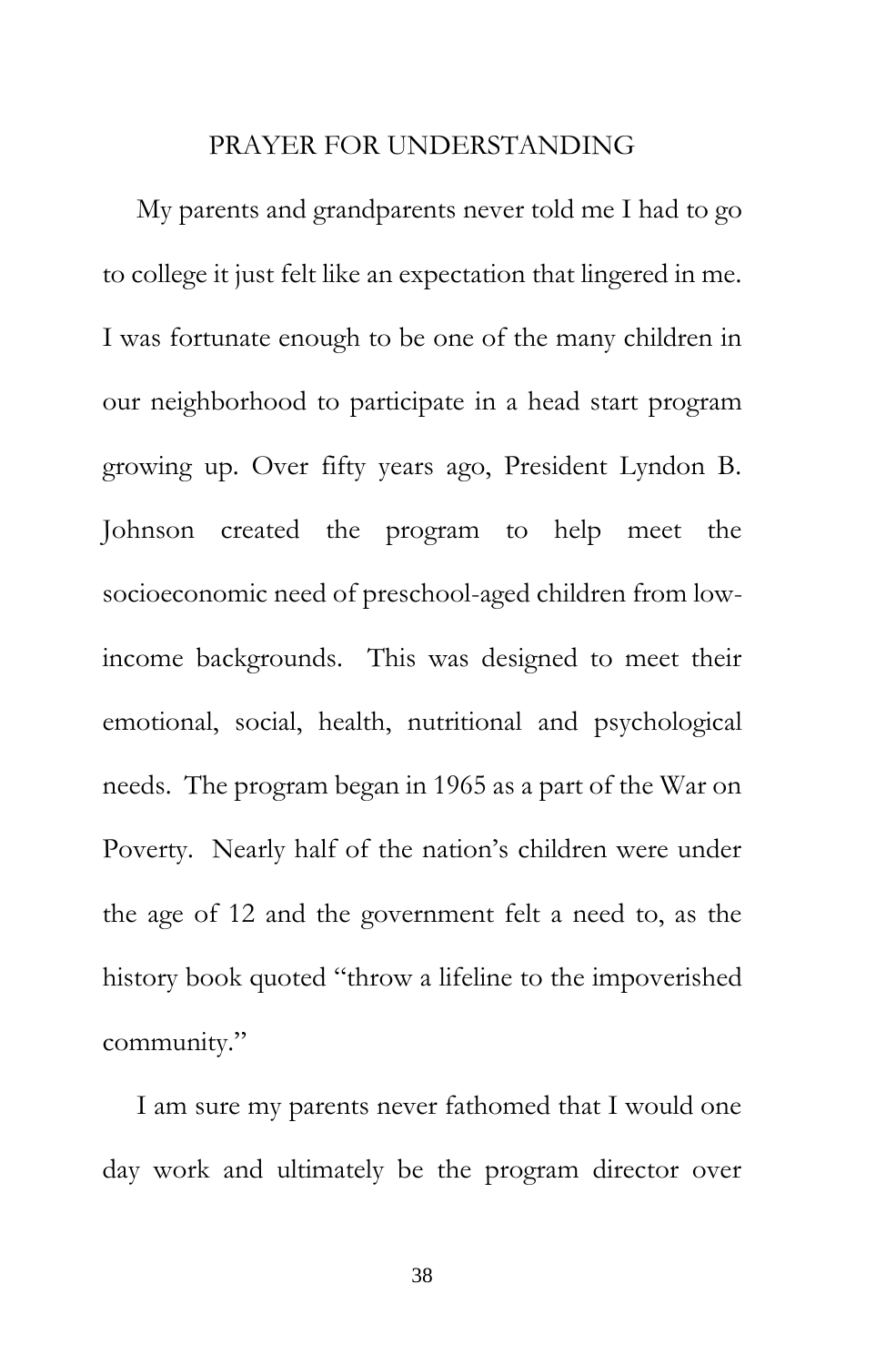another program that also had its inception under the implementation of the 1965 Higher Education Act. President Johnson was quoted as saying "I believe that this is one of the most constructive, and one of the most sensible, and also one of the most exciting programs that this nation has ever undertaken." I am not a historian. I am sometimes a skeptic of programs that promote one thing in public but, has an underlining message privately. This is one that probably because of my direct participation and therefore benefit of the head start program am a believer in it and the trajectory path it can send children. In my community the feeling of being marginalized almost seemed perpetual even though these programs were offered.

I was a college graduate but, I still had to make difficult financial decisions. The equivalent of a mortgage payment to provide healthcare coverage for my husband and I.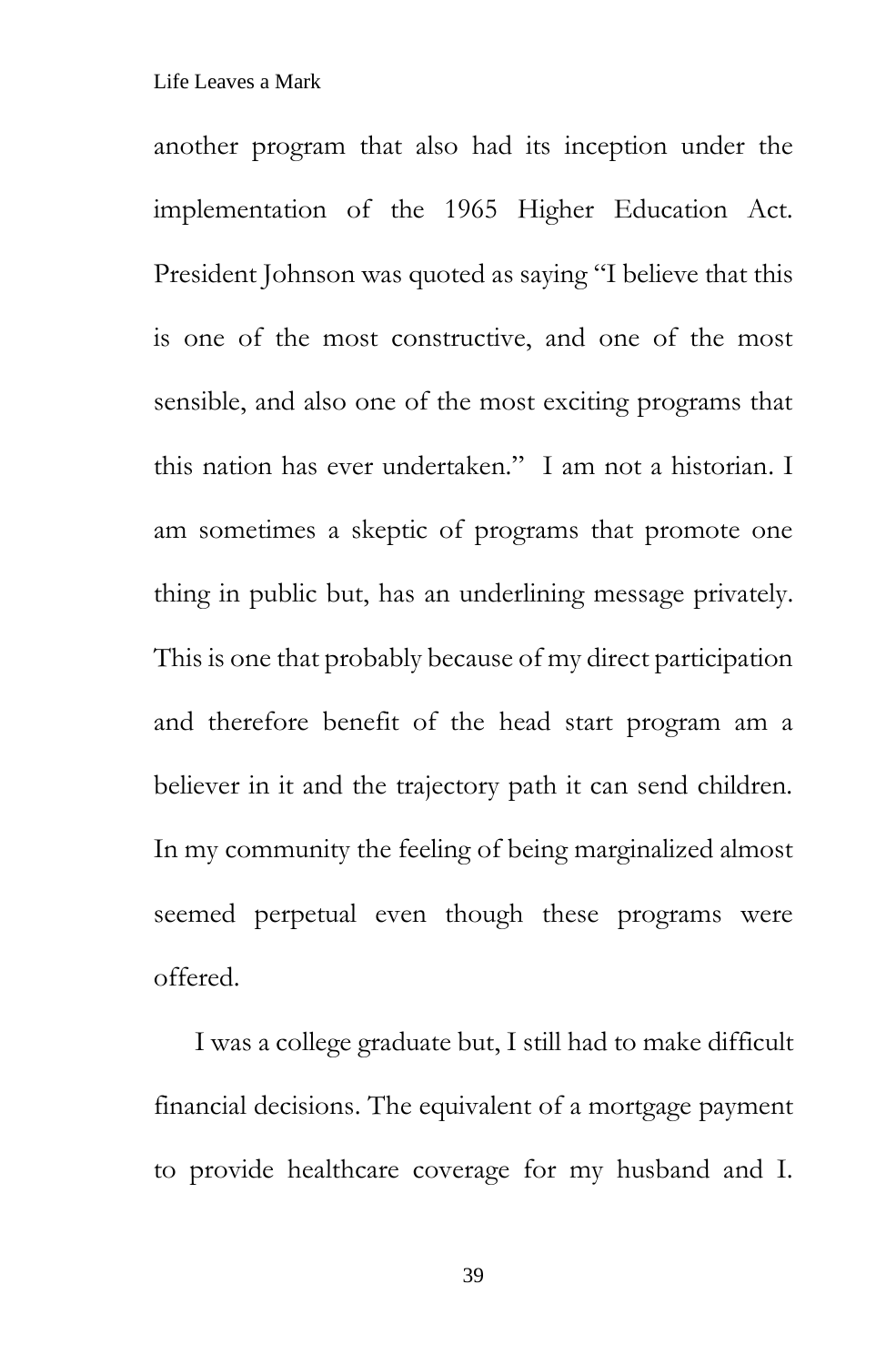Needless to say, we are two of the uninsured self-payers. It is almost, no, it is demoralizing to think that by doing what I thought would insure me a hopeful future, entrapped me with student loan debt, a mortgage, and I was still not able to quite make ends meet. I had gone through my savings several times although I should consider myself and my family fortunate that I even was able to save during the times I did. My husband is considerably older than I. He had two major surgeries on his quad tendons. That left him out of work for almost two years. We didn't know he would not be able to return to his labor-intensive job he had before. Even though his job of supervisor was less strenuous than a laborer he had to make sure the job was done and if he didn't have enough men to cover the shift. He had to do the work. No excuses. It had to be done. A year prior to his last surgery. I left my job at the university where I worked for a first generation, low-income federal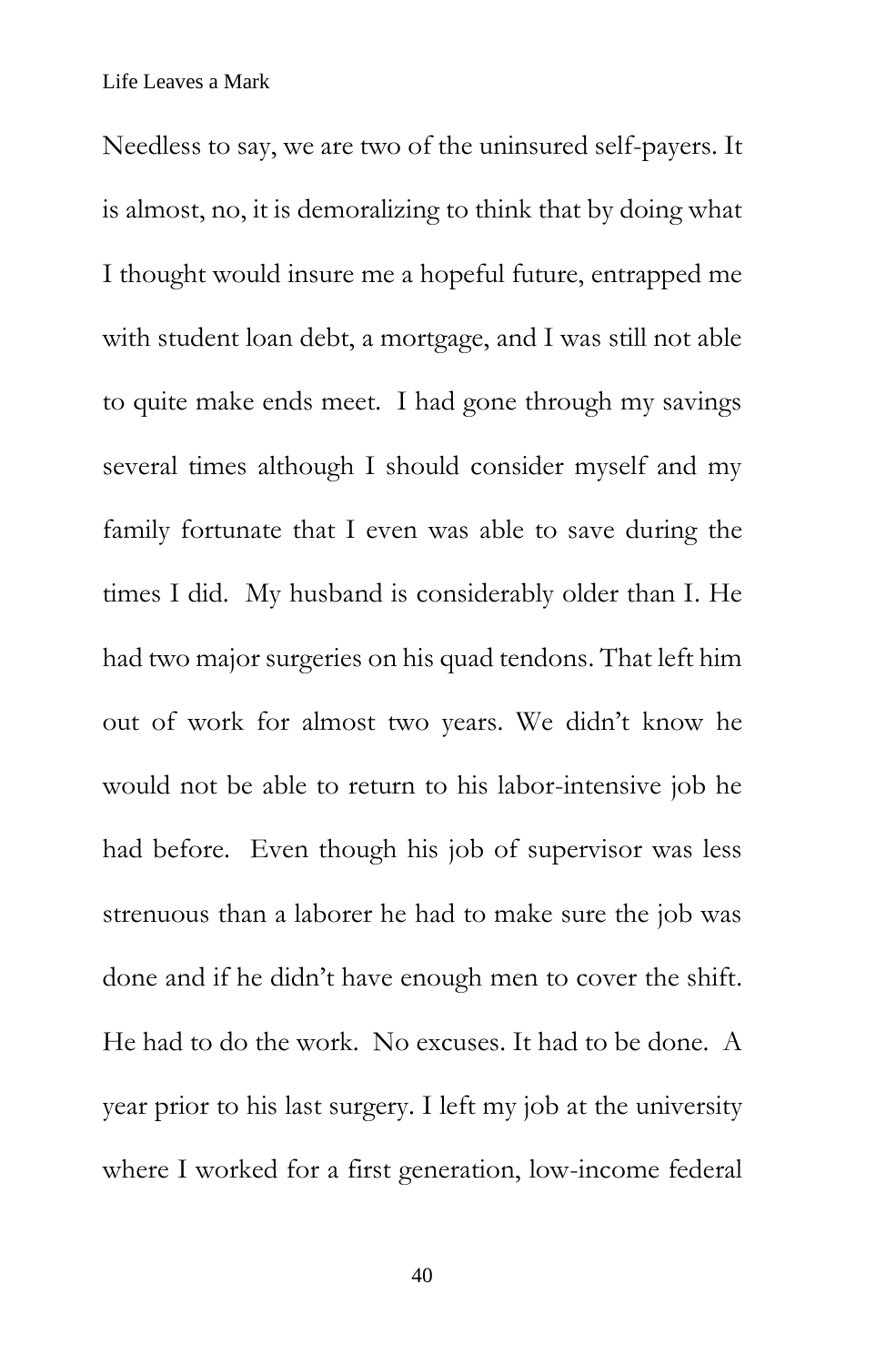TRIO program and had become vested in the retirement pension. So, I took a personal sabbatical.

I began my time with TRIO as a counseling intern after I had one of my counseling rotations with a mental health facility, I wanted to broaden my scope of practice and expertise to a population that was dear to me, so I was able to secure a spot as an intern for the Upward Bound program at Troy University. The history of TRIO began with the Economic Opportunity Act of 1964, again as a direct action on the War on Poverty. In its inception in 1965 birthed was Talent Search the second program to be created as a part of the Higher Education Act and then in 1968 Student Support Services, which I would later work for also, the original TRIO so they were coined. These programs were all designed to assist disadvantaged students from middle school on through college. Later other programs were added amendments adding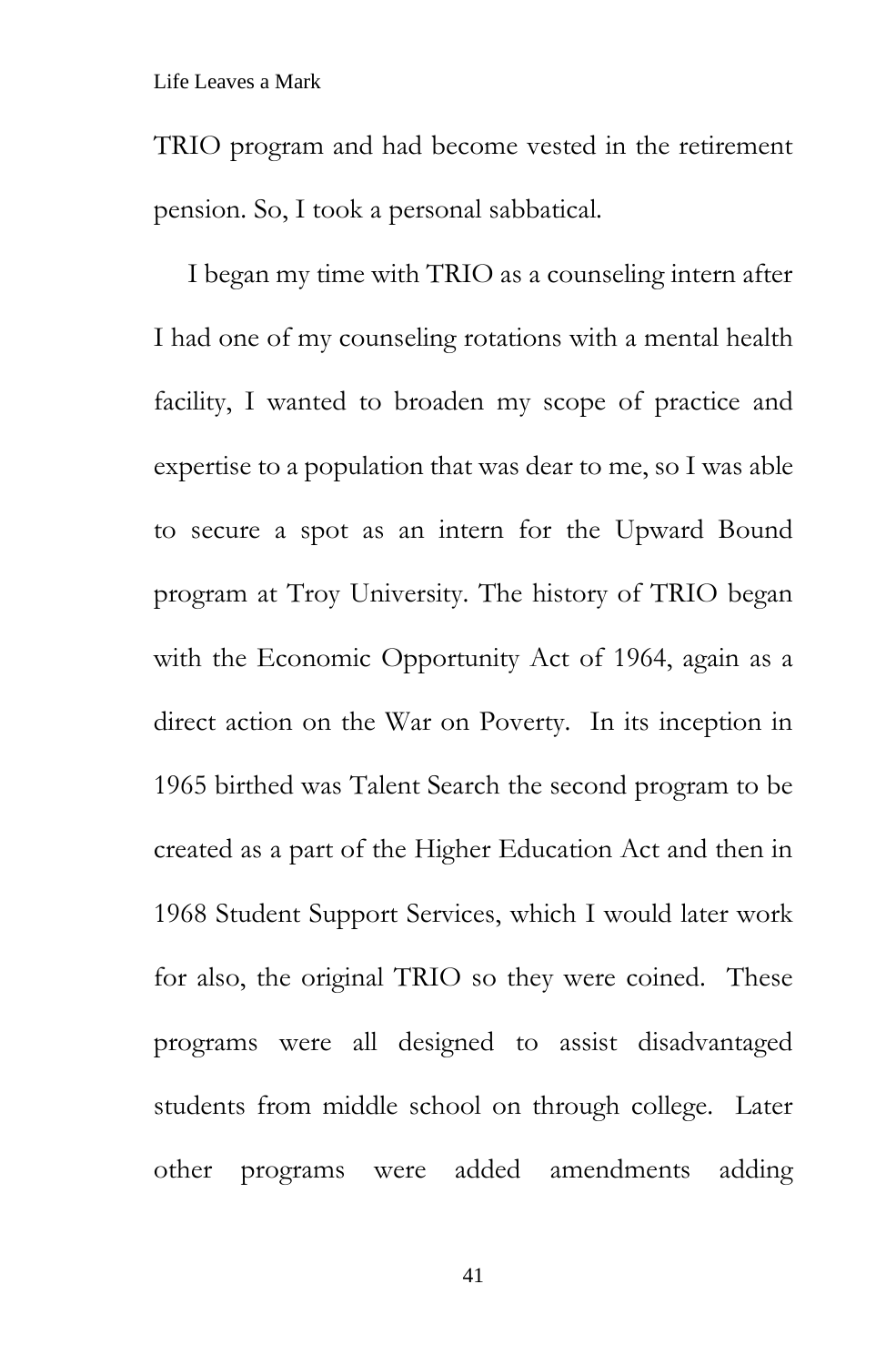Educational Opportunity Centers, Training Program for Federal TRIO Programs, Ronald E. McNair Post Baccalaureate Achievement Program and Upward Bound Math/Science program. All of them designed to give students like me a better chance of completing high school, going to college to obtain a master's and a doctorate degree. At that time the Director Mary J. Griffin only knew of me but, I assume it was all pleasant, she hired me. I worked within the university setting for over fifteen years. It was always within the fabric of who I was. The residue of the first spark in me from head start was still there after all these years. When I looked at those students, I saw myself. I wanted to give them the guidance and care I was not able to obtain. Even though TRIO was in my hometown I was never able to participate in any of the programs besides head start.

The decision to take a sabbatical was riddled with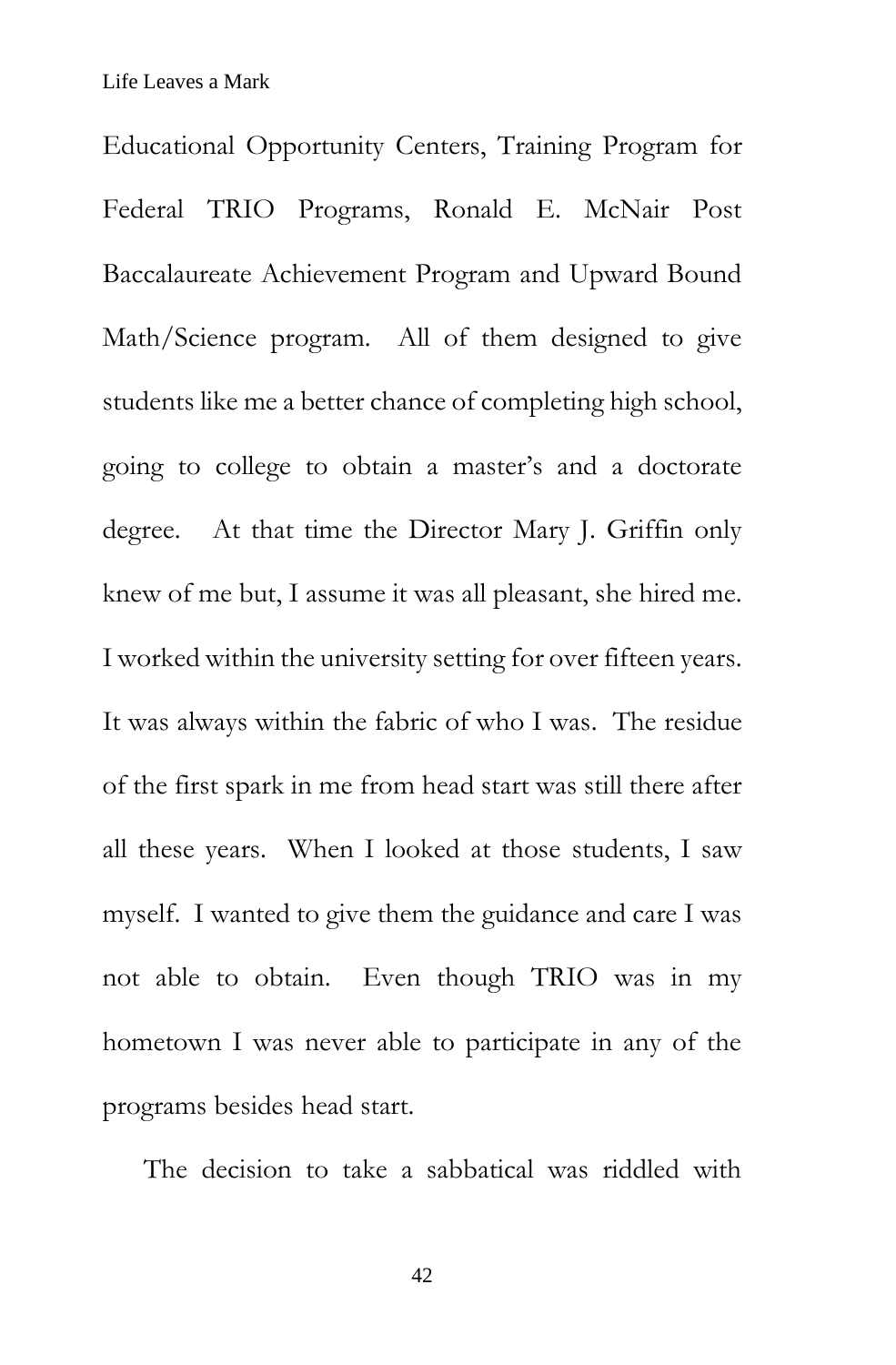reasons why? Why after all this time was, I thinking of leaving a program that had done so much for students just like me? It boiled down to this, I wanted to see if I could have a thriving private practice. Why was I doing it? Why, could I not control the urge to just walk away after all this time? I just needed to take a step back and reevaluate. I was working with students everyday teaching them how to succeed and overcome barriers that I too had faced not so many years before them. I truly believed in the dream. I was trying to convince a low-income student to not take out student loans when their family is being faced with evictions and mountains of debt some of them could not create a strong foundation for themselves without looking back and falling into many of the same traps, they came to college to avoid. I had numerous success stories and through the years that is what I clung to most.

My mother had been valedictorian of her class. My dad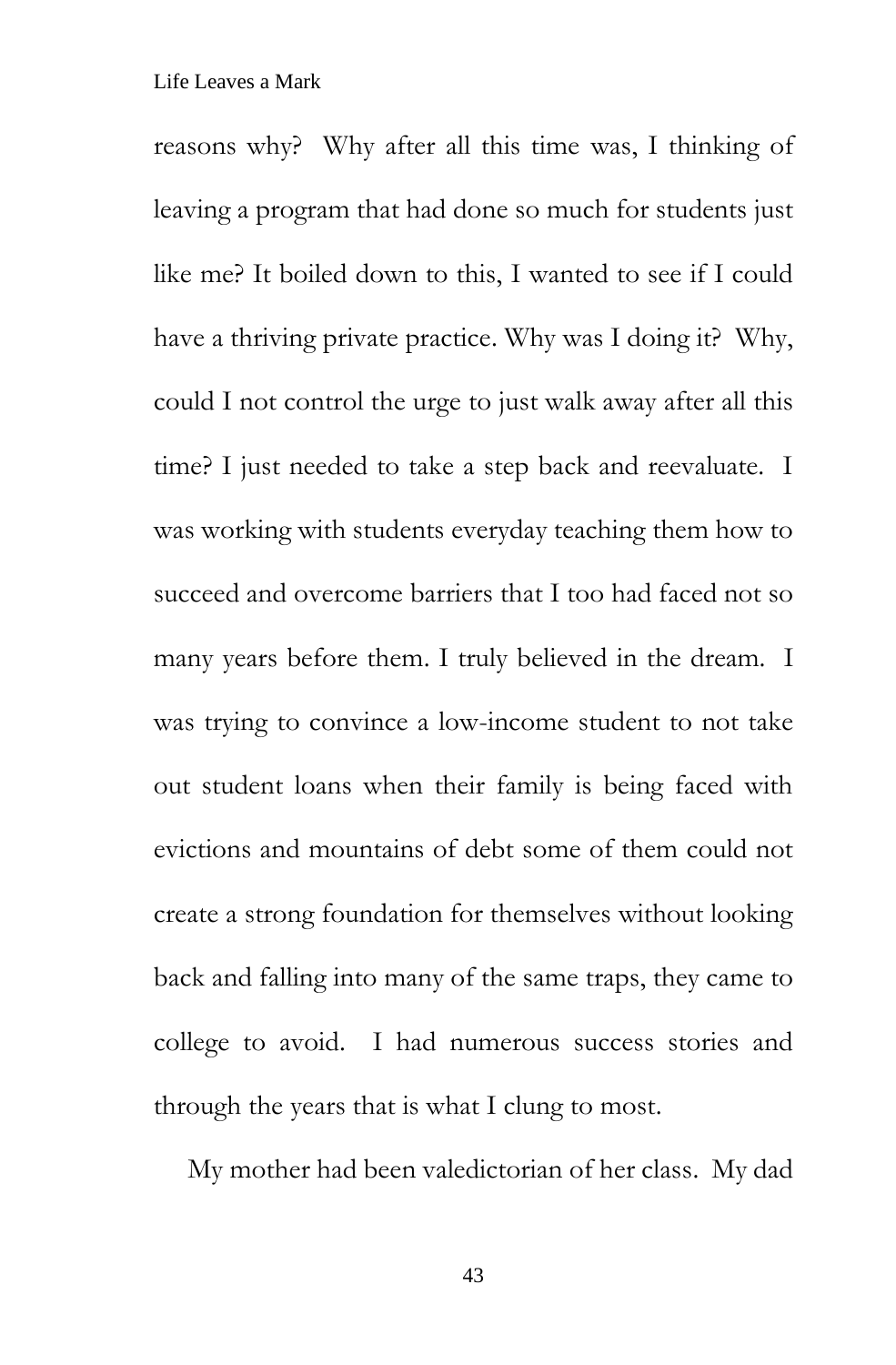was on schedule to become salutatorian of his class. I had two aunts on my maternal side to get valedictorian and a first cousin to follow. I had persons on my parental and maternal side to serve in the U.S. Military. I had a brother Mario that had just recently to retire from the U. S. Navy and we lost my brother Sgt. Carl Ray Fuller in Iraq in 2005 at the age of 44. My family was not perfect by any means, but they were perfect for me. I still longed for something more. Something I still had not yet mastered. So many in my community are happy just to be working and I know I was one of the blessed ones. Here I was contemplating leaving because I needed to redefine my life.

For whatever reason I had been given the privilege early in life of diversity. Exposure to the head start program. Exposure to different nationalities at Maxwell Air Force Base, with my dad working there in civil service in the laundry for 34 years. Exposure to different socioeconomic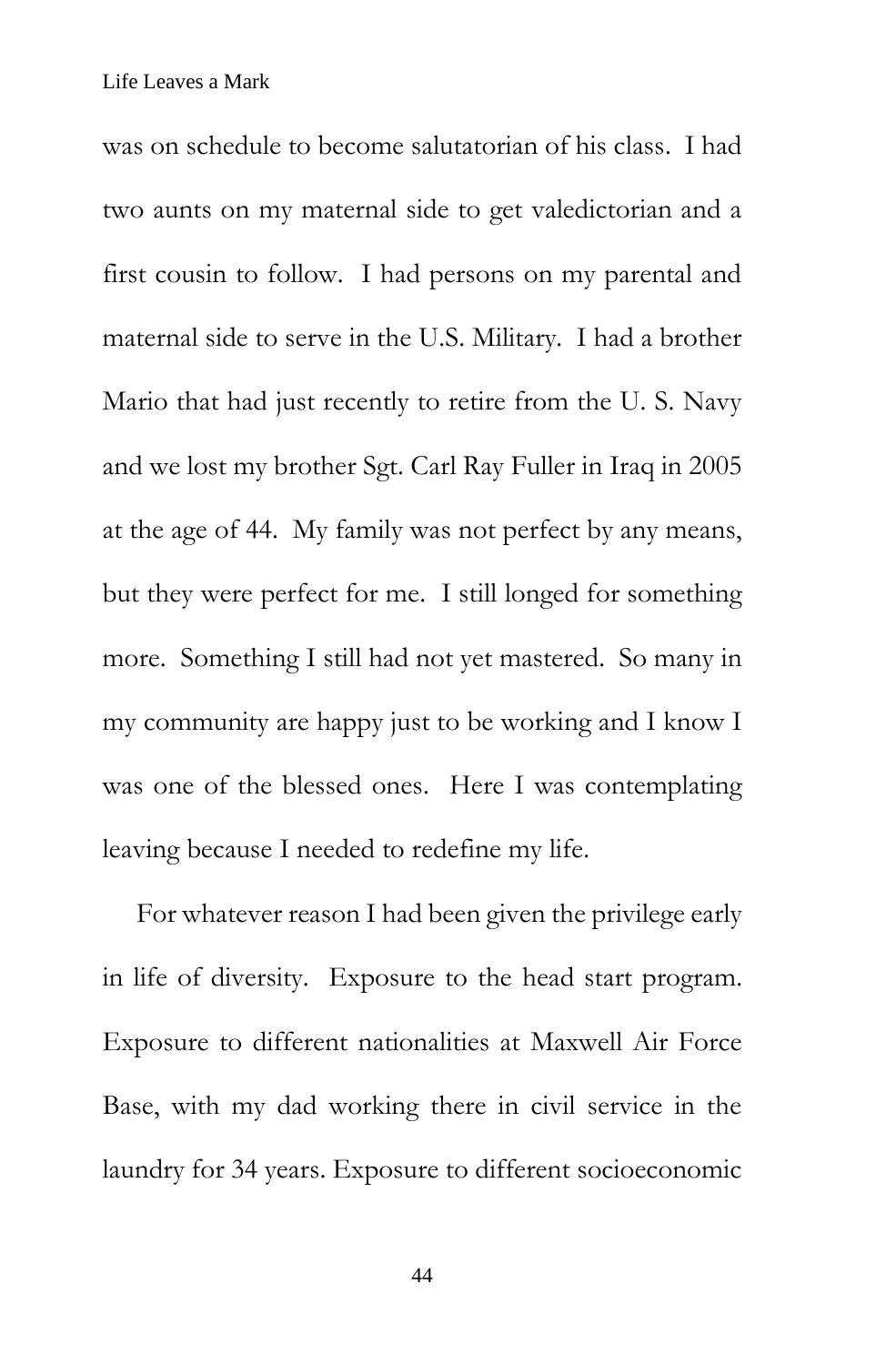communities visiting my aunts and uncles growing up in New Jersey, Ohio, Indiana, and Texas. Family trips to Panama City Beach, Florida only two hours away from my home. My parents didn't have a lot, but they were resourceful. My parents would sacrifice and save so that we could take road trips almost every summer to somewhere different. My mom would prepare fried chicken and sandwich in a bag. We would stop at different rest areas or concrete benches beside the highways back then and we would enjoy our family meals together. My dad always blessing us in prayer before partaking. It was magical. I still can feel the love and sacrifice of it all. And I lived in a university town that brought its own diversified flavor.

My mother tells stories of all the offers my dad passed up because, she wasn't crazy about the ideas. For her being content and working hard was the way to security in life.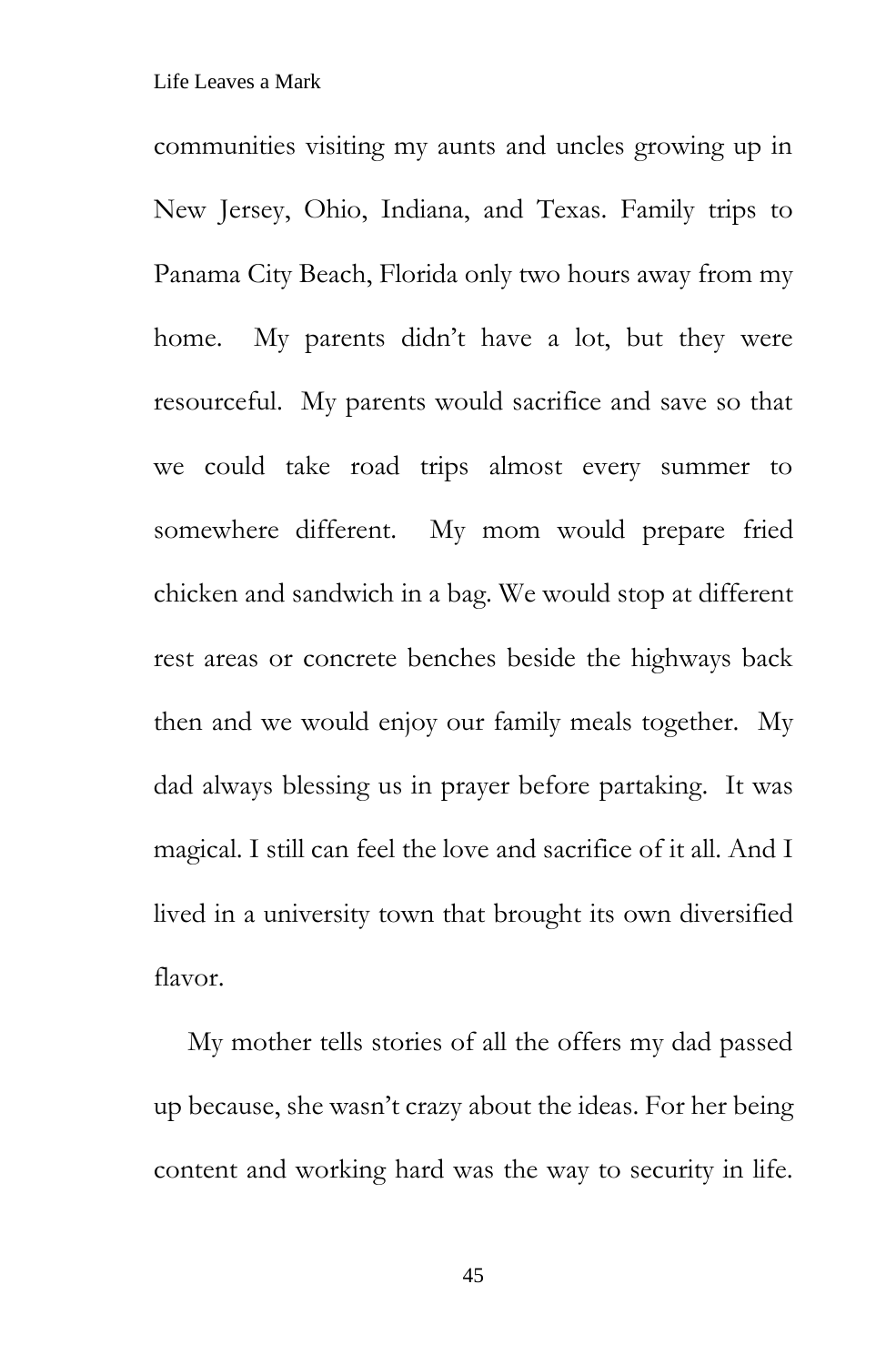He had offers to work oversees in Germany for the military as a civil service employee but, she didn't want to move away. He had taken off to New York once for work and found himself trapped in a worker's camp where everything he made in the day's wages, he had to pay the owner back for his lodging and meals. In these ways, I was a lot like my dad in my younger years. It sent cringes down my mother's spine each time I would tell her of what I was up to next. I am sure because I was her baby girl it kept her on pins and needles, even though she didn't say it I could feel the energy just the same. I had not tried hard enough to control all of my missteps and my later downward spiral. This is what I hoped my children would avoid. Ultimately, he sent word back to my paternal grandmother and she sold a cow to send him the funds to come home. Once he and his cousins the gospel quartet group "The Heavenly Stars" were offered a record deal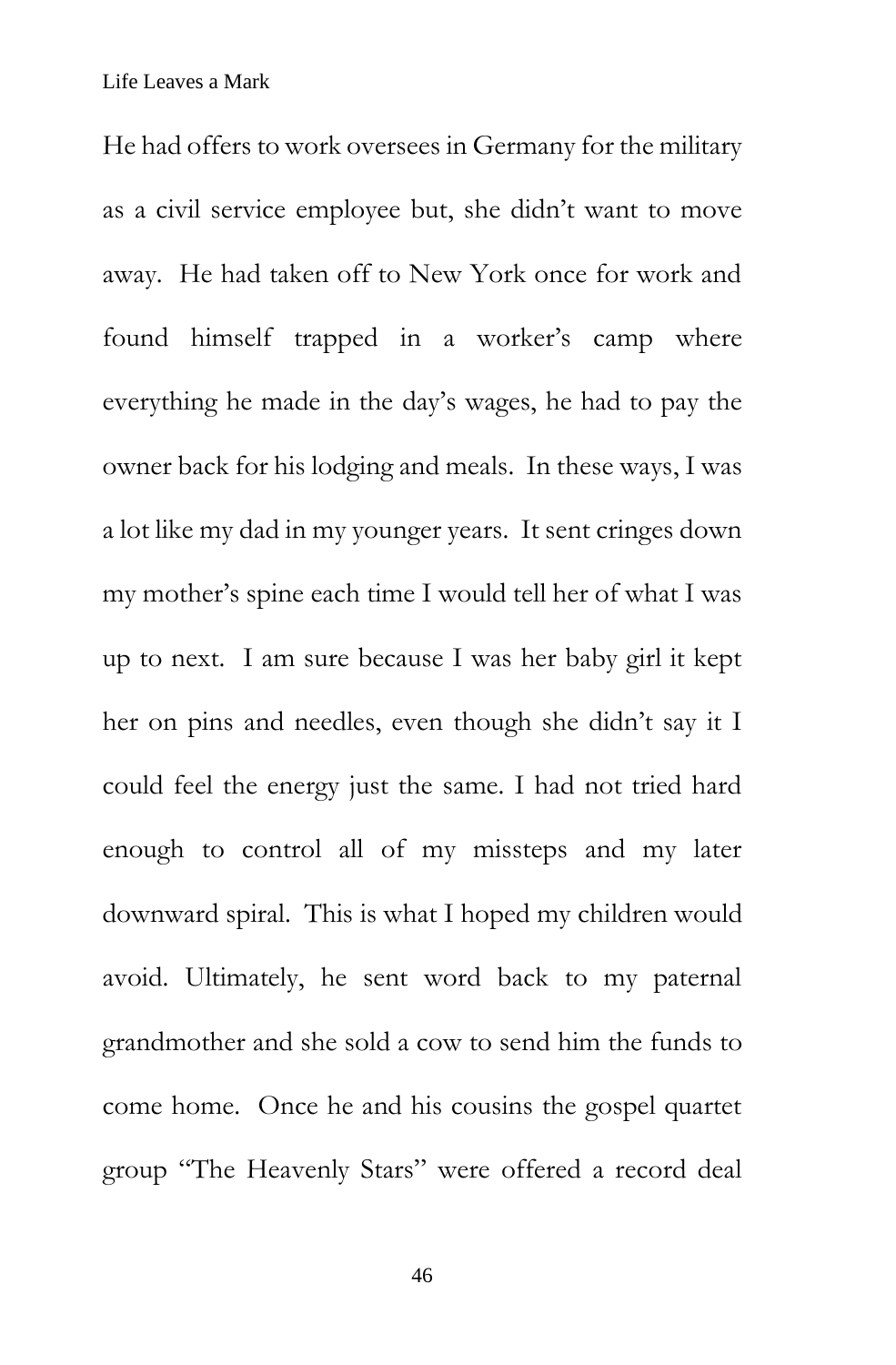but, all the members did not agree so they passed it up. They would sing songs like: "God's Goodness" by Willie Banks & The Messengers, "This Evening Our Heavenly Father" by the Dixie Hummingbirds, and Ol' Death by author unknown (or it's been so many years I don't recall.) Me growing up going listening to quartet singing was an amazing thing to witness. Almost everyone I knew in my family had at least three people who could sing, play the piano or the guitar. The musical impact of my upbringing had its effects on me. As Old Deacon Jones used to say, "and that is the thing about that."

Not to mention in those days' blacks were restricted or challenged to do things that brought in a decent income. Everyone made some type of adjustment. Whether it was heading off to a historically black college because, white colleges would not allow is in, running moonshining as a necessity, or creating a bookie or bootlegging business.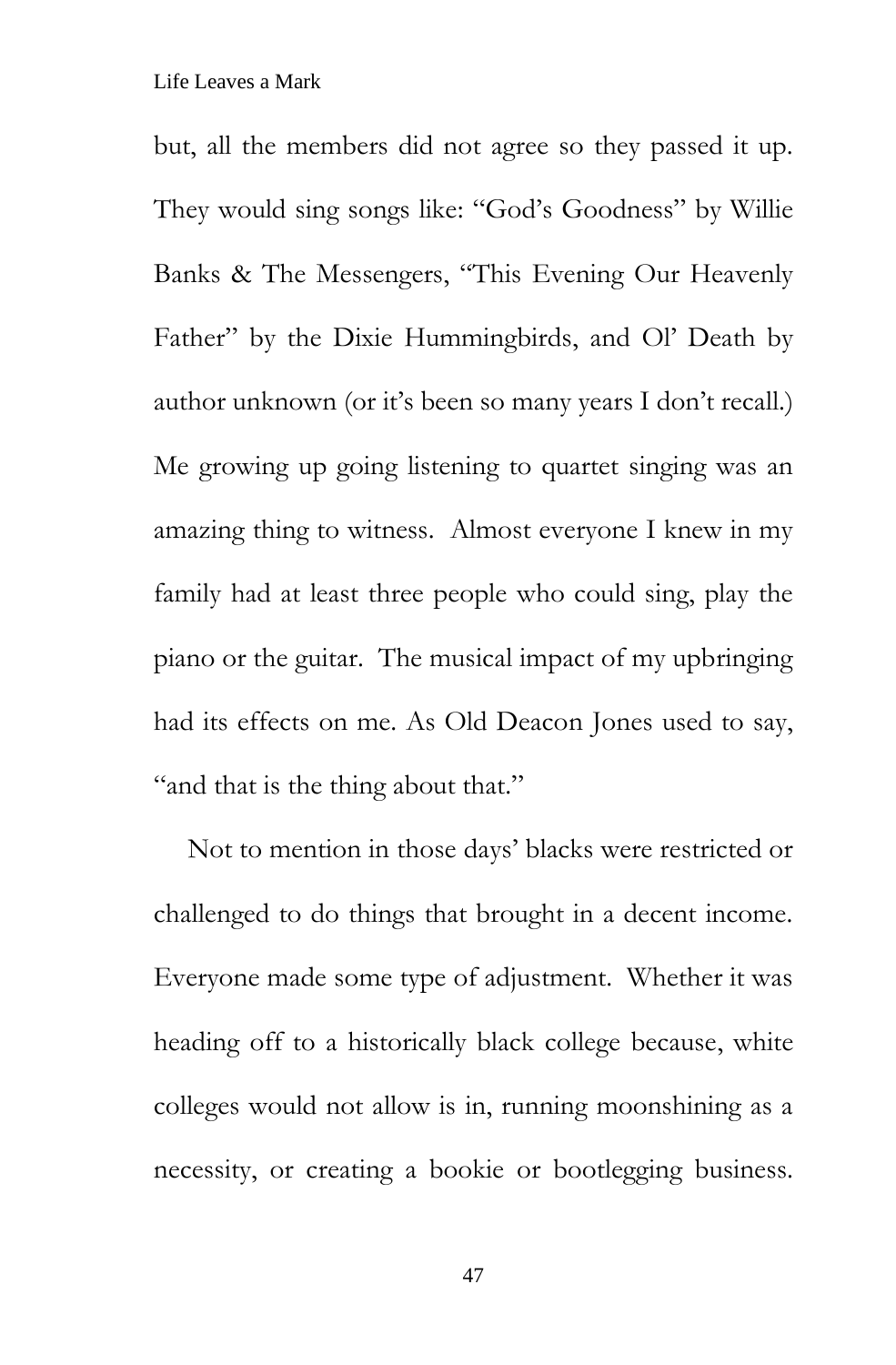Whatever needed to be done for their advancement within reason seemed to be fair game.

For my children, I as many parents do hope that they would have access to more opportunities than I could even imagine. We as a family saved and sacrificed to send my eldest Bree on a trip overseas even though I did not yet possess a passport. She was selected among some of her classmates while we were living in Tifton, Georgia to take a trip to Wales, Ireland and London. We ate turkey sandwiches for I can't even remember how long to scrape the money together for her to experience something I always wanted for myself. Each family member sacrifices something. Later we would sacrifice again to send her to the Alabama School of Math and Science. This was her sophomore through senior year, where she graduated with a distinction in History and Biology. Ultimately, she studied at Nichols State in Thibodaux, Louisiana and Troy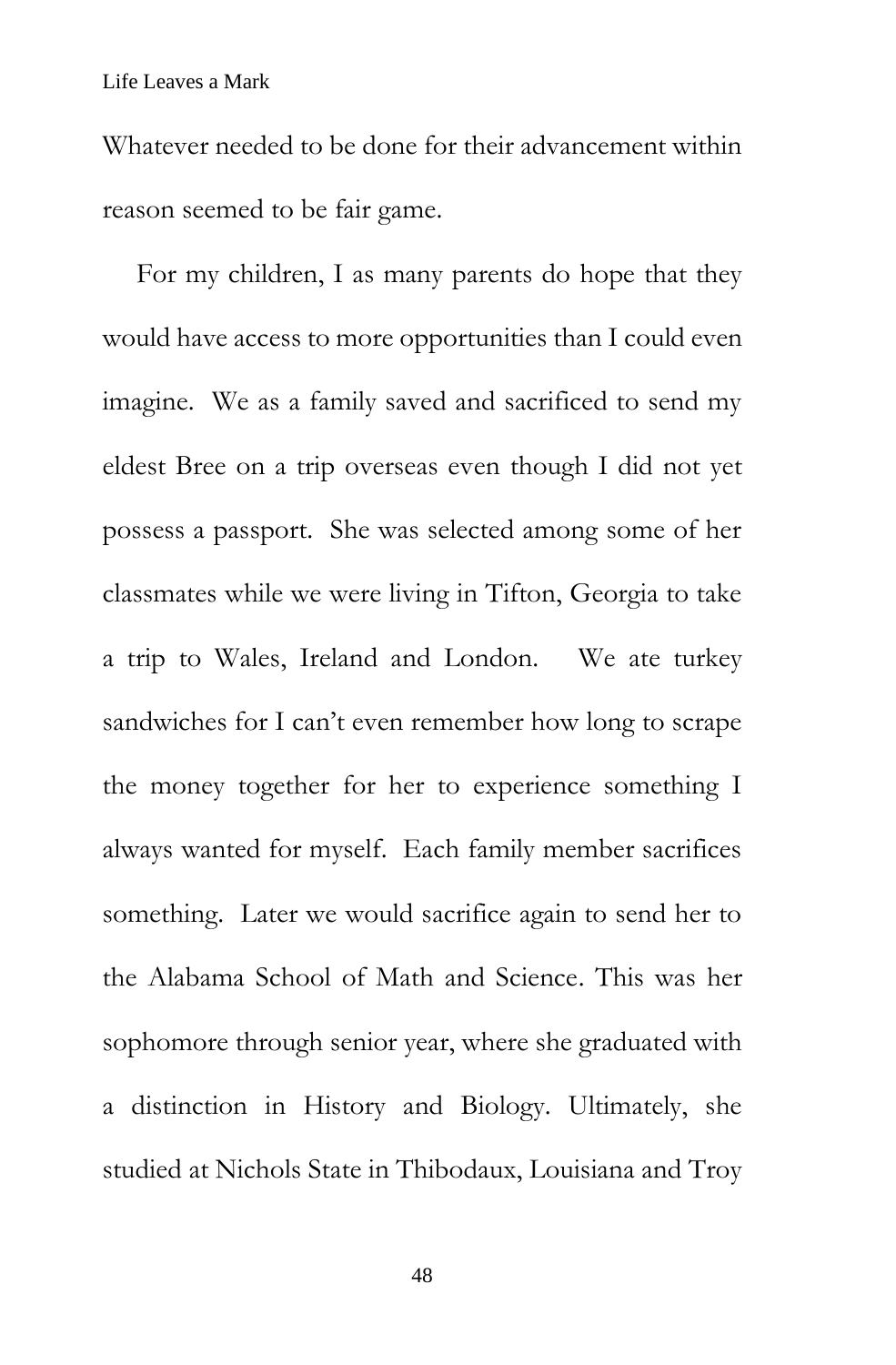University majoring first in chemistry and biology for me. Then philosophy and political science after some soul searching for herself. My youngest Jordan was given all of the options as well but, he declined them all probably as an act of kindness seeing the drain it did on the family budget each month. Struggling to find the resources and, time to take her back and forth to Mobile just at the off chance it would keep her interested in Math and Biology which were her passions at the time. I would meticulously enroll her and Jordan into math, science, reading, art and sports camps each summer hoping they would find their passion at one of them and latch on for dear life. These were opportunities I was not afforded because, we didn't have the funds. I desperately wanted to take jazz dance. I can still feel the faint movement of the motions in my body continuously even though I never had the opportunity to take one class. I recall a time when in grade school all the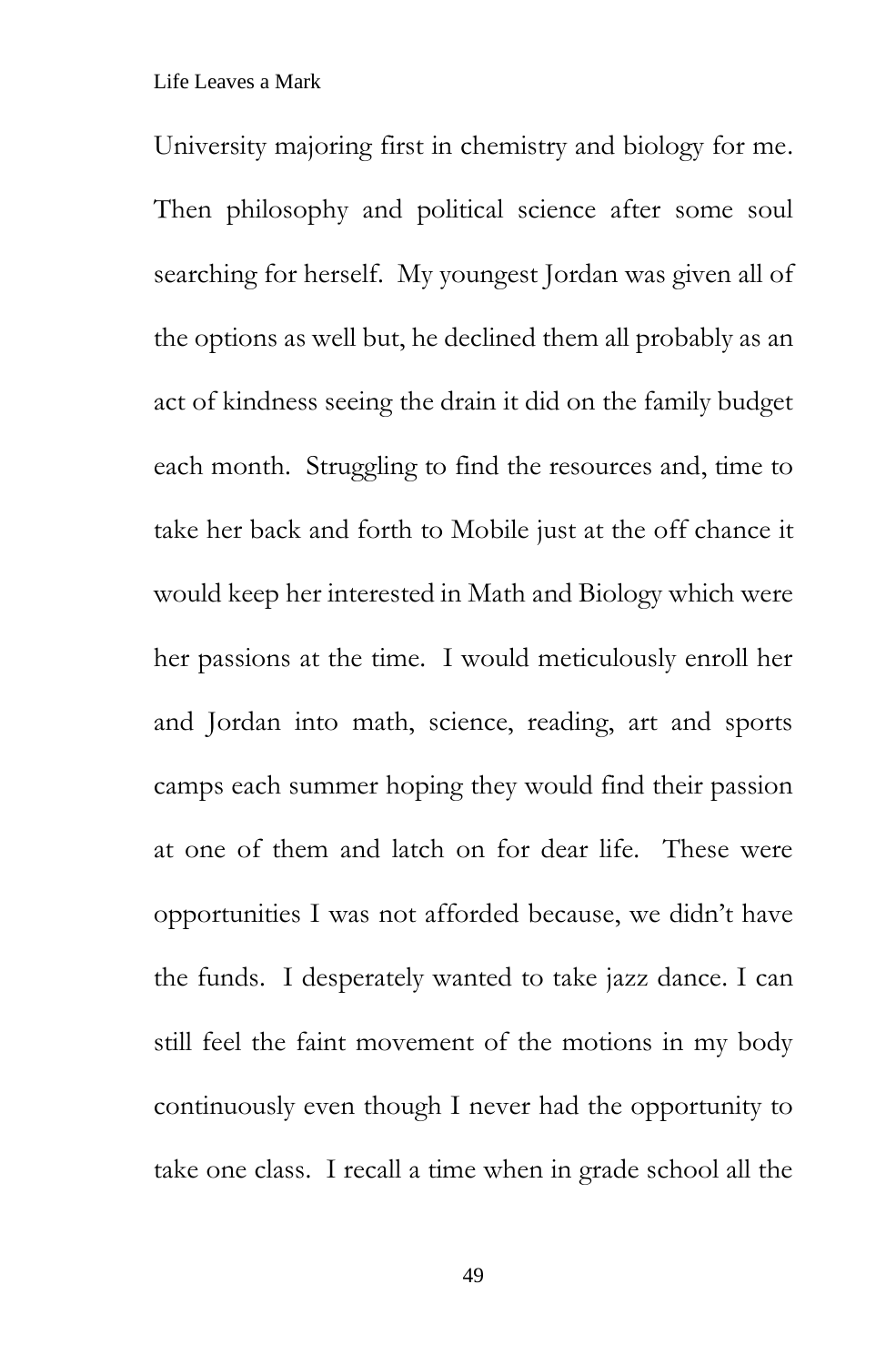kids were checked for scoliosis, and they told my parents I needed a back brace. When I came home and gave the info to my mom, she simply said we can't afford it. That was our reality. I was somewhat elated at the time not to have to wear a brace or be bullied more than I already was at school. Now as an adult I think to myself, "Buffie you should have pushed harder." I know my parents made the sacrifices they could and everything else falls into its proper order. We were still able to eat and have a roof over our heads, and I think I would much rather have that. My heart smiled, and I knew she had made the right decision. Later in life, my kids would have their own struggles. I am so proud of them and, my beautiful full of life and energy granddaughter Arpi Jane. As I know my parents are of me, just for finding my voice and being who I was destined to be. I don't regret one sacrifice or extra job I took to provide what I felt best for them both. We only get one shot at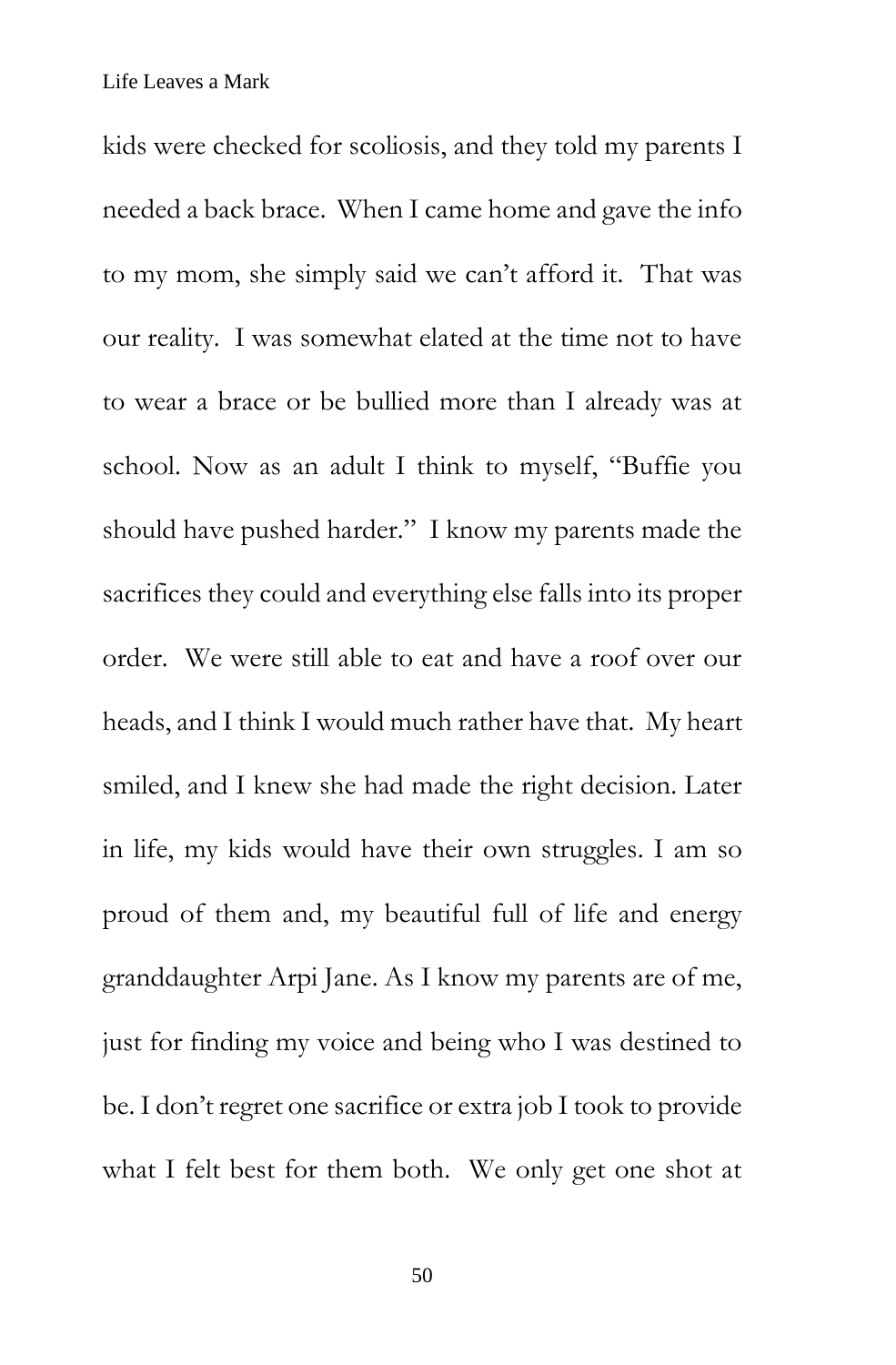Life Leaves a Mark

this life, and I aim to give them my best. Life leaves a mark.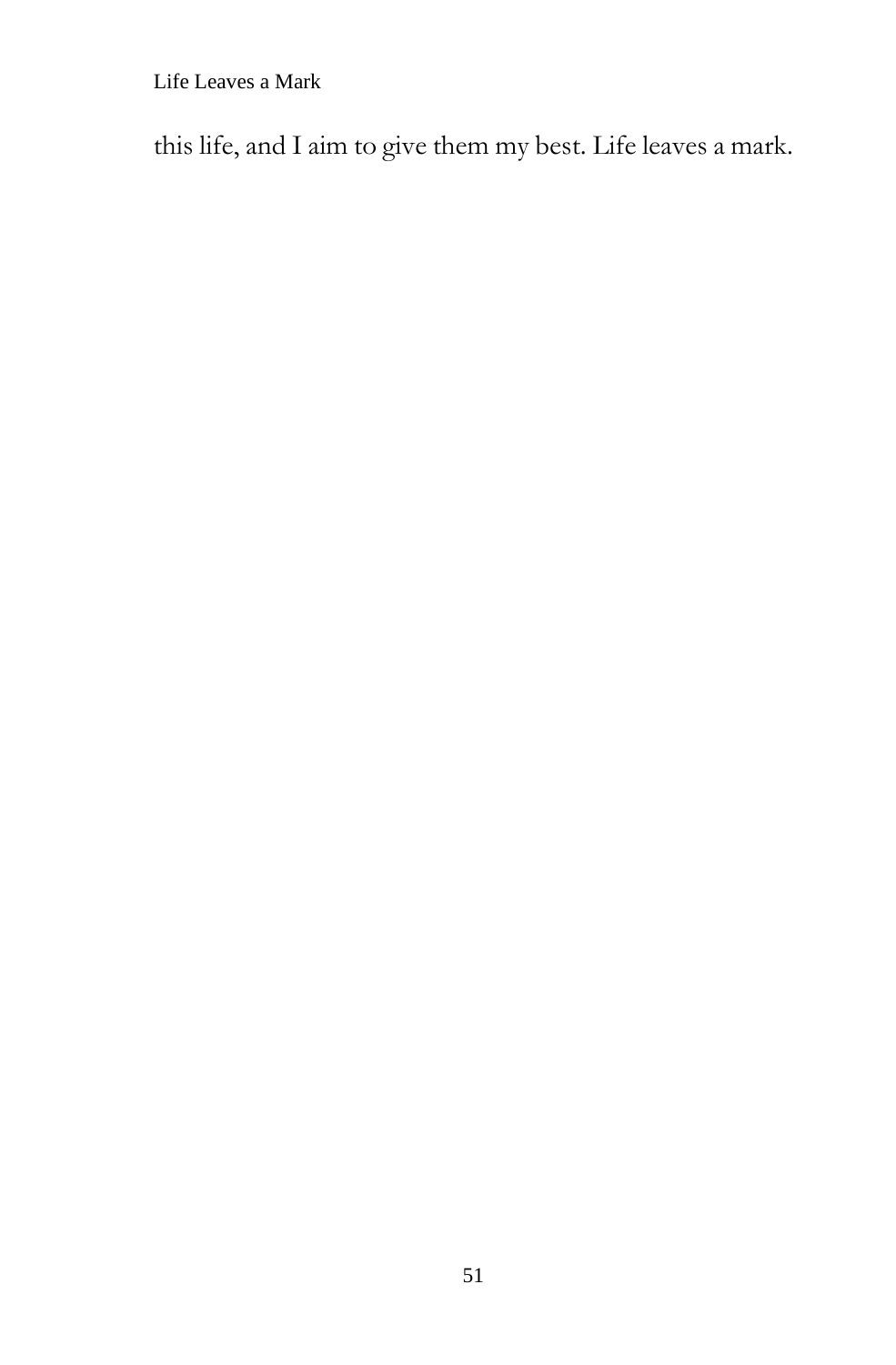## SURREPTITIOUS WAY

It is my understanding that there are 37 vibrations between happiness and sadness in music notes. I have found mine and my life's purpose is to assist others on their journey towards theirs'. Almost everyone in the south is a part of some type of secret society. Whether they are Masons, an Eastern Star, in a fraternity, sorority, the Klan or apart of some other surreptitious group, as some call them. It feels as though there is a growing fear of secret organizations that are not necessarily approved of by some. One pliable feeling in the south is that you need to belong to something. the ones who feel excluded for one reason or another start to formulate varying opinions.

My great aunt Kitty as we lovingly called her, was adamant about preserving tradition and since my father was no longer an active Mason my early inquiries about joining the Eastern Star was quickly and swiftly quenched.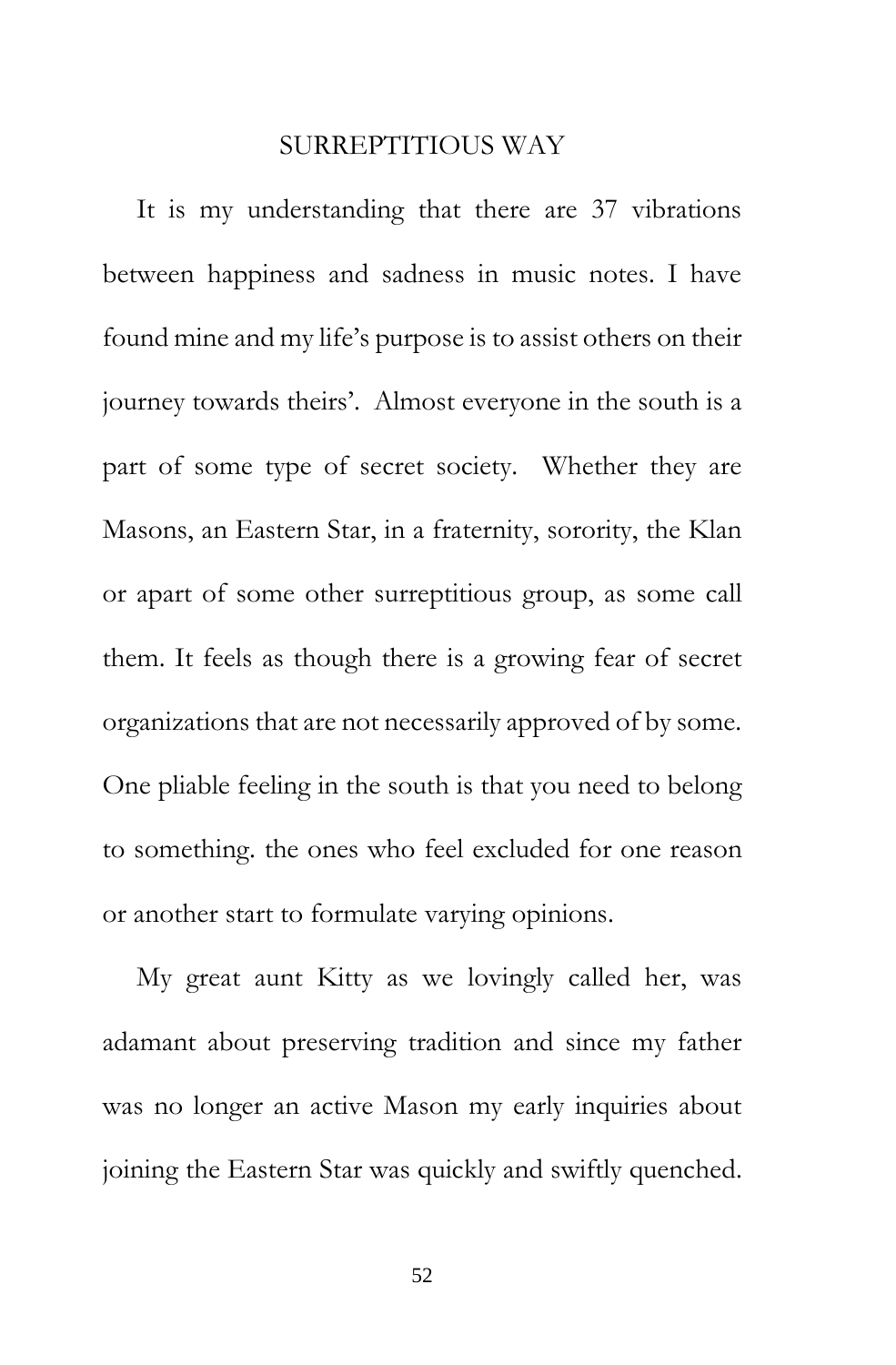It perplexed me for some time but eventually I let it go. I knew or, I didn't think it was personal since she constantly asked me to get my dad back active. He was his own man, and I would never attempt to try and convince him of anything of that personal a nature. I still to this day am not interested. My grandfather and grandmother equally were extremely active in the Masons and Eastern Star society but, it still didn't faze me that much not to be considered due to my father's inactive status. Years later I found myself being accepted by the best civic group, a sorority of which I love and deeply respect from its inception to its core. I had the spiritual urging to start a different type of group called "Find LOVE in the Darkness" and the other was a mentorship type program call World Knowledge "Think Tank". "Find LOVE in the Darkness" includes a MAP- Master Assignment Plan. Which in some form is included in the group meetings? Some who joined have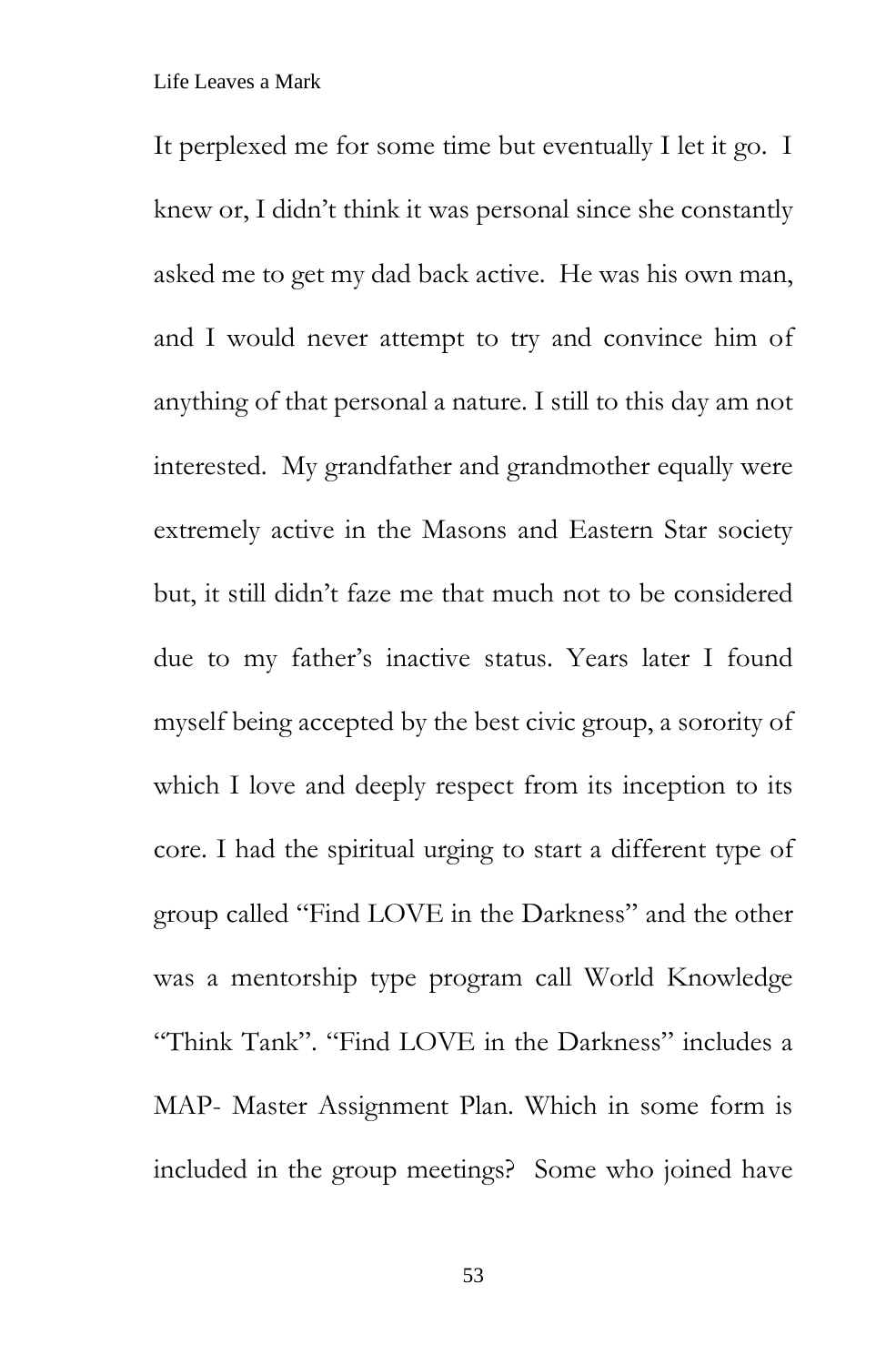struggled with abuse, depression, lack of acceptance, lowself-esteem and many other issues that exacerbate the emotional and mental state of so many. Finding your life purpose can be difficult. We as a community have a responsibility to recognize when our fellow brothers and sisters are struggling. Hopefully this will be a segway to a deeper conversation in our community and in the world.

So now I encourage you to develop your own Master Assignment Plan (MAP) for your life. After delving into my story, you may see things more clearly. You may have had pitfalls that have hindered you. Others you may want to avoid. You have various areas that must be included in this plan: Spirituality (Faith), Health, Personal Growth, Relationships, Service, Finance, Career, and Education (we are lifelong learners).

Also consider implementing a "Find LOVE in the Darkness" group for women or for males a R.A.M.P. (Real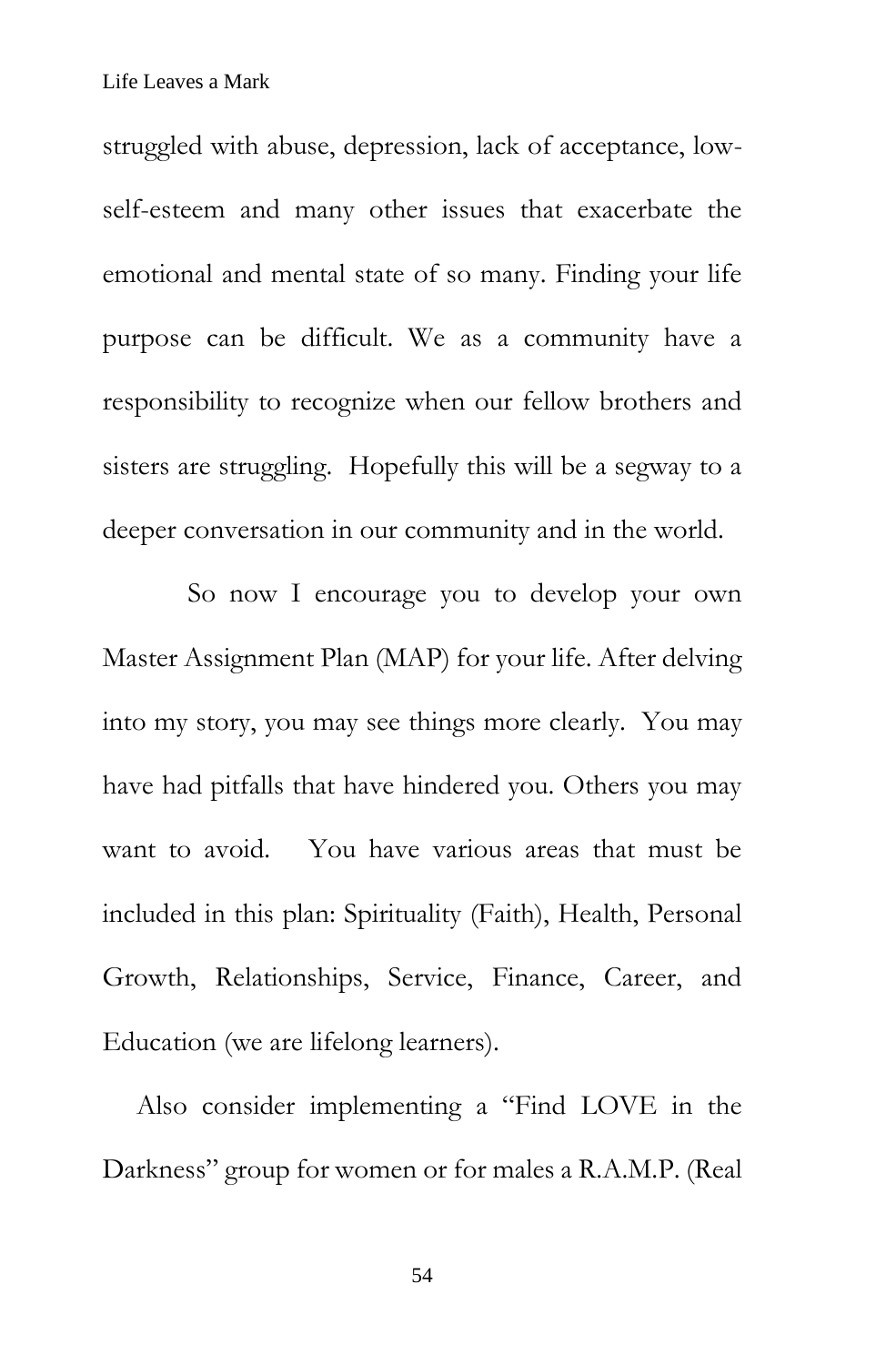AWAKEN Men Pray) group in your community, church community or organization using the following template. Results will vary and remember to consult a professional if issues are beyond the groups capabilities. It is designed to be a supportive confidential healing environment. "Find LOVE in the Darkness" group begins with Arrival/ Greeting. (Payments/Donations for group at this time will happen; the circle will be made before seating). Next, sitting in silence (Prep time for discussion that will later happen, mini meditation, allowing self to open from the inside out. 5 mins w/ light music). Followed by introductions (No more than 10 mins). Then give the topic for the session (Topics will be taken from meaningful group topics or guest speaker). This includes intimate dialogue. (This is similar to a Question-and-Answer time; however, it is less based on a right and wrong answer and more about tailoring each experience to each individual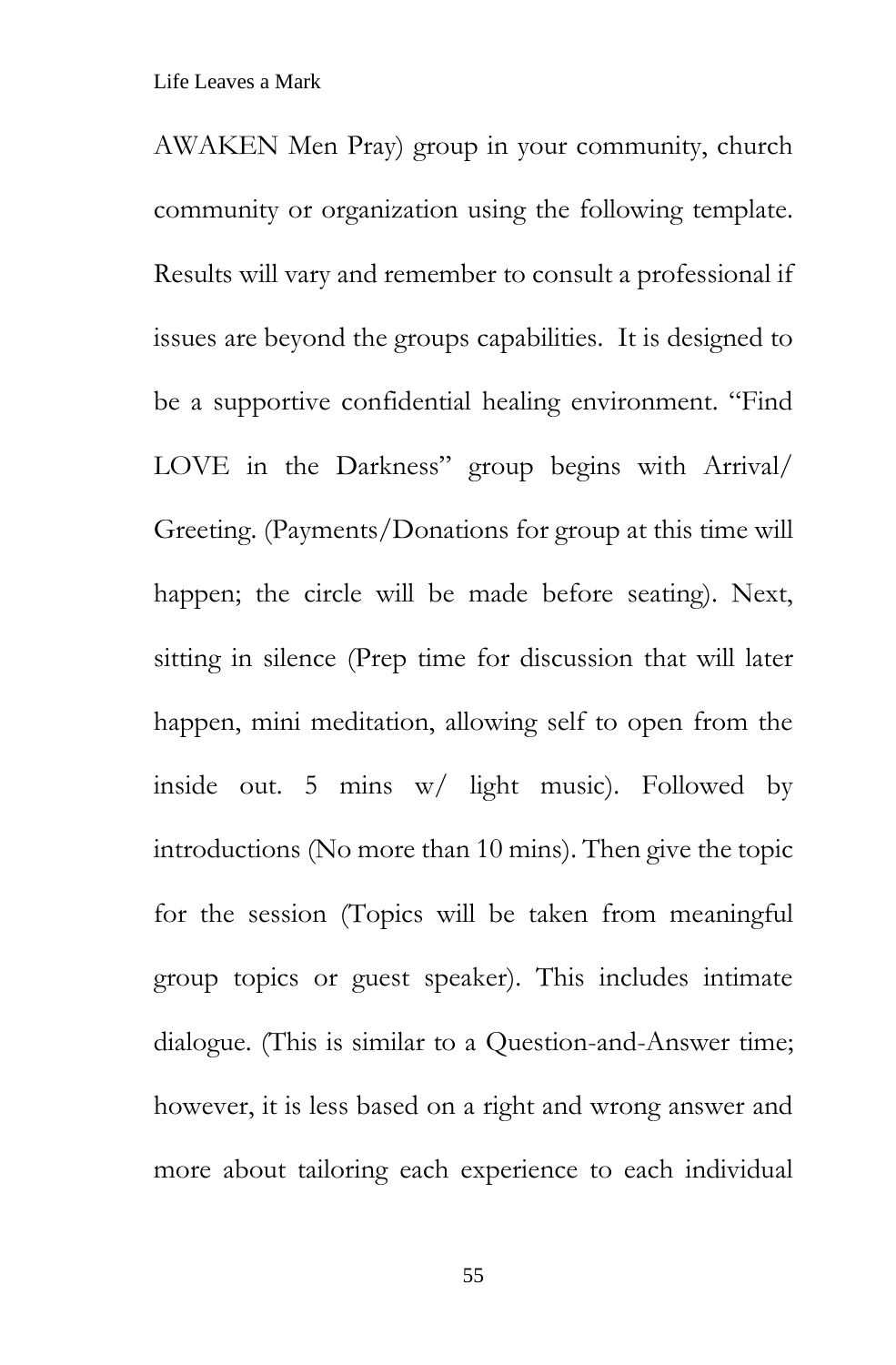person). mind, body, spiritual fitness time with God is the

final five minutes of the session.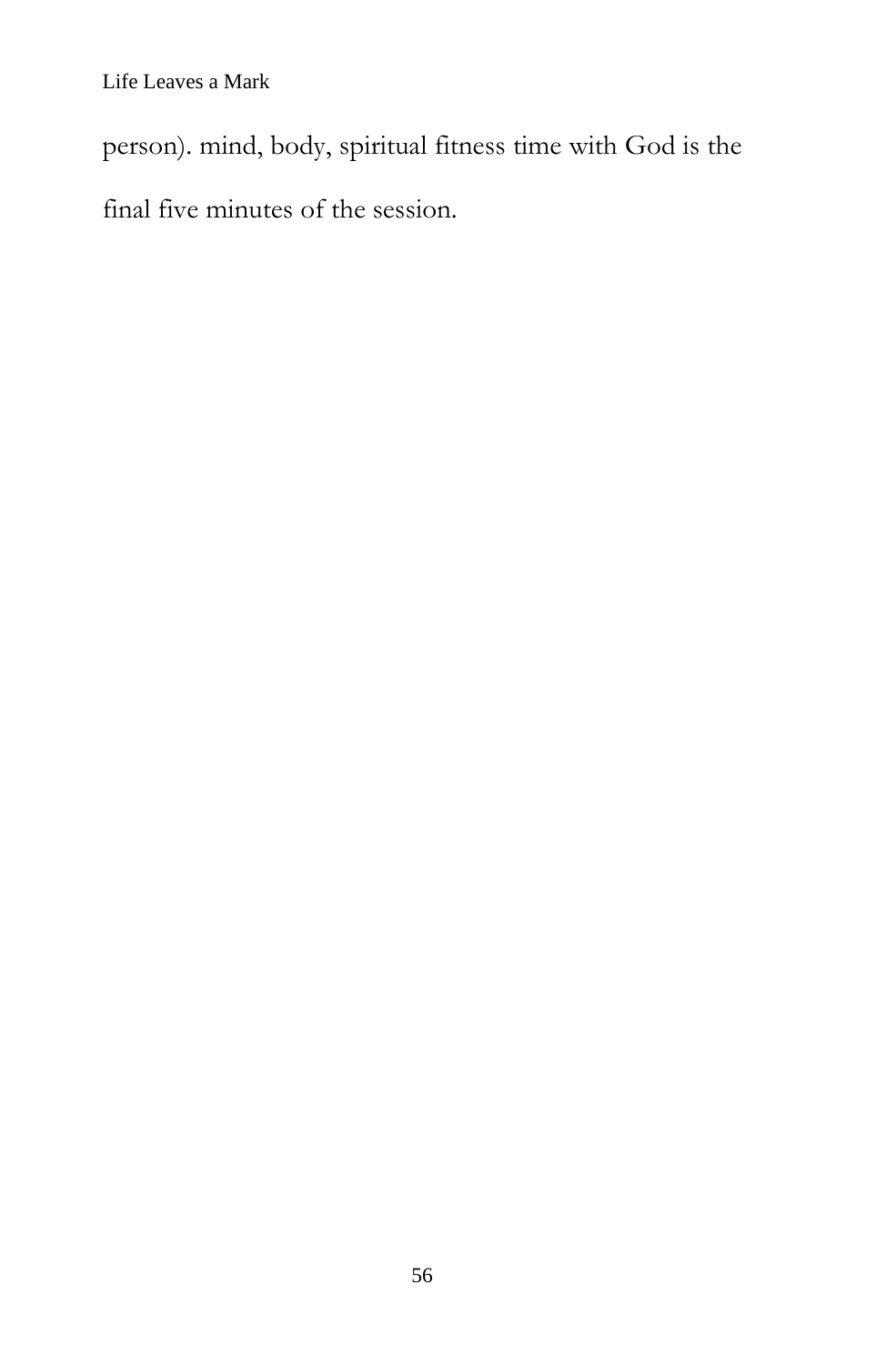### WEEKLY PIE REFLECTION

Before closing out (This time will be taken out to review each person's individual being emotional state at that moment. There are 6 categories and each one creates harmony and balance in one's life.)



The World Knowledge "Think Tank" group came from my desire to provide student with an education template that I feel if expanded into the public-school system or charter school experience could have lasting and sustainable results using Federal TRIO programs or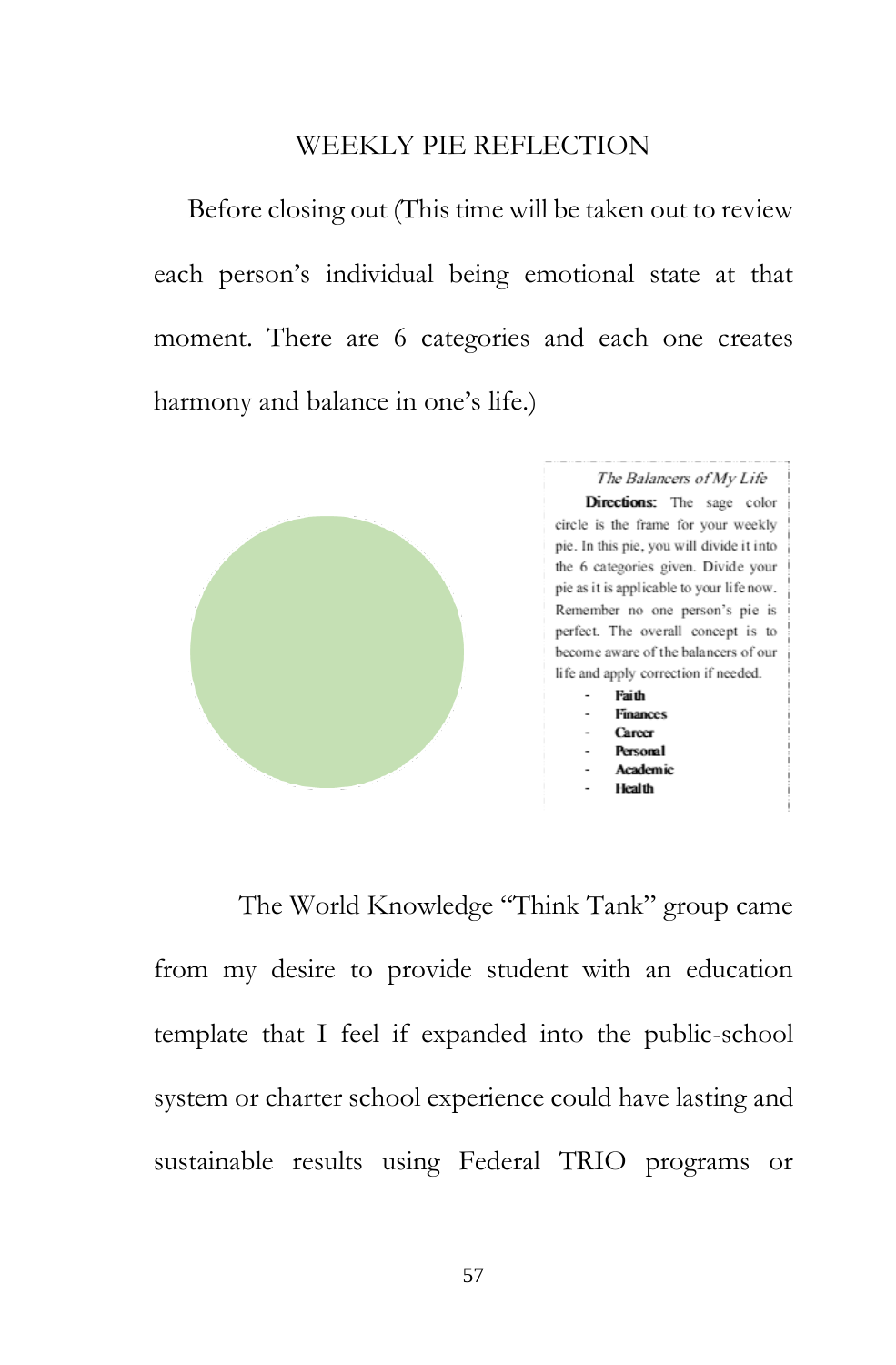public-school systems as a comparative group baseline to measure results more closely. It was set-up with the following structure, a structure flexible enough to be tweaked along the way with intellectual agility for the most beneficial students' outcomes, of course. The mission of the AWAKEN Holistic Summer Enrichment program which incorporates "The World Knowledge "Think Tank" group is to develop individuals who will possess the knowledge, skills, and values essential to becoming whole and productive citizens (i.e., career, college, or life transition from high school).

The programs guiding principles are: 1) Develop high expectations and performance for all students 2) Impart personal accountability, economic responsibility, and strong communication skills, 3) pledge and develop effective collaboration with cohorts, community agencies, and business-industry associates, 4) engage in research to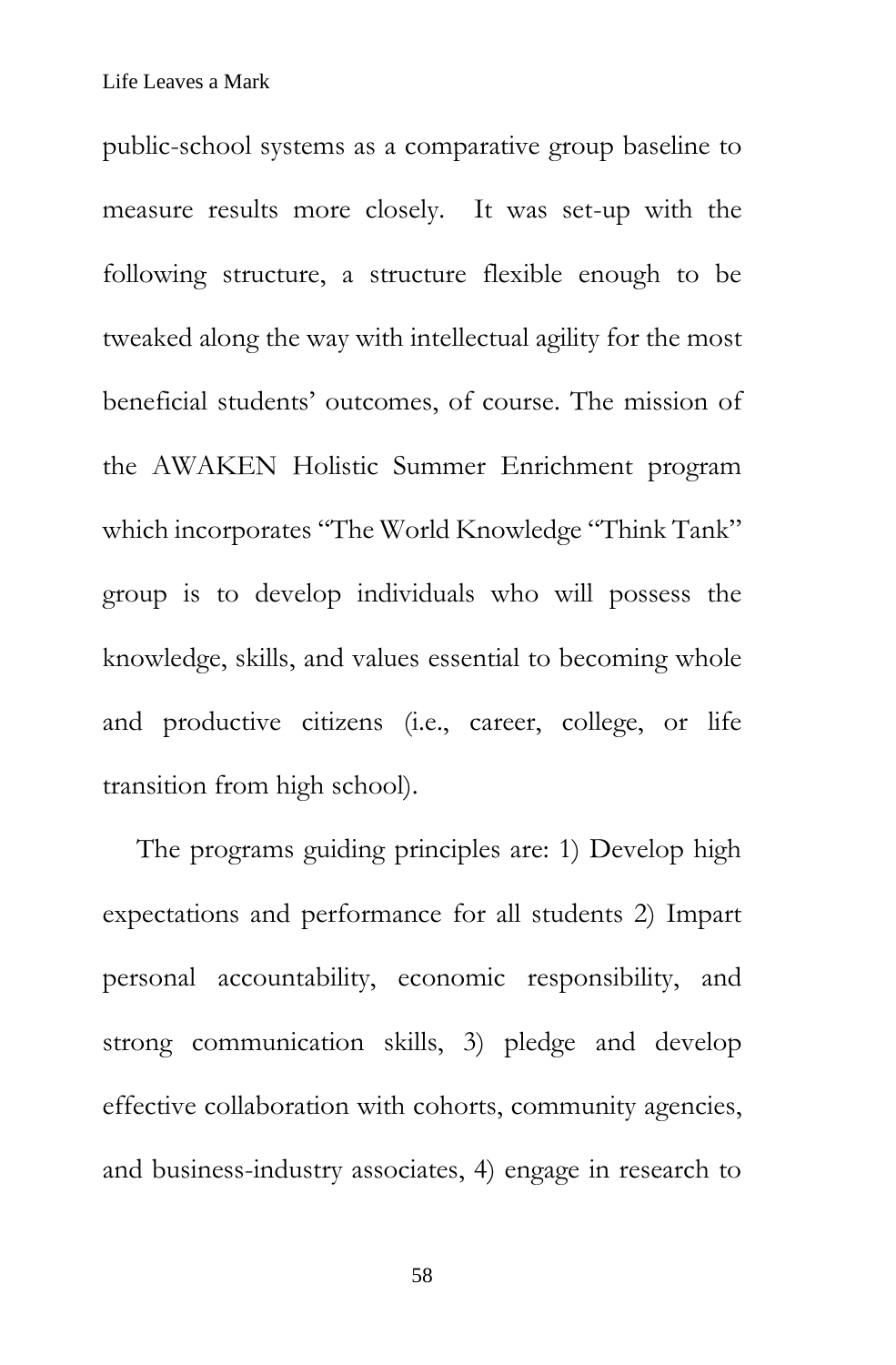provide innovative training, skillful technology use, and extended student prospects, and 5) Provide respectful and considerate service in safe, clean, well-maintained environments.

# **Key Offerings**

•Find LOVE in the Darkness or for males a R.A.M.P. (Real AWAKEN Men Pray) – Spiritual Grounding •Emotional and Physical Health – Understanding of baseline health and emotions is vital for sustained success

- •Financial Efficacy Understanding Earning, Saving, Investing and Creating Wealth for the future
- •Technology Knowledge to leverage reach not to dependency is key
- •Creative Arts Creative expression in every form is healing
- •Global Focus The United States is a melting pot of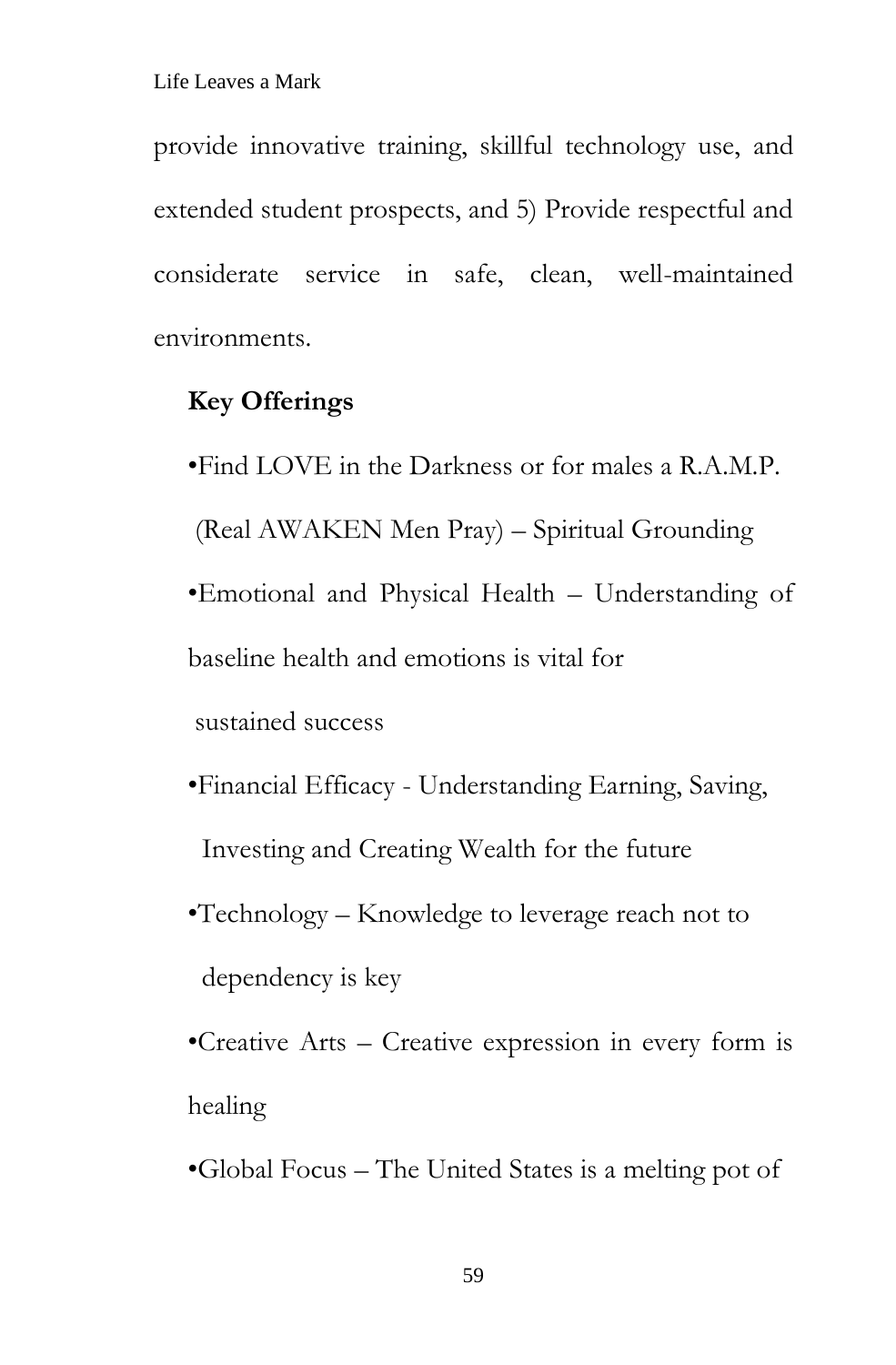cultures and we need to equip our children to work in a way that is inclusive and innovative. •Service – Giving back to others is one of the best ways to experience gratitude.

# **Key Elements**

These programs allow students to enter the world from high school and network with Masterminds in the world. There is no cost too high to better equip your child for success.

The Global Focus of the program allows students to explore their impact on the world at a minimal expense and earn 18 credit hours of continuing education credits to build their resume.

Network partners include community professionals that will serve as mentors and allow the students to express their thoughts and ideas as a collective unit to empower their goals individually and collectively.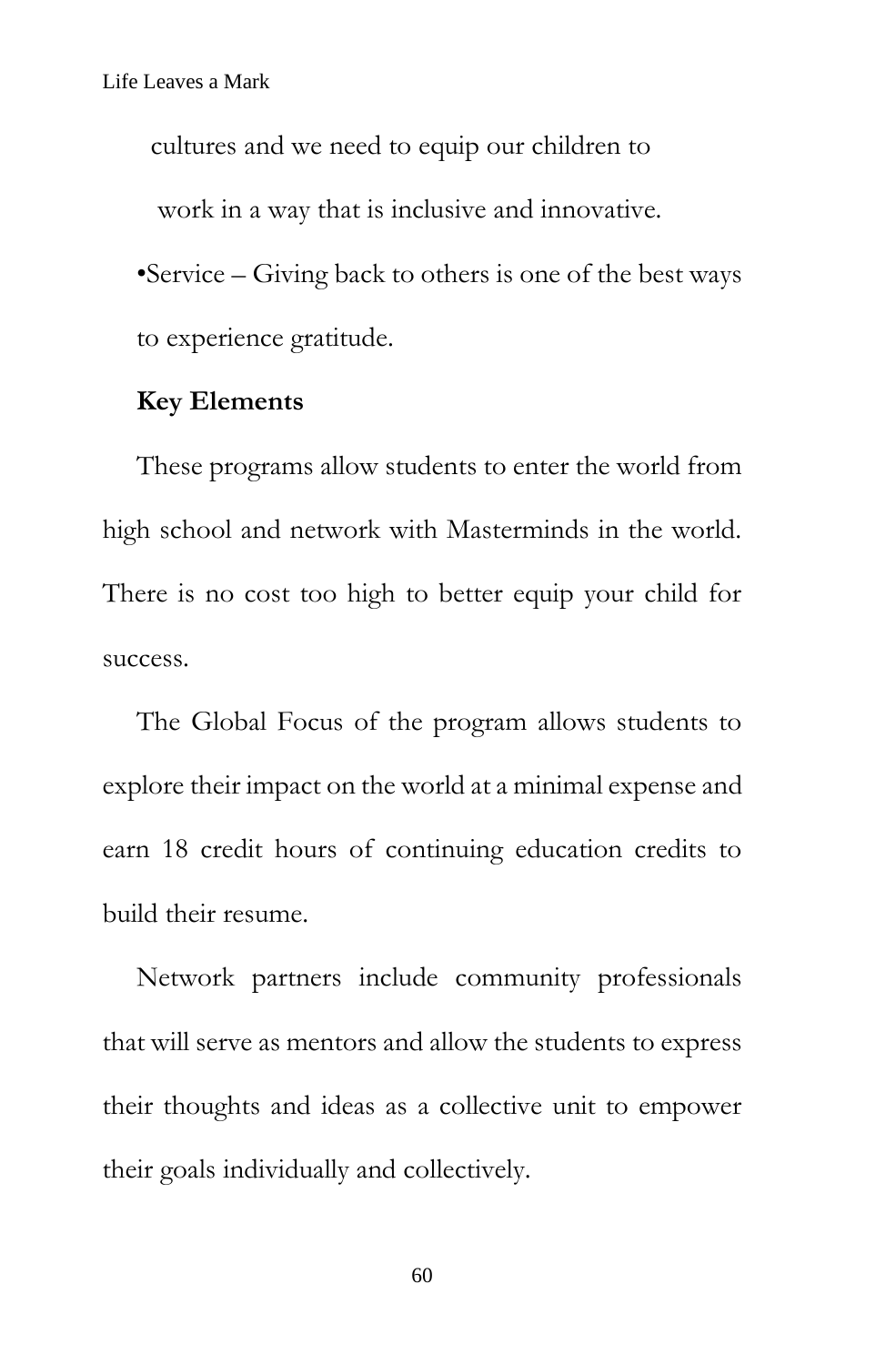### Life Leaves a Mark

The instructors maintain advanced certification training. Student performance in assessments is comparable with students around the world. We encourage you to utilize data collected by the program after the program is complete to support your efforts to make this a worldwide enrichment program.

## **What We Do Best!**

The AWAKEN Holistic Initiative is launching a program focused on spiritual grounding, emotional and physical health, financial efficacy, technological advances, and creative arts areas we feel are vital for success in the world. The program also prides itself in a growing global focus which includes next era innovation. Students ages 13-15 and 16-19 cohort groups, are young adults transition courses, which feature several "Scholastic/Preliminary Career and College Transition Options."

To create enlightenment through education where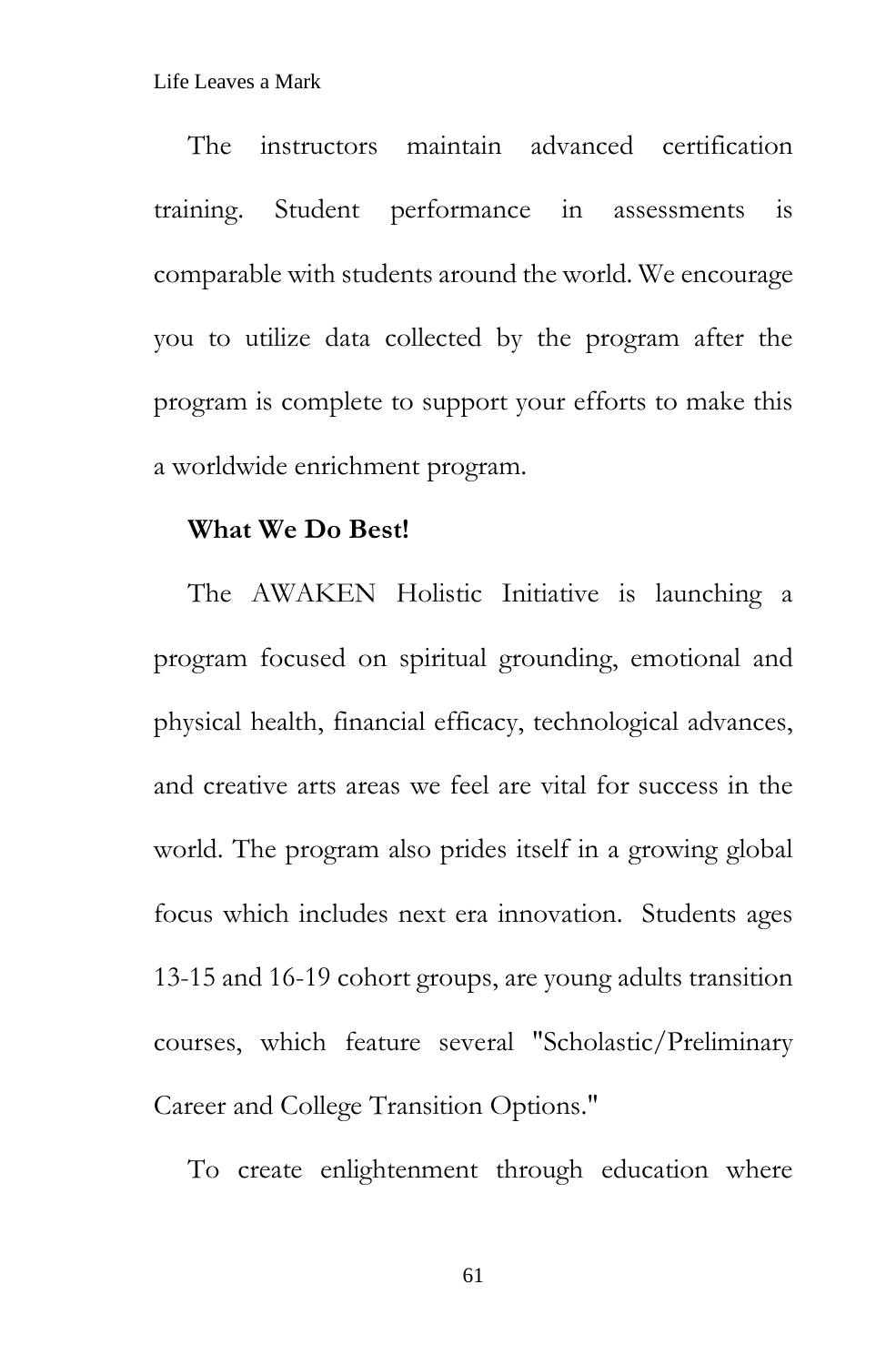awareness of life, body, health, and spiritual knowledge are in complete balance!

This curriculum is designed to assist youth and young adults ages 13 – 19 in their growth to become spiritually fit, emotionally balanced and financially stable as they make the transition to adulthood.

> Education, Growth, and Training your child needs. Holistic approach in every area of Life.

With all that I have accomplished I still find myself wishing I had an opportunity to attend and graduate from an historically black college and an ivy league school. As a high school student, I was not challenged nor was I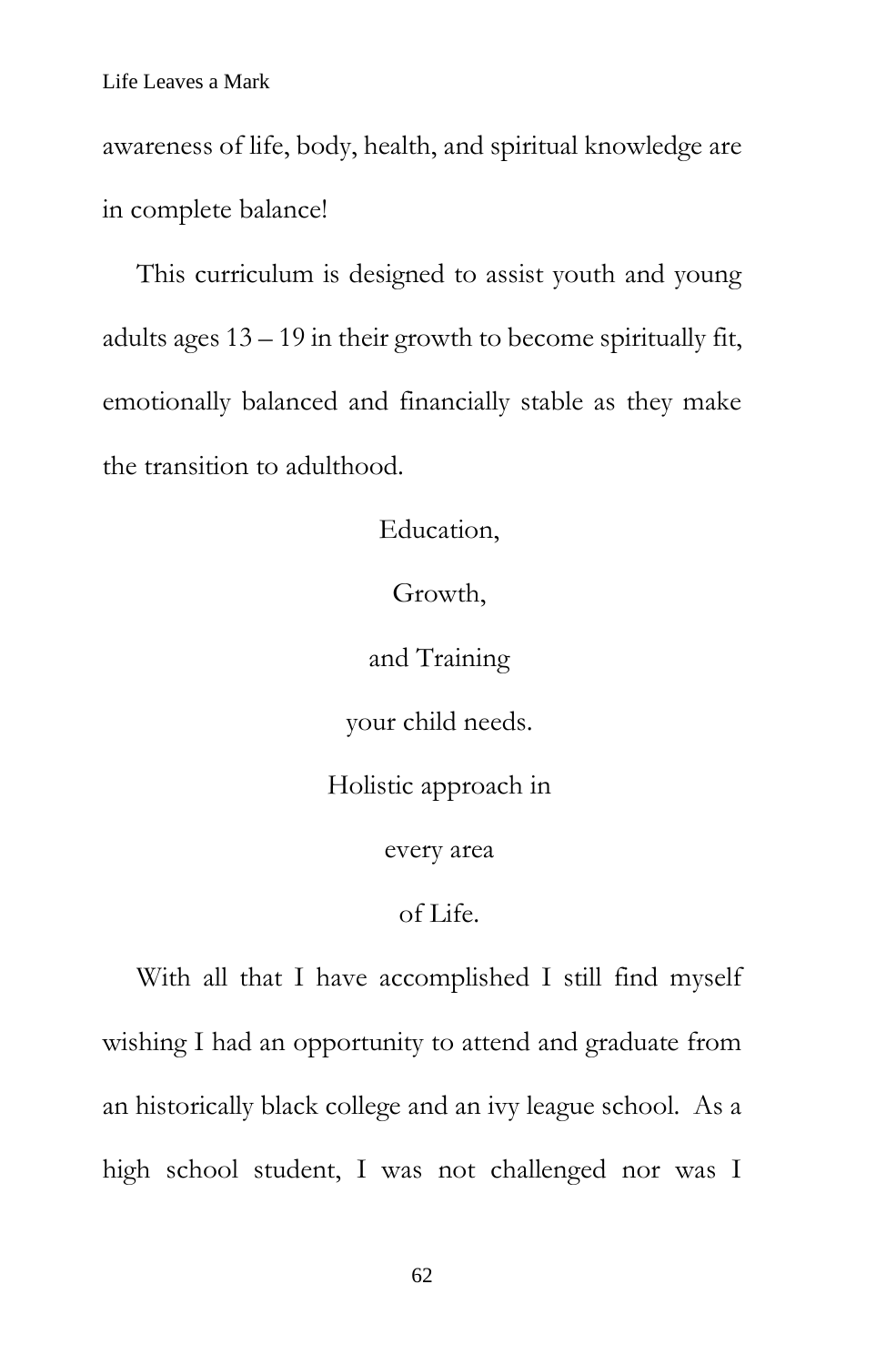adequately exposed to all of my options. I wonder what my life would be like if I had not been a teen mother. Not that I would trade my children for anything in the world. Through my experiences I have had the opportunity to intern during undergraduate school with a public relations program called A.I.M. Abstinence in Motion, designed to provide a comprehensive sex education program for the prevention of teen pregnancy. Later working with another abstinence program called W.A.I.T.S. funded by the government. Hired as the executive director six months before graduating undergraduate school in journalism and advertising and one class away from having a concentration in public relations, which I loved most of all impacted me greatly. I later went to graduate school for a masters in community counseling and psychology and started my doctorate in higher education and organizational leadership. Remembering my days at head start and my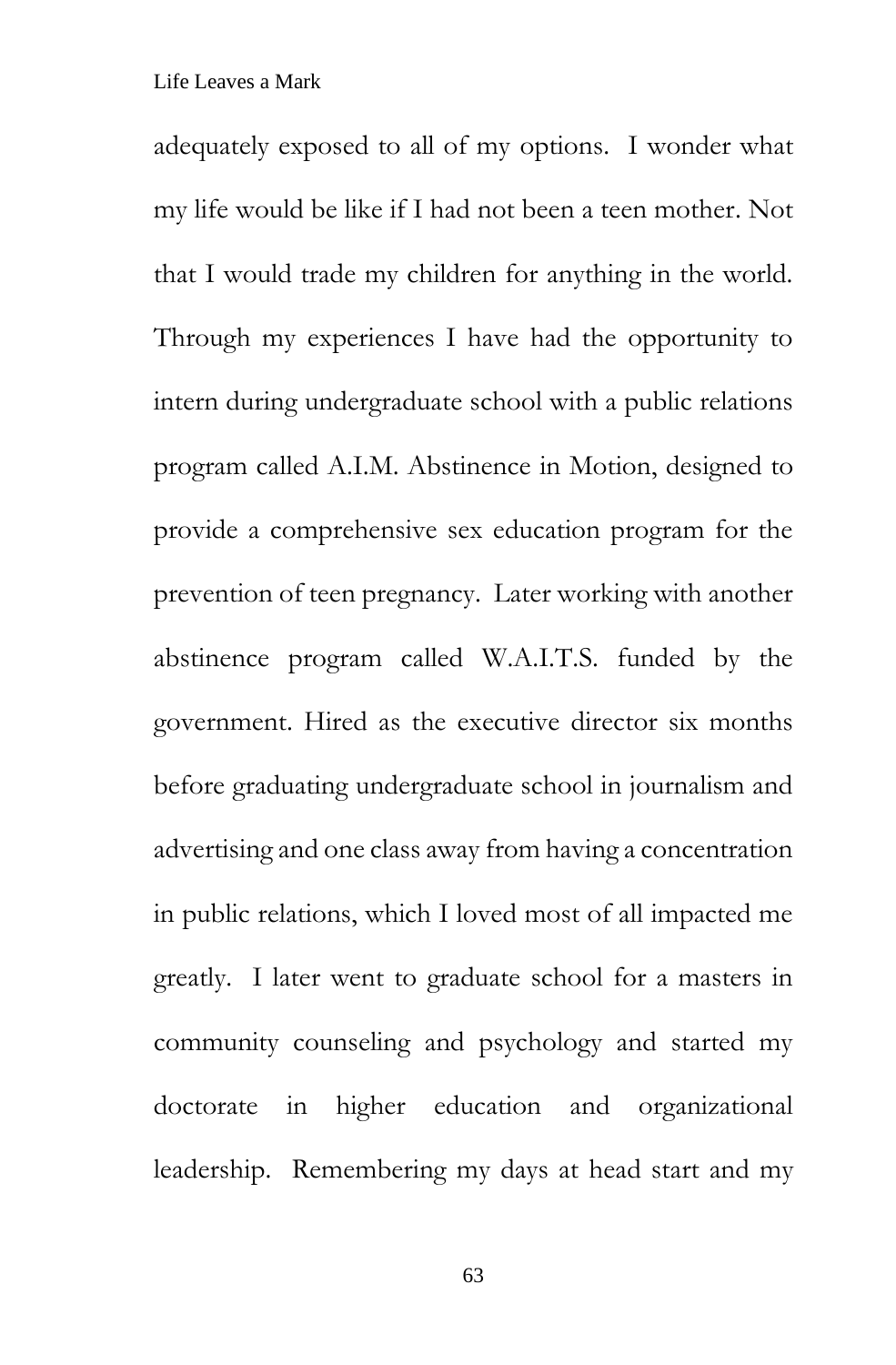certificate as a nursing assistance and home health aide I received from Trenholm State community college just out of high school. Leaving me to wonder how things may have been different if given the opportunity.

I have had many missteps along the way, but they have all taught me more about myself. I married a soldier young in my early twenties or maybe I was nineteen, it's been so many lifetimes ago I forget. Young and in love for sure. Then after that marriage fell apart at no one's fault I went back to school with two school aged children in tow and no money. Later, I would marry my second husband and if I am being honest because he was a good man I felt, and my son needed a father figure in the household, or so I told myself. Later we would divorce as well only to remarry later out of familiarity this time, but it did not last either. By this point I was sure marriage was not for me. Then I met Henry. He blind sighted me. We were friends. He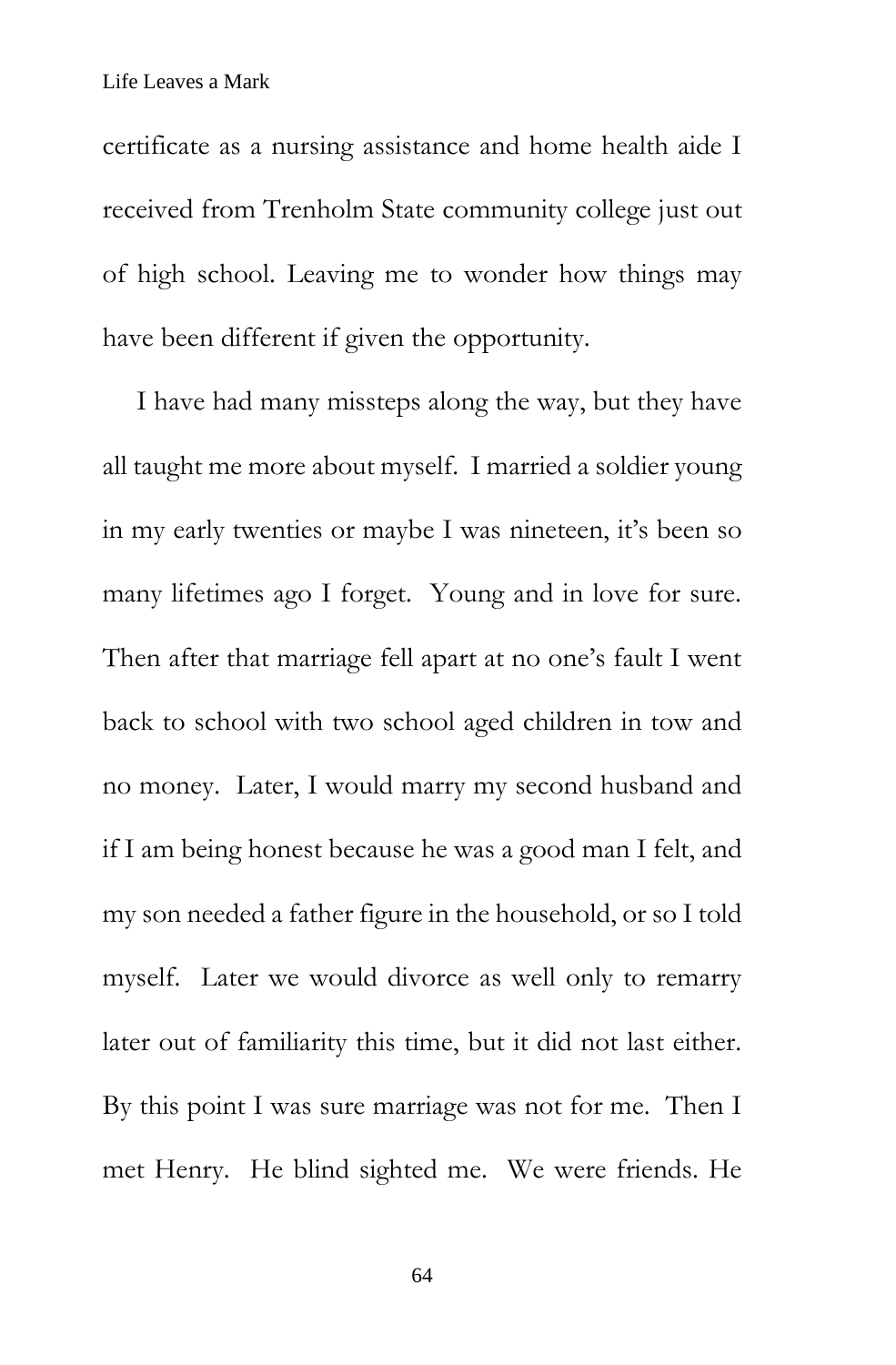was handsome enough. He was stable enough. So out of my theory we only ride this rodeo once in life, we married. You would have to ask him if it is worth it this time because, I am all out of answers. I just wait to see what way the wind is going to blow me next. Hoping that it is a slow and steady breeze one that only holds you and invites you to stay just a little while longer until the time the sun sets on our life. The things I have learned about love is that no matter how quirky or different you think you are there is someone out there who appreciates and loves those qualities. Don't stop until you find them.

In the south roots run deep and our experiences are quilted in fabric that shields us and unveils us just as it should be when it should be.

Because of my story and the school bullies I dealt with in school, I agree with the philosophy of unschooling and self-directed education. It is through this method I feel I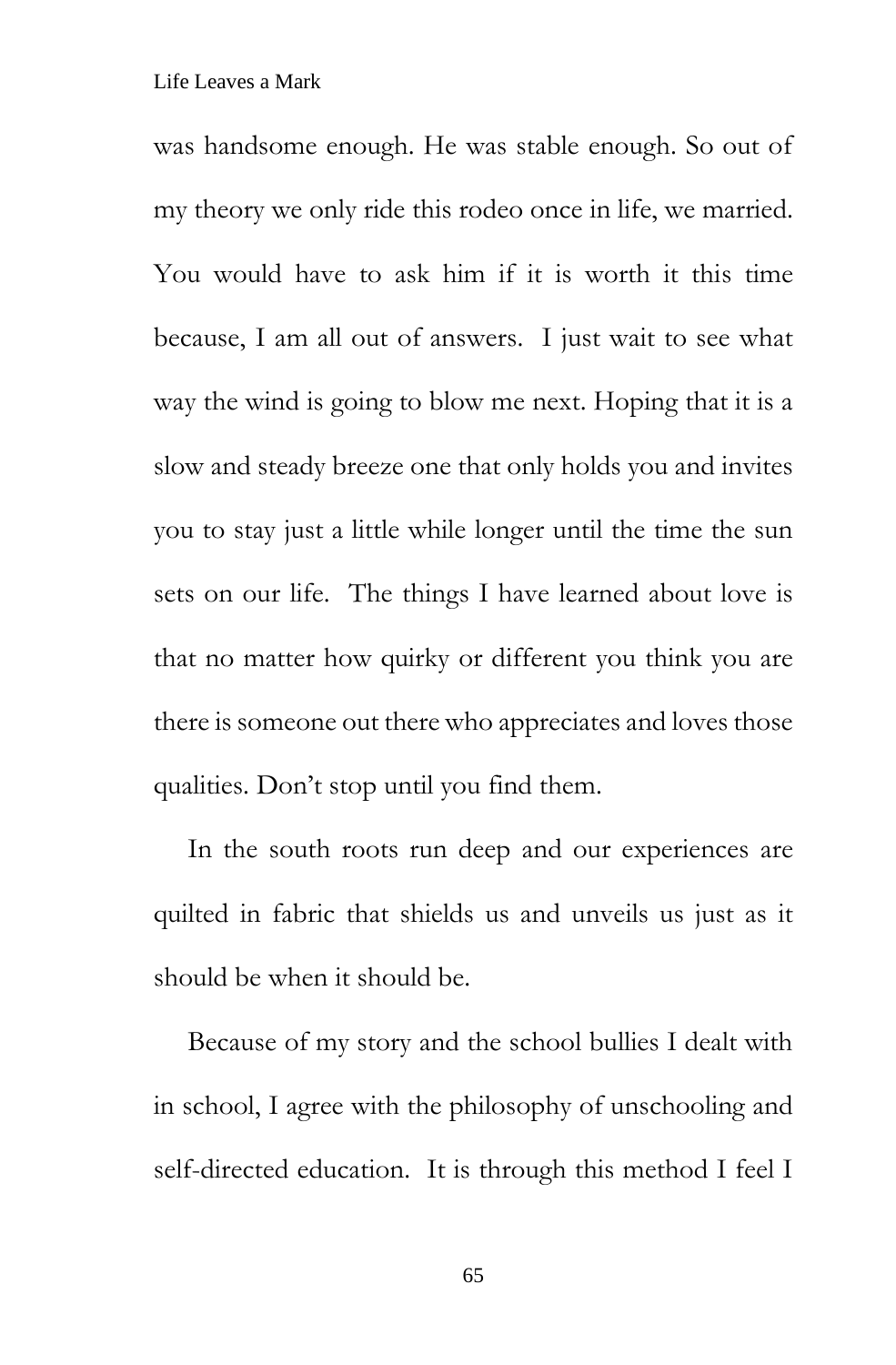would have benefited most. If it wasn't for my family support and my school friendships, who were like brothers and sisters to me I probably wouldn't have made it out. I am forever grateful for the bonds we had, and we share. No matter how many miles divided us our heart strings remain tied together. Life leaves a mark.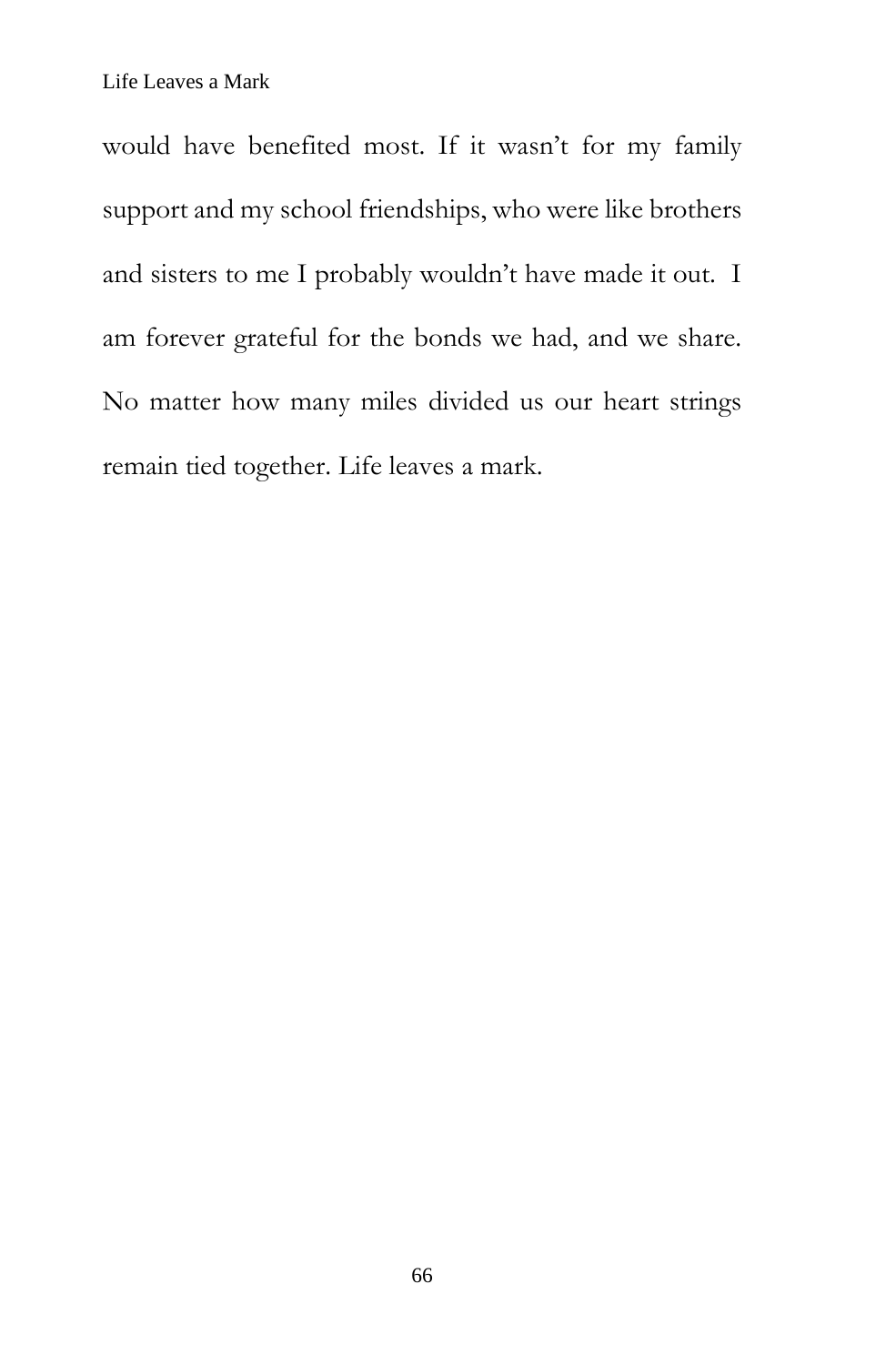### MY WAY

I was just sitting at my desk and God came to me and he said, "it's time". I just really didn't know what to think at that point so what I did was I looked around and I noticed that everything that I wanted to achieve at this job had already been accomplished. I originally started with a new grant program in its infancy and with the help of my coworkers and my director we had written a grant that was the largest awarded for a four-year institution at that time. I looked at my computer and I had just transferred all of my old documents into an external drive and on my new computer, my new beautiful Apple computer in front of me only had the first year of the new grant on it. I was looking around and all my workers had an attitude of which I was not sure, as if they were no longer happy working there. I had reviewed all my old files and my new files for the new year. I had just employed the last person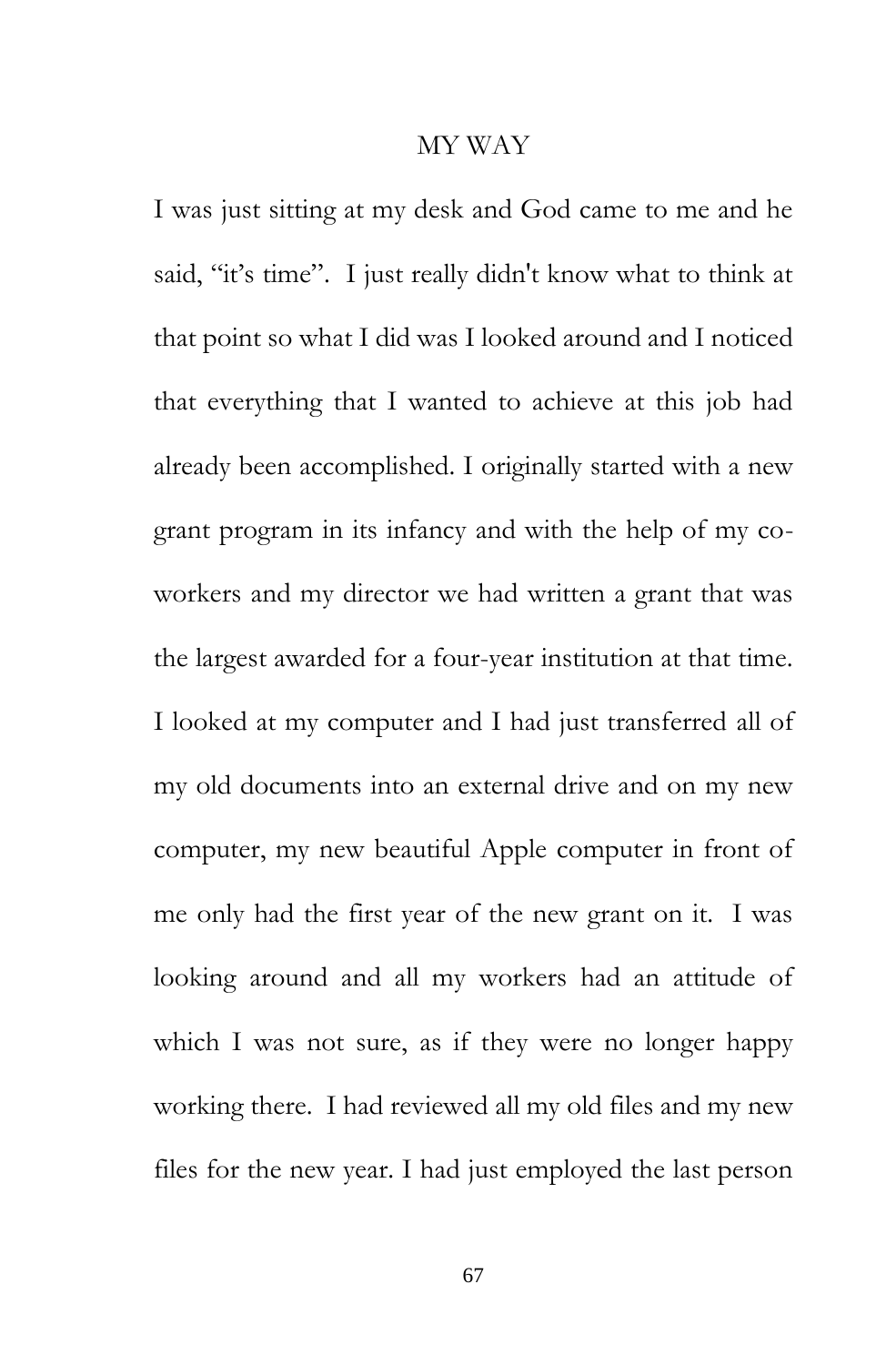to make my staff complete and, there was nothing left for me to do that would exceed what I had already done. Then I heard God's voice again say "it's time" I thought to myself, "time for what? I can't leave here I have a good job and I love it here." He said, "why not," and I heard "it's time" again. I dug through my notebook in my purse because, I always keep it with me just to jot down ideas or things I needed to do. I write down all of these things that I'm going to do. New goals or things that I need to research and, I was in my car one day I guess or maybe I heard it on the radio not quite sure. I wrote this thing down it's called the Camino Frances. Every year I always look through these notebooks to see what things I haven't done. Then, I transfer the things I didn't accomplish. Each year I say what do I want? So, I transferred the Camino Frances to the next book and so I did those two years in a row, and it was in the third year, and I transferred the Camino Frances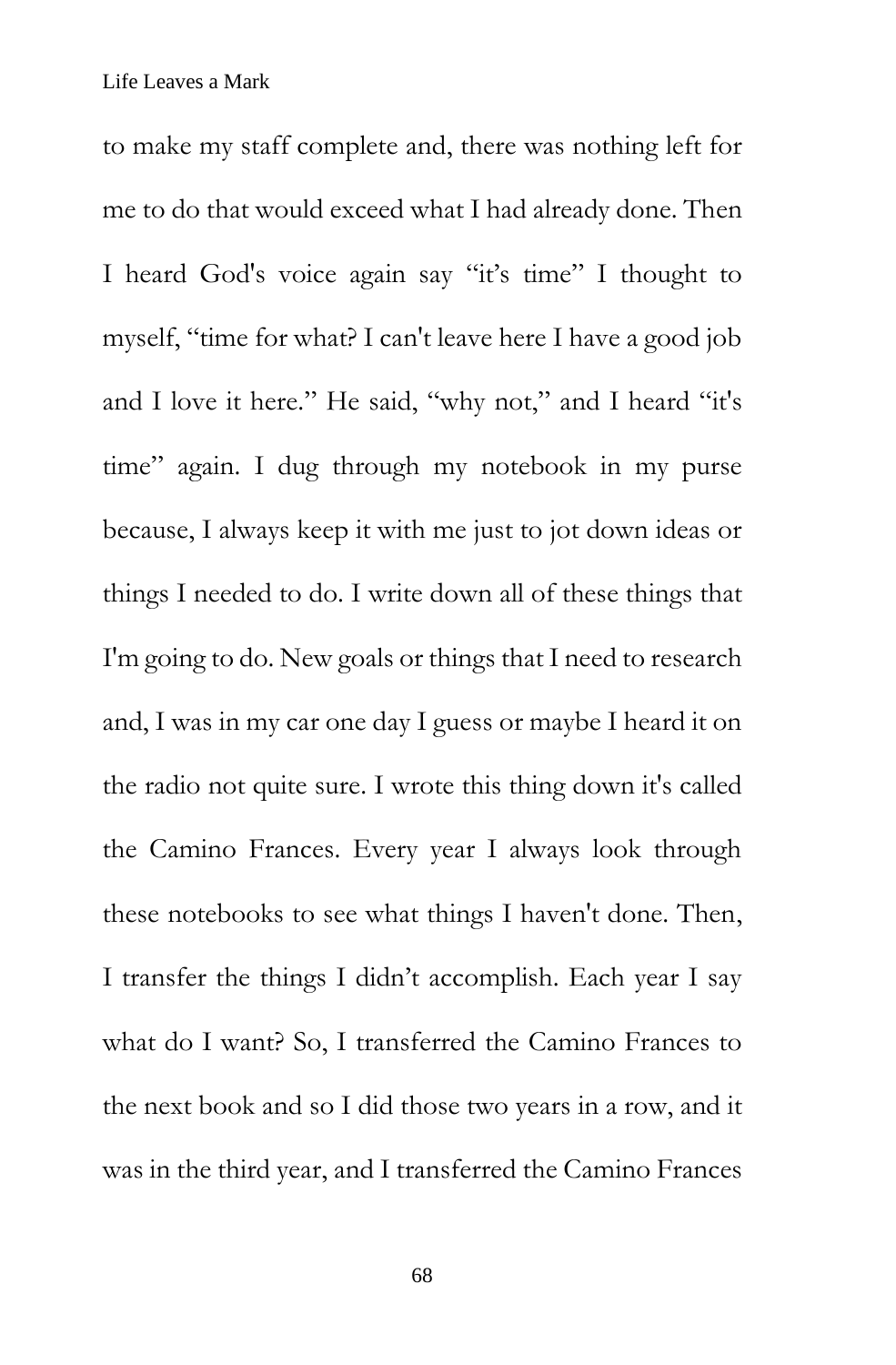again. So, I got on my computer, and I looked it up and I thought to myself this is what I have been waiting for. God said, "you're going to do this." I thought "I'm going to do this." He said "yes, you're going to do this." He said it's time to turn in your resignation. I thought "I can't do this." He was like. "Yes, you can." I turned to my computer I wrote my resignation letter. I stated that I was going to do a sabbatical and go do the Camino Frances afterwards I heard God say to me before you turn in your resignation letter to your director take one to the human resources (HR) department. I said, "oh my gosh, I really can't do that". "Yes, you can" God repeated. So, I got up I went to the HR office and the co-worker who received the letter said, "are you really leaving." I simply stated I just made the decision, so she read the letter again as if she was not sure if I really wanted to do this. She stated it was a phenomenal idea and that I should come and tell them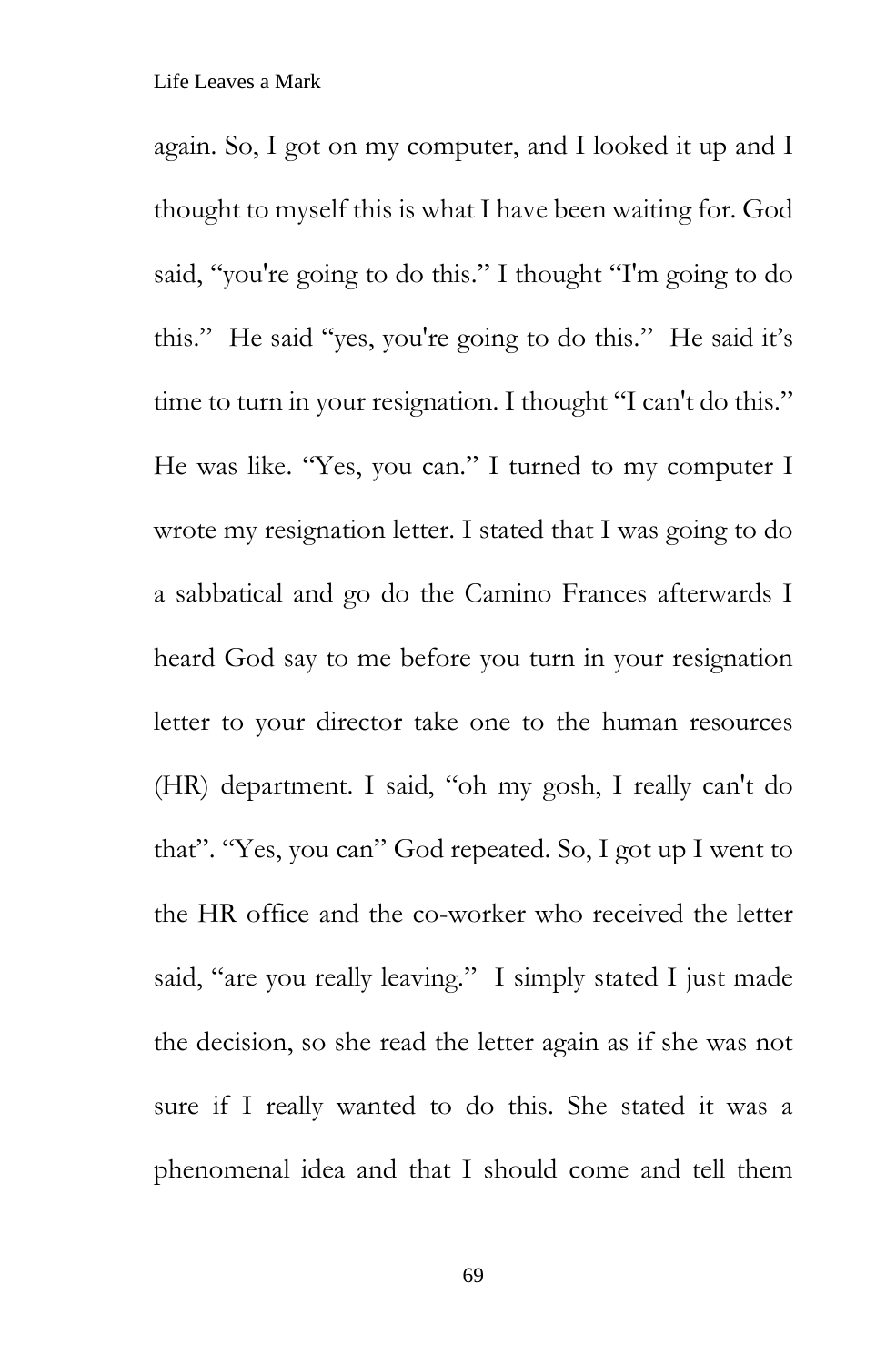about it when I returned. God said, "now you have only one thing left for you to do." I went to my supervisor's office, and she wasn't there, so I placed the letter on her desk upside down and asked one of my co-workers to notify me when she returned. I went back to my desk. Oh, my goodness, I was just too overwhelmed by everything that happened. It seems like all of a sudden, I was in a job that I loved but now in the next minute I was leaving. So, I sat there and watched the clock and after some time when it was almost time for us to leave work, I thought what could be happening. Why hasn't my supervisor called me in? I go, and I check with my co-worker/friend and my boss had left for the day. I said that I wanted to talk with her before she read it, but she had left for the day. Now how am I going to explain after 15 or 16 years that I'm just leaving my job for not even another job but, because God told me. Most people don't take that type of thing very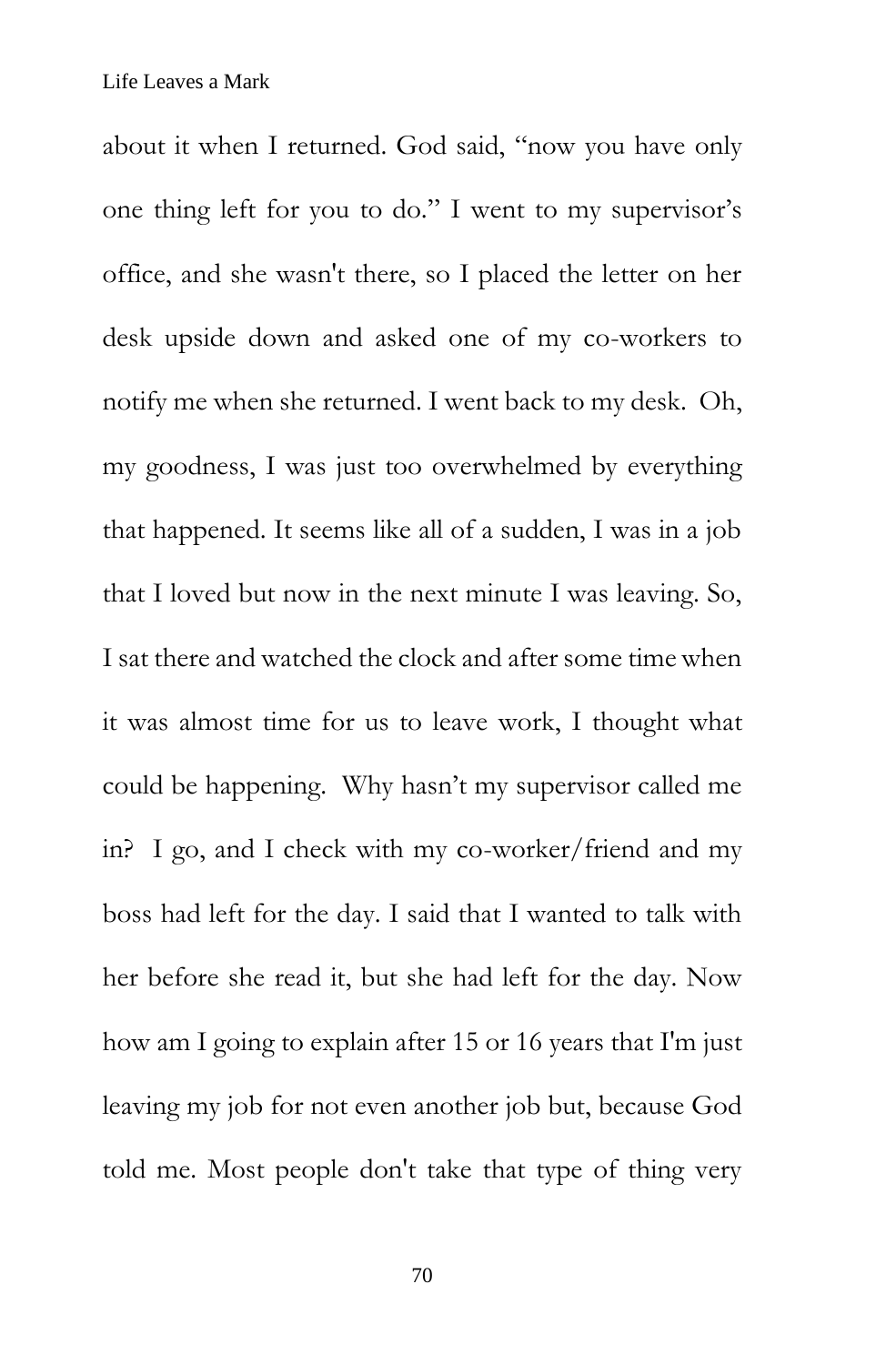well. I had nothing else to do but wait until the next day this is on a Thursday around three in the afternoon. I went back to my office, and I began to prepare myself mentally for the next day at work. I went to talk with my boss again the following morning. I guess in some ways I disappointed her and surprised her as well. I was surprised at myself. It was something I couldn't quite explain what God was using me to do at that moment. When she did return on Monday, I decided to just go into her office to talk with her about it. "So, what happened?" she said, "please explain this to me why all of a sudden did you decide to leave." I explained to her the story of having the Camino Frances written in my notebook and how I had transferred it from year to year but, never really knew what it was or what it meant or what it represented. God just spoke to me and said its time. I looked it up and I saw this pilgrimage of people of different faiths and different walks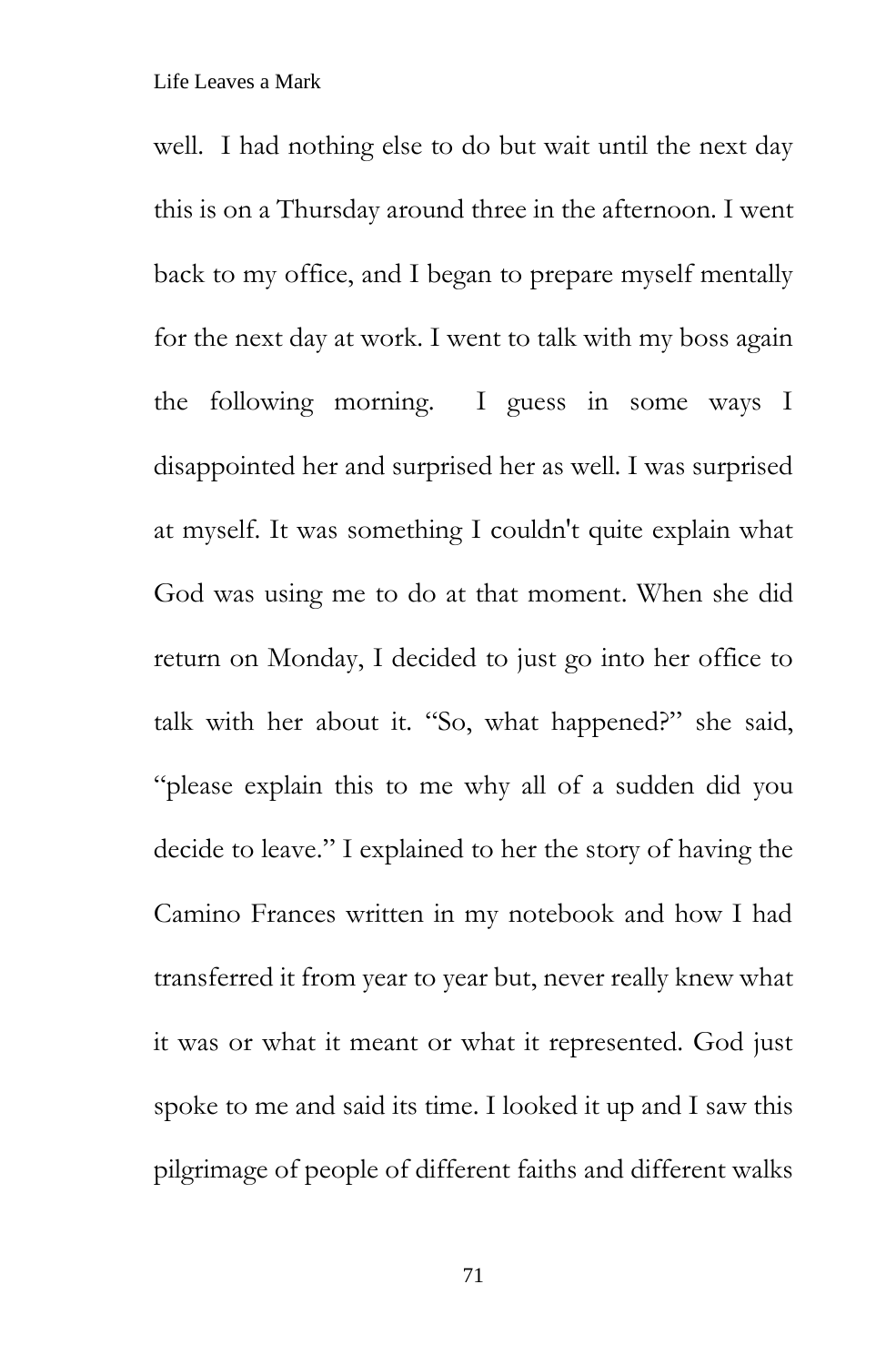of life. I knew he was telling me this is something that I had to do no matter what. My health was declining and, I had to take the journey now. I asked her had she discussed with our superior that I leaving? She said she hadn't had the time, so I waited on her to tell my superior. What was I doing? In some ways I seemed relieved that I was leaving because of the environment had morphed into even though it was productive it seemed like the people that I worked for, not that they had to value what I did but, sometimes you just want to feel like you're doing a good job. Even when you're working hard for the people who are your subordinates. They don't realize all the sacrifices you make to make their jobs better. Some just complain without looking at the big picture. They never see the benefits of things that you sacrificed in order for them to have more benefits or take more time off. I guess in a way God knew that my spirit was tired of having to fight every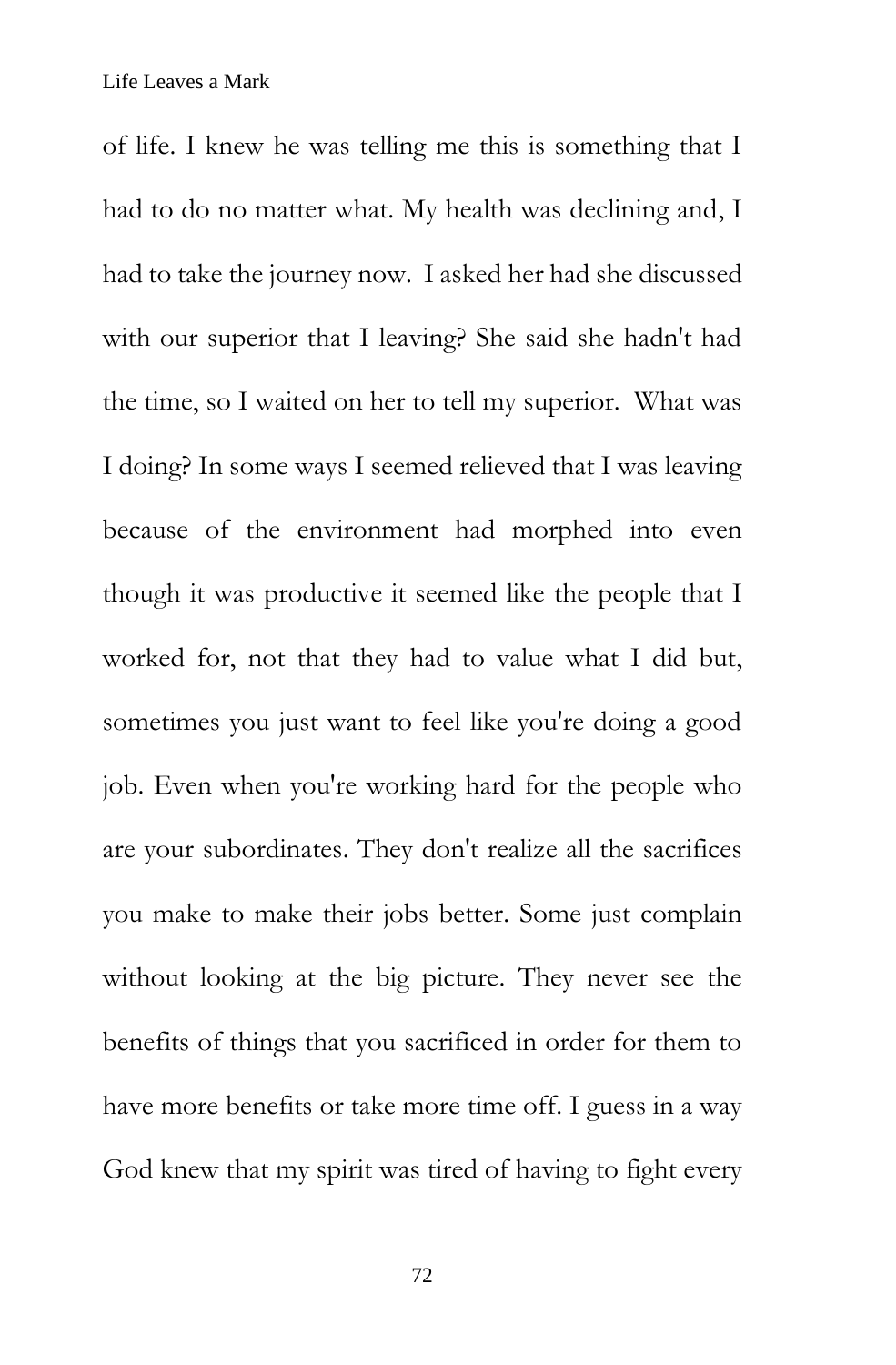day for people who had no faith in me and, what I could do for them. Or for the people we were serving so it's time for me to go. I left my job with no job lined up and no real savings to speak of that would take me through this journey. I went home. At that time, I had my private practice on the side where I had a few clients not enough to make a living. God helped me on this journey. Was I leaving my job out of fear or due to necessity?

Every day from 8 to 5, I was at the public library working on growing my business. The focus was trying to line up a government contract so for the next several months. That's what I did every day. I thought I would use that time to get in shape or figure out what I was going to do about my health but, I didn't do everything out of my savings. I paid my debt down by using the other money to just place it into an account so that I could pay my bills. To keep the beautiful home God had already blessed me with. I had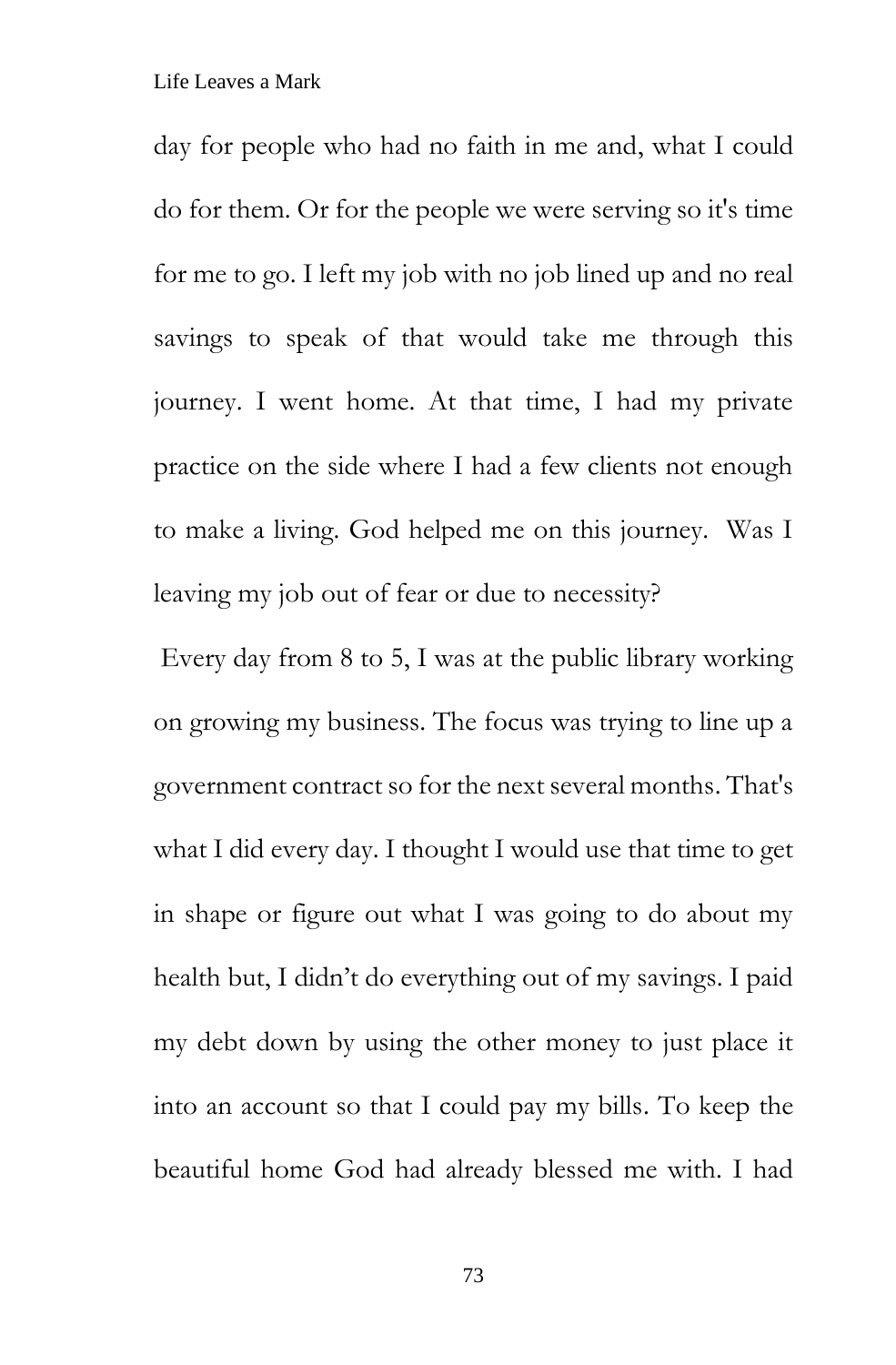struggled and scraped to acquire.

I couldn't explain to my church members or my parents why I was making this decision other than God led me to do it. At this time, I was also planning my family reunion which was challenging because for the first time in a long time where I didn't have a lot of support. It was something that my mother really wanted. I wanted to be able to give it to her. She's the oldest of her siblings. She always had a strong presence in my life and, also my father. At that point, they had been married for 56 years or more; I can't really remember.

After I had planned the reunion, I set up my office.

I was driving down this street in Montgomery, Alabama and saw the perfect office space. I was like this would be a perfect location for me. So, I thought why not and drove into the parking lot. I called the number asked if they had an available unit and he said yes, and I can show it to you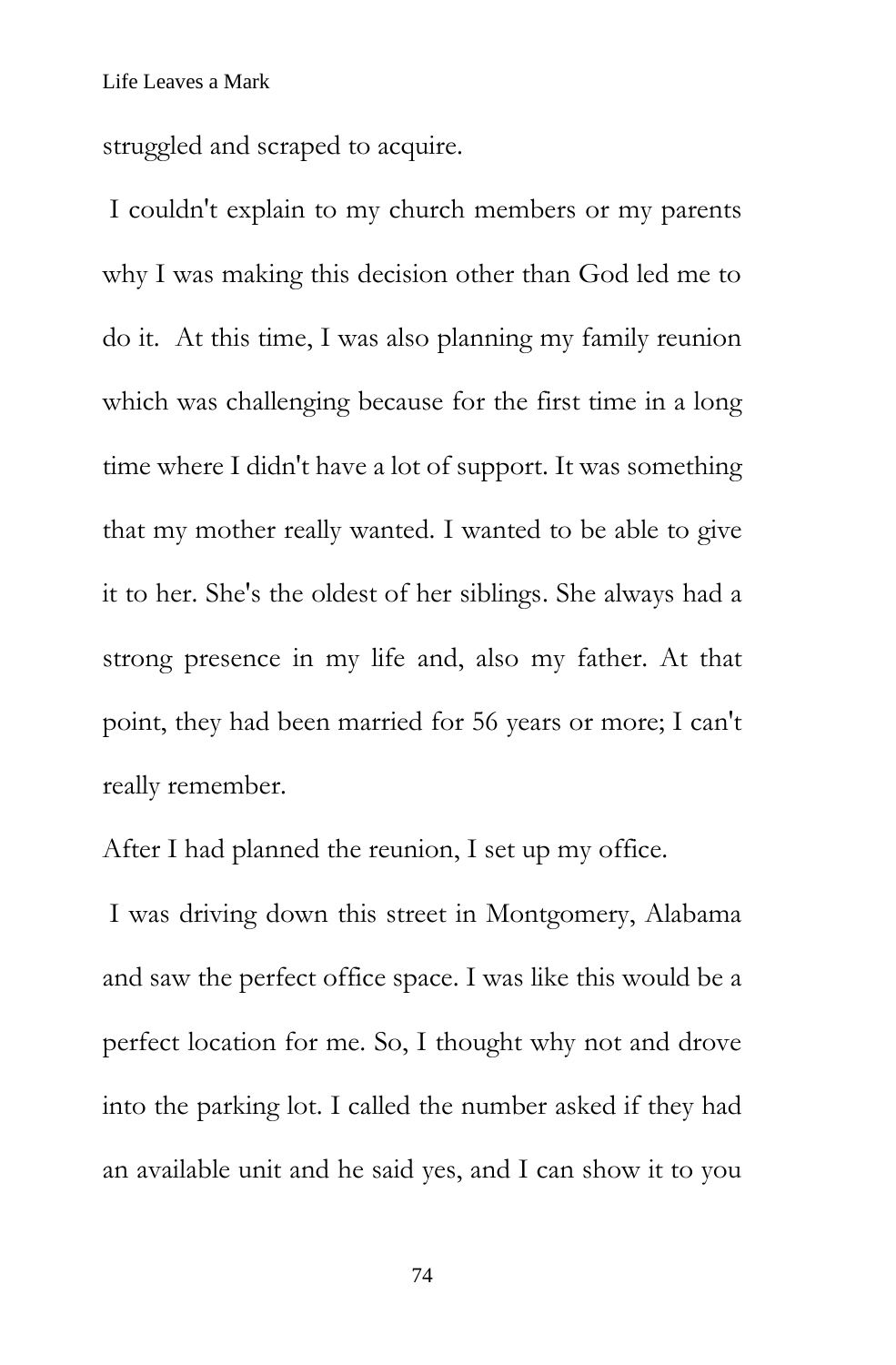today. So, when I went to look at the unit, I thought this is perfect with free Wi-Fi perfect. The office space was not too much cost wise just enough. So, at that point I knew I had to continue to move forward on whatever path God had placed in my life. I moved in. I had my son and my cousin help me move all of my office items in. Every day I thought to myself that God must have a major plan for my life.

I'll never forget. I remember it just like it was yesterday the last piece of furniture to be delivered was my desk. I had ordered it and, I was waiting on that to come in. It was just the way I envisioned it. Perfect in my mind. The day after my desk was delivered, I got a call. The call I had been wanting. The company wanted to contract my business to do professional counseling services for their agency. I knew I still had to do my journey, my pilgrimage walk but, I accepted the offer graciously. I started to scramble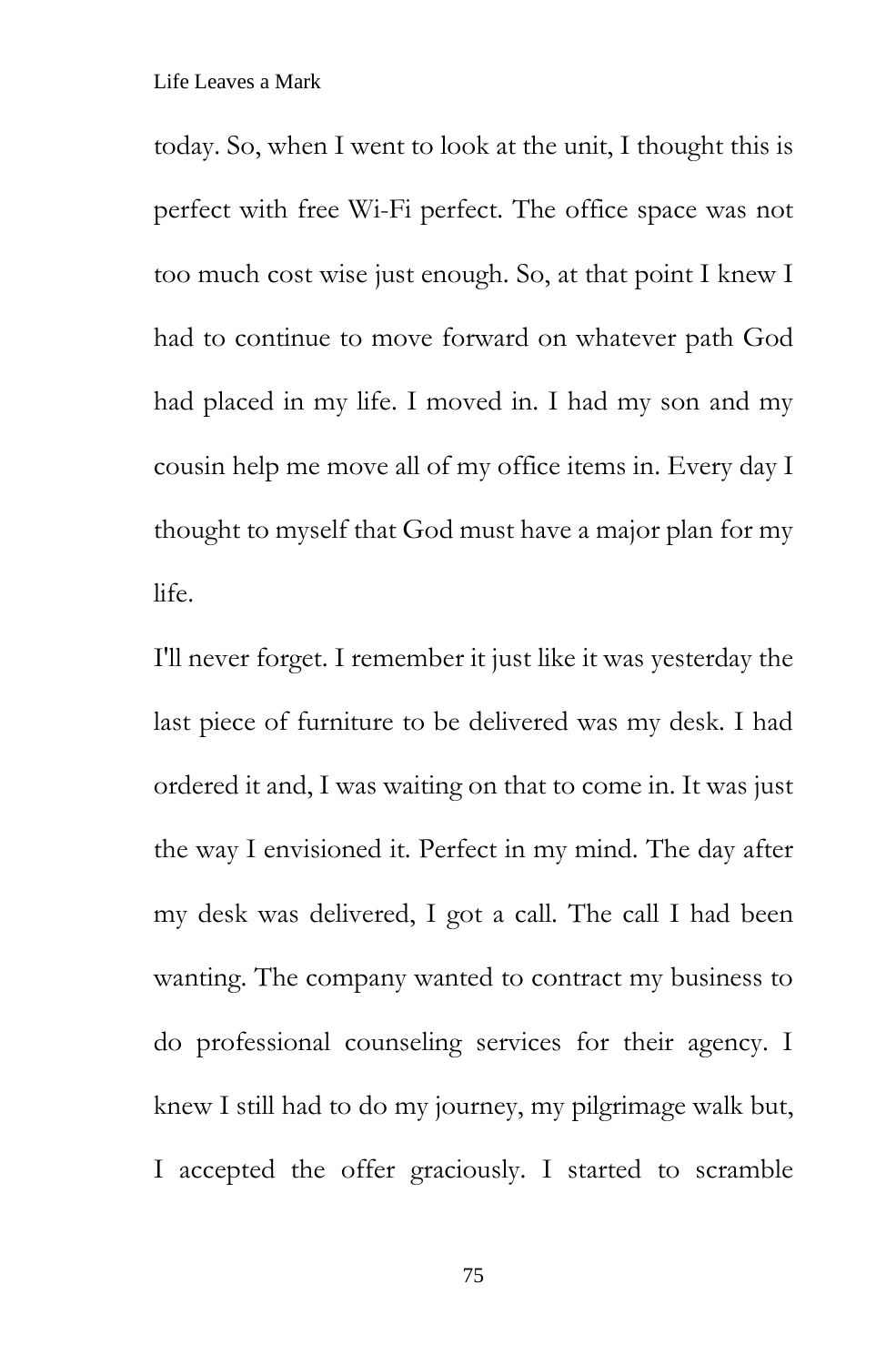around thinking, what are all the things that I need to do to pack for this Camino sabbatical.

One of the things I did was extensive research on other people. Other people's pilgrimages from Paris to Sierra Spain. I paid attention to all the little details that made their journey easier for them because, I knew that my journey was on the way. This will be my own special journey, but I could learn from others who had already walked the path before me.

At the last minute, my son and I were up ironically at about 12 a.m. in the morning. I said "I have to get a plane ticket. I've been doing all of this preparing for this journey, and I still haven't purchased my plane ticket." The Camino pilgrimage is 500 miles from Paris, France to Sierra. Spain. I knew that with this new opportunity for the contract that I would not have enough time between then and the time that I started my new job to finish the journey in a way that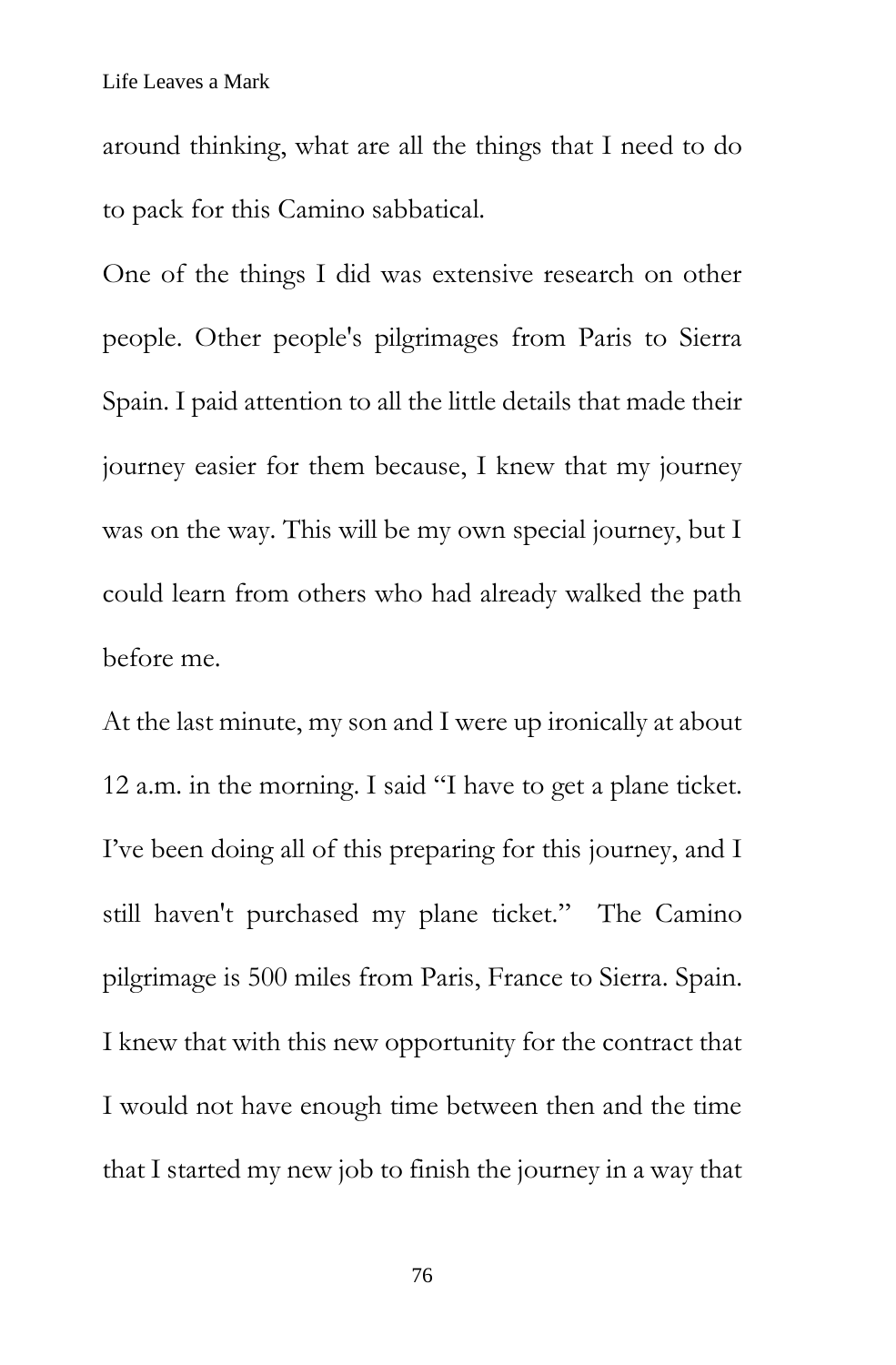I planned. I didn't want to go in rushing the pilgrimage. I wanted to make sure that I took in everything that God wanted me to take in. As we were looking for plane tickets my son was on the website, and he discovered that if you did the last 100 miles of the walk you could still receive your certificate of completion for the journey. I thought this is perfect. It'll give my body time to recover from the long journey because at that point I was experiencing extreme pain in my knees, and in my legs, and all over my body. I didn't quite understand why. I still don't understand why but, I knew in my soul that if I didn't take this journey at this time in my life my body probably would not allow me to do it any other time. I booked the flight.

I was so excited. My husband was still kind of ambivalent about me taking the journey but, he never expressed that he didn't want me to go. So, I did.

I met many angels along the way. My first angel was when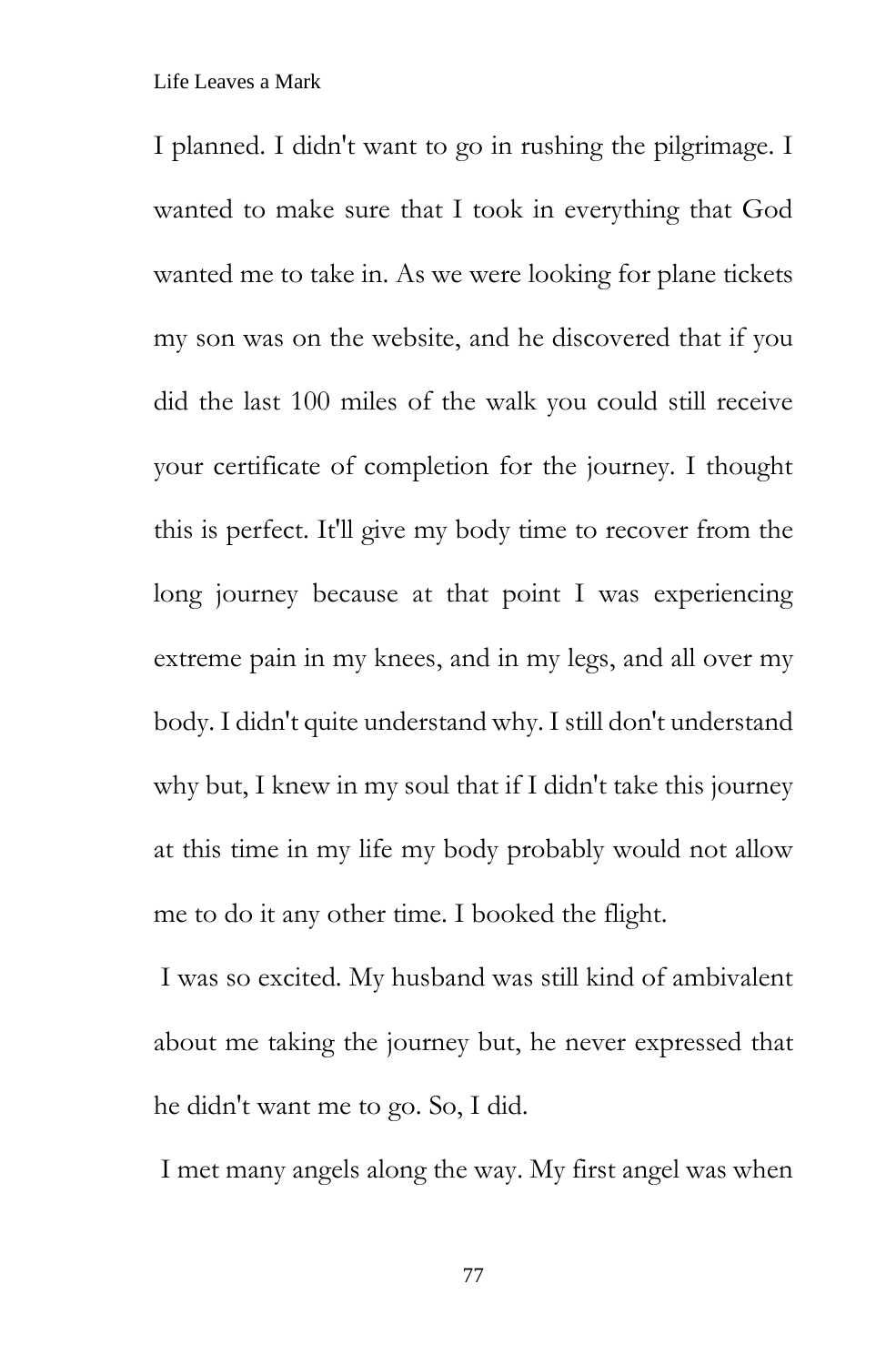Life Leaves a Mark

I boarded the plane there was this young girl, she was probably 12 or 13. I was terrified. It was my first time going overseas, even though I had sent my daughter to London, Wales, and Dublin in Ireland for a school trip. That way she could explore overseas but, I had never had the opportunity. As a first-generation college graduate, it was a dream of mine for as long as I could remember to travel overseas and to experience a life that I'd only read about. On the plane I sat next to my angel but ironically, we didn't speak much to each other. We smiled politely and silently acknowledged each other during the long hours of the trip. Close to us arriving in Sierra we started a conversation and she expressed to me she came to Sierra to spend time with her father because her father and mother had divorced a few years ago. Her courage gave me comfort. Comfort to know that if she could do this journey alone I at the ripe old age of 41 definitely could do this journey. God gave me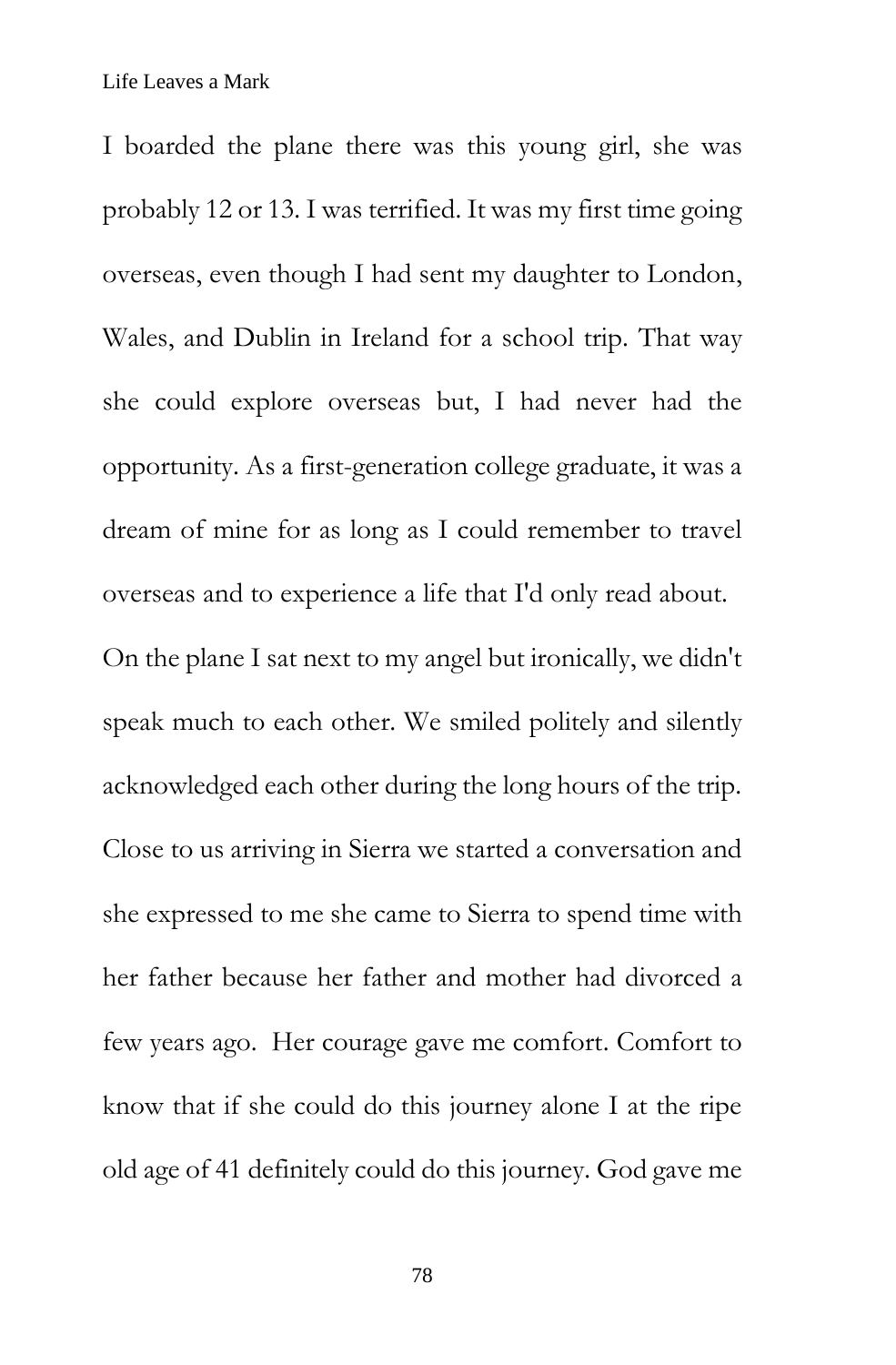that reassurance. I knew that she was there to guide me and to bring awareness. A sense of comfort and peace about the journey. At that point I said to myself, it was all going to be okay.

When I landed in Spain, I immediately took the bus to Sierra. You have to actually fly into De Compostela and walk back to De Compostela. So, once you arrive in Sierra by bus you have to walk back to De Compostela. I didn't anticipate how long I would be awake trying to just get to the starting point of my trip where I could process all of my emotions. This part was a journey in itself. The plane from Montgomery, Alabama to Atlanta, Georgia to Santiago. Santiago was, oh my goodness, breathtaking to say the least. My body held up better than I anticipated but, I was tired so once we got to the bus station heading to Sierra.

I had been awake for more than 24 hours. I quickly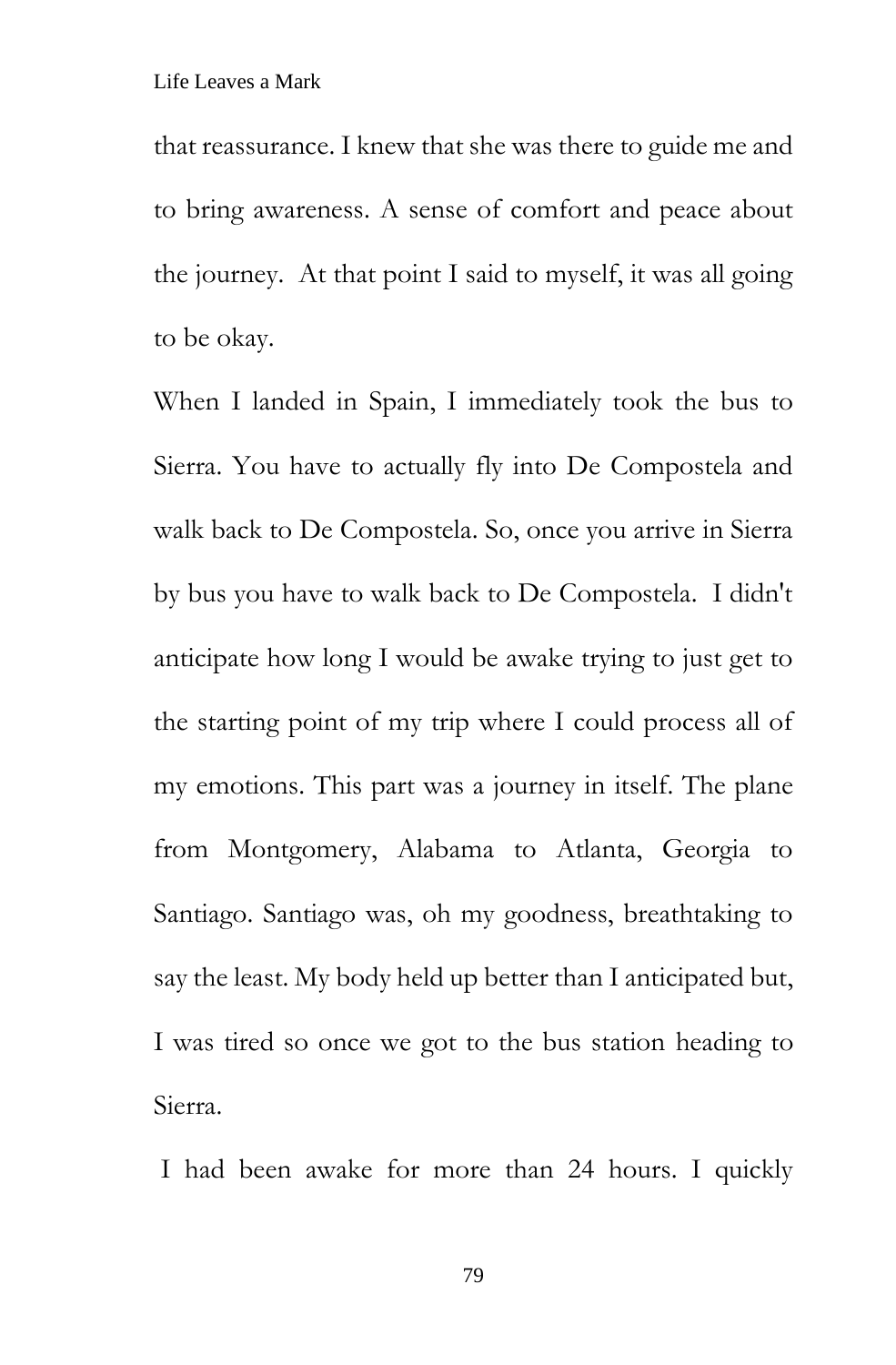identified all the pilgrims who would be walking along the way with me. At one point or another they were clearly identified by their backpacks. Most of them had already received the seashell which is a clear indication of people along the way. The seashell was designed as a commemorative ornament of the people who were walking along the way. As you go along the way you see this symbol of the seashell guiding you from one point to another.

Once I arrived in Sierra, Spain. we first had to find the chapel where we received our Camino passport. The passport is designed so that you get stamps at each hostel you sleep in or each place that you eat along the way. When your journey ends you can receive your completion certificate. I was exhausted and needed a bath. The other pilgrims immediately started to search for the chapel. When we arrived, it was almost sunset. Before the wave of pilgrims started walking, we got our maps and we started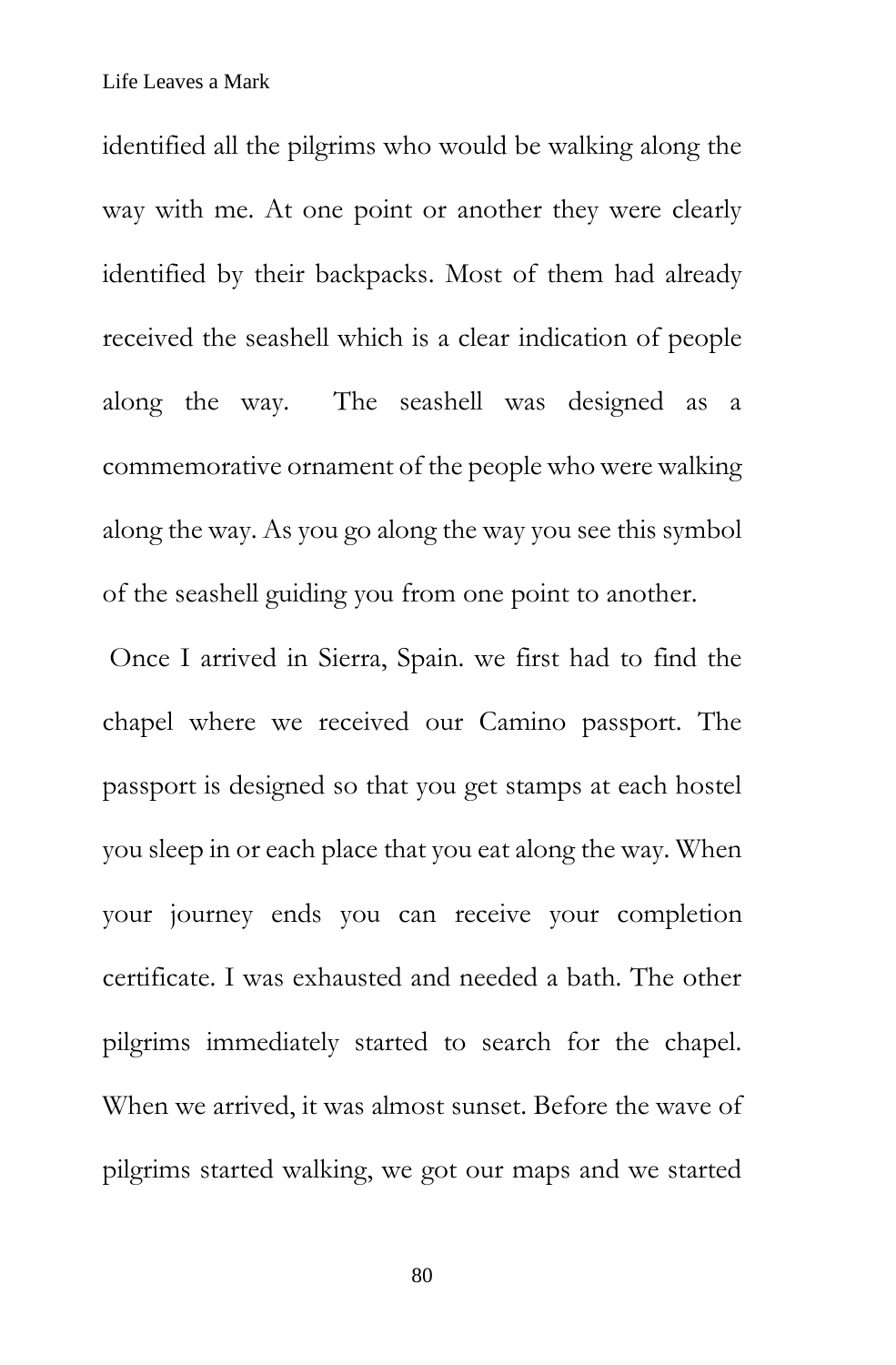#### Life Leaves a Mark

to search for the first chapel. We were all thinking hopefully we can find a hostel where we could sleep for the night.

Before we got there, my second angel, in retrospect, thinking about him and thinking about what he represented came to me. He seemed almost mystical to me. I thought to myself that if I was to tell someone about him, they wouldn't understand. Or they would think you were crazy or telling a tall tale. I found myself in the midst of a crowd of people and next to me was a gentleman. Writing about him sparked a curiosity in me which didn't occur to me initially. If I had to describe how he looked, what it felt like. It would be hard because it was more of the feeling that accompanied his presence. He appeared to me to be an albino. His eyes were like ice piercing, ice eyes. He asked had I taken this journey before and, I told him no it was my first time. He said I have taken this journey many times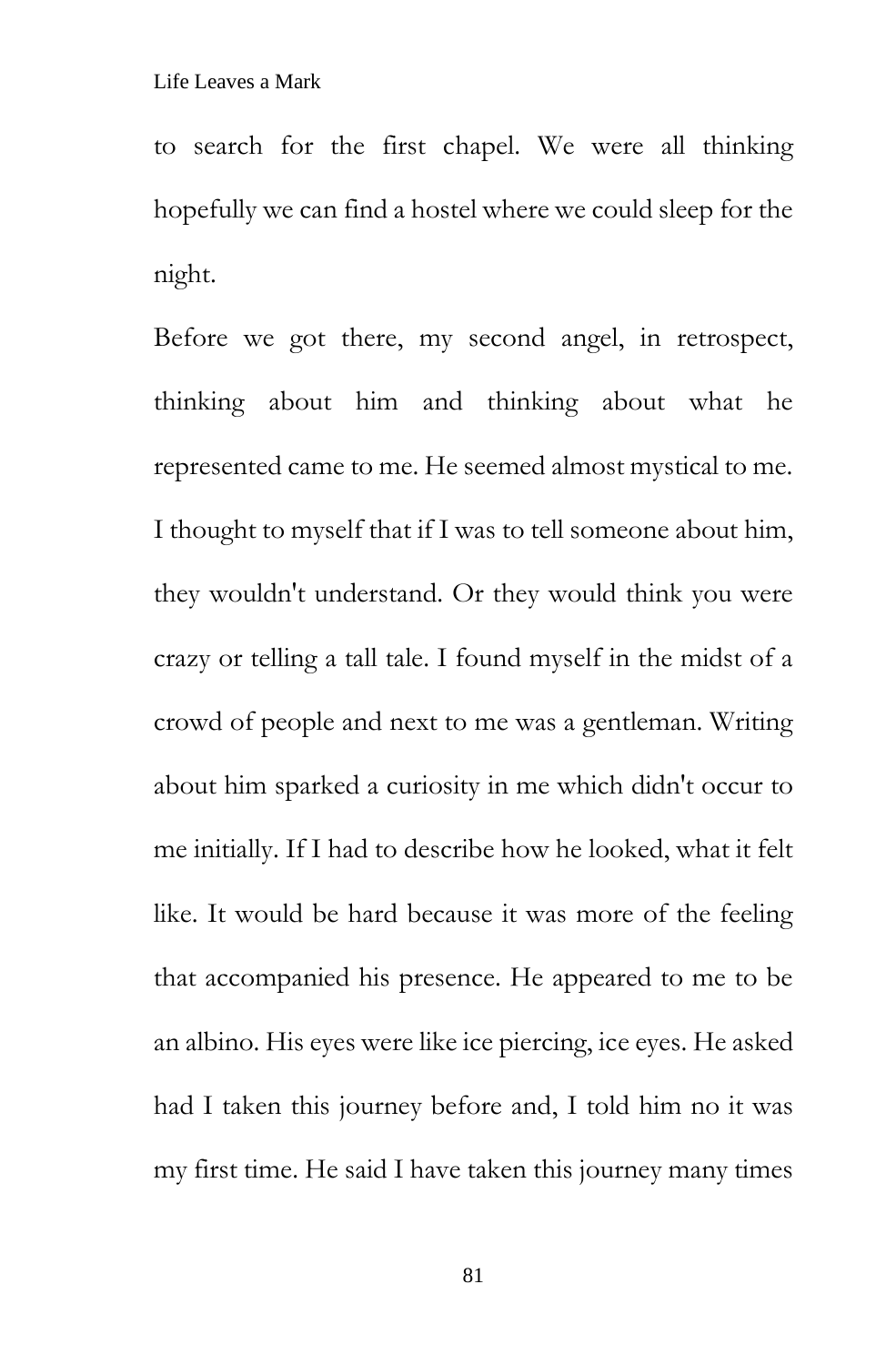back and forth each time in a different way. When I came to a town, I observed how my spirit felt as to whether or not that is a town that I should stay in. I thought to myself that's interesting and what great food for thought. Something that naively I didn't think about before the journey began. As he talked to me, I noticed that the crowd was leaving me. As I continued to walk, I thought to myself I must catch up with the crowd. Then I looked up and, in a flash, he was suddenly gone. I could see him just before then he told me "I don't think I'm going to stay in this town. I think I'm going to go to the next town." I wish I had taken his advice. I didn't. As I looked over my shoulder, I saw him in the distance and, I thought to myself there's no way he could have gotten that far that quickly. How did he get there? I saw him on his bike looking at me as if to say are you staying or are you coming with me? I continued to walk. I was walking further and further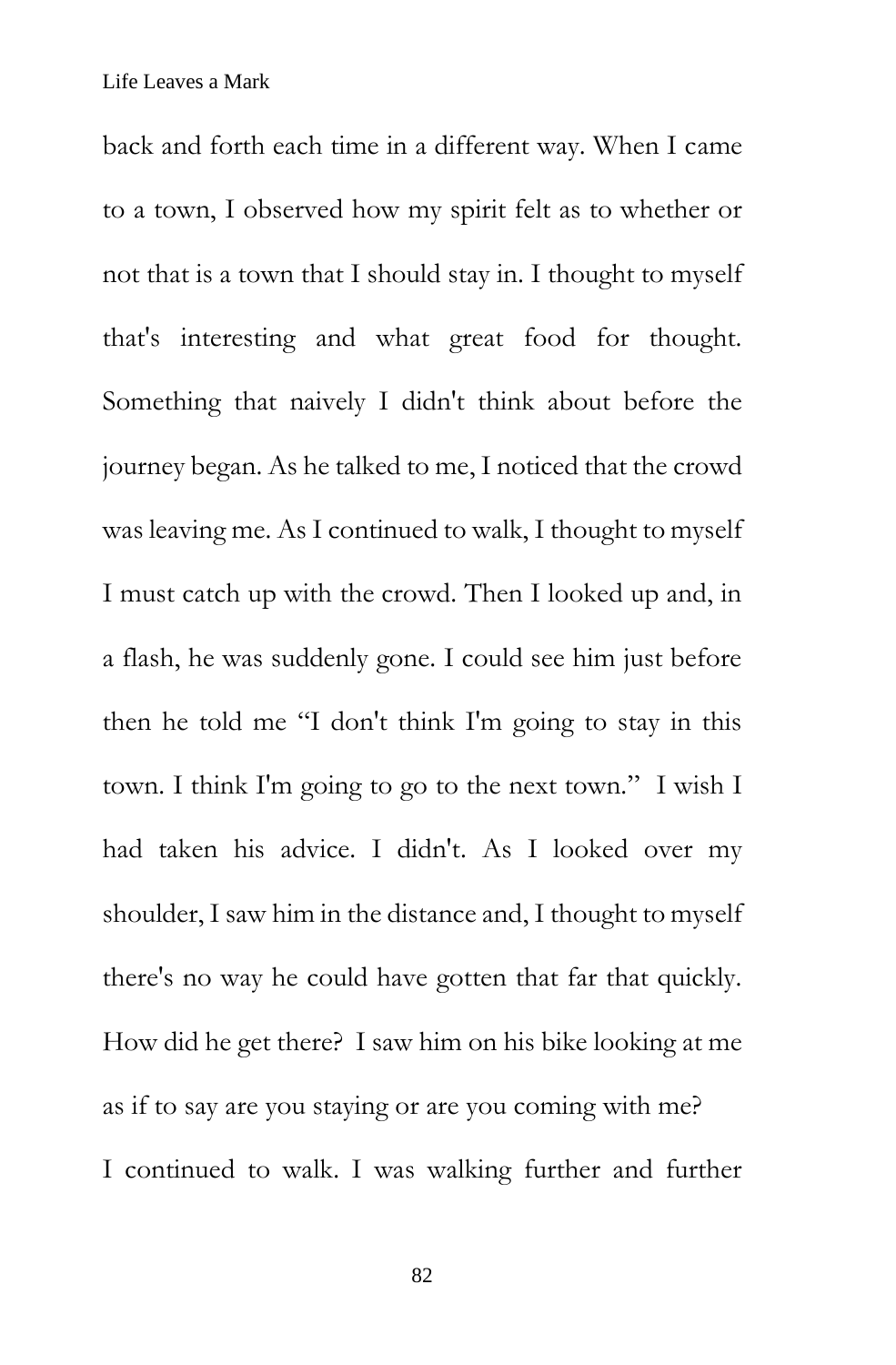towards the hill where my fellow pilgrims were climbing. I can see them in the distance hurting and in pain trying to make it to the top. I started to walk trying to catch up with them walking up the hill towards the chapel. It seemed as if I just might get to the chapel before sundown. I could see the steeple. On the other side of the hill there was an elderly man who didn't speak English. as I started past him, he immediately started to talk to me. It was like I understood him. He started to weep, and he said to me, "God bless you." It was as if God had already told him what was wrong with me, and he touched my knees and cried and prayed. I was so full of the spirit at that point I almost couldn't breathe. I couldn't talk. I couldn't move. I didn't know what to make of it. I thought to myself God if this is what the journey is going to be like I don't think I'm going to make it. I continue to walk lightly tried to tell myself you must go. I wiped the tears away from my eyes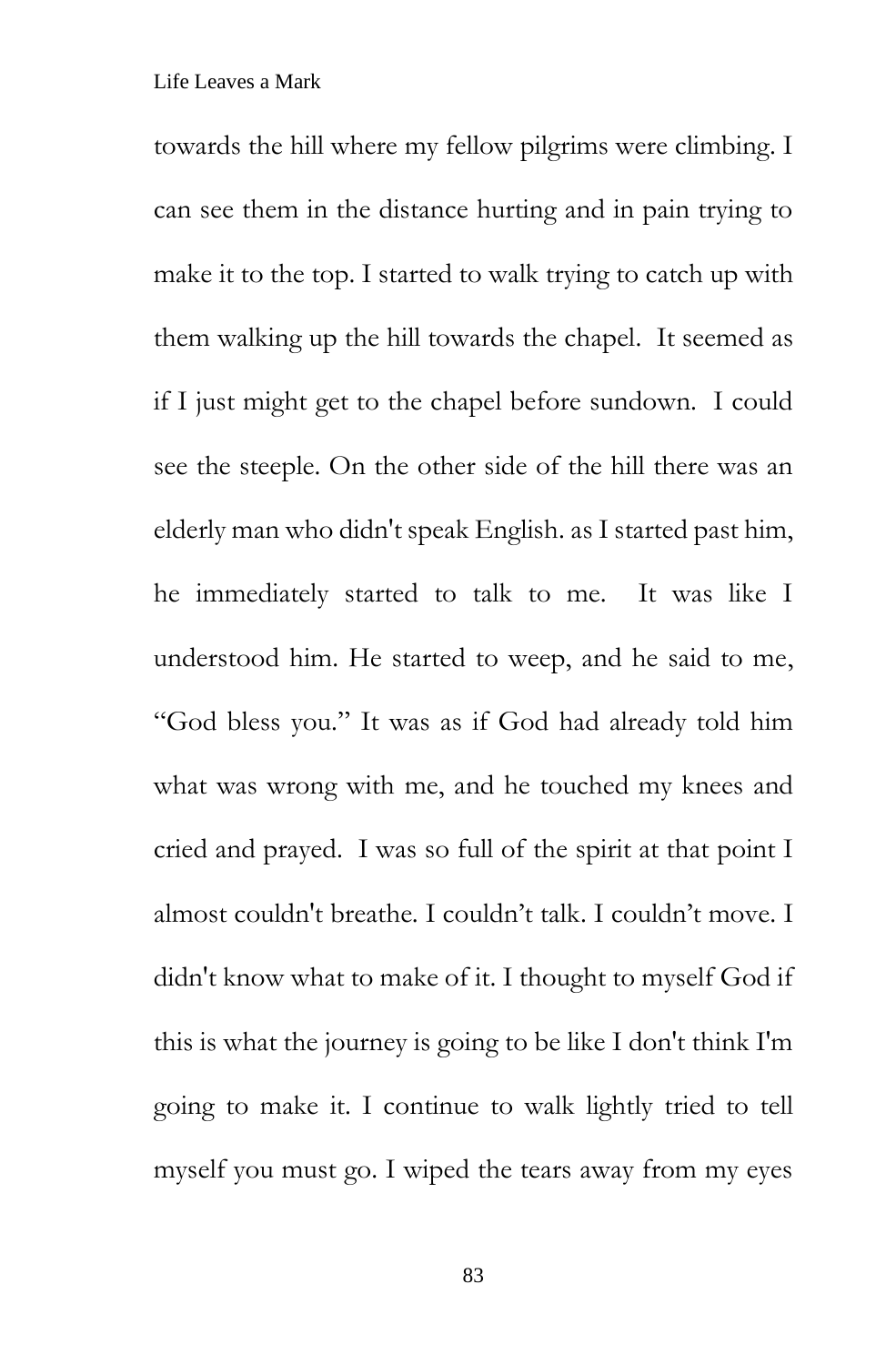and I tried to catch up with my group.

As I reached the top of the hill, I saw the Chapel to my right and, there were two men standing in the doorway. I walked over to them and asked them is this where I pick up my Camino passport? They said "yes, and you will be the last one for the day." I was so relieved that I was able to get my journey started that day, having received my passport. By passport I mean my Camino passport from the priest and the man who was with him. I asked if I could enter the chapel because at that point, I thought I must talk to God. I need to talk to God. I need to be inside of this chapel. I need to be able to sit with him and feel his presence more closely to make sure this is what he wanted me to do. They informed me that the chapel was closing. It would be opening early the next morning. As I walked away to look for a hostel to stay in for the night something told me to look back at the chapel. I wanted to take a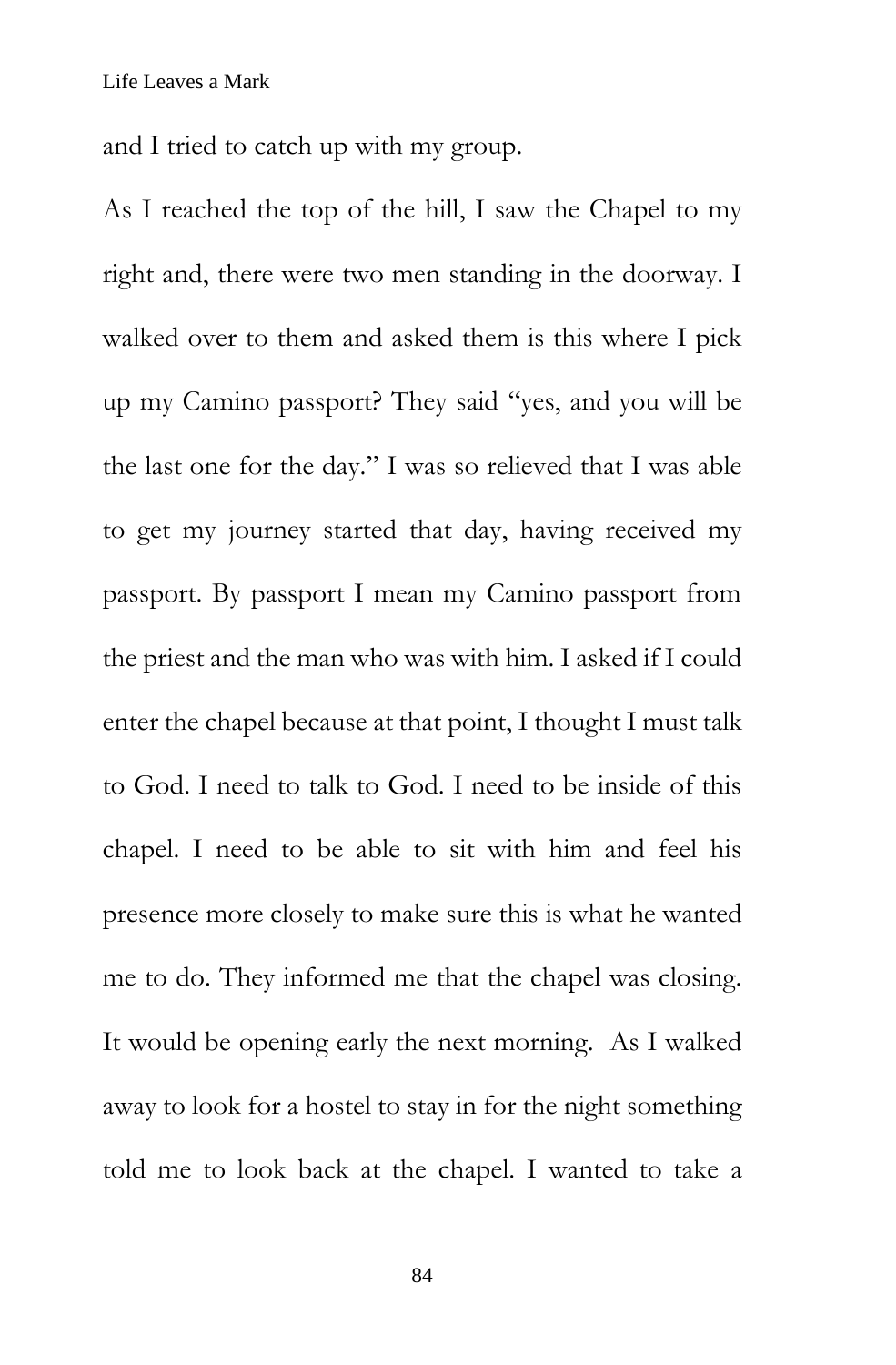picture because I thought I needed to capture this moment. The priest and the man with him immediately turned away as if they didn't want their picture taken. I took the photo anyway. There was this upstairs to the church that almost look like someone was peeking out the window but, I thought nothing of it at the moment. While I was there, I asked the priest if they had a hostel nearby. He stated, "yes the church has one next door." I walked next door and all of my fellow pilgrims who were with me had already checked in for the night.

I asked if they had room in the inn. Initially the innkeeper said no we don't have any vacancies. Then I said, "but I have my Camino passport" and she said "yes come in." I paid the customary fee. For the Camino travelers, the church did not have a set fee but, what I read started that you customarily give them what you would pay anyone for staying at a hostile. I was so grateful just have a bed. A place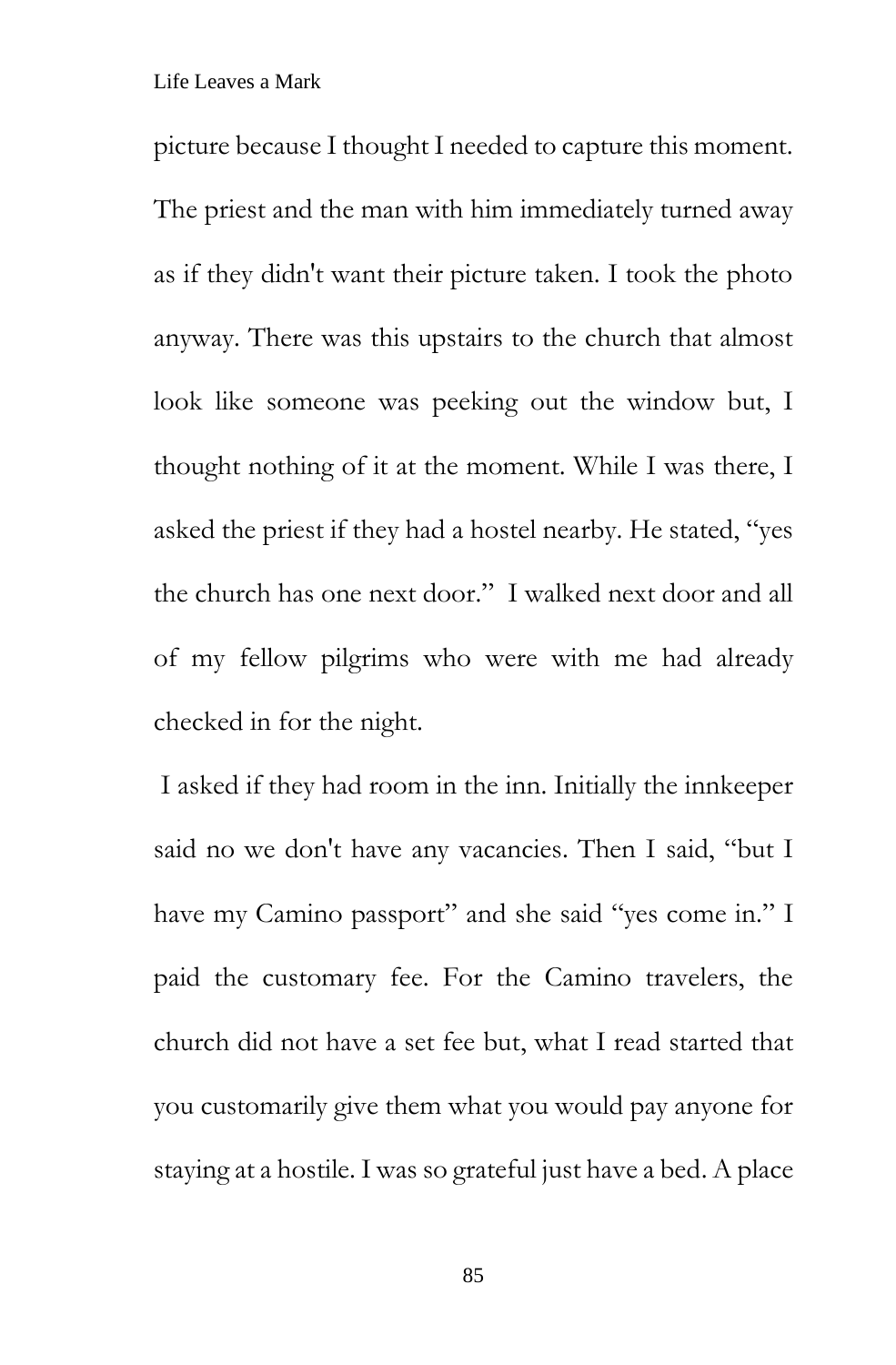to lay my head. I went in and claimed my place. I went and washed my clothes by hand in the sink, took a shower and hung my clothes on the line in the laundry room downstairs. I was exhausted. Too exhausted to even eat. I paid attention to my fellow pilgrims and watched to see what everyone else was doing. I could hear everyone in different groups talking about at what point they were going to leave the next morning. I wanted to get started on the journey with them.

As I was purchasing all of my items for the trip, I recalled I had a headlamp. After I picked up the headlamp, I look back and there was another one. It was only a dollar. It was on clearance. I thought to myself, maybe I should get this just in case the other one doesn't work. So, I purchased both of them.

That evening I watched the elders in groups talk about how early they were going to get up. I watch the middle-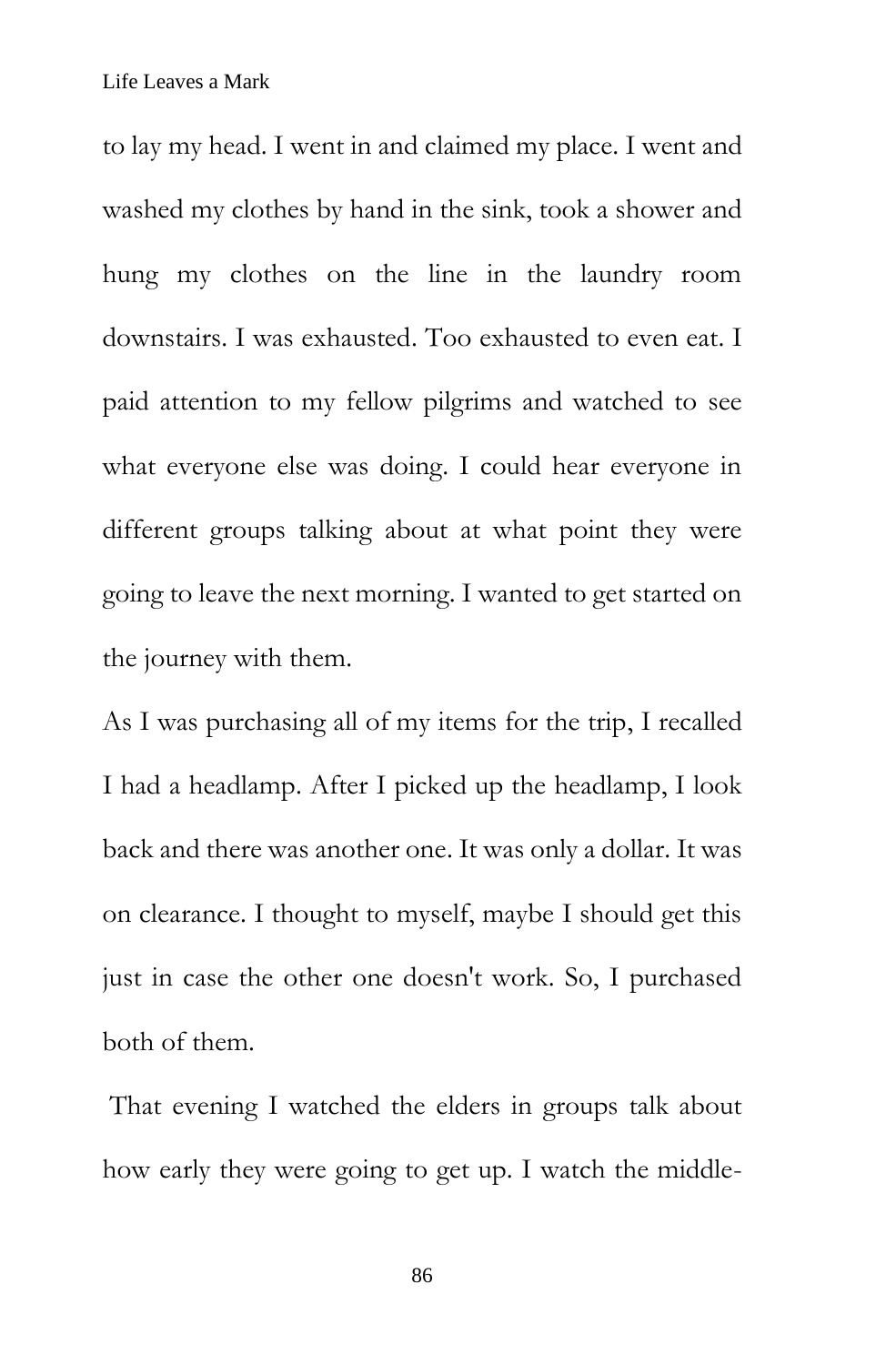aged group kind of enjoy drinks and each other's company. I watched the young ones just say hey why don't we go and find a place to kind of hang out tonight. I decided very quickly I was getting ready for bed, and I was going to leave bright and early the next morning with the older group. I went to bed and in the middle of the night. I needed to go to the restroom. When I got up God said, "listen." Everyone was quiet. Everyone was asleep resting for the night. Overhead I could hear chairs screeching across the floor and children running and giggling. As I listen closer to see what was going on it seemed as if someone was doing some type of religious ceremony. I was frightened to death I didn't know what to think. It seemed like they were having some type of exorcism or séance. I thought to myself I must be dreaming. There's a church next to here. I didn't know what to think. This can't be. God told me, in that moment get up bright and early the next morning and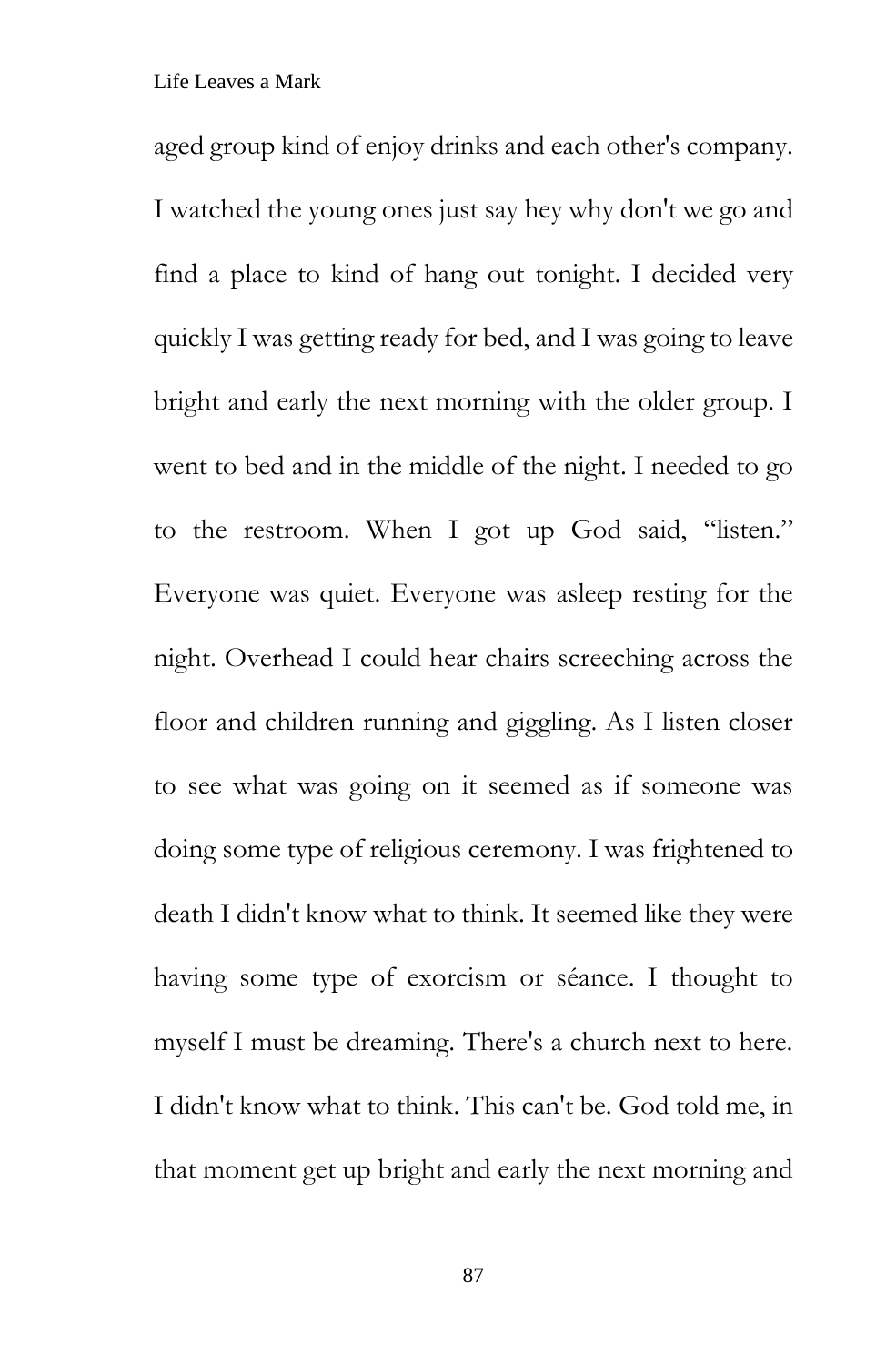leave as quickly as possible. I got back in the bed and before I could even rest my eyes the elders we're starting to rise and get things ready to go on the walk. The first day of the way, I hurried to gather all of my things. My clothes were still in the laundry, so I rushed over and gathered my laundry. When I returned everyone was grabbing breakfast in the communal kitchen. I was so frightened I didn't know if I should eat but, I had all my things packed and as the first group started out the door, I headed out with them. When we got outside the sun was not yet up and, I realized it was pitch black. I was thinking to myself how are we going to start this journey when we can't even see. The women were talking about how this was their second and third Camino and how it was something that they look forward to. So, as we prepared to leave on the journey, I put my headlamp on.

The veteran in the group said oh my gosh the one thing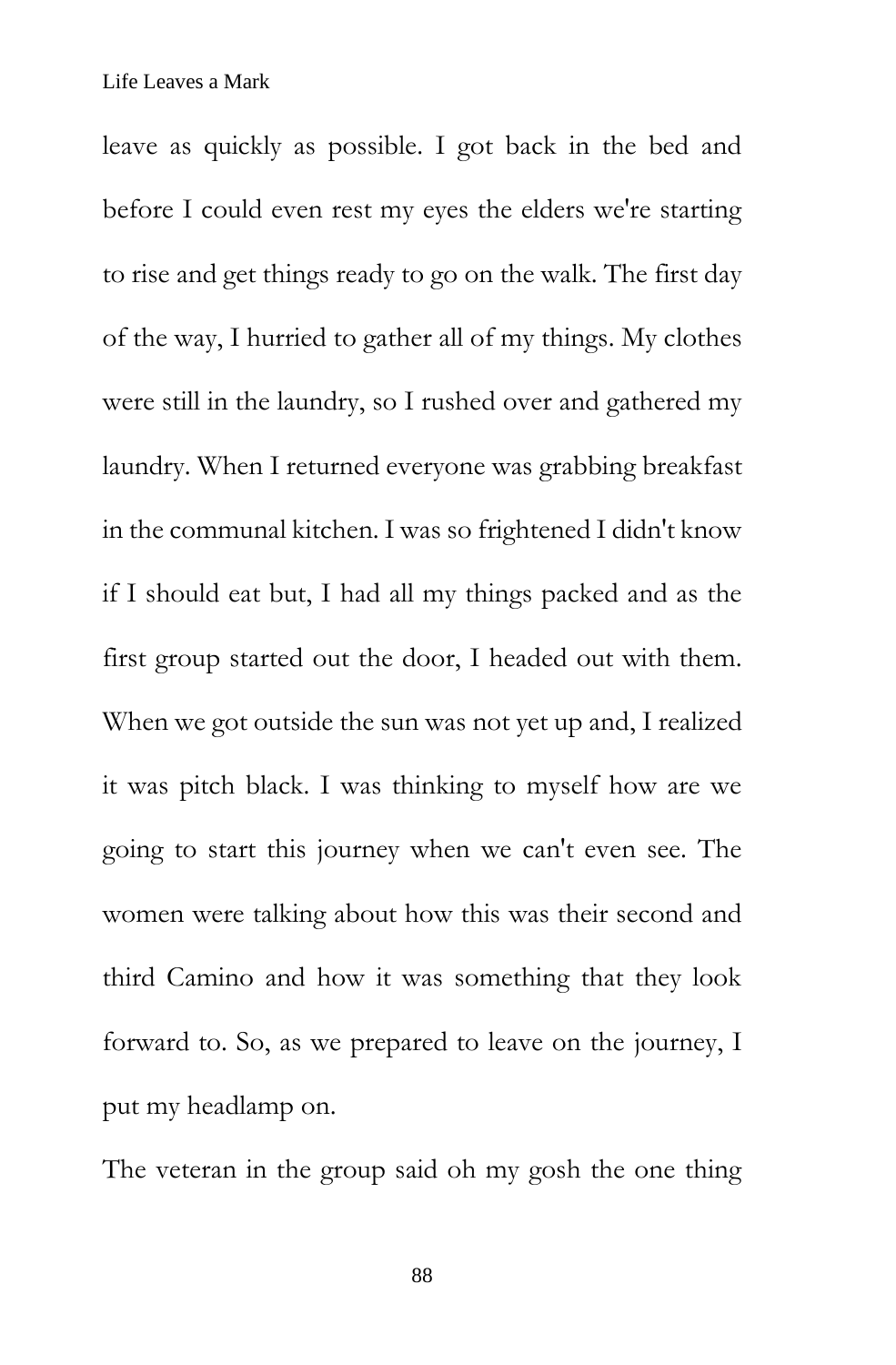### Life Leaves a Mark

that I needed I forgot to pack. I don't have a headlamp and I thought to myself thank you God. You can borrow mine I quickly stated. I gave her my extra headlamp we started on the way. She knew the journey but, she didn't have the headlamp.

This led me to think about how sometimes in life we think we have it all together, but we need others to get started on a journey. Someone else may be able to allow us to have something to launch us into a new path in life. I felt full and delighted that I could assist us in starting this journey in connection with another pilgrim. As we left, we talked, quickly the sun came up, and slowly we started to separate we walked, each of us started to separate slowly. Some walk faster, some walk slow. Some were on the same page as me and, I thought to myself how quickly people leave you. People who you feel like, were dependent on you, just a short time ago and, there was no way we could have gone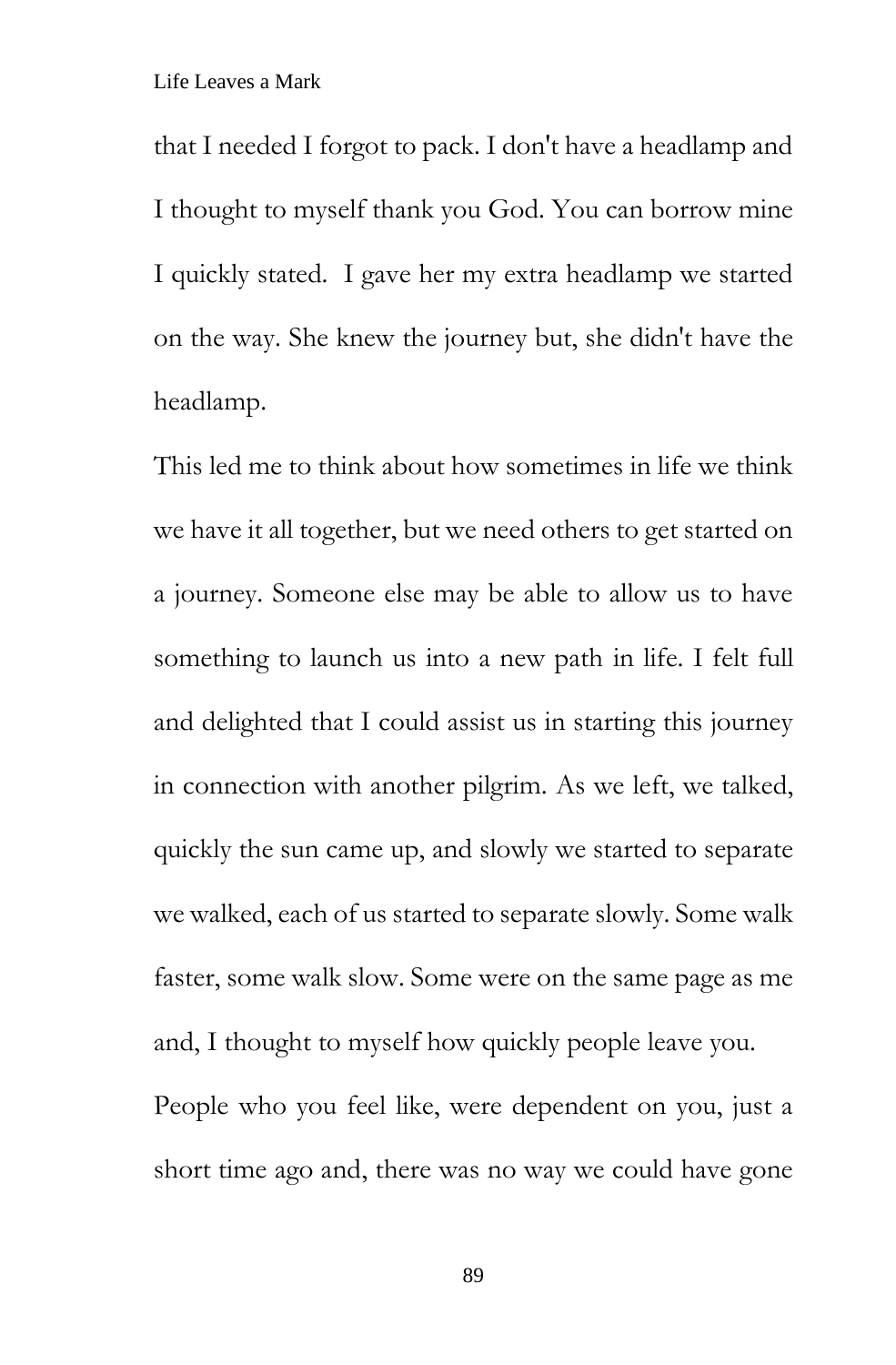on without them. How quickly they can leave you because, you're different. You must part ways. As we get to what we considered the make-or-break stage, your part of the journey either takes you to the mountain or the valley. As I approached my literal mountain, I thought to myself what you have gotten yourself into? With your physical limitations, you will not be able to climb this mountain. Then something in me said just put one foot in front of the other. All you have to do is put one foot in front of the other. Just continue to walk that's all you have to do is continue to put one foot in front of the other.

I continued along the way and, then I realized I had no way of getting in contact with my family. The one thing on my list that I was supposed to do was to check with my cell phone carrier to see if I had international service. So, silly of me to get this far and not be able to let my family know that I'm safe but, I still have peace. I was at peace in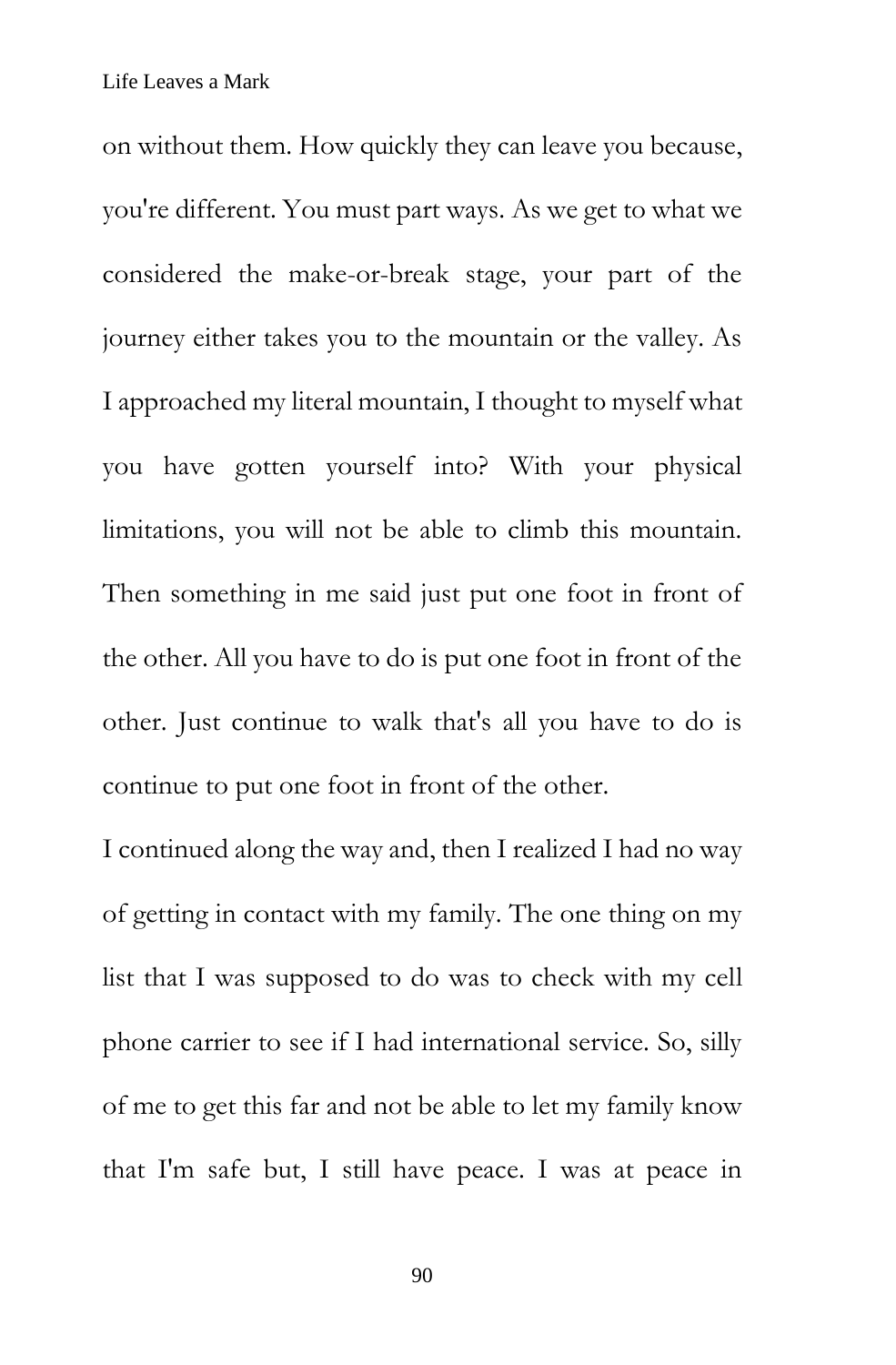Life Leaves a Mark

knowing that I was on this pilgrimage with God and, I had time to listen to him very intently. Listen to what he wanted me to do with my life.

I met many people along the way. I tried to plan out walking 10 miles a day or 12 miles a day. The reality of it is you can walk as long as you want but, once you get to your end there may not be a resting place. Then you must continue on your journey until you find a place to eat, to sleep, to fellowship, and to rest your body.

It's a simpler time on the Camino. You will see people planning for the next day. You think in my life do I take the time to plan for the next day? Do I take the time to plan for the next year? When will I eat with my family? What will I wear working? Walking along the way you see farmers working and tending their flocks, milking cows, etc... We stopped at any hostel just to gain a little respite. All the food they have is what they prepare for that day.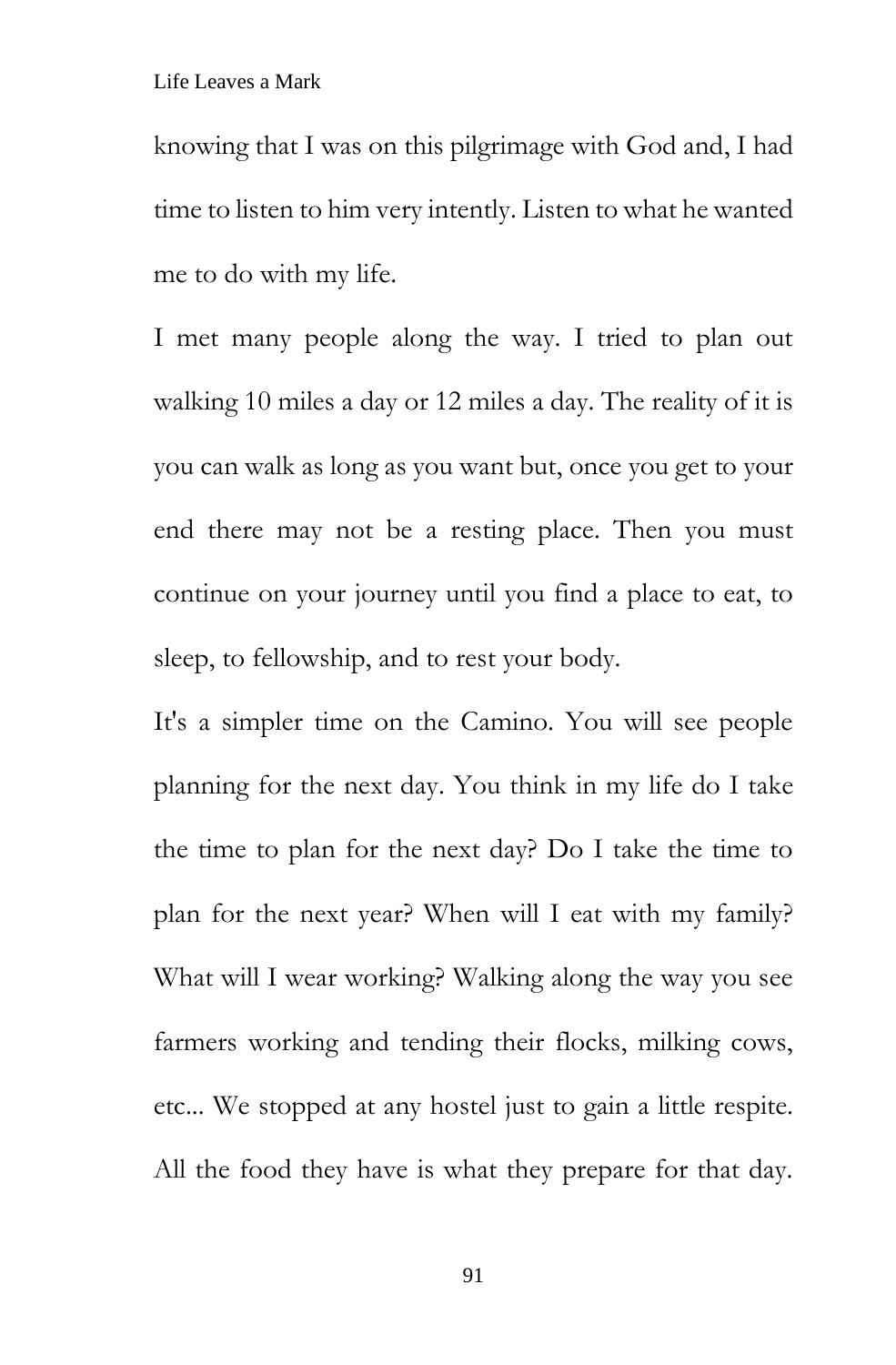So, if there was apple pie and peach pie on the menu for the day and now there's only apple pie left no one goes to the freezer to get more apple pie. No one goes to the freezer to get more peach pie. The inn keeper may say what we have is what we have for dessert today, but it may be different tomorrow and you make peace with it. This is all we have so you enjoy it. You enjoy every morsel because you know it was made with care and love. It was made for you that day and you eat what is available to you. There is no wondering no deciding what must I eat on the menu. You have one or two items to choose from. The potato chips are baked fresh for that day. Some of the houses have a restaurant linked to them. There are no televisions.

As I walked, I learned to have a television is a rare thing along the Camino. I remember thinking in America everywhere you go there's a television. Everywhere you go there's a car. Everywhere you go there's another store or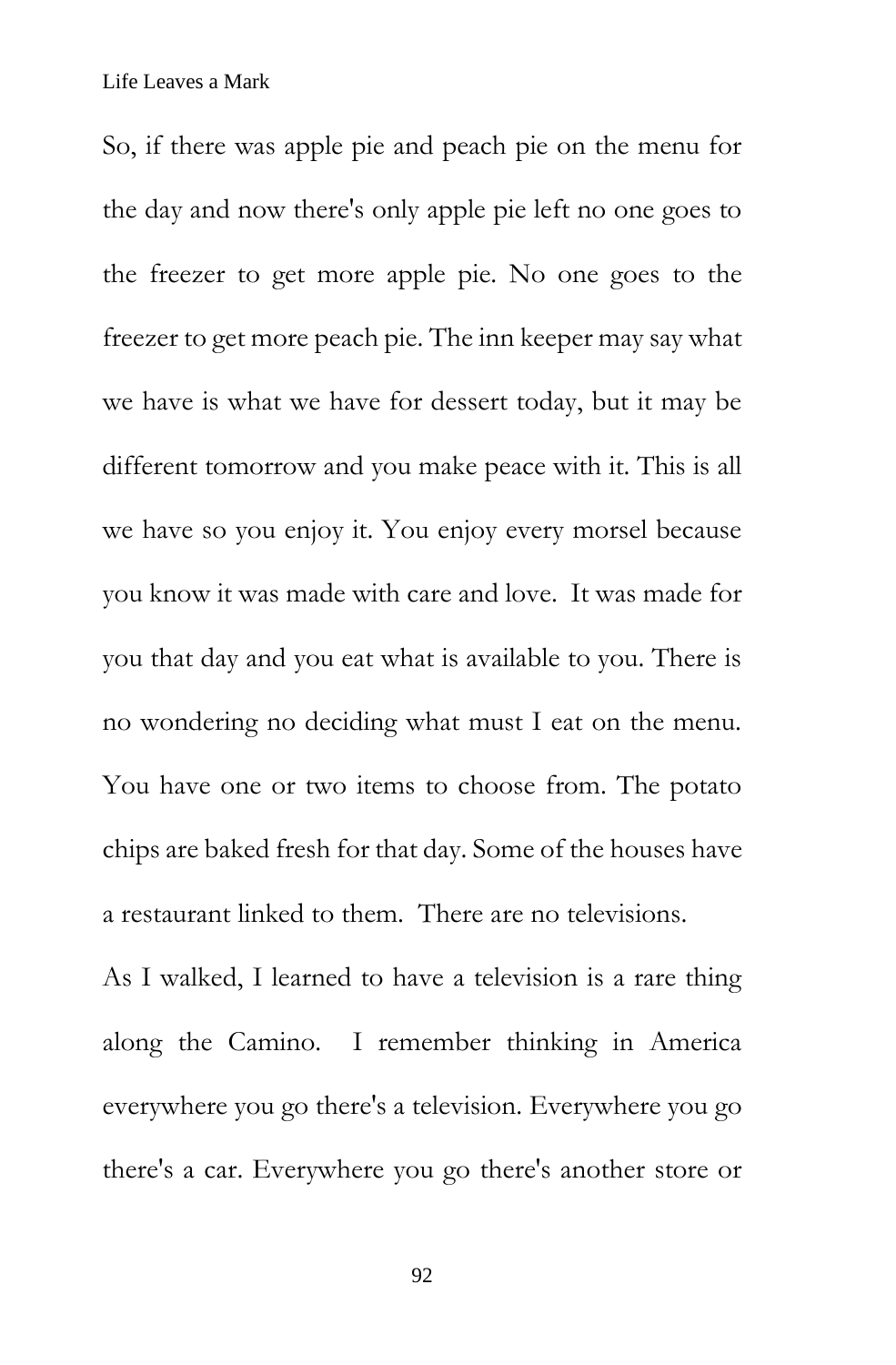an item, something else for you to choose from. Things that we don't really need. Things that you feel like you have to have to go on, meaningless things. I thought about so many things I had at my home that I didn't even really need. Things that were sitting there that would collect dust from week to week.

It could be serving a different purpose. One of the other beautiful things about being on the pilgrimage is that you realize there're so many different purposes for different things. Things you really don't need. How much could I have saved? How much more productive can I be? How much more can I embrace the earth? What if we just utilize the things that God gives us and make the most of that.

As I continued to walk along my journey each day, I tried to stay present and still somehow managing the next day to get up and start again. When I finally got a text from my cell phone carrier that read would you like to have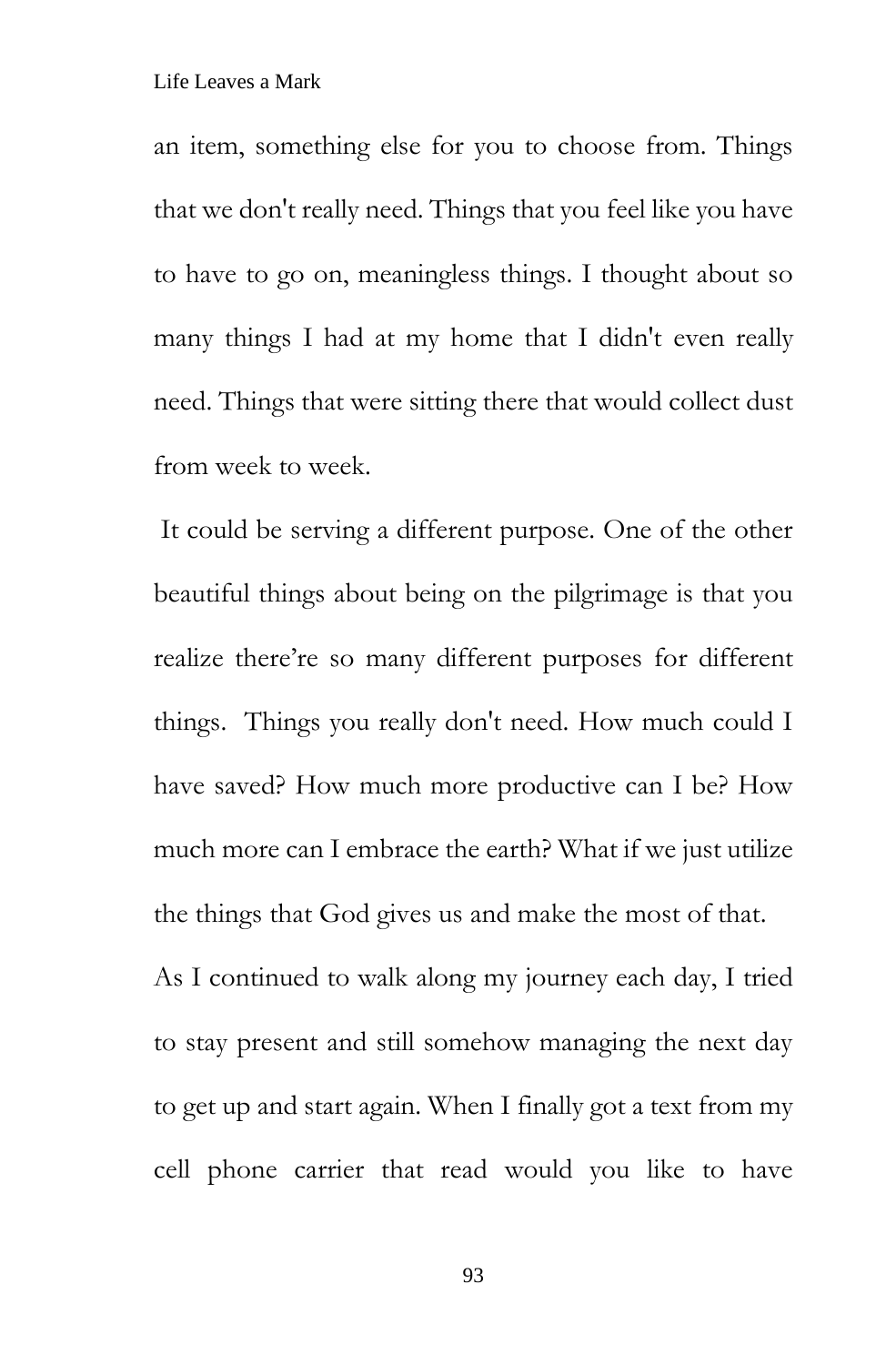international phone service text messaging, I could not press yes quick enough. Then I started to get a flood of messages from my family and friends. They didn't know if I had made it safely or not. The last text I received was from my daughter. I was so happy. I knew that if I text her, she was so savvy she would let everyone else know that I was okay. So, I started to text her and let her know what was going on but her last text stated Grandpa really wants you to come home.

I thought how strange they could be missing me that much already. I had planned to be there 30 days along the way I didn't know how my body would hold up, so I planned to be there that long so that I could complete my journey of 100 miles. Even if I had to do it 5 miles at a time, I was determined to make it along the way. I texted my daughter back and I said I will come home as soon as I possibly can. I had to try to see how much farther I had to walk to get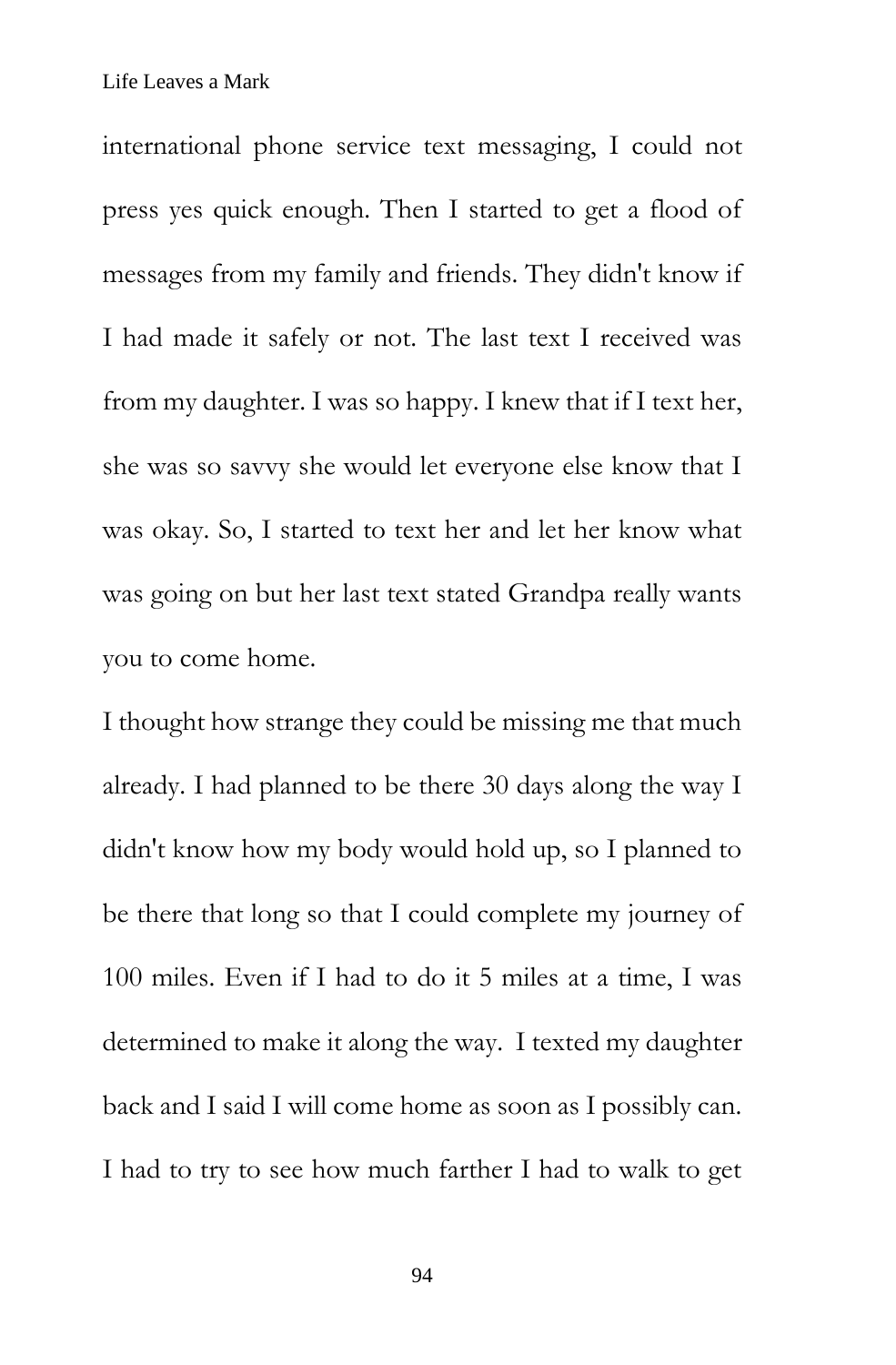to the next town to be able to get to the church of Saint James in de Compostela along the way. Ultimately, at the end of my journey I would have to get a taxi back to the airport. That night I promised her I was going to do everything I could to try to get home as quickly as possible. I laid in the hostel that night after I had searched for bed bugs and thanked God that there weren't any. I wash my clothes for the night because on the Camino most people have three sets of clothes.

The set you're wearing, the set you're going to wear to bed and the set that you're going to wear for the next day. Everything you need is in your backpack. You carry it and there's nothing else that you would need. You have your eating utensils, toiletries, your clothing, your first aid kit, your walking sandals. Of course, we save space in our backpack for extra food in case you need it. One of the beautiful things about the Camino is the Camino always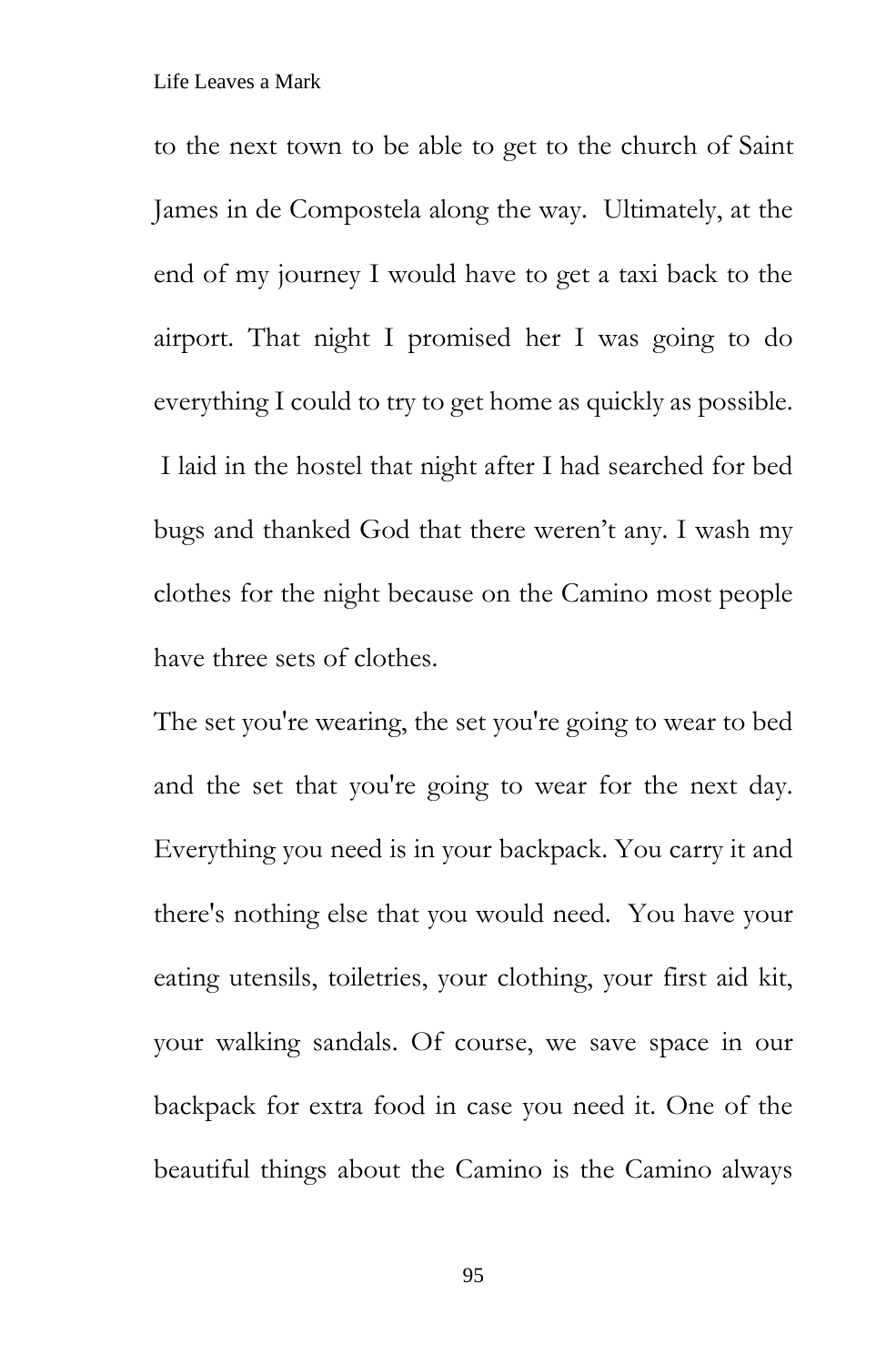provides.

"Bien Camino" I can still hear it so vividly in my mind "Bien Camino" I thought to myself how I can get this journey over quicker I have no idea why my father is so frantic about having me home. I started to plot and plan. When I got to the next city after walking, I thought I can take the taxi for the next 10 miles who will know. It's my way not anyone else's way it's how I can make this journey not how others make the journey. So, when I arrived at the final town, I ran into another young lady who appeared to be about 18 years old she had to take a taxi from town to town because she had gotten blisters so bad, she couldn't finish the walk. I consider myself blessed and grateful that at my age I was able to make it that far. She was so disheartening that she had to stay at the hostel and wait on her friends to come.

Journeying along the way I also met a young lady who was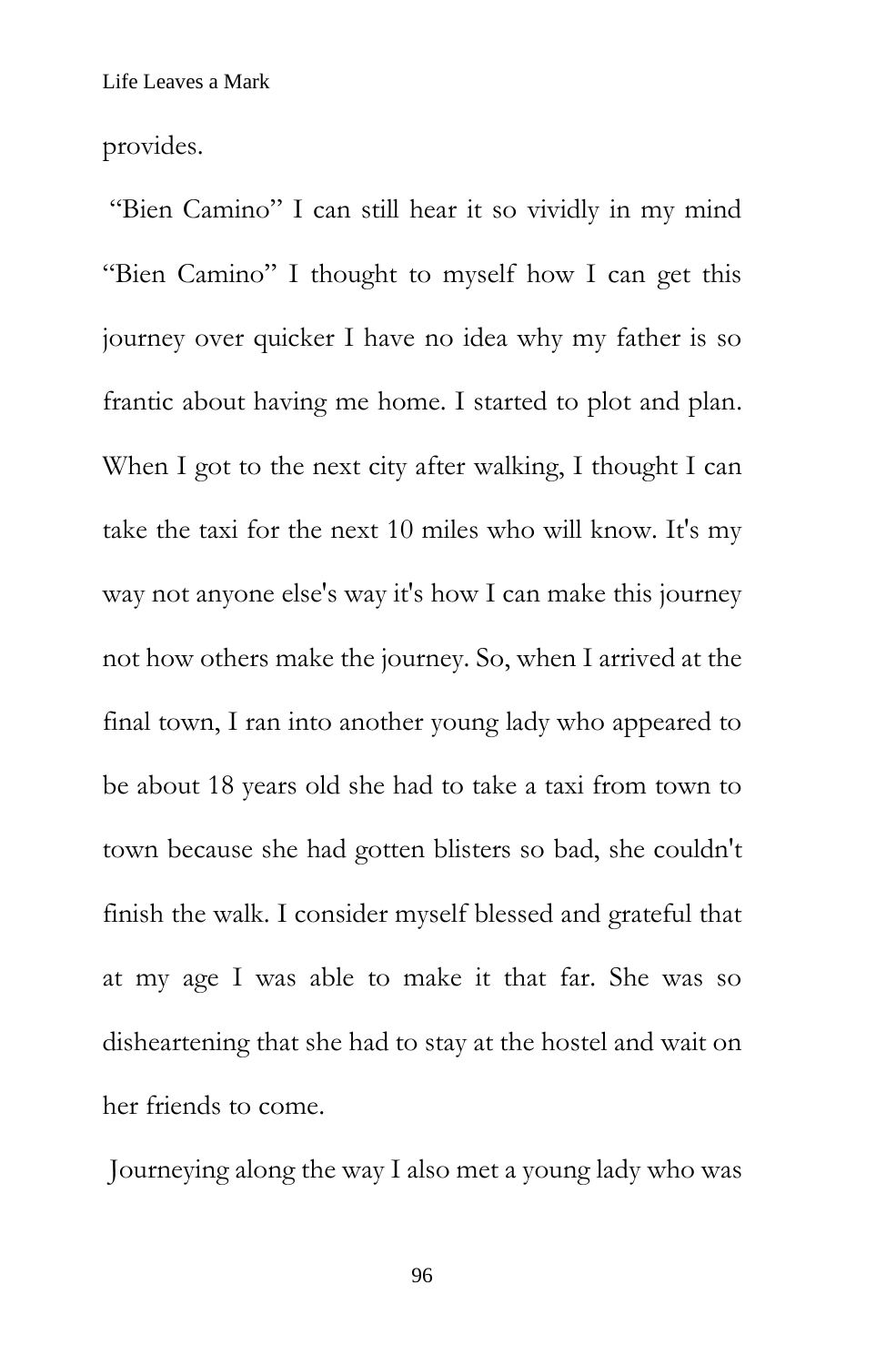with her mother. This was her daughter's first time traveling the Camino Frances. She did it alone the first time. She vowed that this time she would bring someone with her to share the journey with.

I started to think about my parents. I was thinking, I must get out. I must get out. I went to a hostel to try to sleep. However, at this point I'm frustrated, and tired. I just want to go home to figure out what's going on.

The Innkeeper at this hostel was very persistent and encouraged me to go to the chapel in the town to see if I could find some relief through prayer. I did. The church service there was for all the pilgrims and at the front of the church were prayers. The sister explains to me one of the baskets they had prayers and God's messages to us, and we were instructed to write whatever prayer request we had on a piece of paper and placed them in the basket. At the service they would pray that God would answer all the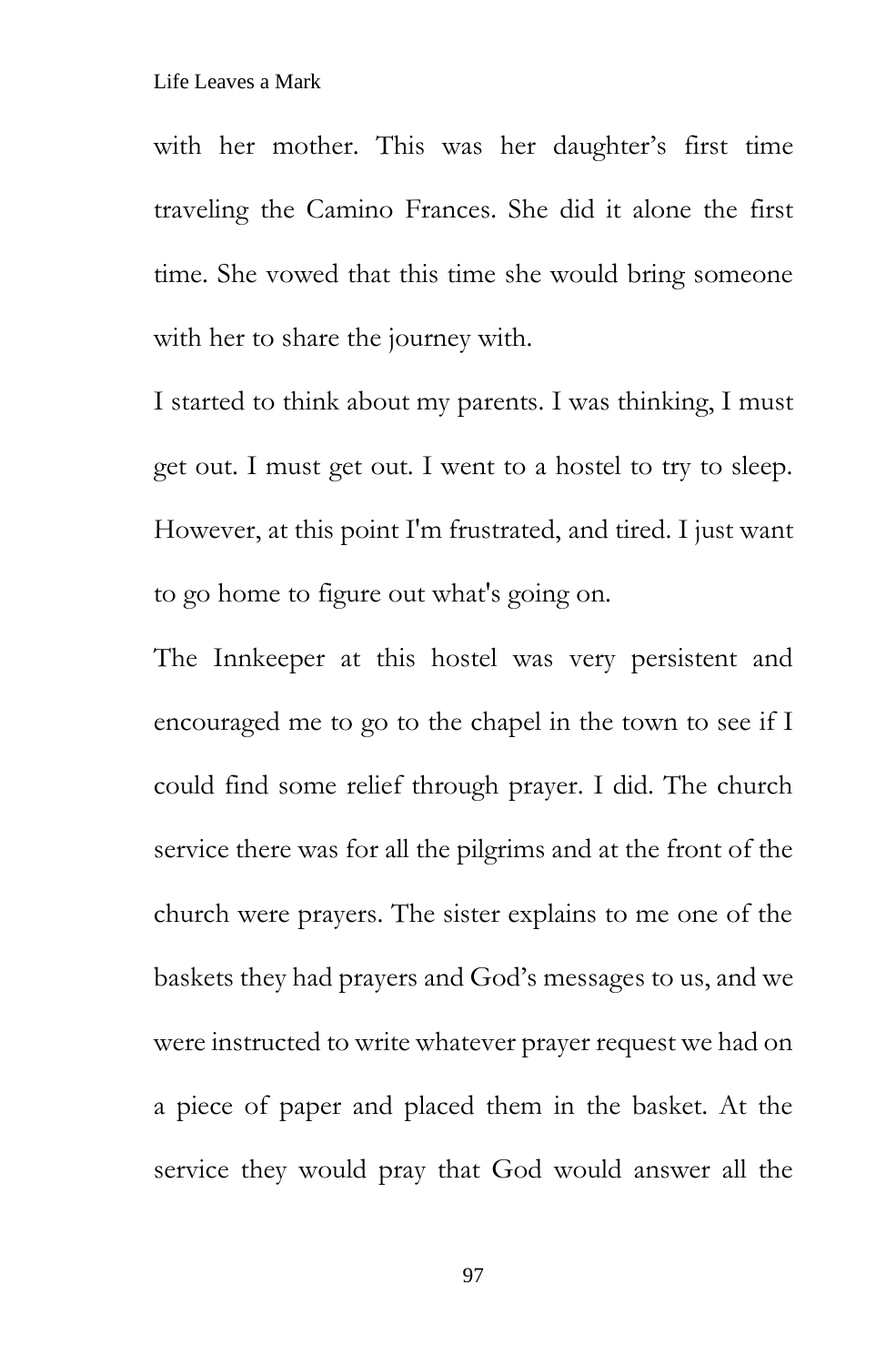prayers. I got up to leave the chapel and became so overwhelmed I couldn't even speak. I wept and wept because I knew my heart was heavy. One of the things that troubled me most involved my marriage. It was in trouble. I didn't feel as if my husband loved me. I didn't feel as if my husband liked me. I didn't even know why I was married anymore. I wanted to ask God so badly what I should do but, I was afraid of what his answer would be. I simply wrote on the paper my marriage. The message that God has for me is so simple. It was that along your journey you will always be prepared. You already know what those lessons are trying to teach you.

A lesson along the way home started at the hostel. When I got back to the house there was a group of young children, they were extremely rambunctious and, they were irritating me. I thought to myself "I'm going to leave." Leave the hostel. The owner saw me and insisted please don't leave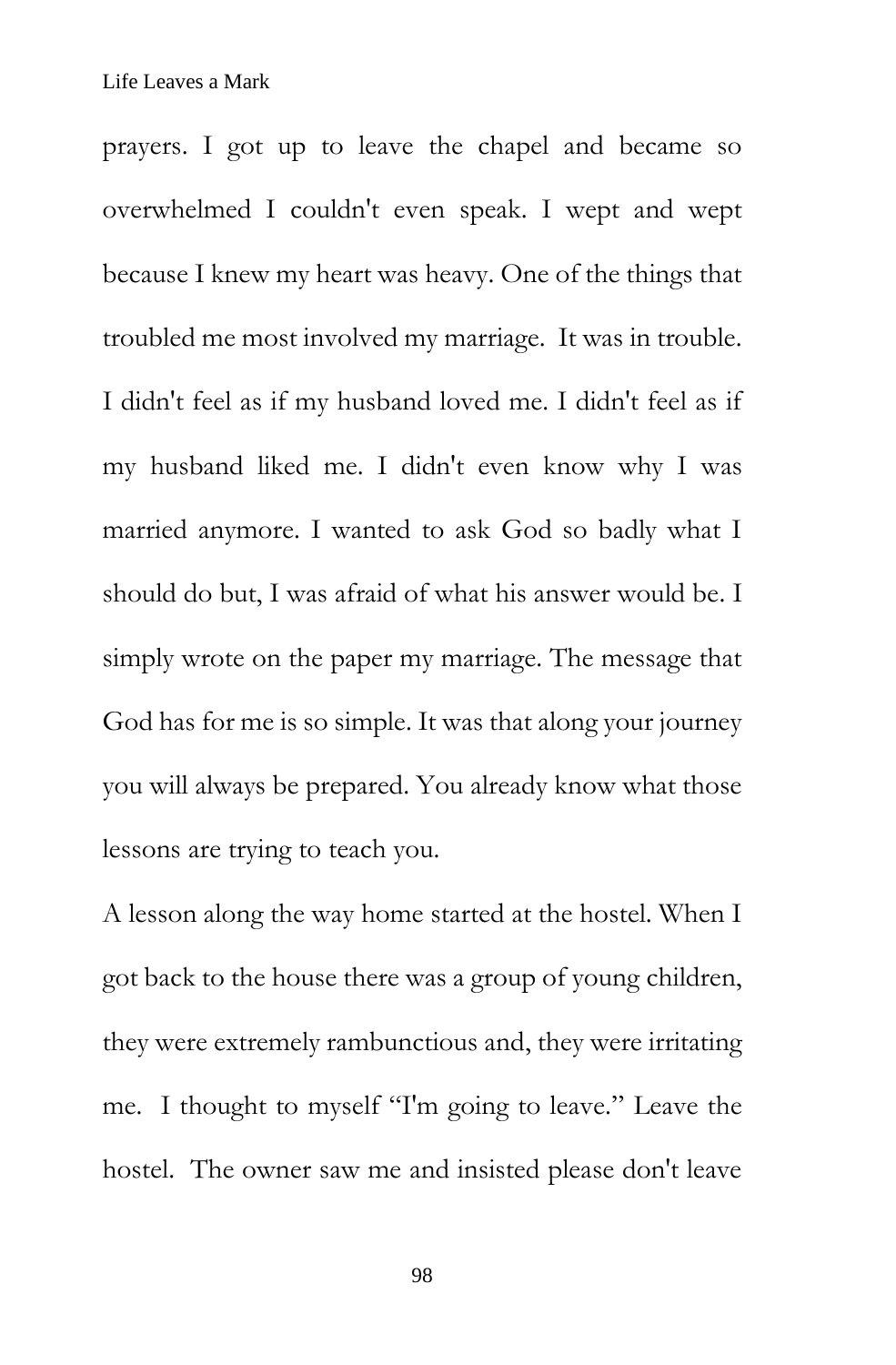we are here to learn from each other. We can learn from each other. We can learn from our own frustration. This is here to teach us that we are all family, and he was right. That's family we learn how to deal with things together but, I had never thought of it that way before. So, the next day I took a taxi the next 10 miles to De Compostela, and I saw the church of Saint James. Standing there in its majesty I envisioned the destination much different. As I stood there in the courtyard, I thought to myself, people are selling things acting as if this was a circus. Not a spiritual destination.

I had to continue. I had to get my completion certificate. I had to have it. It was after all the only proof I would have that I actually completed the way. I went to the next Chapel and the innkeeper a lady greeted me at the door. She knew I was exhausted. She said, "it is extremely hard I know but don't worry it's over now." She told me how to get to the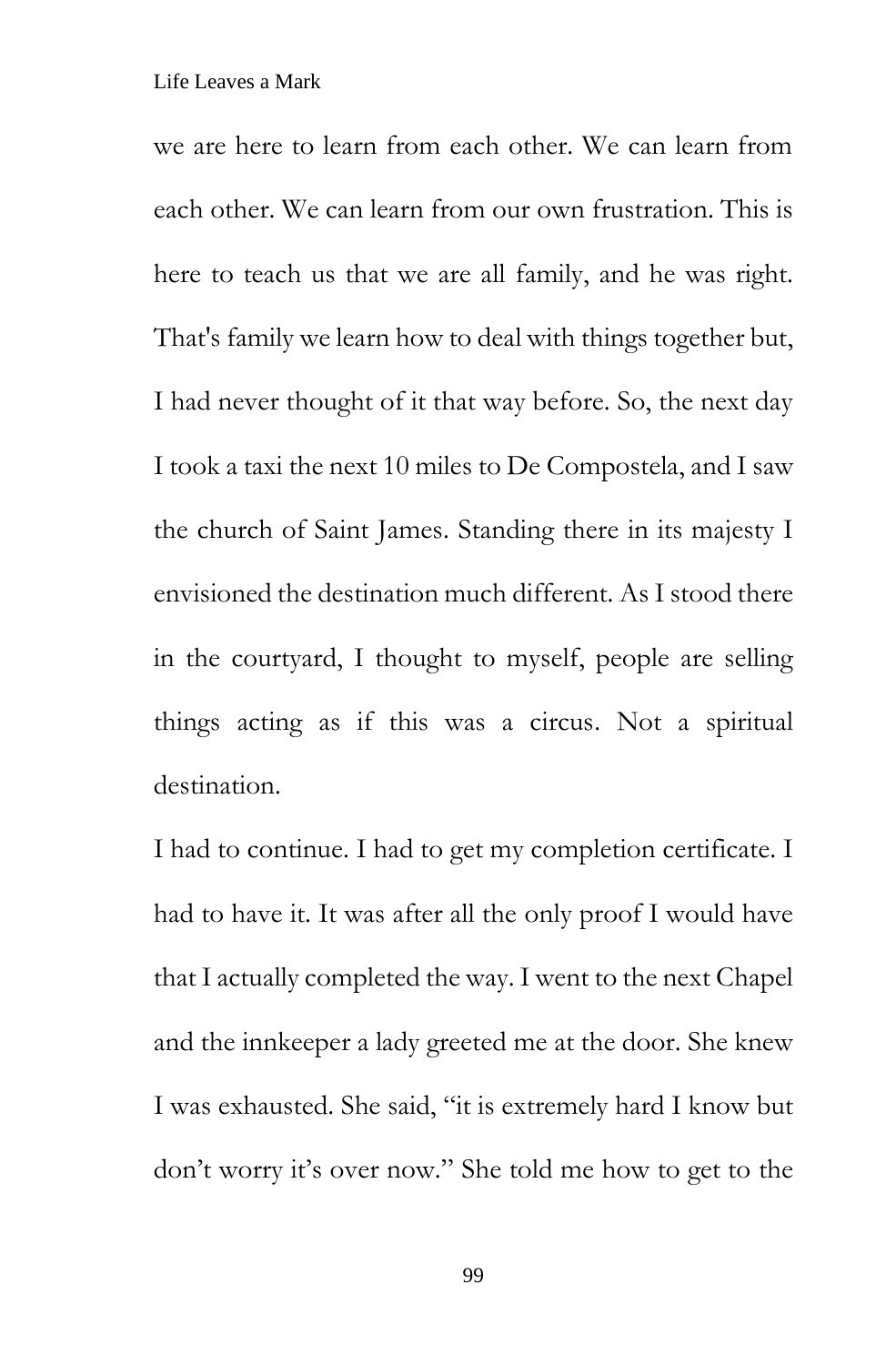certificate office and when I got there. There were so many other people together in line to get their certificate. It was a beautiful sight. We had all made it there together.

As soon as I got my certificate, I didn't have time to really enjoy de Compostela. I looked for a taxi and took a ride to the airport. Immediately when I got there upon arriving, I texted my daughter and, I said it's going to take \$2,600 to get home. I thought to myself how in the world am I going to do this. I need to change my flight. \$2,600 is a lot of damn money but, it was what I had to sacrifice in order to get home. So not just changing my flight but, I needed to send my daughter on a mission to move money around to another account. In Spain, it was crazy. I was scrambling trying to get the last flight out to no avail. I couldn't get anything changed until the last minute. It was crazy and there is not a place to sleep in the airport, only a few hard chairs and marble floors. I wanted to cry but I couldn't I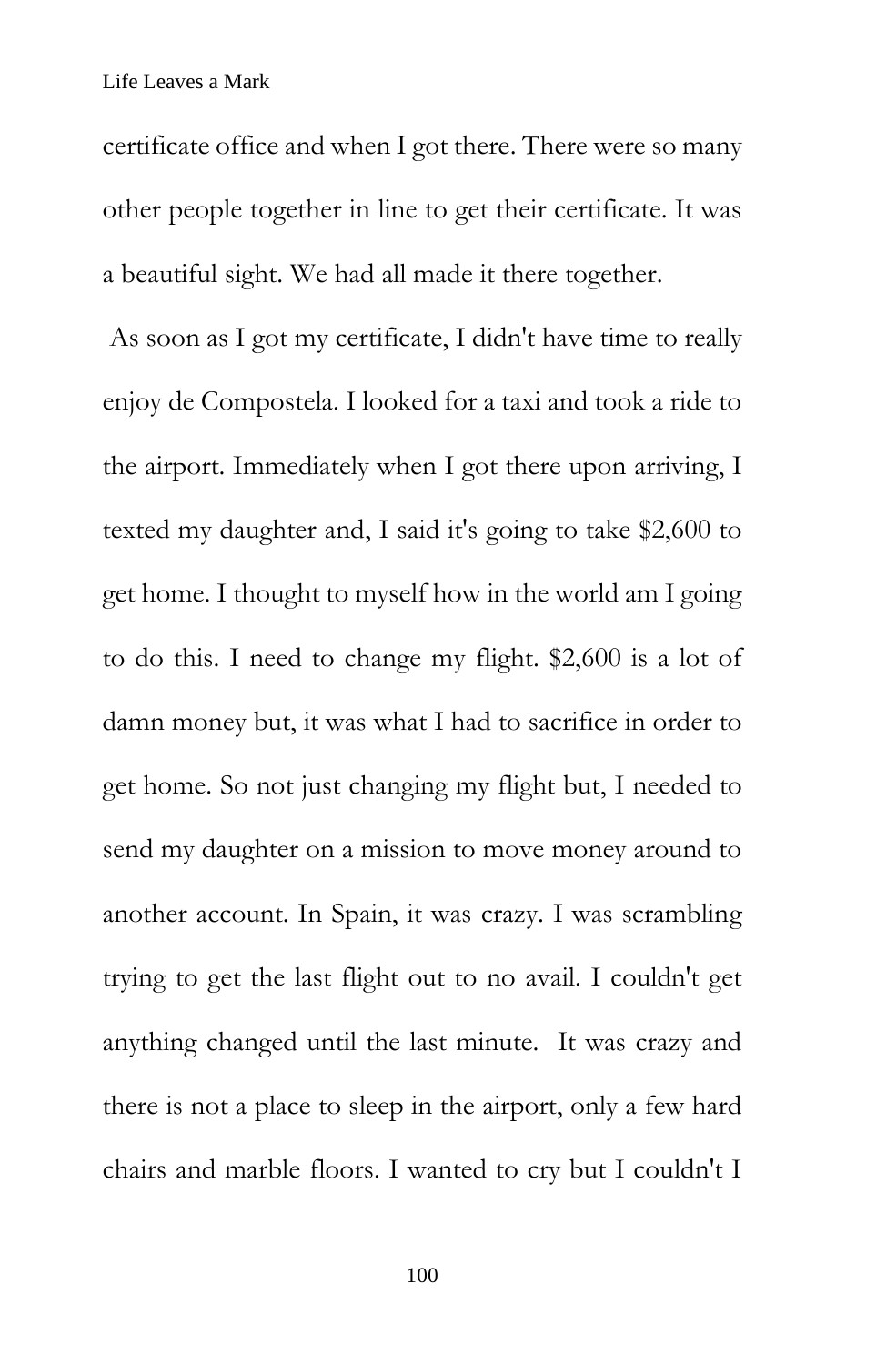had to make it home first.

My daughter said Mama you can't go to sleep. You can't miss your flight under any circumstances. You cannot miss it. I waited, I had to wait until the next morning for my next flight. There was something wrong with my ticket. After I bought it, they did not have my number on it; the ticket number for the flight was omitted. I thought this is ridiculous. I just purchased this ticket I was livid but, being mad was not going to change anything. The next morning, I worked frantically to get my ticket worked out. When I got to Madrid someone would have to change it or else, I wouldn't be able to continue.

When I arrived at Madrid's Airport armed guards were everywhere. It was extreme security. I didn't understand. There were armed guards with machine guns, and I didn't understand why. I finally got to the line boarding the flight going to Dallas. It was the same scene I thought to myself.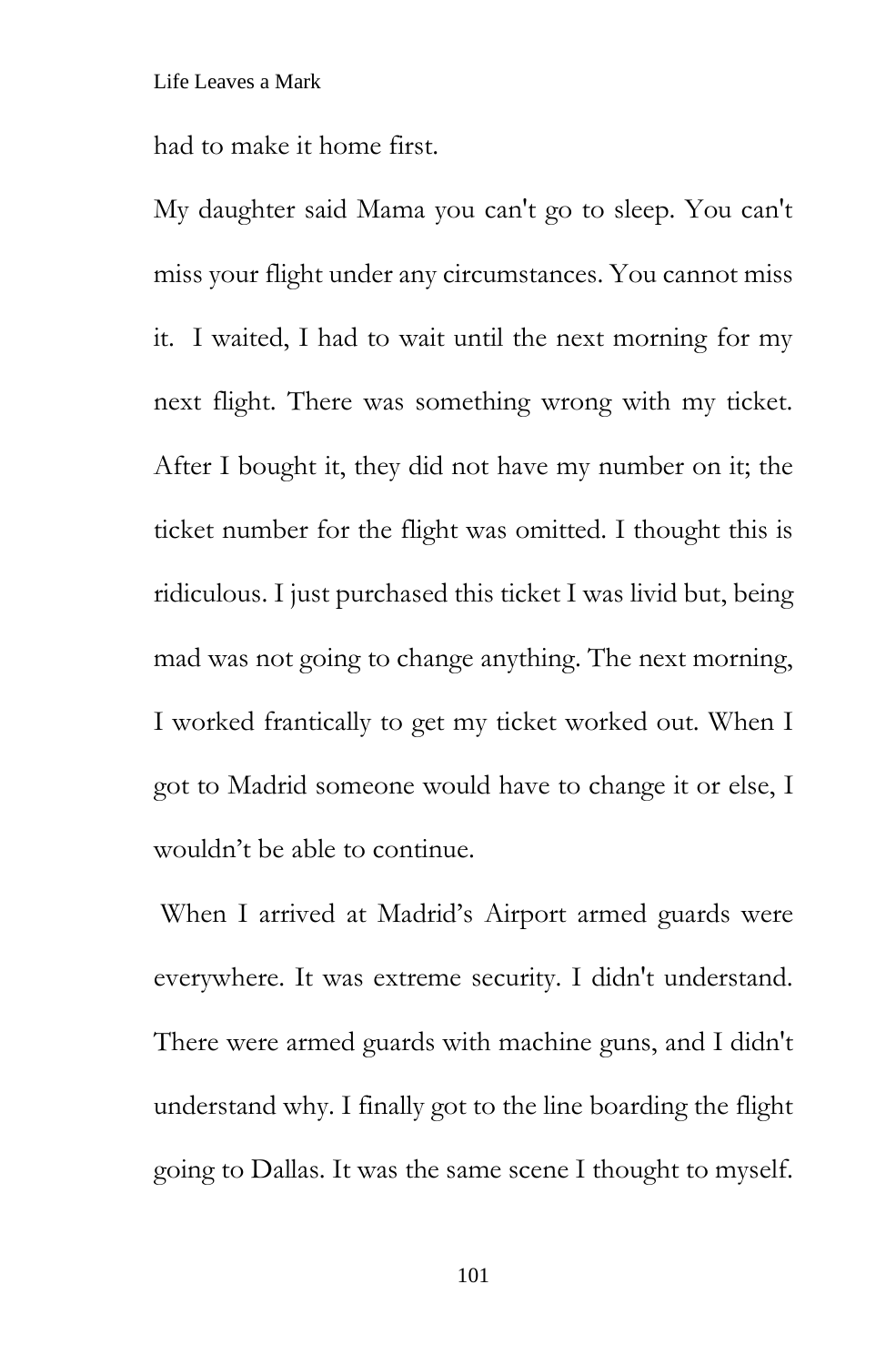Surely things haven't changed this much since I left. I have only been gone a little while. In the airport in Dallas everyone is being funneled outside only to come back in again and recheck all their bags. Everyone had to claim everything. I thought to myself, this is exhausting but what can I do I had to continue. I was lucky everything I had was in my pack, so I continued until I finally reached the airport in Montgomery, Alabama. I was so happy both my children were there to greet me, my son and my daughter. Soon as I was settled in the car my daughter informed me that a gunman attacked the offices of the Libération newspaper and the headquarters in Paris. I have never been so happy to be an American. I developed a deeper appreciation for being an American. I love this country, I thought to myself, and I thought of all that this meant to me.

Soon after returning I learned that my father had to have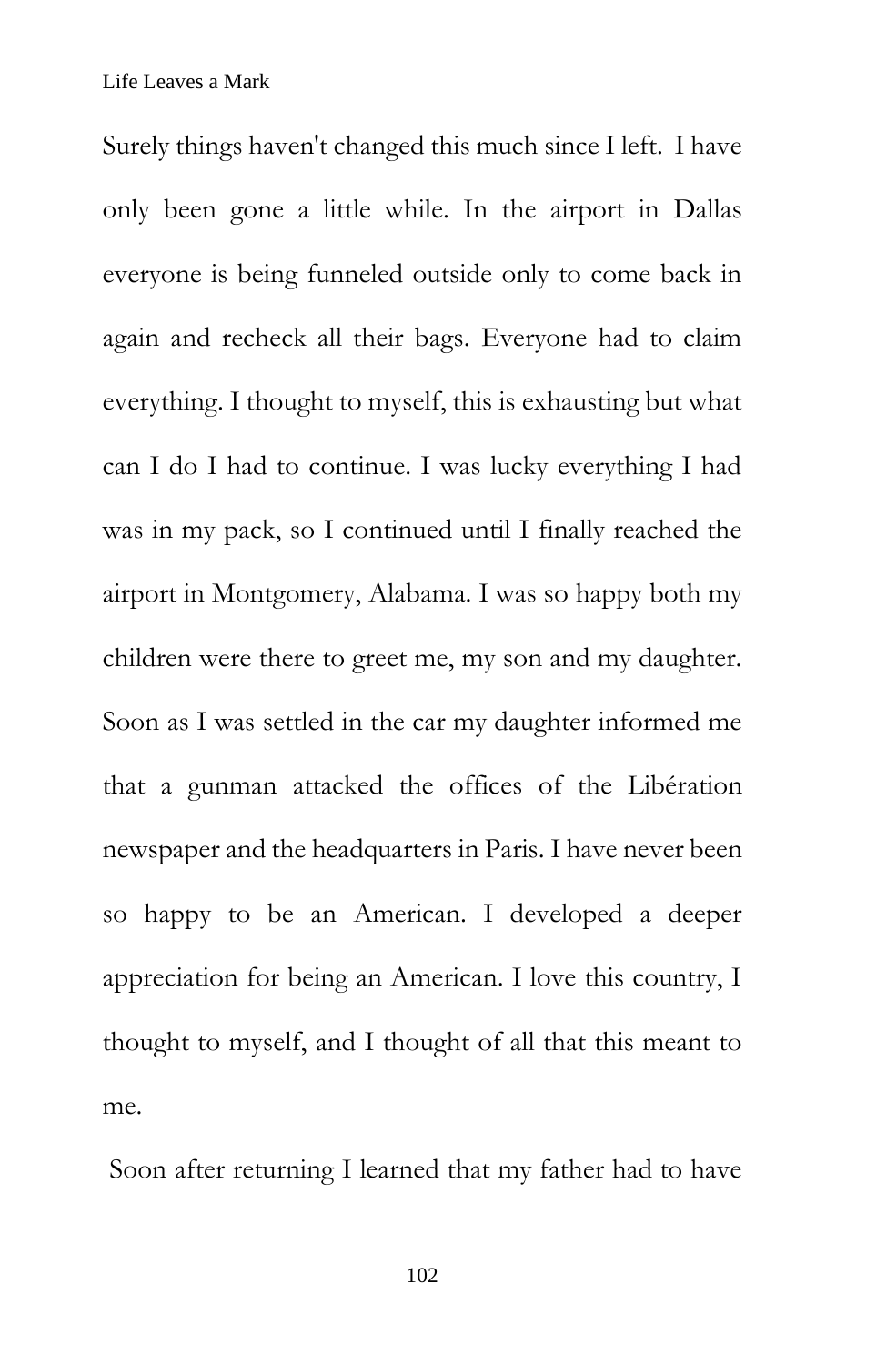a stent put into his heart.

So, the next couple of days I prepared for my new job and my father's surgery. He went in for the surgery. When the surgeon came out and said, "I didn't have to put in one stent I had to put in five" and that my father was doing well. I was grateful that I was there to be able to be there for him. My mother, my siblings and I had a wakeup call. I had an opportunity to take a journey, but I also had an eyeopening experience. Not that I didn't always have an appreciation for my family, an appreciation for all the sacrifices they've made for me to do things I have done.

Traveling the Camino Frances changed me and allowed me to see that God is so much more amazing than I could have ever imagined. God is amazing in how he deals with people and how he deals with me. He still guides me on my way. Sometimes I liken it to the Flow Experience or The Peck Experience which also correlates to my Maslow's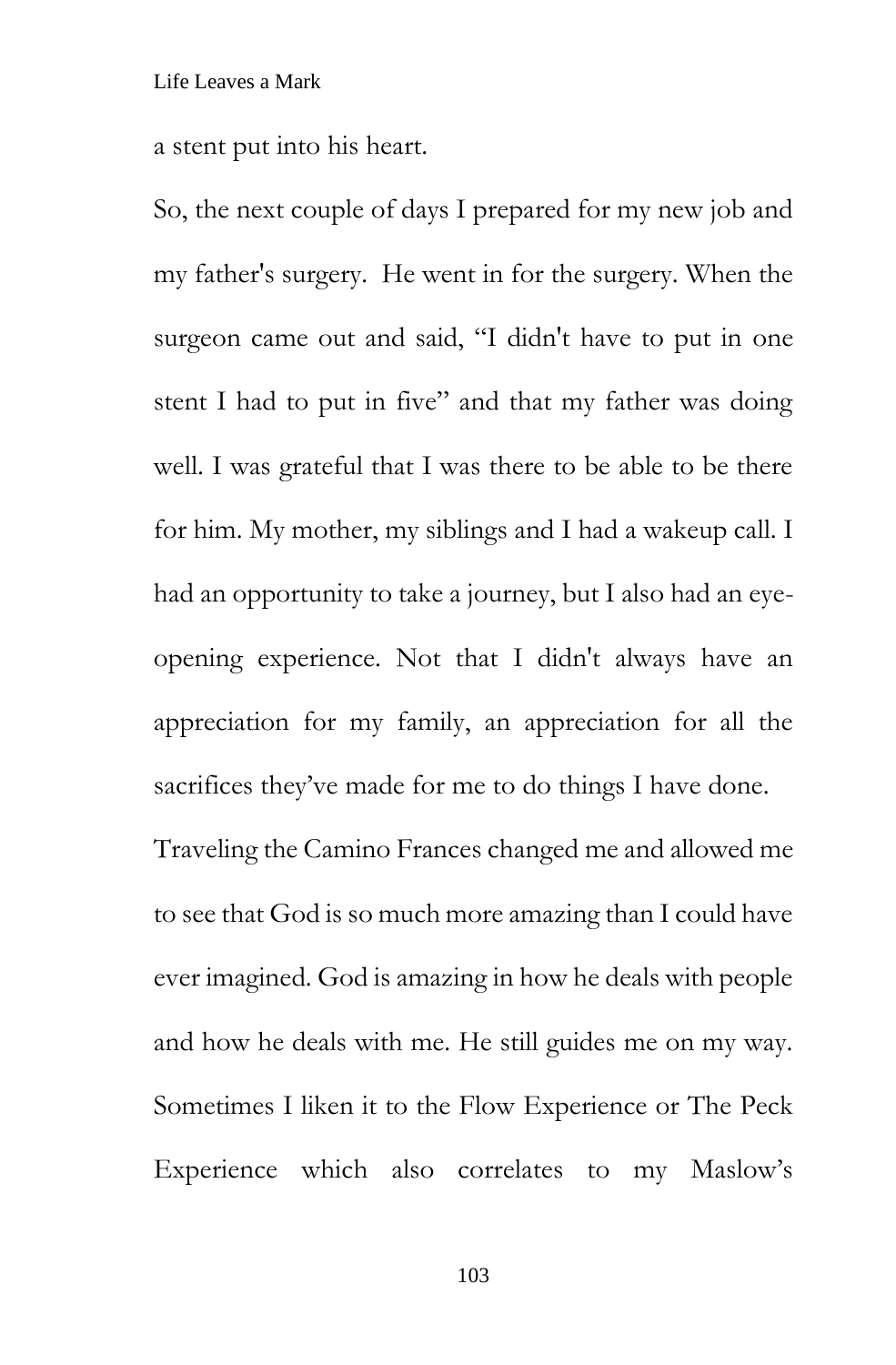Hierarchy of Needs. Namaste. Life leaves a mark.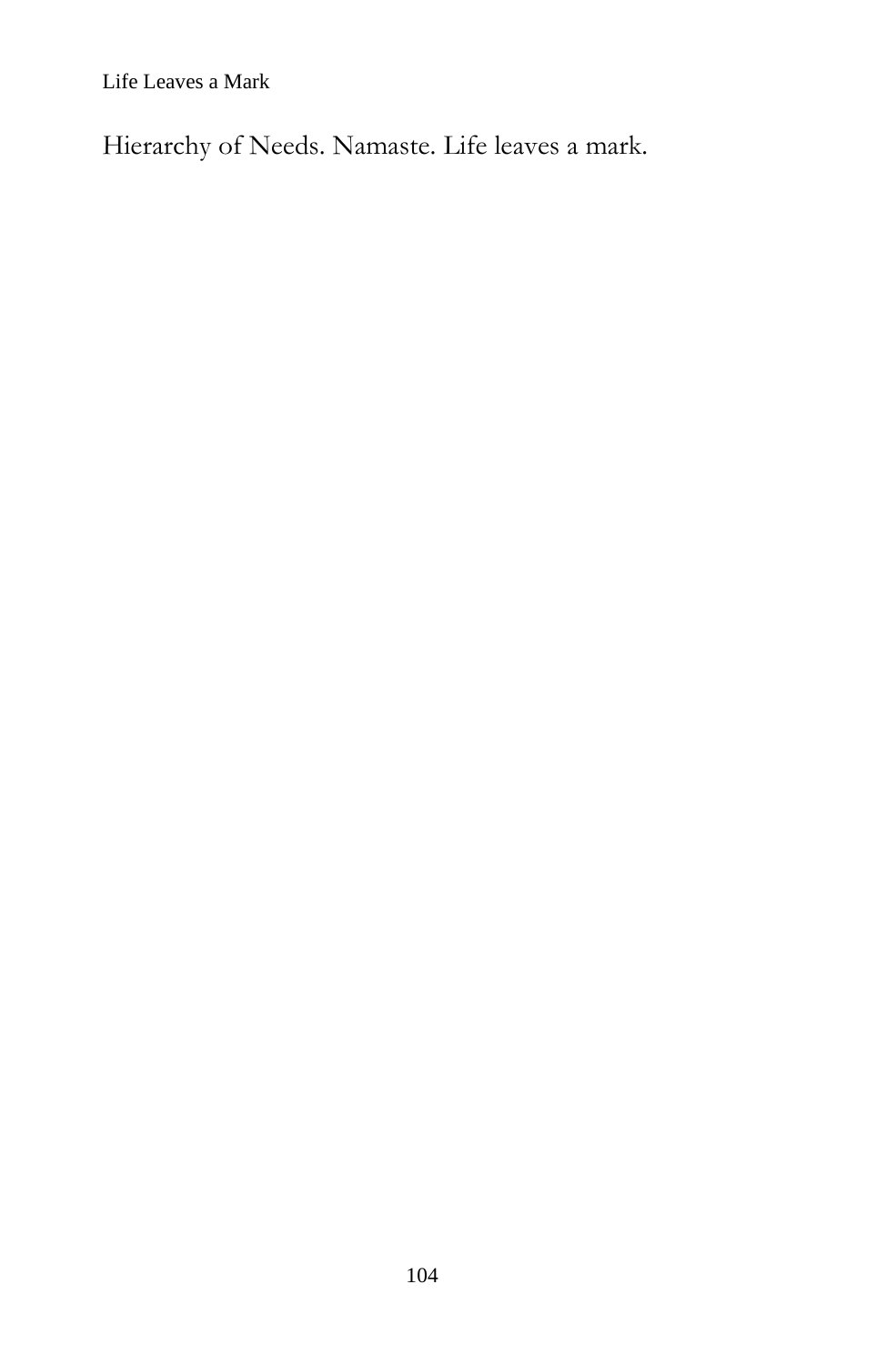## ONCE WE ARE REBORN

I feel disjointed most of the time. In religious practice we learn how we should conduct ourselves. Whether it is love, anger, jealousy, guilt. No matter the emotion we are trained to respond in a manner that is totally different from our innate emotional reaction.

Now you have experienced the rebirth of the soul. The former soul still exists it acts as an archangel guiding and directing you away from seen and unseen danger for its very existence is entangled with the whole. You will also feel the tug of the whole. The more you pay attention to it, the stronger it will pull to allow your soul to abide and join with them in a harmonious fellowship of peace, joy and love and it will abide with you always even until the end of time and beyond eternity. For we are a part of a greater purpose than the "I". After her rebirth Baba felt that very few people understand her anymore. It was as if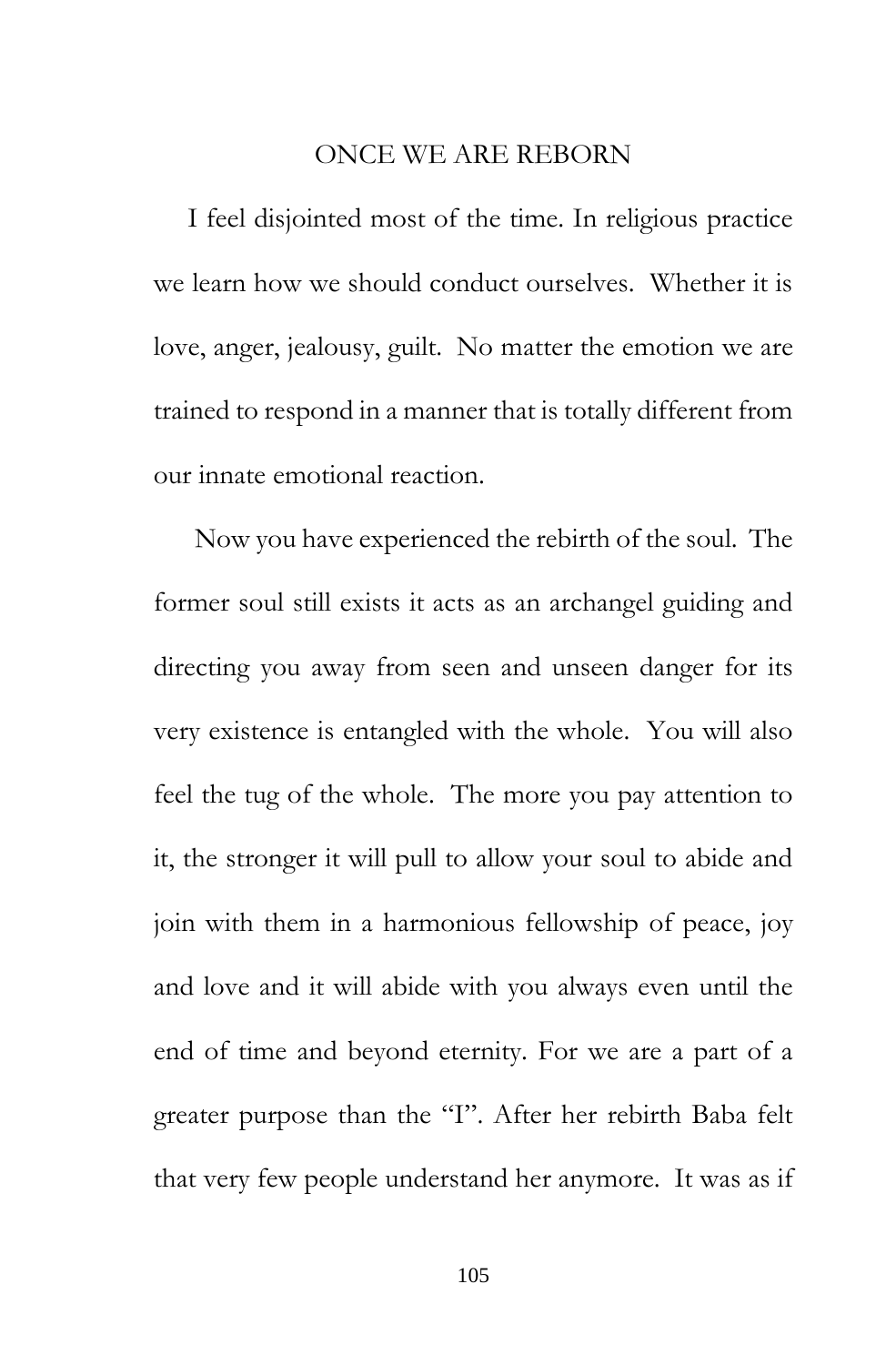she was speaking a foreign language no one knew. But she had gained a deeper insight and well of understanding to each word spoken or felt by the soul of each person she encountered from that day forth. Baba left me with these words.

"Once we are reborn, we have control over where the tug takes us, we are here to enjoy the journey and spread the light as we go because it is the residue that is left behind by each step, touch and word that is spoken of the reborn that makes the difference. Enjoy the journey."

Remember to establish boundaries for your life. Physical - if you feel uncomfortable being touched or gawked at say it. Intellectual - don't tolerate people talking down to you. Emotional - don't let people belittle you. Social - chose who you want to spend your time with and under what circumstances. Sexual - chose who you want to touch, and you want to touch you. If someone violates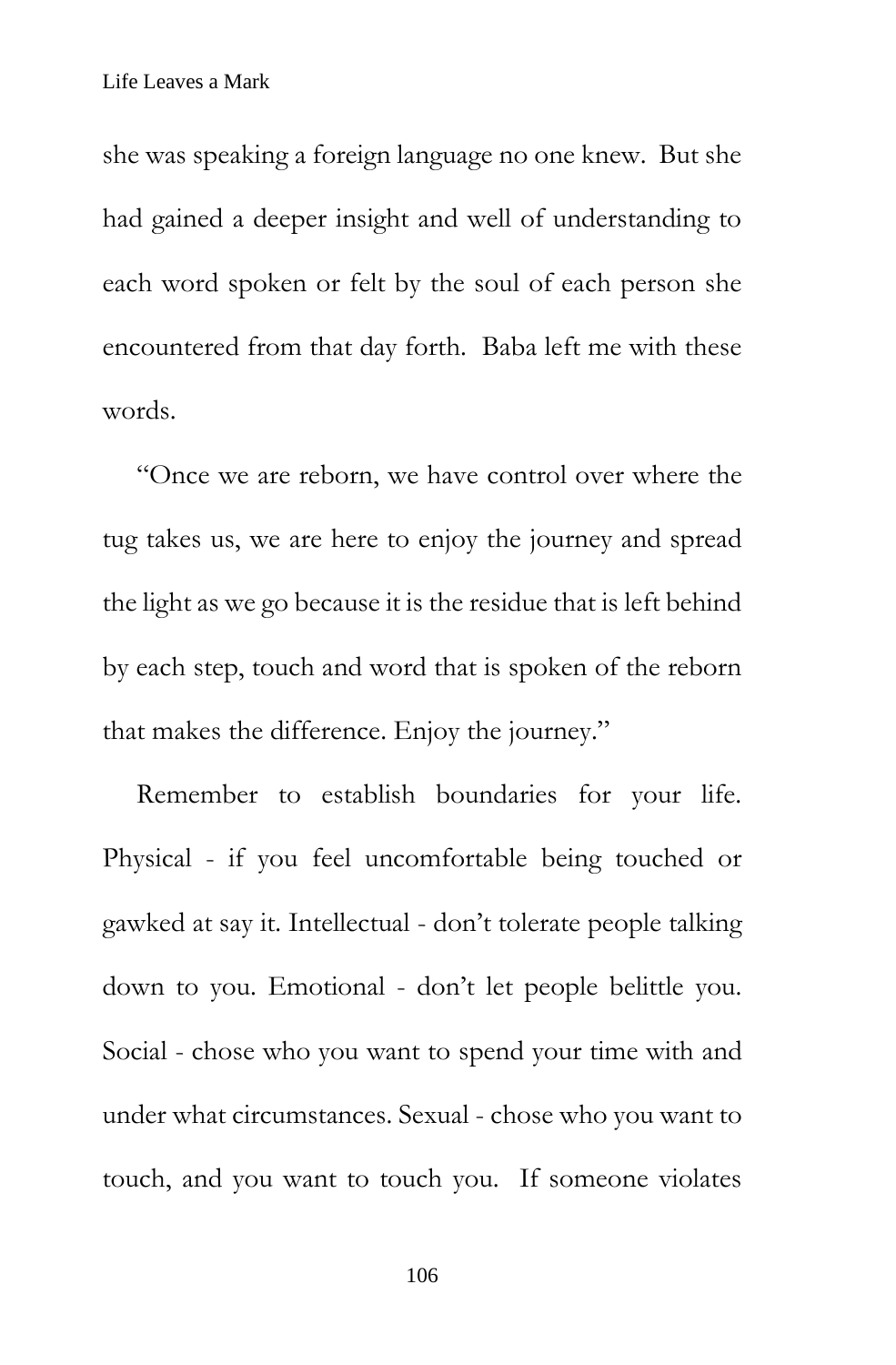your boundaries report it no matter how bad it hurts and by the same token don't violate others. Be respectful of other bodies. Time - create time boundaries for the things you do and allow time for God, self, family friends and work. Respect the time boundaries of others and know what their boundaries are. Money - how you use it, save it, what you do with it and analyze how much you need to feel secure and safe. Boundaries in life for saying yes when you want to and no when you don't. The energy we put into things in life matter so be mindful of the energy you are creating around yourself. We are sometimes our own barrier to healing our situations. These boundaries should be established for: family, friends, acquaintances and strangers. Each with its on limits and expectations. Taking care that they remain healthy and your version of balanced. So, I urge you to pay attention to life and what it teaches and tells you about others and yourself. Create boundaries.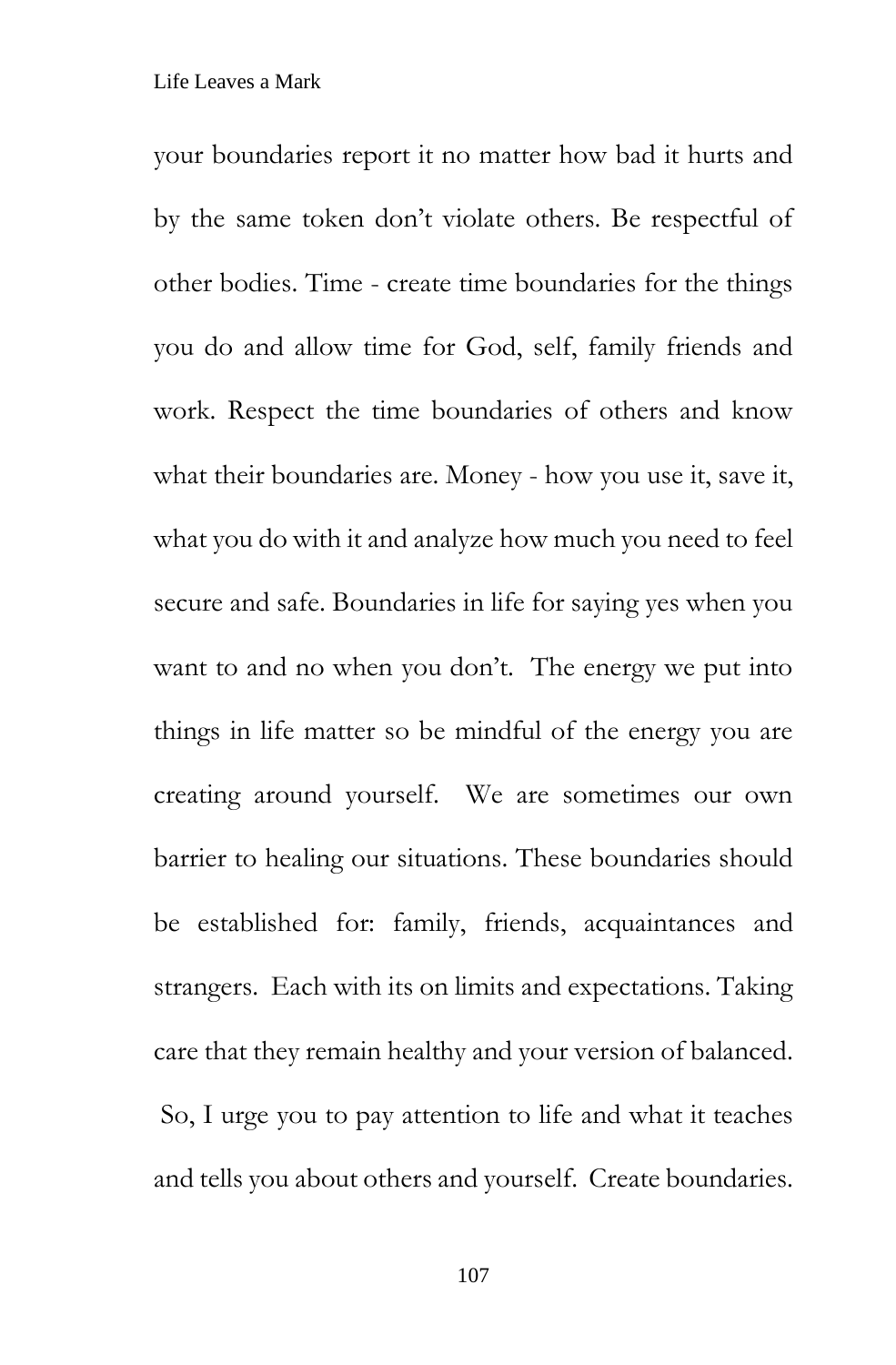When you violate another person's boundaries you know it. Make a note. When others violate your boundaries, you know it. Make note. Then after you have a list of ten or twenty things reflect on the boundary list and reevaluate if you are where you want to be and remember "Enjoy the journey" my love. Life leaves a mark.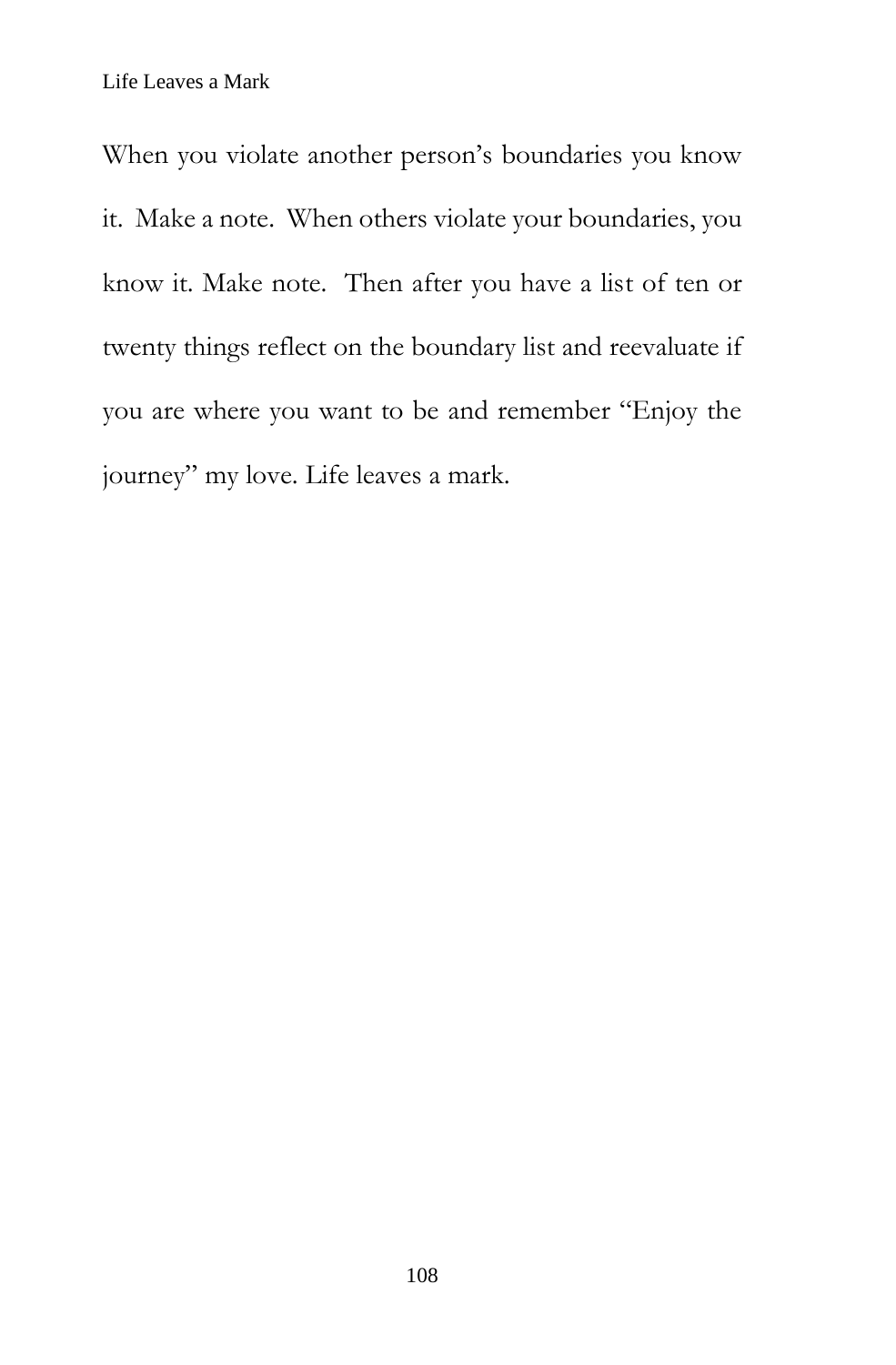## References

Department of Education.

https://www2.ed.gov/about/offices/list/ope/tri

o/triohistory.htmi. "History of Federal TRIO

Programs.

https://obamawhitehouse.archives.gov/blog/2015/05/

18/day-history-creation-head-start " This Day in

History: The Creation of Head Start.

Whitehouse.gov

Self-Directed Education — Unschooling and

Democratic Schooling. https://www.self-

directed.org

White House. Whitehouse.gov/archives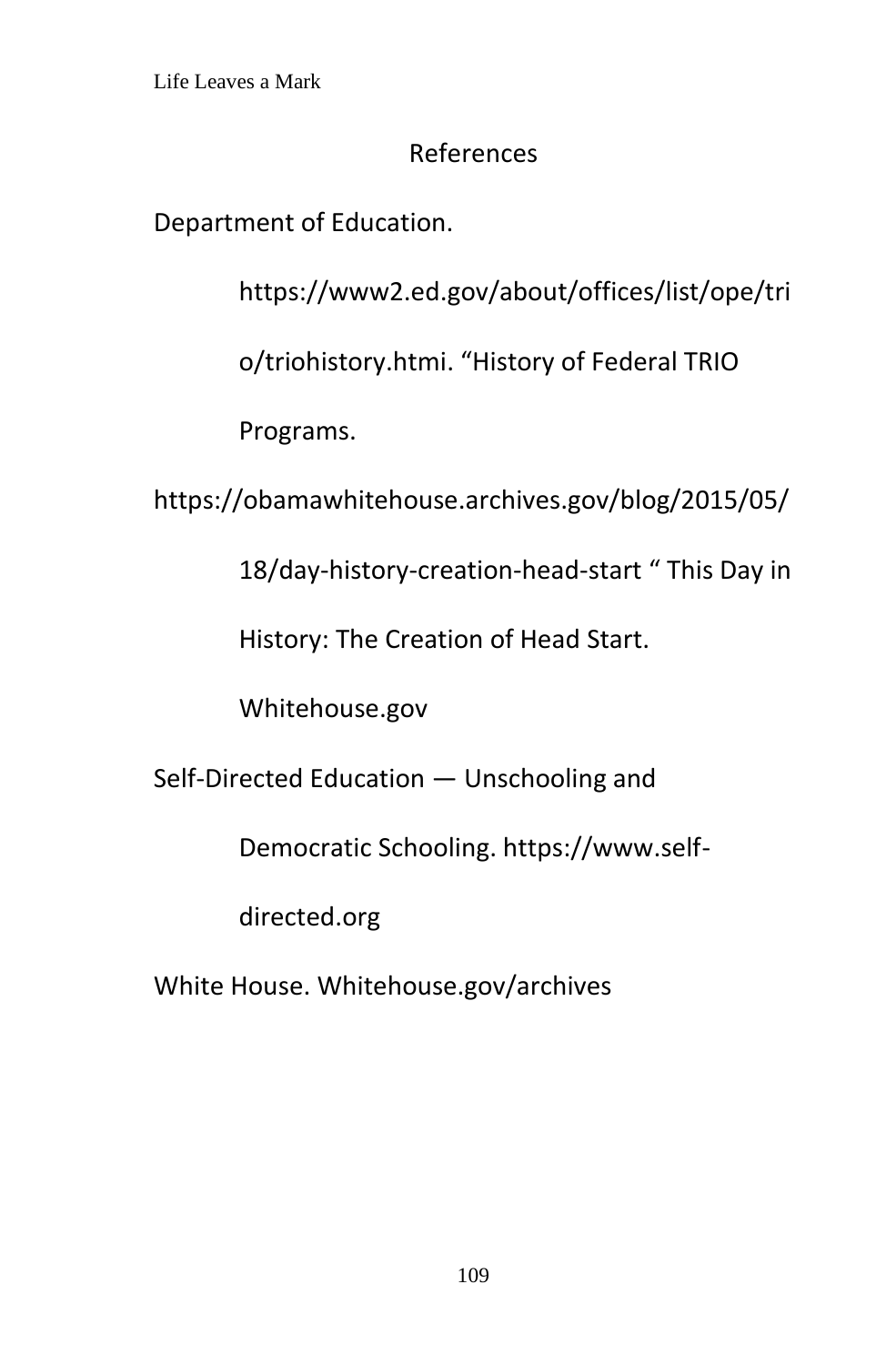| Journal Your Life Story |  |  |
|-------------------------|--|--|
|                         |  |  |
|                         |  |  |
|                         |  |  |
|                         |  |  |
|                         |  |  |
|                         |  |  |
|                         |  |  |
|                         |  |  |
|                         |  |  |
|                         |  |  |
|                         |  |  |
|                         |  |  |
|                         |  |  |
|                         |  |  |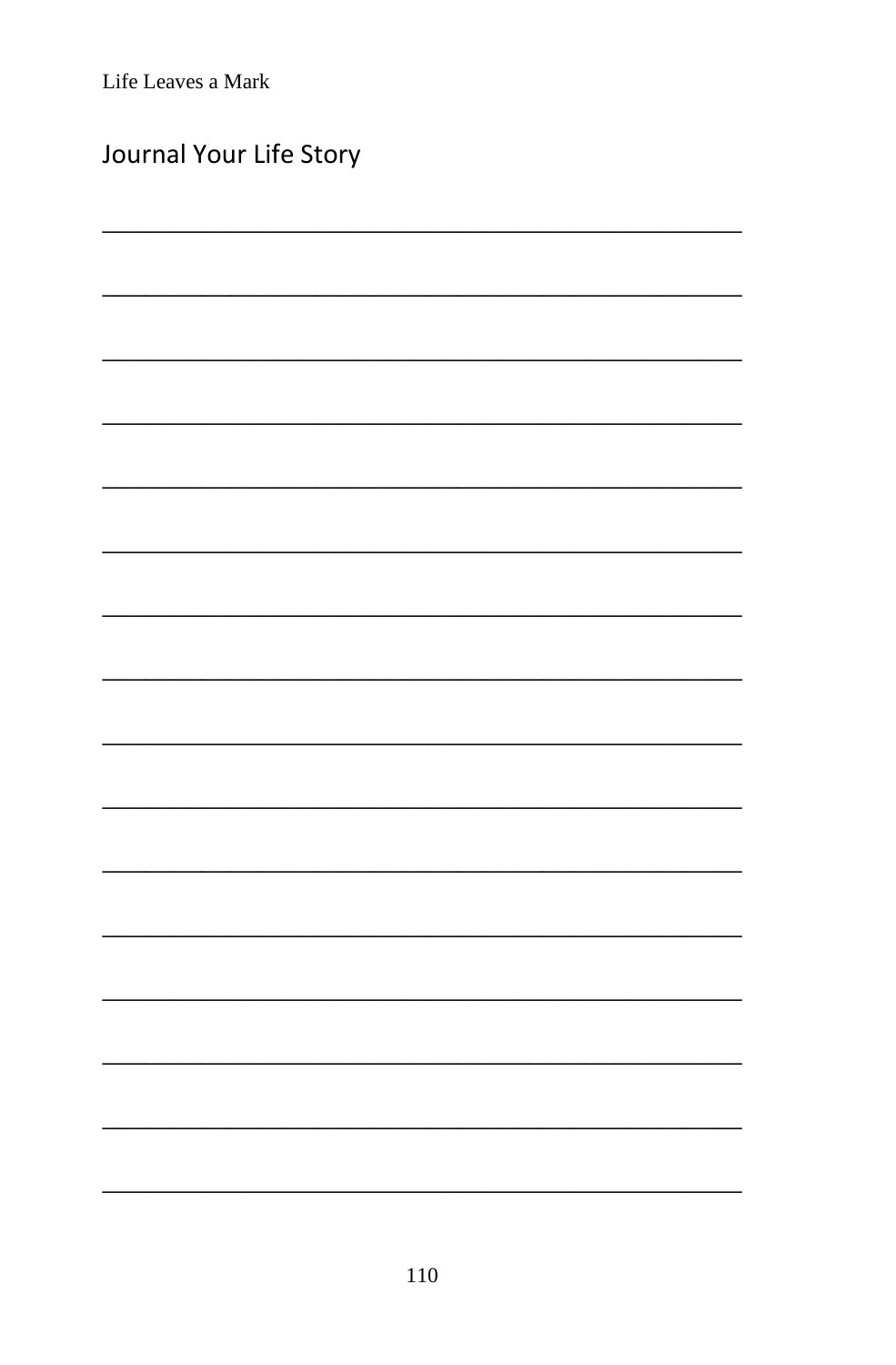| Life Leaves a Mark                                                                                                   |  |  |
|----------------------------------------------------------------------------------------------------------------------|--|--|
|                                                                                                                      |  |  |
|                                                                                                                      |  |  |
|                                                                                                                      |  |  |
|                                                                                                                      |  |  |
|                                                                                                                      |  |  |
|                                                                                                                      |  |  |
|                                                                                                                      |  |  |
| <u> 1989 - Jan James James James James James James James James James James James James James James James James J</u> |  |  |
|                                                                                                                      |  |  |
|                                                                                                                      |  |  |
|                                                                                                                      |  |  |
|                                                                                                                      |  |  |
|                                                                                                                      |  |  |
|                                                                                                                      |  |  |
|                                                                                                                      |  |  |
|                                                                                                                      |  |  |
|                                                                                                                      |  |  |
|                                                                                                                      |  |  |
|                                                                                                                      |  |  |
|                                                                                                                      |  |  |
|                                                                                                                      |  |  |
|                                                                                                                      |  |  |
|                                                                                                                      |  |  |
|                                                                                                                      |  |  |
|                                                                                                                      |  |  |
|                                                                                                                      |  |  |
|                                                                                                                      |  |  |
|                                                                                                                      |  |  |
|                                                                                                                      |  |  |
|                                                                                                                      |  |  |
|                                                                                                                      |  |  |
|                                                                                                                      |  |  |
|                                                                                                                      |  |  |
|                                                                                                                      |  |  |
|                                                                                                                      |  |  |
|                                                                                                                      |  |  |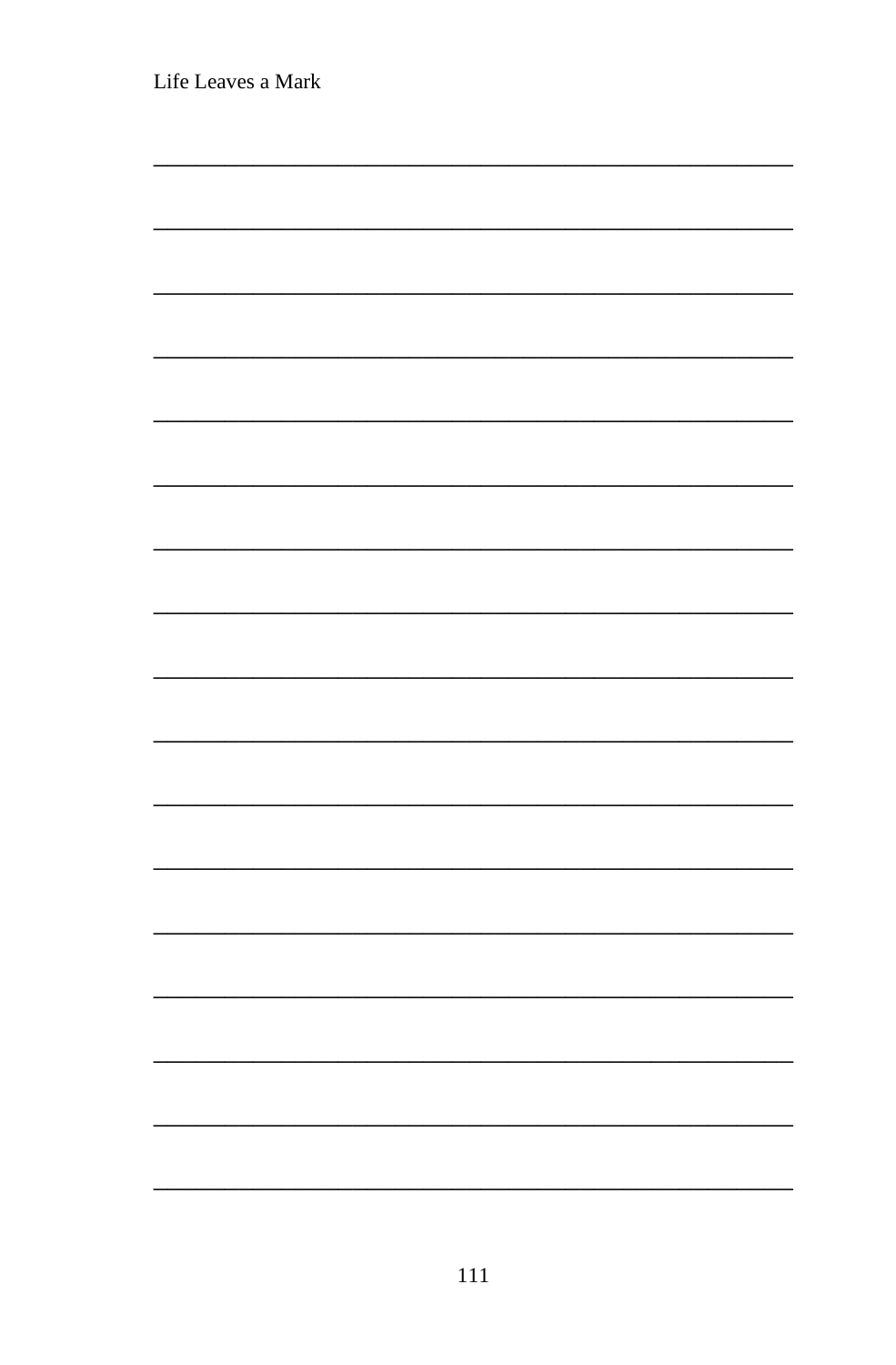| Life Leaves a Mark |  |
|--------------------|--|
|                    |  |
|                    |  |
|                    |  |
|                    |  |
|                    |  |
|                    |  |
|                    |  |
|                    |  |
|                    |  |
|                    |  |
|                    |  |
|                    |  |
|                    |  |
|                    |  |
|                    |  |
|                    |  |
|                    |  |
|                    |  |
|                    |  |
|                    |  |
|                    |  |
|                    |  |
|                    |  |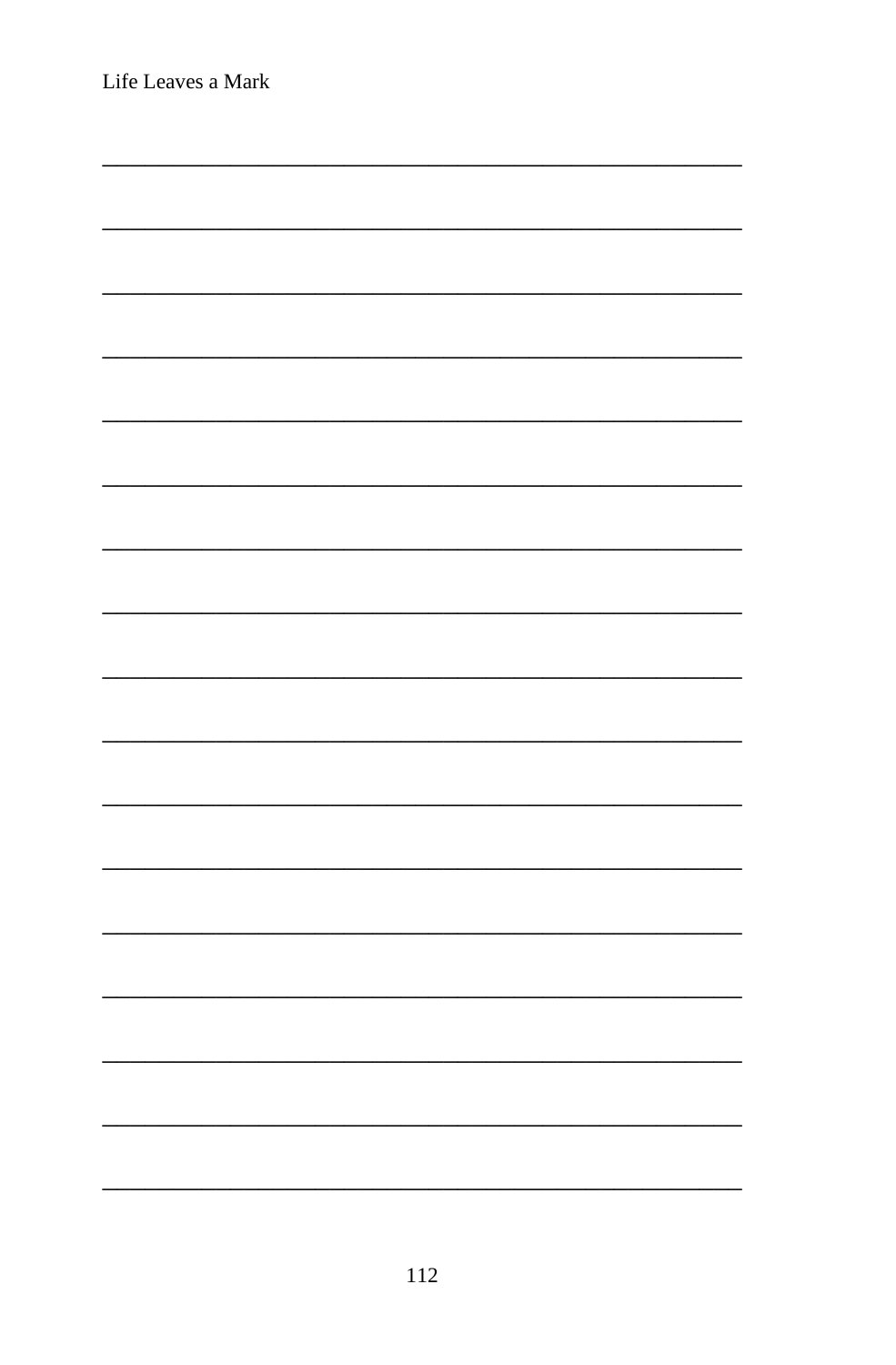| Life Leaves a Mark |  |
|--------------------|--|
|                    |  |
|                    |  |
|                    |  |
|                    |  |
|                    |  |
|                    |  |
|                    |  |
|                    |  |
|                    |  |
|                    |  |
|                    |  |
|                    |  |
|                    |  |
|                    |  |
|                    |  |
|                    |  |
|                    |  |
|                    |  |
|                    |  |
|                    |  |
|                    |  |
|                    |  |
|                    |  |
|                    |  |
|                    |  |
|                    |  |
|                    |  |
|                    |  |
|                    |  |
|                    |  |
|                    |  |
|                    |  |
|                    |  |
|                    |  |
|                    |  |